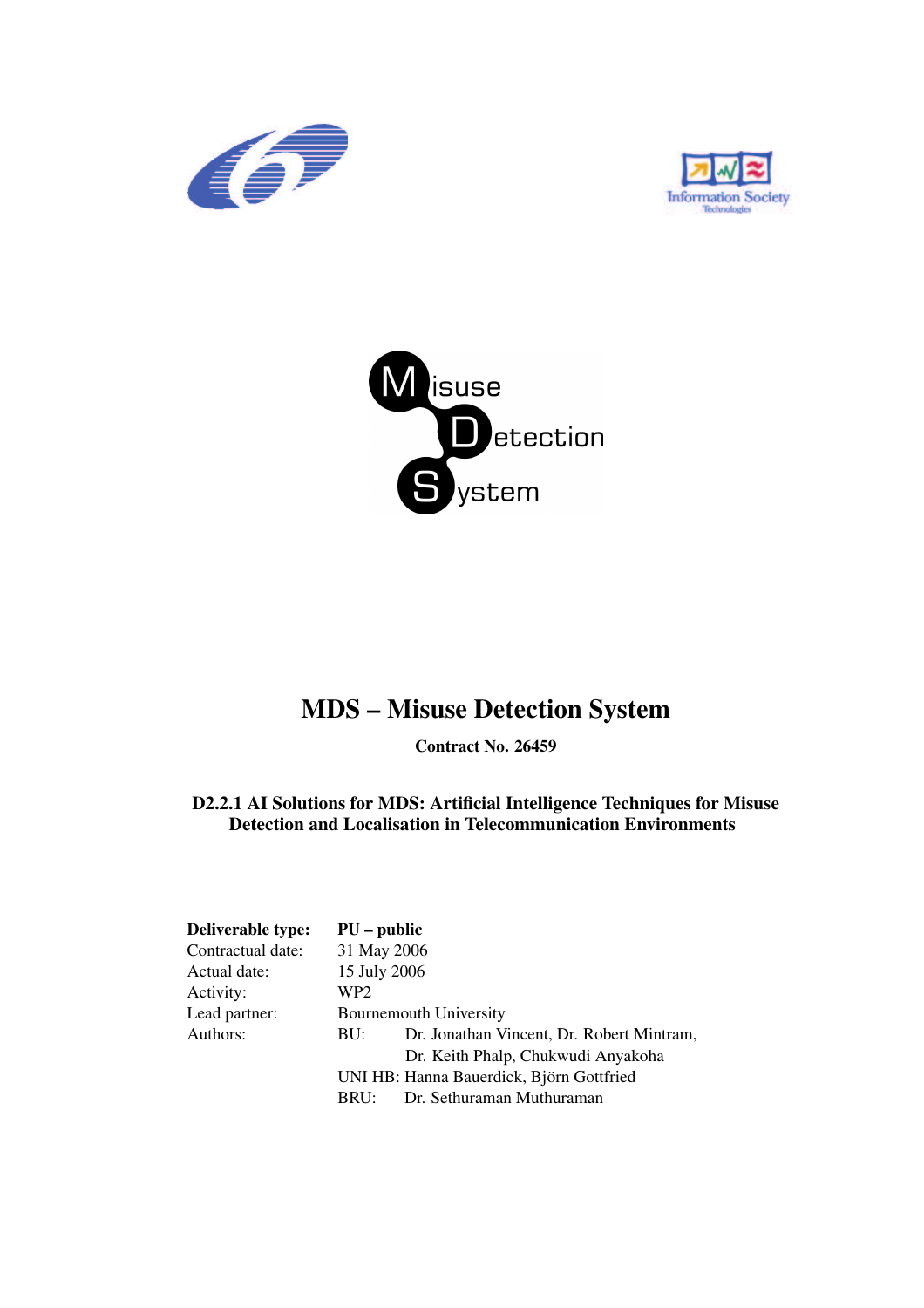#### **Abstract**

This report considers the application of Artificial Intelligence (AI) techniques to the problem of misuse detection and misuse localisation within telecommunications environments. A broad survey of techniques is provided, that covers *inter alia* rule based systems, model-based systems, case based reasoning, pattern matching, clustering and feature extraction, artificial neural networks, genetic algorithms, artificial immune systems, agent based systems, data mining and a variety of hybrid approaches. The report then considers the central issue of event correlation, that is at the heart of many misuse detection and localisation systems. The notion of being able to infer misuse by the correlation of individual temporally distributed events within a multiple data stream environment is explored, and a range of techniques, covering model based approaches, 'programmed' AI and machine learning paradigms. It is found that, in general, correlation is best achieved via rule based approaches, but that these suffer from a number of drawbacks, such as the difficulty of developing and maintaining an appropriate knowledge base, and the lack of ability to generalise from known misuses to new unseen misuses. Two distinct approaches are evident. One attempts to encode knowledge of known misuses, typically within rules, and use this to screen events. This approach cannot generally detect misuses for which it has not been programmed, *i.e.* it is prone to issuing false negatives. The other attempts to 'learn' the features of event patterns that constitute normal behaviour, and, by observing patterns that do not match expected behaviour, detect when a misuse has occurred. This approach is prone to issuing false positives, *i.e.* inferring misuse from innocent patterns of behaviour that the system was not trained to recognise. Contemporary approaches are seen to favour hybridisation, often combining detection or localisation mechanisms for both abnormal and normal behaviour, the former to capture known cases of misuse, the latter to capture unknown cases. In some systems, these mechanisms even work together to update each other to increase detection rates and lower false positive rates. It is concluded that hybridisation offers the most promising future direction, but that a rule or state based component is likely to remain, being the most natural approach to the correlation of complex events. The challenge, then, is to mitigate the weaknesses of canonical programmed systems such that learning, generalisation and adaptation are more readily facilitated.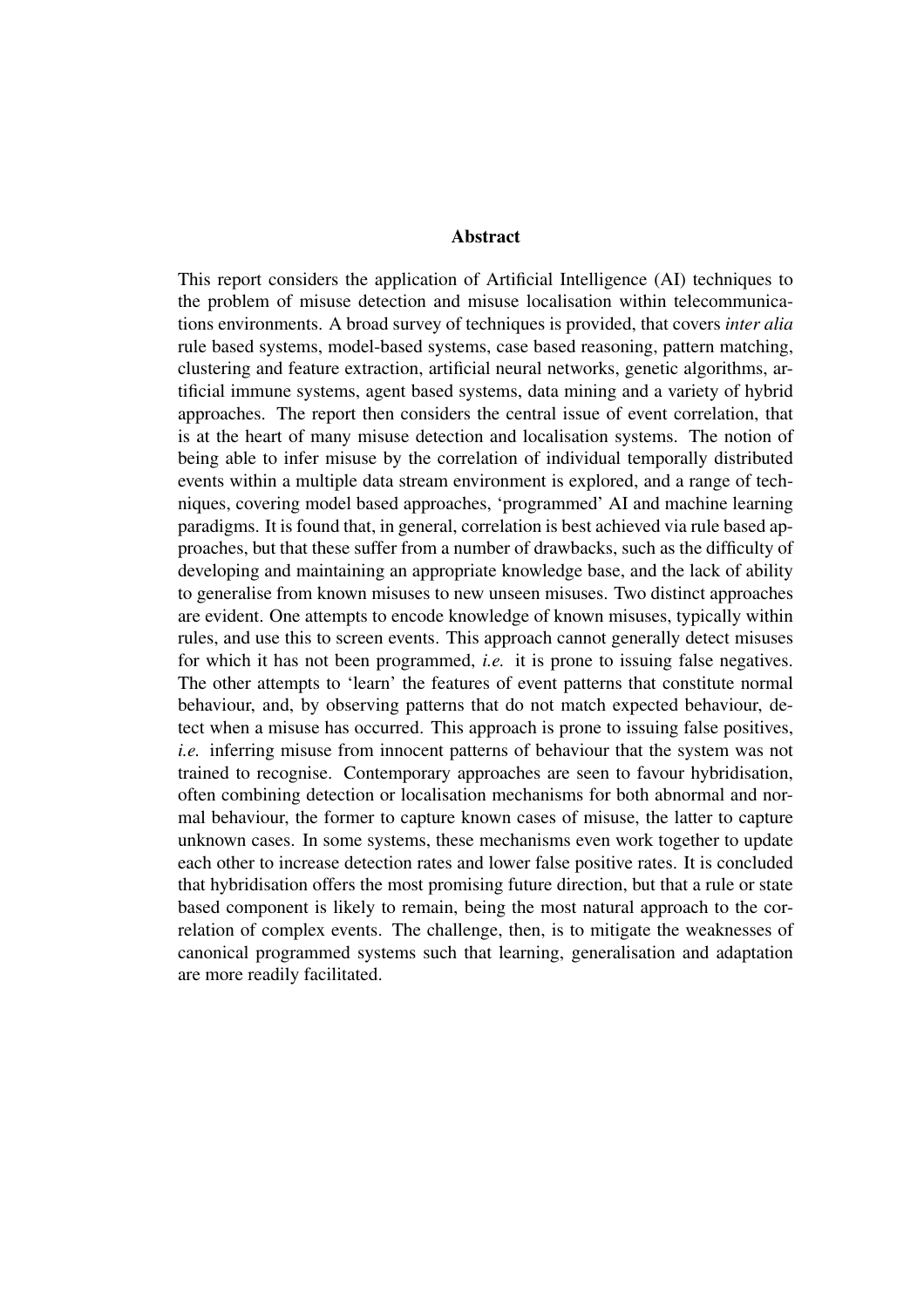# **Contents**

| 1                |      | <b>Introduction</b><br>1                                                          |
|------------------|------|-----------------------------------------------------------------------------------|
|                  | 1.1  | $\mathbf{1}$<br>Context                                                           |
|                  | 1.2  | $\overline{2}$                                                                    |
|                  | 1.3  | 5                                                                                 |
|                  | 1.4  | 5                                                                                 |
| $\boldsymbol{2}$ |      | 7<br><b>Artificial Intelligence Techniques</b>                                    |
|                  | 2.1  | $\overline{7}$                                                                    |
|                  | 2.2  | $\tau$                                                                            |
|                  | 2.3  | 8                                                                                 |
|                  | 2.4  | 10                                                                                |
|                  | 2.5  | 11                                                                                |
|                  | 2.6  | 13                                                                                |
| 3                |      | 15<br><b>Misuse Detection Systems</b>                                             |
|                  | 3.1  | 15                                                                                |
|                  | 3.2  | 16                                                                                |
|                  | 3.3  | 18                                                                                |
|                  | 3.4  | 20                                                                                |
|                  | 3.5  | 21                                                                                |
|                  | 3.6  | 24                                                                                |
|                  | 3.7  | 25                                                                                |
|                  | 3.8  | 27                                                                                |
|                  | 3.9  | 28                                                                                |
|                  | 3.10 | 30                                                                                |
|                  | 3.11 | 32                                                                                |
|                  |      | 34                                                                                |
|                  |      | 36                                                                                |
|                  |      | 36                                                                                |
|                  |      | 37                                                                                |
|                  |      | 38                                                                                |
|                  |      | 3.13.4 Event Aggregation $\ldots \ldots \ldots \ldots \ldots \ldots \ldots$<br>39 |
| 4                |      | <b>Event Correlation</b><br>40                                                    |
|                  | 4.1  | 40                                                                                |
|                  | 4.2  | 42                                                                                |
|                  | 4.3  | 44                                                                                |
|                  |      |                                                                                   |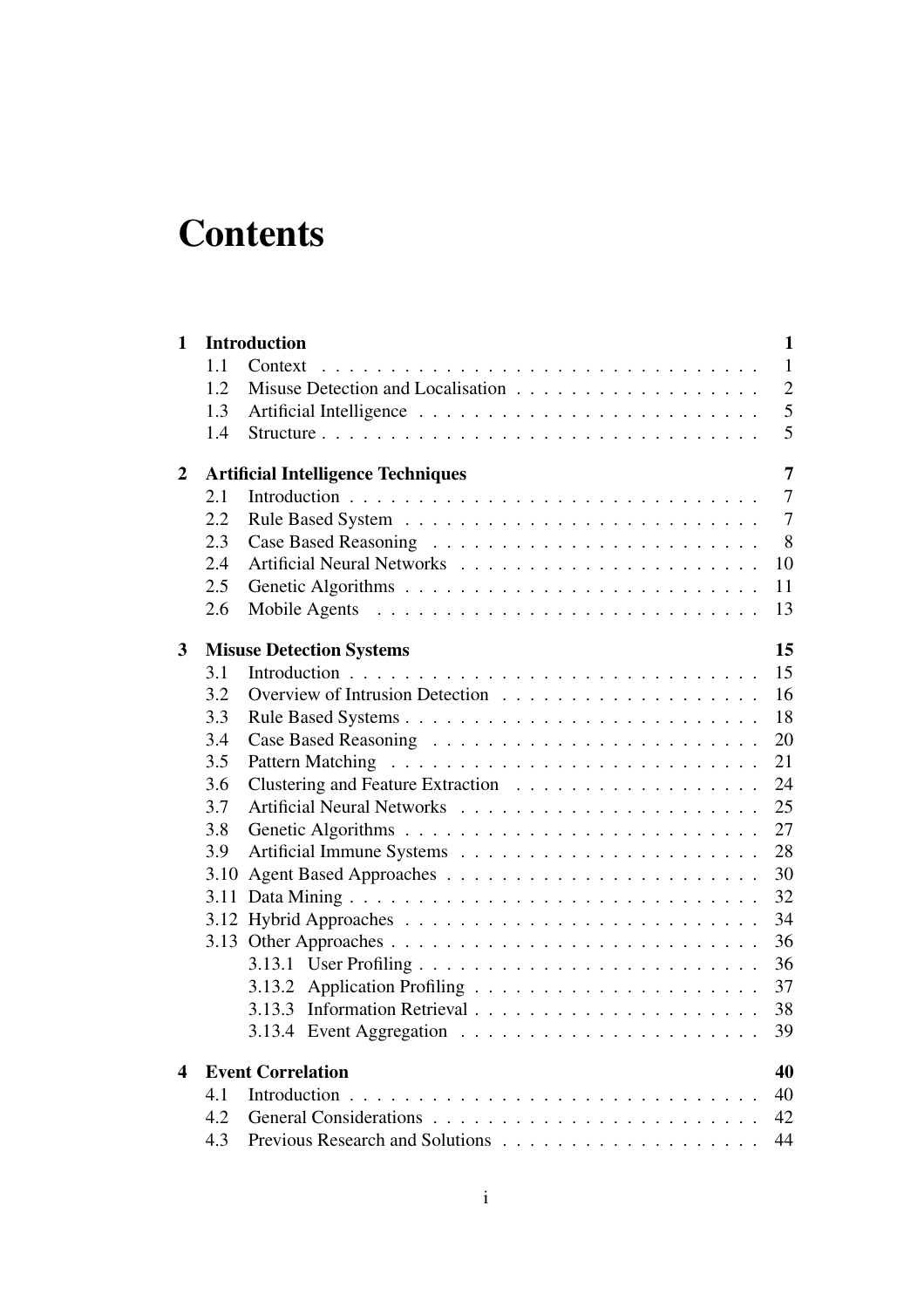|                         | 4.4                 | Techniques                             | 55 |  |  |  |
|-------------------------|---------------------|----------------------------------------|----|--|--|--|
|                         |                     | 4.4.1                                  | 56 |  |  |  |
|                         |                     | 4.4.2<br>Model Traversing Techniques   | 60 |  |  |  |
|                         |                     | 4.4.3                                  | 61 |  |  |  |
|                         | 4.5                 |                                        | 62 |  |  |  |
| 5                       |                     | <b>Misuse Localisation</b>             | 63 |  |  |  |
|                         | 5.1                 |                                        | 66 |  |  |  |
|                         | 5.2                 |                                        | 67 |  |  |  |
|                         | 5.3                 |                                        | 72 |  |  |  |
|                         | 5.4                 | <b>Decision Trees</b>                  | 72 |  |  |  |
|                         | 5.5                 |                                        | 73 |  |  |  |
|                         | 5.6                 | Distributed Localisation Approaches    | 73 |  |  |  |
| 6                       |                     | <b>Conclusions</b>                     | 75 |  |  |  |
|                         | 6.1                 |                                        | 75 |  |  |  |
|                         | 6.2                 |                                        | 76 |  |  |  |
|                         | 6.3                 |                                        | 77 |  |  |  |
| $\mathbf{A}$            |                     | <b>Applications</b>                    | 79 |  |  |  |
|                         | A.1                 | <b>DIDS</b>                            | 79 |  |  |  |
|                         | A.2                 |                                        | 80 |  |  |  |
|                         | A.3                 |                                        | 81 |  |  |  |
|                         | A.4                 | LIDS, Linux Intrusion Detection System | 82 |  |  |  |
|                         | A.5                 |                                        | 82 |  |  |  |
|                         | A.6                 |                                        | 83 |  |  |  |
| B                       |                     | <b>Test Data</b>                       | 84 |  |  |  |
|                         | B.1                 | <b>DARPA</b>                           | 84 |  |  |  |
|                         | B.2                 |                                        | 85 |  |  |  |
| <b>References</b><br>86 |                     |                                        |    |  |  |  |
|                         | <b>Index</b><br>107 |                                        |    |  |  |  |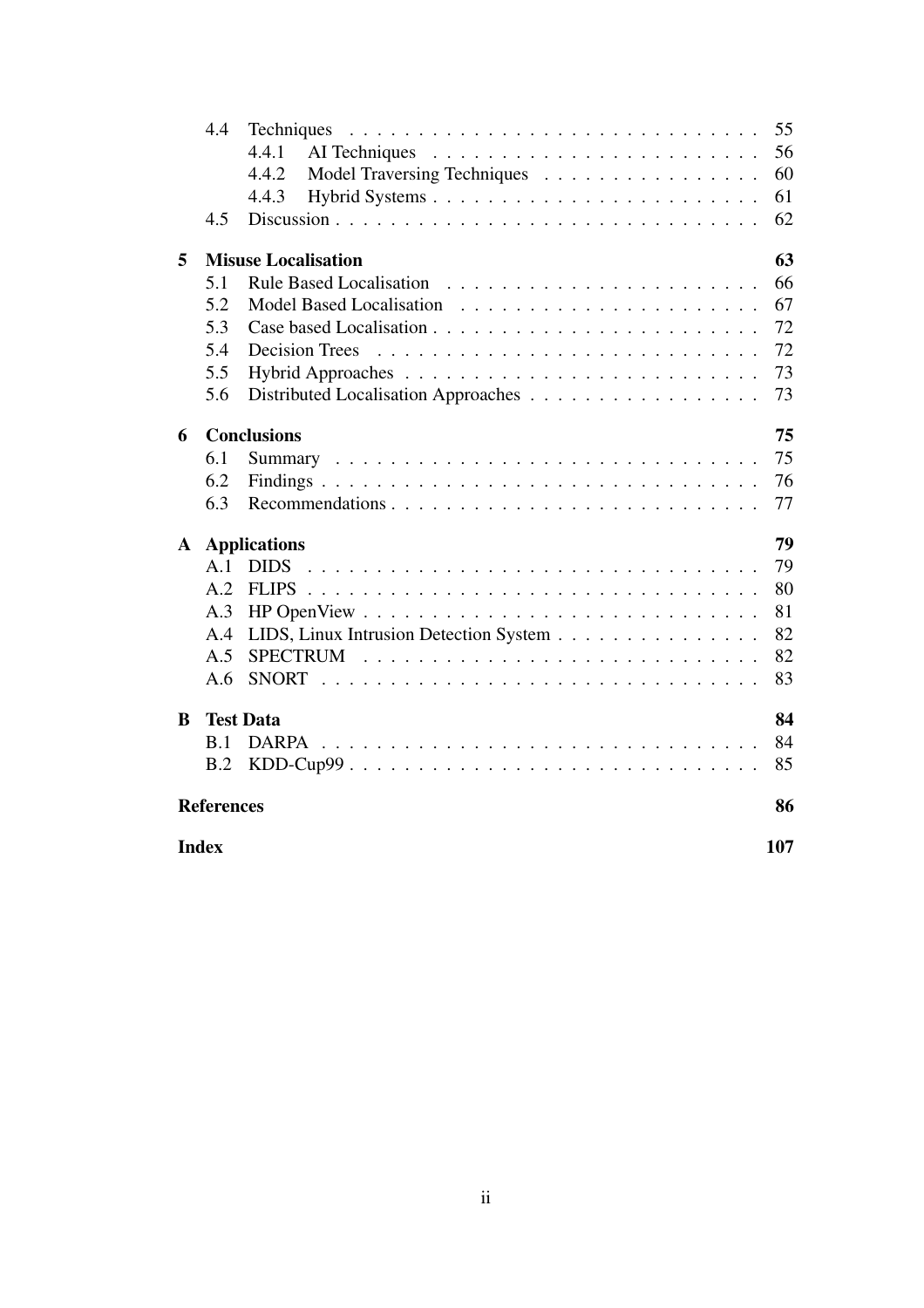## **Chapter 1**

### **Introduction**

#### **1.1 Context**

This report reviews the application of techniques drawn from the domain of Artificial Intelligence (AI) for the detection and localisation of misuse events within telecommunications environments. The underlying premise is that systems currently deployed in real networks are fundamentally rule based systems. It is given that these suffer from drawbacks such as poor generalisation and adaptability. The purpose of this work is to confirm these premises and identify techniques from the domain of AI that could be applied to misuse detection and, in particular, the correlation of high level alarms from network resources, with a view to addressing the perceived weaknesses of rule based systems. The report considers a broad range of techniques and application scenarios from low-level intrusion detection (*e.g.*, based on analysis of TCP/IP packets) to correlation of high level alarms from network resources. Event correlation is treated in detail, with reference to both the academic literature and existing systems. Further, the authors distinguish between misuse detection approaches and misuse localisation techniques, which are also treated in this report.

It is worth noting that the MDS project focusses on four broad classifications of misuse – Fraud Detection(FM), Fault Management (FM), Performance Management (PM), and Business Processes (BP) – within the domain of telecommunications networks. However, the primary purpose of this review is to identify application techniques for event correlation, and hence a broader range of literature is considered. It is found that the majority of literature considers misuse (often specifically intrusion detection) within computer networks. There is relatively little literature concerning the misuse areas considered by MDS, however, the techniques examined here are considered equally applicable to the MDS project.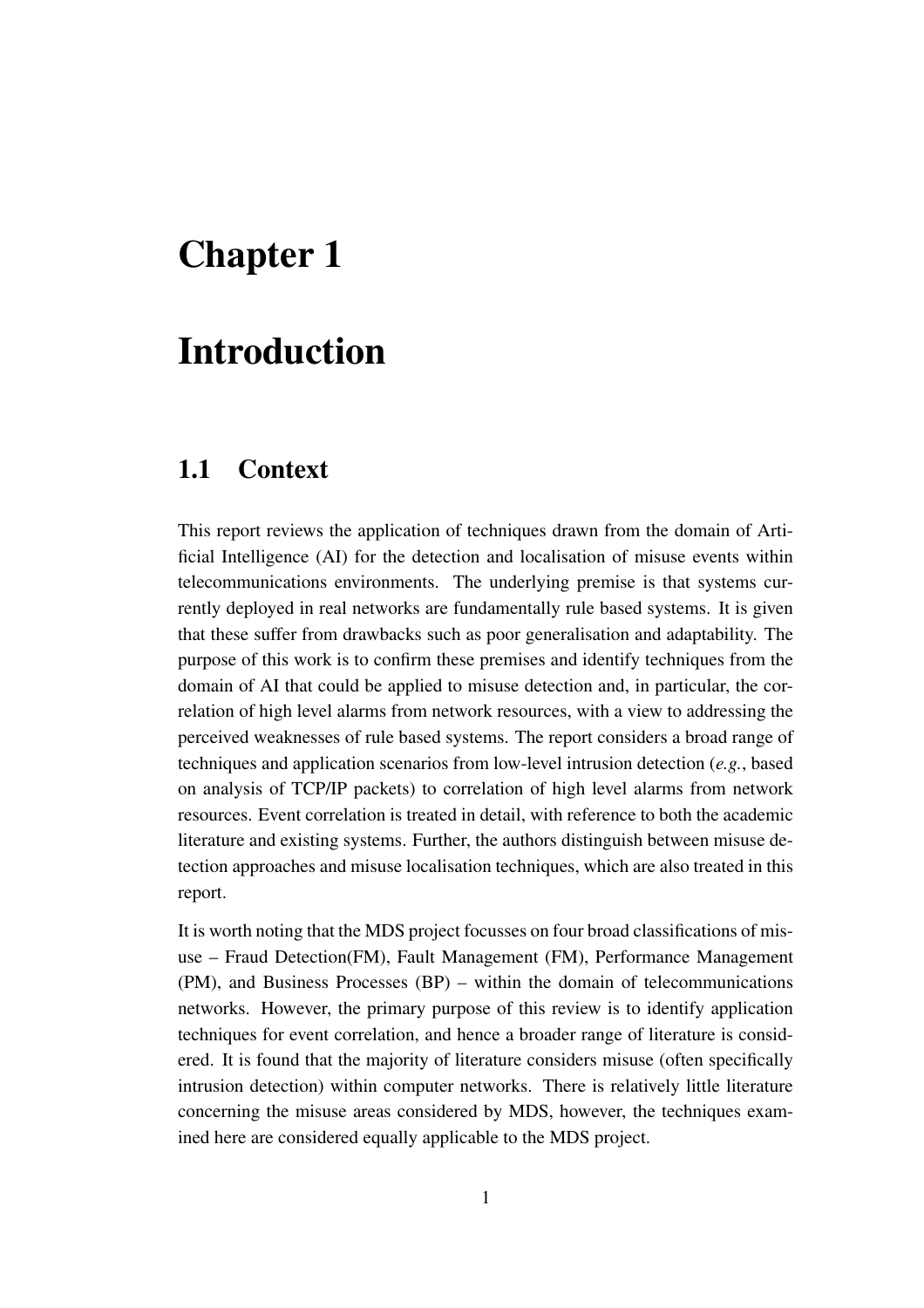#### **1.2 Misuse Detection and Localisation**

The term 'misuse' is herein defined in a broad sense as the use or behaviour of a networked environment in any way that is not consistent with the system's expected functionality, as perceived by the provider of the network service. This definition covers a range of possible misuses related to *inter alia* fraud, business processes, performance, and system faults. This work focusses on the detection of such misuse events. The misuse is often that of unauthorised access of the system or using the system in an unauthorised way. In this case, the detection of such events is usually referred to as 'intrusion detection' and the protection mechanism is called an Intrusion Detection System (IDS).

This report considers the specific detection mechanism – typically an event correlation engine – that examines events occurring within the networked environment and attempts to classify these events, or patterns of events, as representing either normal or abnormal behaviours. It also goes one step further discusses some localisation techniques which are used to localise a misuse in the network and to name its root cause. A broad range of misuse scenarios from the literature are examined. In addition, this report considers the correlation of alarms from network resources that may be indicative of a misuse of some kind.

It is assumed that the detection mechanism reside within a larger system – the 'Misuse Detection System' (MDS) – that interfaces with the networked environment and has overall responsibility for the gathering of events, presentation to the detection mechanism, and processing of the results. On occasion, alarms are raised by various network resources. These may indicate misuse of the system in some fashion. In many cases, many alarms will be created relating to the same act of misuse. It is possible that these many not be synchronised within a short time period and may even be interleaved with other alarms indicating entirely different misuse activity. The particular protection mechanism considered within this report is that which would form a smaller part of a larger mechanism and assumes that:

- Data in the form of alarms is available as input.
- There could be many such streams of alarm data arriving in parallel.
- Alarms could be indicated within different streams in different ways.
- Alarms may be related to the same misuse act but could arrive in different streams at different times.

Following the identification of a misuse, the task is to locate the precise source in a process generally referred to as misuse localisation. This is particular prevalent in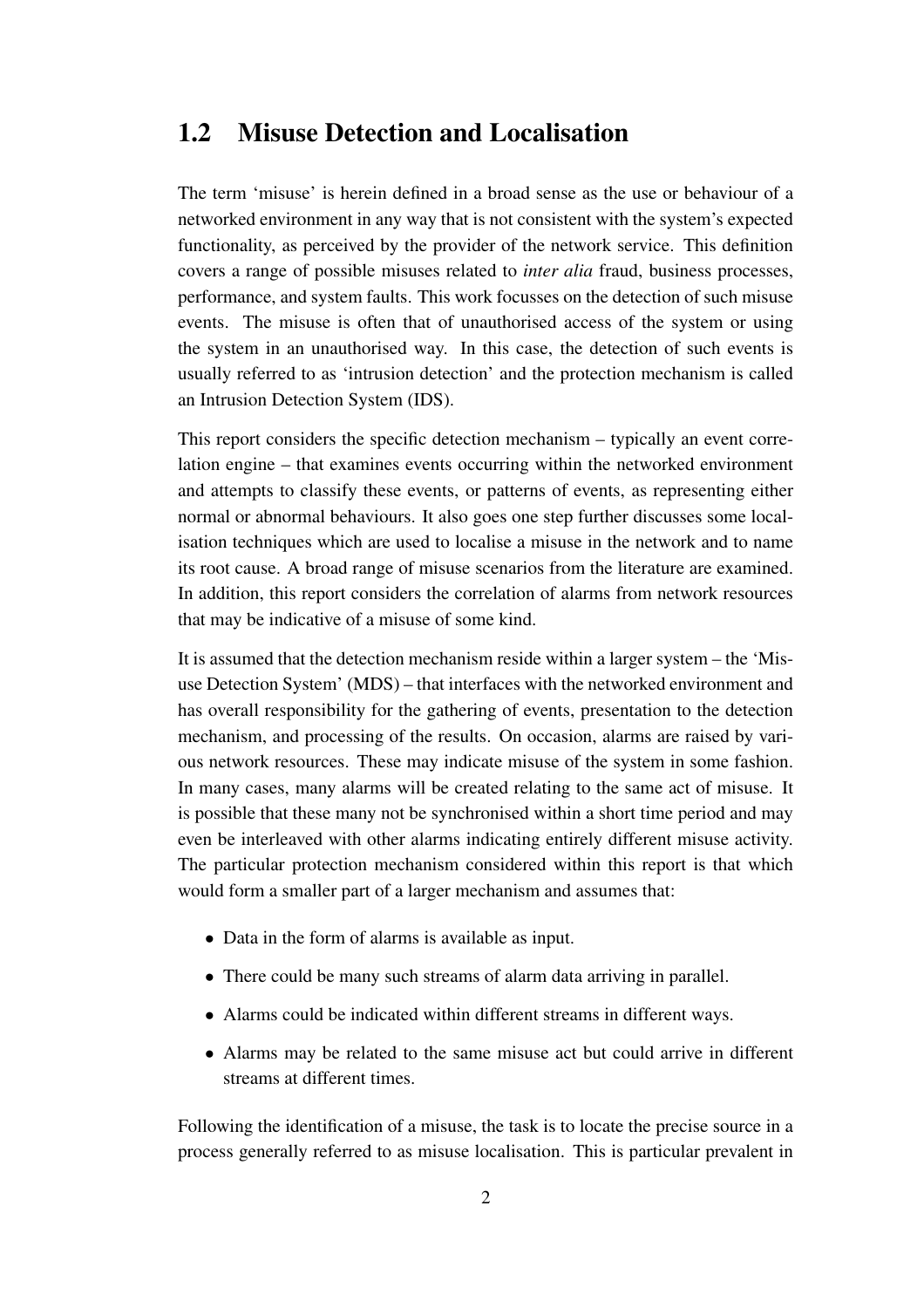the context of fault or performance problems. Most localisation approaches assume that further domain specific knowledge is available, typically relying on network topology or the specification of failure classes. However, there are some approaches that try to deduce this knowledge from the network itself. For localisation this knowledge is needed because the root cause of a misuse has to be named and has to be inferred from the alarms available. Sometimes the faulty network element does not even generate an alarm due to its unavailability. Then it is important to have something like failure dependencies between the network elements to deduce the original root cause.

At this point it is worthwhile clarifying the difference between an IDS or MDS and a firewall. A firewall will forbid access to a system via a network according to a set of predefined rules and conditions. Any network content that satisfies a subset of these rules will be refused entrance to the system. A firewall must function at a portal to a system and acts as a 'doorman' to the system by vetting potential entrants. Anything suspicious is refused entrance. On the other hand an IDS or MDS detects an intrusion or misuse after (or possibly during) its occurrence. Notice that an IDS or MDS can also detect intrusions or misuses that originate from within the system and as such it does not necessarily need to function at a system portal.

Figure 1.1 (adapted from Steinder and Sethi [199]) shows a coarse taxonomy of detection mechanisms and the techniques that have been employed.



Figure 1.1: Overview of detection mechanisms

Detection mechanisms can therefore be classified as: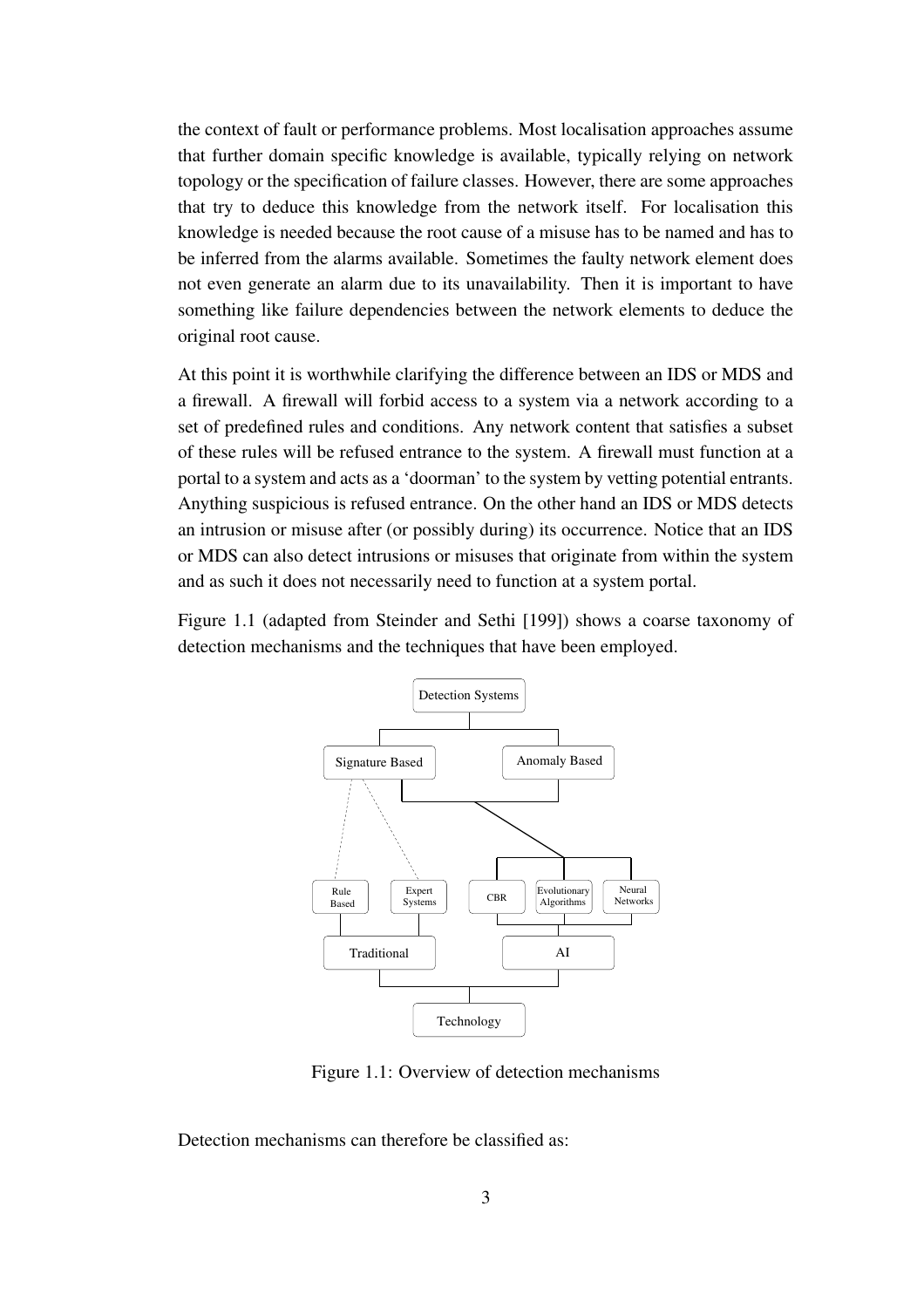- **Signature based** where the intrusion can be recognized by comparison with known patterns. Somewhat confusingly, this is also often referred to as **misuse detection**. A database of known cases of misuse (signatures) is maintained and incoming events are compared with these signatures to determine if they are representative of a misuse. The detection system would maintain a large database of signatures, which could be updated as new misuses are identified. Such systems are inherently limited by the size of the database and as such are prone to issuing false negatives – *i.e.* indicating normal behaviour for unknown misuses.
- **Anomaly detection** where a baseline of normal network activity is compiled and deviations from this baseline then imply that an anomalous event has occurred, and this is taken to be a misuse. Such a system can detect new misuses provided that they are sufficiently different from normal behaviour. Given the range of normal activity and the quantity of data involved, this type of detection mechanism is prone to issuing false positives  $- i.e.$  indicating abnormal behaviour for innocent events that deviate from known patterns of activity.

Cuppens [43] describes these two approaches as *behavioural* referring to anomaly detection and *signature analysis* referring to pattern recognition. Cuppens also observes the problems stated above, but further notes that attacks could be orchestrated to occur very slowly, which can cause problems with anomaly detection systems, and signature based systems can suffer simply by becoming out of date. Further, signature based systems are typically pre-configured by experts based on domain knowledge, whereas anomaly detection systems are expect to 'learn' what constitutes normal traffic.

For the purpose of this report, we define the following terms:

- **Misuse** Use or behaviour of a networked environment in any way that is not consistent with the system's expected functionality.
- **Misuse detection** Following the convention of the literature, this is taken to mean detection based specifically on identification of known misuses, *i.e.* signature based as opposed to anomaly detection.
- **Misuse Detection System (MDS)** A system designed to detect instances of misuse within a networked environment. When referred to as an MDS, it is meant in the general sense, and not restricted to systems operating on the misuse detection principle defined above.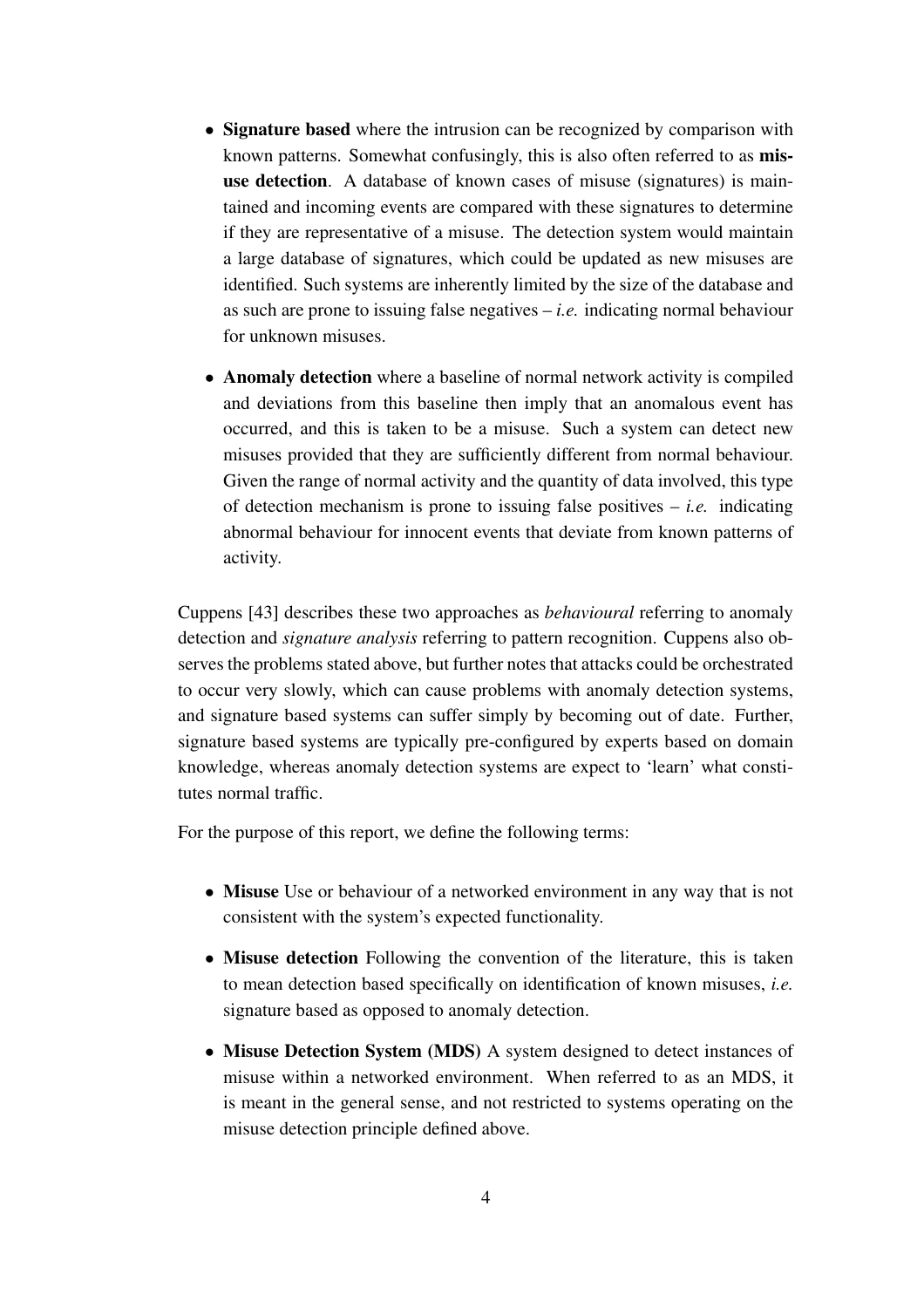- **Misuse localisation** Also referred to as fault localisation, this refers to the process of identifying the root cause of a misuse, *e.g.* naming a faulty network element.
- **Intrusion** Subset of misuse concerned primarily with unauthorised access to a system, or use of a system in an unauthorised way.
- **Intrusion Detection System (IDS)** A system designed to detect instances of intrusion within a networked environment.
- **Anomaly** Behaviour of a system that departs from known normal behaviour and may or may not constitute one or more instances of misuse.
- **Anomaly detection** Detection of misuses by identifying patterns of behaviour that deviate from learnt patterns of normal behaviour.

#### **1.3 Artificial Intelligence**

In this report, Artificial Intelligence (AI) is viewed as comprising a breadth of systems with the ability to learn, classify, adapt, and/or predict, to incorporate classical AI (*e.g.* symbolic AI and expert systems), related statistical techniques (*e.g.* clustering and regression), and natural computing (*e.g.* artificial neural networks, evolutionary computation, and swarm intelligence). In general, an understanding of AI techniques is assumed. A brief introduction to some of the basic principles of selected techniques of particular relevance to this report is included in chapter 2. For further information, readers are referred to the following texts: Russell and Norvig [186] and Luger [152] for a general treatment of artificial intelligence, Haykin [95] on artificial neural networks, Goldberg [79] and Mitchell [163] on genetic algorithms, Dorigo and Stutzle [57] on ant colony systems, Riesback and Schank [183] on case based reasoning, Mirkin [162], Everitt [65], Kaufman and Rousseeuw [120], and Jajuga [106] on clustering and classification, Tan [202] on data mining, Turban [208] on decision support systems, Giarratano and Riely [78] and Nikolopoulos [169] on expert systems, Cockayne and Zyda [41] and Pierre and Glitho [178] on mobile agents.

#### **1.4 Structure**

The remainder of this report is structured as follows: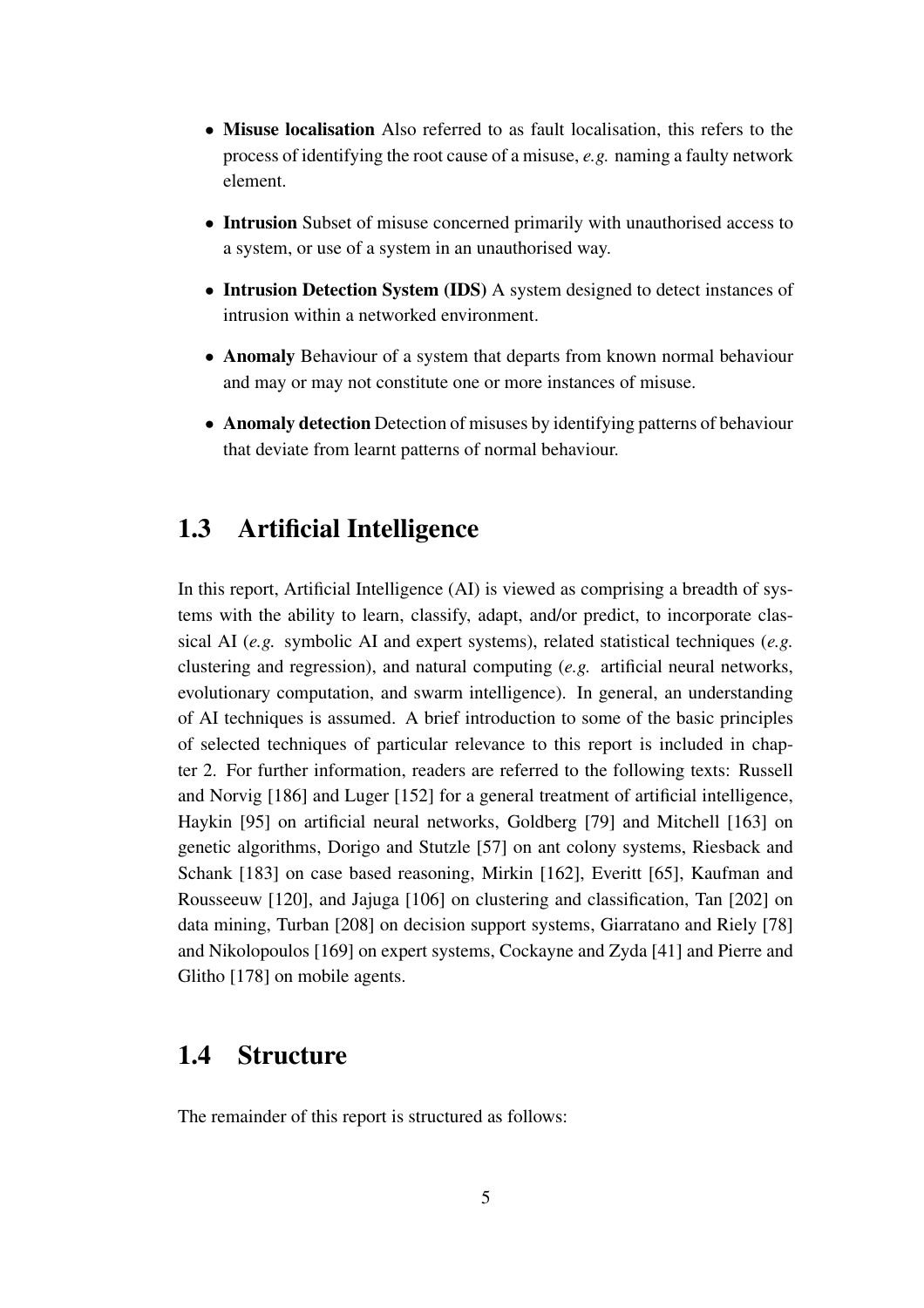**Chapter 2** introduces the general notions behind a number of prominent Artificial Intelligence (AI) techniques, including 'programmed' paradigms, as exemplified by rule based systems, and 'learning' paradigms, as exemplified by artificial neural networks. This is not intended to be a comprehensive review of AI, but a brief overview of some of the concepts that impinge particularly on later discussion.

**Chapter 3** provides a broad survey of the field of intrusion detection. The bias is towards the application of AI techniques, but also touches on some more traditional approaches, discussing, for example, clustering, feature extraction, and pattern matching. Much of the literature focusses on the detection of misuse (in the general sense) by inspection of low level traffic. Considerably less literature considers the correlation of high level alarms, although there is some recent work in this area. However, it is observed that many of the techniques could be equally applicable regardless of the level of the input data; that is, all of the techniques are concerned with identifying spatial patterns within event streams. Hence, it is necessary to conduct a particularly broad survey to ensure that promising techniques are not overlooked.

**Chapter 4** treats the subject from the specific perspective of event correlation. It explores and formalises the general notions of event correlation and describes previous research solutions. There is, of necessity, some overlap with the preceding chapter, with each in essence representing a different 'view' of the same topic. A taxonomy of techniques is developed, which then provides a framework for considering specific approaches.

**Chapter 5** provides an overview of current misuse localisation approaches and describes the general advantages and disadvantages of the each. This chapter focusses more on knowledge based techniques. However, it is advantageous to combine those approaches with the learning approaches, which are mostly covered in the precedeing chapters.

**Chapter 6** summarises the key findings of the survey and analysis of event correlation. In particular, it reviews the weaknesses of rule based systems and makes recommendations for the exploration of specific directions for hybridisation.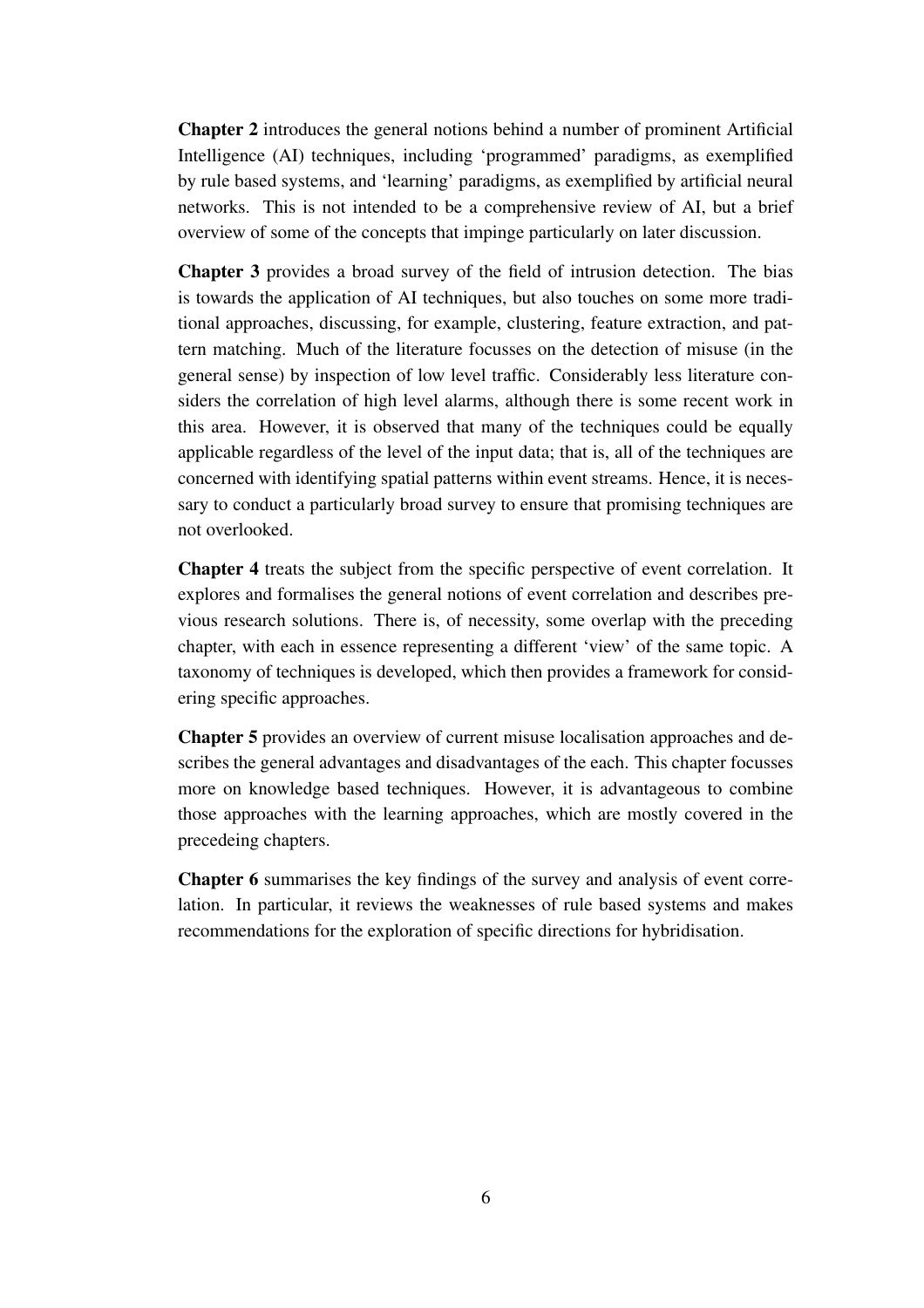## **Chapter 2**

### **Artificial Intelligence Techniques**

#### **2.1 Introduction**

This section describes the fundamental principles of several of the prominent Artificial Intelligence (AI) paradigms that have been applied to intrusion detection. The reader is referred to section 1.3 for references to appropriate literature for further reading. The intention is not to provide an exhaustive treatment, but simply to introduce some of the basic notions to readers who may not be familiar with AI, but who wish to appreciate the nature of its application to the domain of intrusion detection.

#### **2.2 Rule Based System**

The terms rule based systems and expert systems are often used synonymously within the literature. Strictly, an expert system is a rule based system, where the rules are derived from expert knowledge, through a process referred to as knowledge engineering. Expert systems form an approach to artificial intelligence that proposes to leverage the experience and knowledge of experts in particular fields. In general, a rule based system will contain a corpus of known facts about the field in which it is intended to possess expertise. In addition it will also contain a set of rules which represent relationships between these facts.

The main driver behind expert systems is the construction of systems with ability to infer new knowledge from existing knowledge. The set of facts and rules alone is really nothing more than a database. Although access to a database of information can be sophisticated and subtle, it is not possible to obtain new knowledge. It is only possible to present existing knowledge in knew ways. Expert systems have the ability to exploit the knowledge within the database to infer new knowledge. In all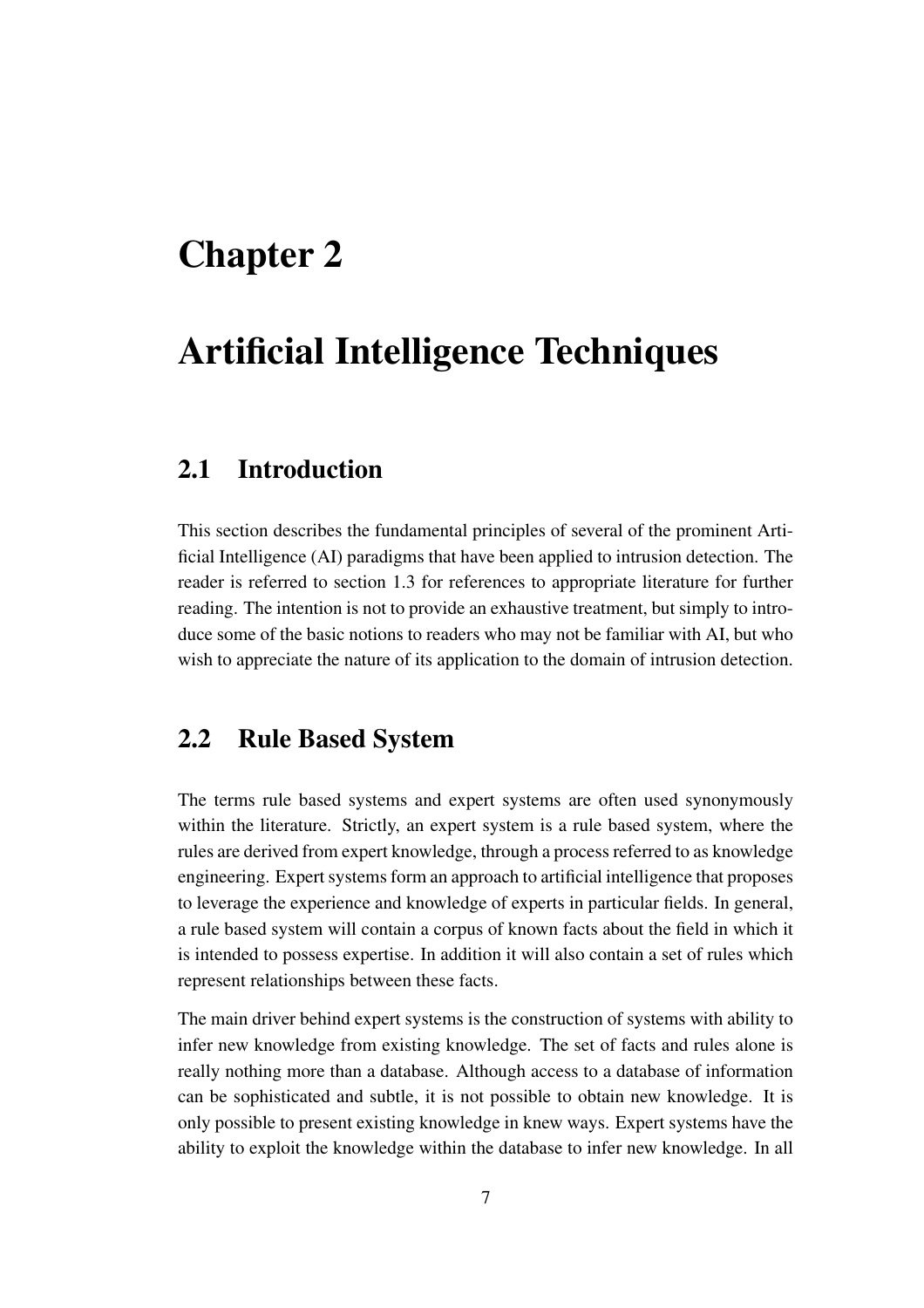cases this new knowledge is derivable from the existing corpus.

The clue to the strength of an expert system is in the term 'derivable'. This means that, within the context of a formal system, often predicate logic, the rules and facts can be manipulated to adduce new rules that were not previously part of the corpus. As mentioned, the formal system is often predicate calculus but other possibilities exist that allow greater flexibility but perhaps less determinism. In particular it is quite possible to use a probabilistic inferential mechanism to infer new knowledge that in this case may be true with some attendant probability. This type of inferential process is often called forward chaining because it moves forward from known relationships to new relationships in an incremental way.

Another procedure is also feasible where a relationship can be hypothesized and the inferential formal mechanism is then employed to find a path from this to a set of known facts and relationships that support this contention. This can be thought of as backward chaining. That is, the system is given new knowledge and is then asked to support this by showing an chain of inference from known facts and rules to this hypothesis; that is, in essence, proving the hypothesis.

The use of expert systems as an approach to artificial intelligence was initially very popular because it was assumed that true understanding in a field of expertise, a difficult concept bound up with the syntax versus semantics dichotomy, would eventually somehow appear as the facts and rules and new knowledge became richer and more comprehensive. However, an aspect of intelligence might conceivably be agreed to be the ability to generalise to new knowledge from known knowledge. It seems that humans can do this quite well but the canonical expert system approach can not. In this case we do not mean generalisation as provable knowledge but rather as similar knowledge, *e.g.* extrapolation.

An expert system has an advantage over many other approaches to AI because it is possible to see exactly how the new knowledge is derived. That is, we have absolute certainty about the existence and derivation of the relationships in the knowledge corpus. This determinism is important in some applications. Aside from generalisation, a key weakness of expert systems is the time and effort required to develop, and maintain, the knowledge containers, *e.g.* the rules that encapsulate the expertise.

#### **2.3 Case Based Reasoning**

AI is essentially concerned with effecting a (non-trivial) mapping from some input space to some output space. Case Based Reasoning (CBR) exploits an assumption that examples from similar points in the input space (however similarity might be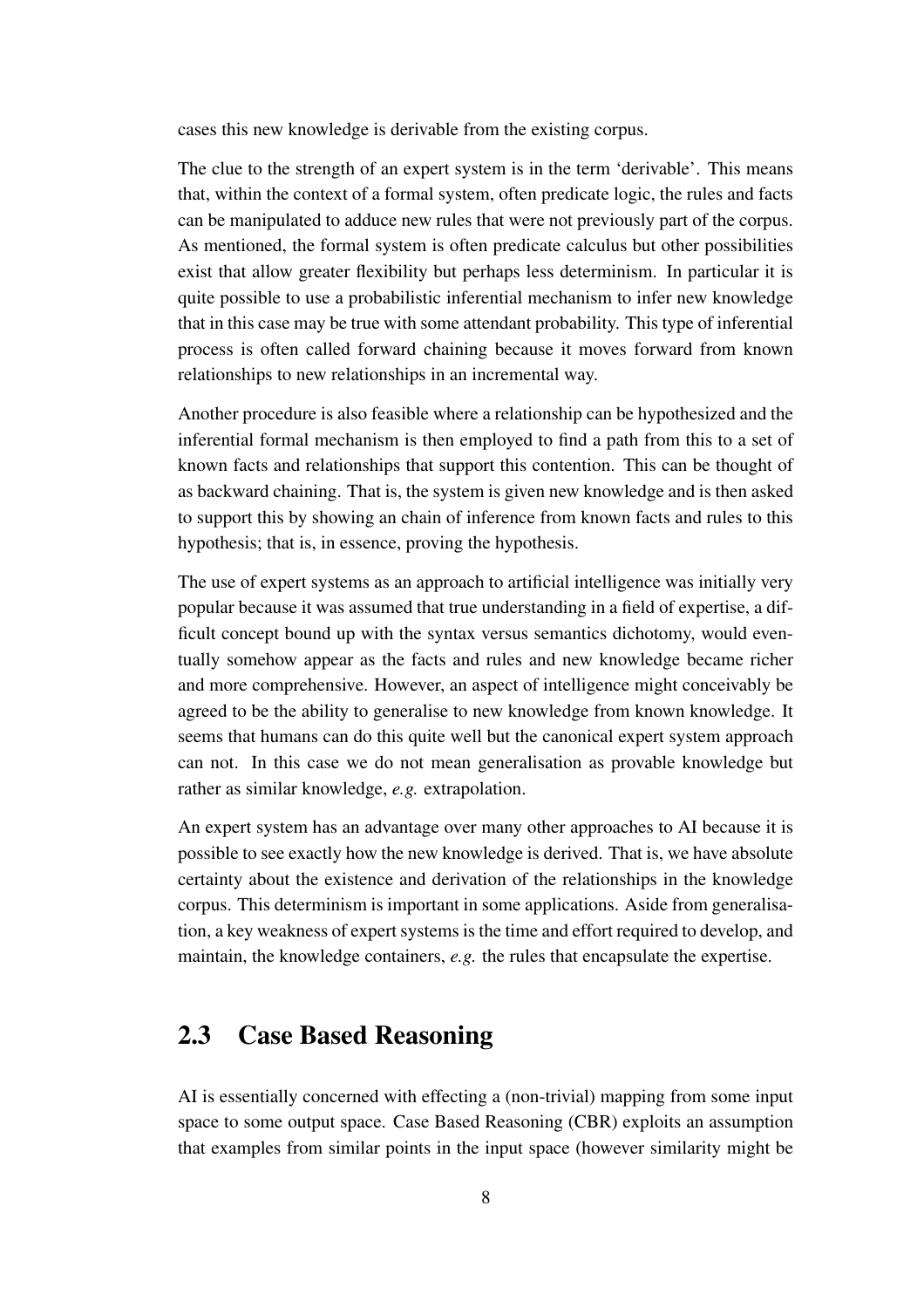measured), map to similar points in the output space [136].

A representative example, where the utility of CBR has been well explored, is the estimation of effort required to complete a software engineering project. It is natural, when faced with such a question, to consider previous projects and their relationship to the project in question. One might then extrapolate or interpolate from one or more previous projects of a similar nature to make an informed estimate of likely effort on the new project. CBR is the foremost Instance Based Learning (IBL) paradigm, which essentially formalises this notion. Yaner [222] defined CBR as the reasoning about new problems by reusing past cases.

CBR differs from rule based models such as expert systems. A rule based model generalises by formally inferring new knowledge without necessarily having a target in view, known as eager generalisation, whereas CBR delays generalisation until a new case is available, known as lazy generalisation. This makes CBR an attractive approach for solving problems in complex domains where there exist many ways to generalise from a specific case. Riesbeck [183] outlined two differences between CBR and rule based reasoning. First, the knowledge base of CBR contains cases rather than rules, and, second, partial or fuzzy matching is inherent within the CBR paradigm.

The process of arriving at an inference using a canonical CBR approach involves four stages, often referred to as the 4'R's [165].

- The system starts by **R**etrieving the case(s) that are most similar to the specified problem description.
- Next it **R**euses the knowledge in the case(s) that were retrieved to solve the problem.
- Then it **Revises** the solution.
- Finally it **R**etains the parts of the experience that is most likely to be useful for future problem solving.

Mitra [165] points out that the reuse and revise stages in CBR are collectively referred to as the *Case Adaptation* process and that this procedure is absolutely necessary because some problem definitions that occurred previously often do not match with new problem definitions. Retrieval can be facilitated in a variety of ways, but is based on a distance of similarity metric. Any number of cases can be drawn from the case base to determine the solution, although this tends to be a fairly small number, which are then combined to make the best estimate for the new case. For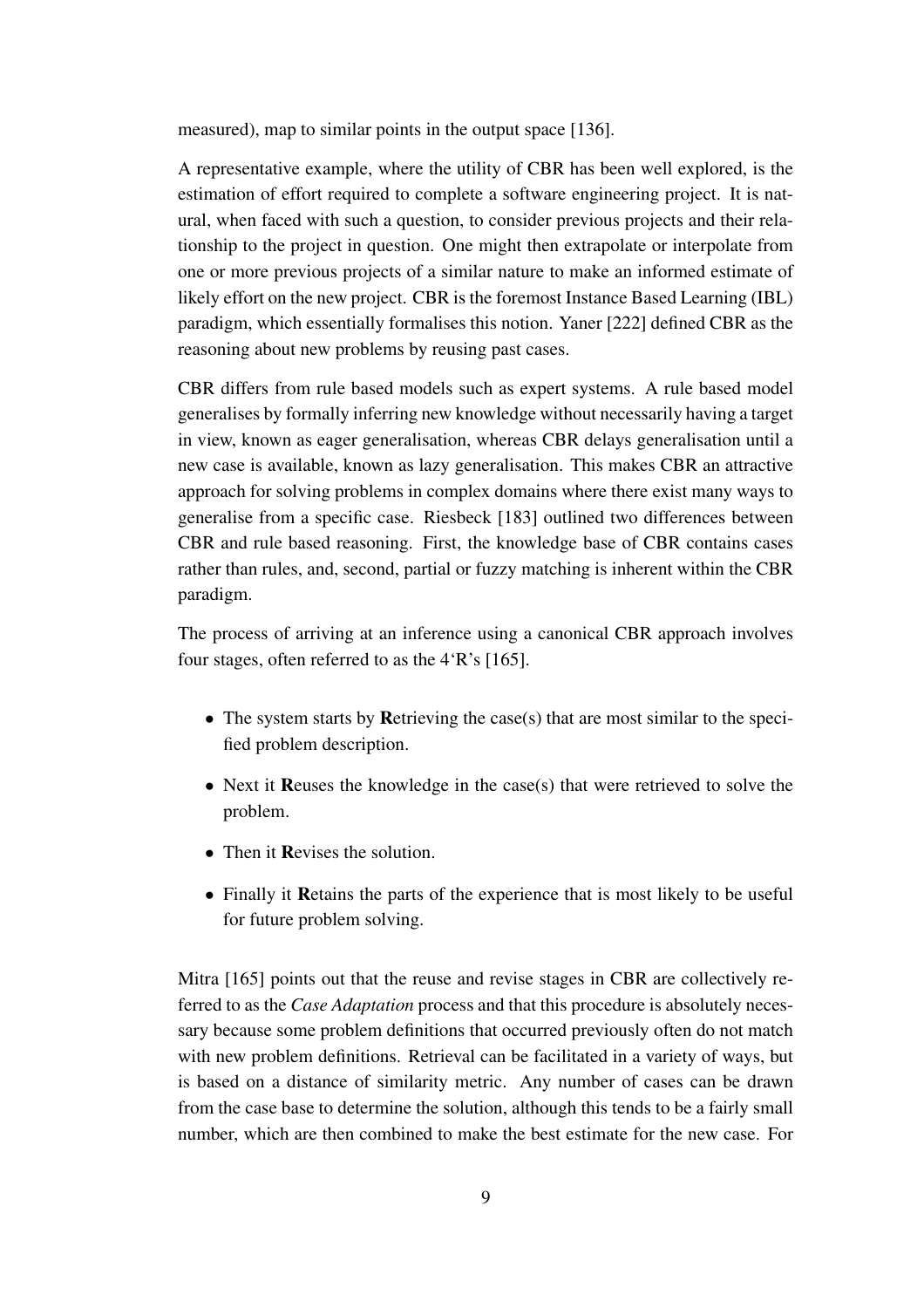example, a simple approach where cases contain numeric data, might use the *k*-Nearest Neighbour notion to select the *k* cases that are most similar to the new case, and take an arithmetic mean to derive the (predicted) solution.

#### **2.4 Artificial Neural Networks**

Artificial Neural Networks (ANN) are a biologically inspired computational paradigm modelled on the functionality of neurons. Haykin [95] provides a standard reference to the field. The specific aspects of biological neurons that pass over to most ANNs are the weighted aggregation of input signals which are transformed to a single output signal (although more biological models are also being explored, based on networks of spiking neurons). Neurons perform a many to one transformation, and the functionality of an individual neuron is limited. In particular it is incapable of performing a classification of non-linearly separable data [161]. Hence, to increase the computational power networks of neurons are created by attaching the output of one to the input of one or many others. When we consider networks we again have an input to output transformation but now the output can be of dimension larger than one. Indeed, it is provable that this configuration (specifically a three layer fully connected feedforward network) possesses universal computational power.

Connecting artificial neurons together in this fashion can be achieved in many ways. There are in fact several standard topologies with understood characteristics. Perhaps the most common is the Multi Layer Perceptron (MLP) which is a topology formed from layers of neurons with no interlayer connections and only forward pointing connections between adjacent layers. Often within this restriction MLPs are fully connected. When connections are permitted between non adjacent layers and indeed some connections are permitted to be missing then the topology is just called feedforward. The computational power of either network is equal.

Operation is a compound application of a single neuron function. By this we mean that each single neuron performs its input to output transformation passing its output to any receiving neurons. They in turn perform a similar transformation and the entire process is repeated. For a feedforward network this concludes after a finite number of these individual neuron transformations have been executed and the entire network has settled to a stable state. However, if there are feedback loops in the topology, typically referred to as recurrent networks, then the network may have much more complex dynamics and stabilisation may not always be achieved.

Neural networks learn through a training process that adjusts, primarily, the weights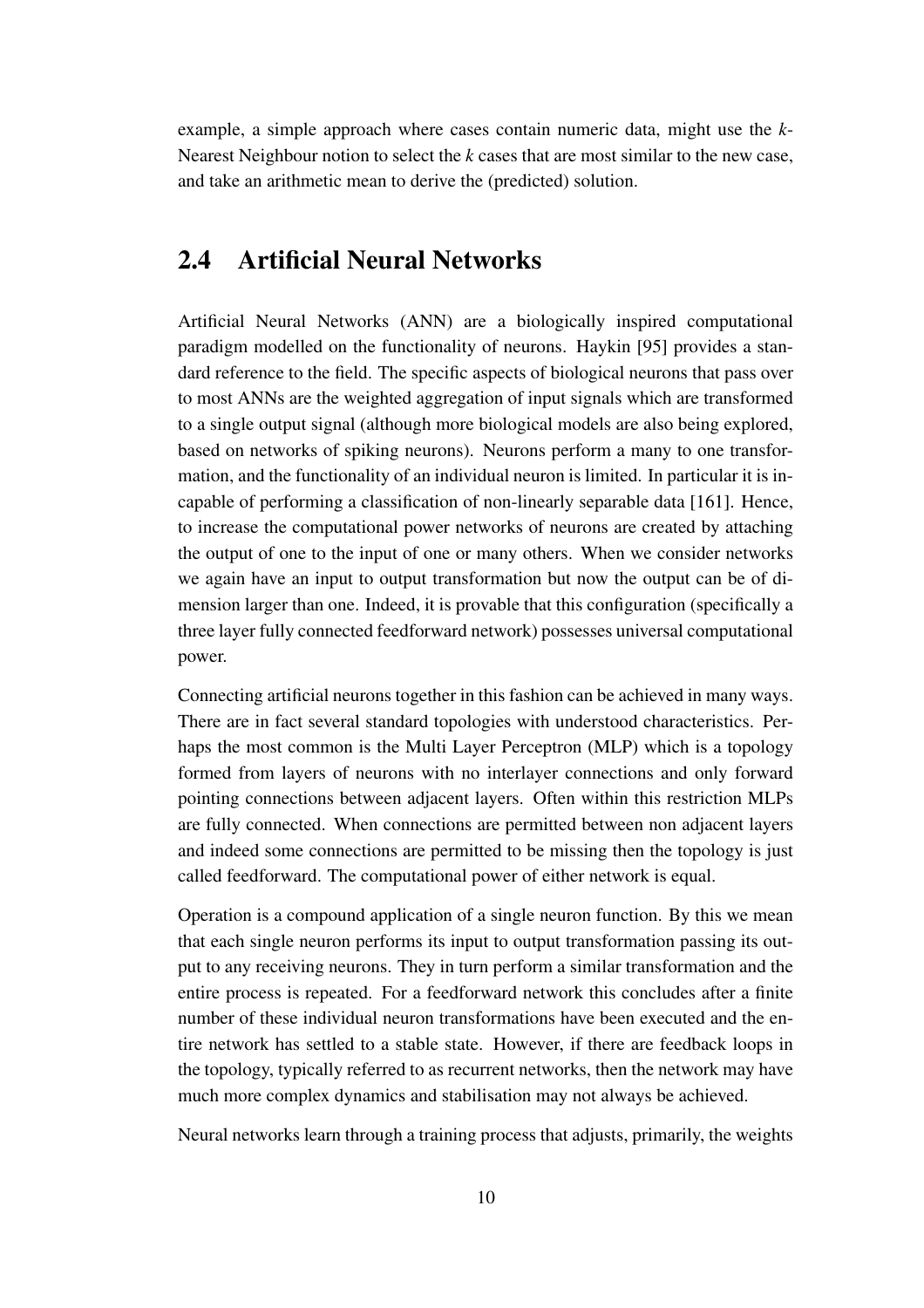on input connections. There are many solutions to this training process, but they often are dependent on the topology of the network. Typically a training process will take a set of data where it is known what the transformation should be for each datum, and through a supervised process the ANN will be instructed on how to reproduce this transformation. For an MLP, a common supervision mechanism is called the backpropagation algorithm popularised by Rumelhart and McClelland [185]. Other supervised training algorithms exist for non feedforward or recurrent networks. These can be very complex and in many cases present extreme mathematical difficulties proving that they actually train the network. Optimisation heuristics such as Genetic Algorithms (GA) and Particle Swarm Optimisation (PSO) can also be used to evolve the topology and/or weights of an ANN provided a measure of the fitness for purpose of a given network can be determined, *e.g.* based on degree of success in learning the training transformations. ANNs can also be trained in unsupervised mode, where they essentially perform some form of data clustering via a number of different algorithms. The Kohonen network [127] is a popular example of this class of network.

The advantages of neural approaches include the ability to learn by example and automatically extract pertinent features of data sets, and to generalise to unseen data. The nature of neural networks is such that training does not just learn to replicate the transformations defined by the training data, but learns instead a more general function to facilitate this mapping. Hence, provided that the training regime is appropriate and the training data encapsulates sufficient knowledge of the 'essence' of this mapping, the neural network will be able to extract this knowledge, represent it in the form of connection weights, and exploit it to process samples that are similar in essence but different in value from those used in training. Disadvantages arise when considering the reliability and non-deterministic nature of generalisation and, of import in some domains, the inability to analyse the network for explanatory purposes. That is, it is often difficult to know what exactly an ANN has inferred from the training data and consequently how it will perform when presented with unseen data.

### **2.5 Genetic Algorithms**

Genetic Algorithms (GA) are, perhaps, the most common form of a general class of related approaches referred to as Evolutionary Algorithms (EA). They are a biologically inspired search or optimisation heuristic based on notions of evolution and genetics. They offer an approach to the indirect solution of a problem, and as such can be applied to complex domains about which there is insufficient knowledge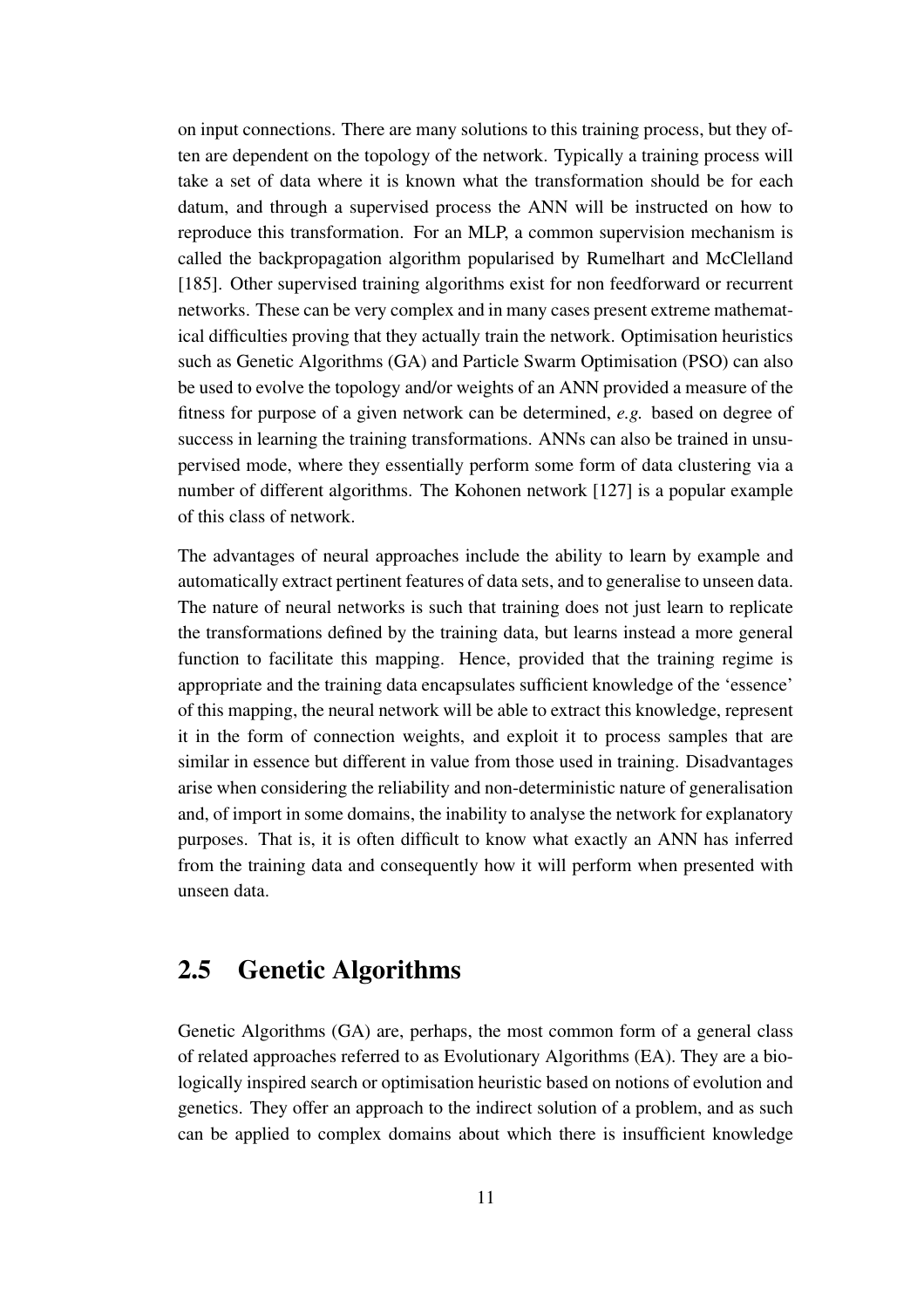of the problem or theoretical framework with which to reach an analytical answer. They are often employed to relatively quickly find good quality solutions in search spaces far too large to be considered for an exhaustive search.

Genetic Algorithms assume that a potential solution to a problem can be encoded in some form of representation reminiscent of a chromosome. Representations based on strings of numeric values (*e.g.* integer or floating-point), sequences and graphs (*e.g.* path, edge and ordinal), and trees (*e.g.* as applied to Genetic Programming) are common, but custom representations are possible. A function is defined (in the general sense of providing an input–output mapping; this could be a mathematical function, a simulation, or measurement of a physical process) that provides an assessment of the fitness for purpose of a given solution. A population of diverse randomised solutions is generated, which will typically be of low fitness. A selection process, inspired by the Darwinian principle of survival of the fittest, selects a number of individuals from the population to reproduce and thereby develop new solutions (offspring).

New solutions are created by genetic operators such as crossover, mutation and inversion, inspired by reproduction processes in natural populations. The assumption is that two or more solutions can be combined by a fusion of various traits encoded within the representation. This is not usually done in any prearranged way, but the underlying premise is that the offspring of two parents of above average fitness will tend to be also of above average fitness. This implies that the reproductive operators must combine candidate solutions in a valid and meaningful way. In addition to recombining existing traits from the parents, exploration of the solution space is facilitated by variation operators, such as mutation, which contribute random changes to the solutions to prevent a loss of diversity within the population. Offspring which are fit for purpose tend to replace those that are not so fit. The basic notion is that repeated application of the selection–reproduction–replacement cycle results in a continual increase in the average fitness of the population, as it searches for and exploits traits leading to good fitness scores. Genetic Algorithms are a particularly general problem solving technique requiring three elements: a representation, reproductive operators that can produce meaningful offspring from selected parents, and a fitness function to assess the utility of offspring. These do not have to be especially effective for a genetic search to function, for example, the fitness function could be approximate or noisy and the population will still learn to adapt to the environment. Similarly, the reproductive operators do not have to create fit offspring from parents very often, so long as they do so occasionally. It is generally considered a relatively easy task to get a GA to work, but a very difficult task to get a GA to work well, due to a range of factors, including the typically large configuration space of the algorithms, complexities of the search space, complex non-linear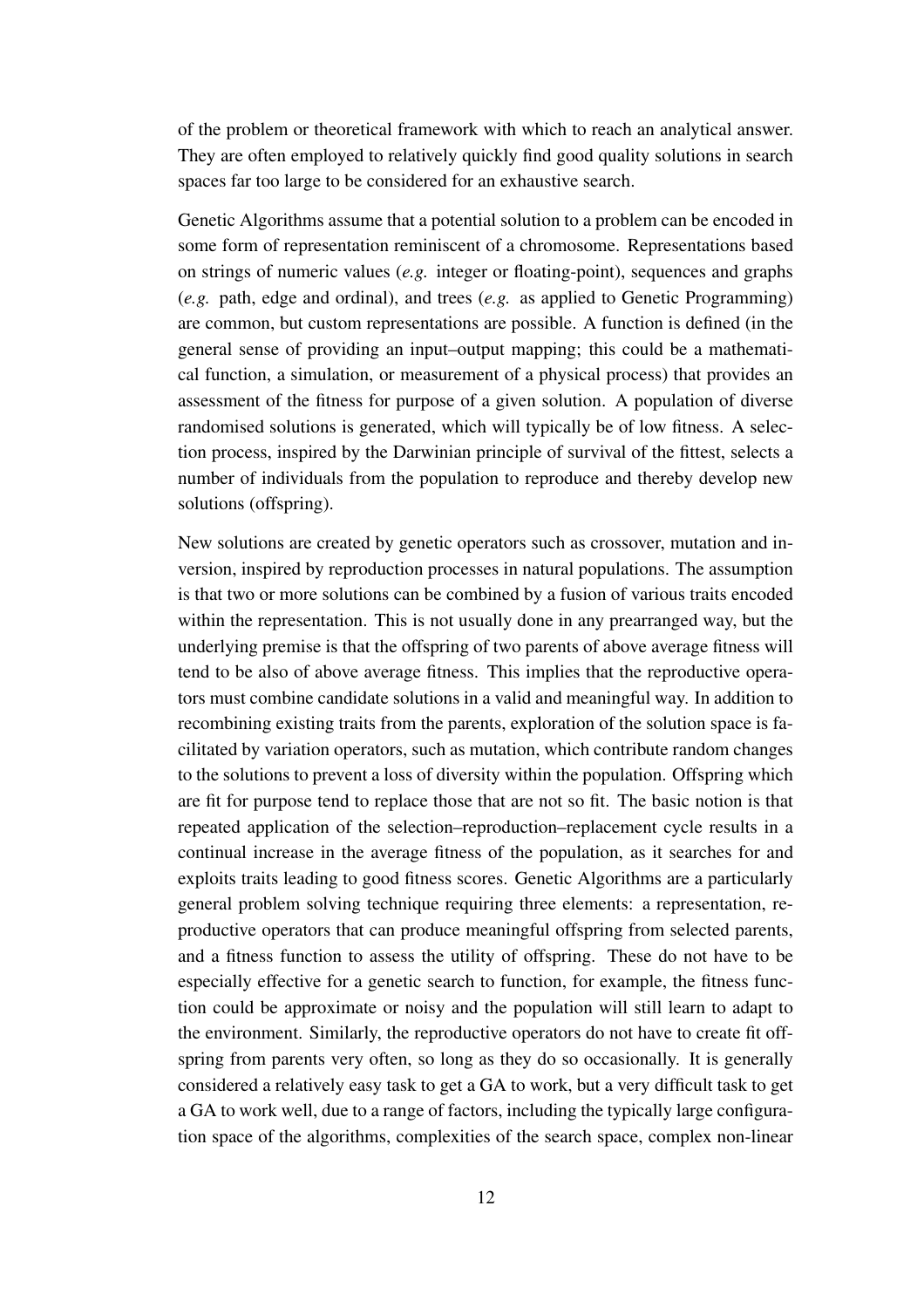dynamics of the algorithm that make theoretical analysis virtually impossible. The performance is ultimately dependent on the success of the reproductive operators and the balance achieved between the conflicting goals of exploration of the search space to find fit regions, and exploitation of discovered fit regions to improve accuracy. This balance is effected, to varying degrees, by all of the operators (*e.g.* selection, crossover, mutation, and replacement) and configuration parameters (*e.g.* population size, mutation rate, and selection pressure), hence fine tuning is challenging. As with neural approaches, it is difficult to say *a priori* what the result of a given GA will be on an unseen problem.

GAs are one of an increasingly large heuristic optimisation toolkit. Related techniques include Ant Colony Optimisation (ACO) and Particle Swarm Optimisation (PSO). Both are biologically inspired and population based. ACO is inspired by the emergent behaviour resulting from low level cooperation, facilitated by pheromone deposition, between ants in their search for efficient pathways from a nest site to a food source. PSO is inspired by the social flocking and schooling behaviour of various animal species, but particularly with reference to birds and fish. Both are effective optimisation paradigms, the former particularly for combinatorial optimisation, the latter for numerical optimisation. As with GAs, these techniques suffer from high computation cost of exploring a (potentially very large) search space through essentially non-uniform random transformations. These population based approaches compare favourably with 'trajectory' based algorithms, such as Simulated Annealing (SA) and Tabu Search (TS), on large and complex problems due to their true global-local search abilities.

#### **2.6 Mobile Agents**

Mobile Agents (MA) are autonomous software entities. They can execute in a quite general computational architecture, and exist in environments that facilitate movement between such architectures. Agents contain program code, internal state and data attributes [38]. Agents can communicate with one another, they are goal oriented, and can create duplicate instances of themselves. Therefore with this functionality, agents are mobile computing environments that can migrate between execution architectures. Advantages of mobile agents include their ability to support asynchronous task execution as client systems are able to continue performing other tasks while the agents act on behalf of the client on a remote site. Communication bandwidth is also reduced with this technology as computation (that is the agents) is transferred to the data and not vice versa. It also offers improved real time abilities as agents acting locally on a remoter site suggest a faster reaction to remote events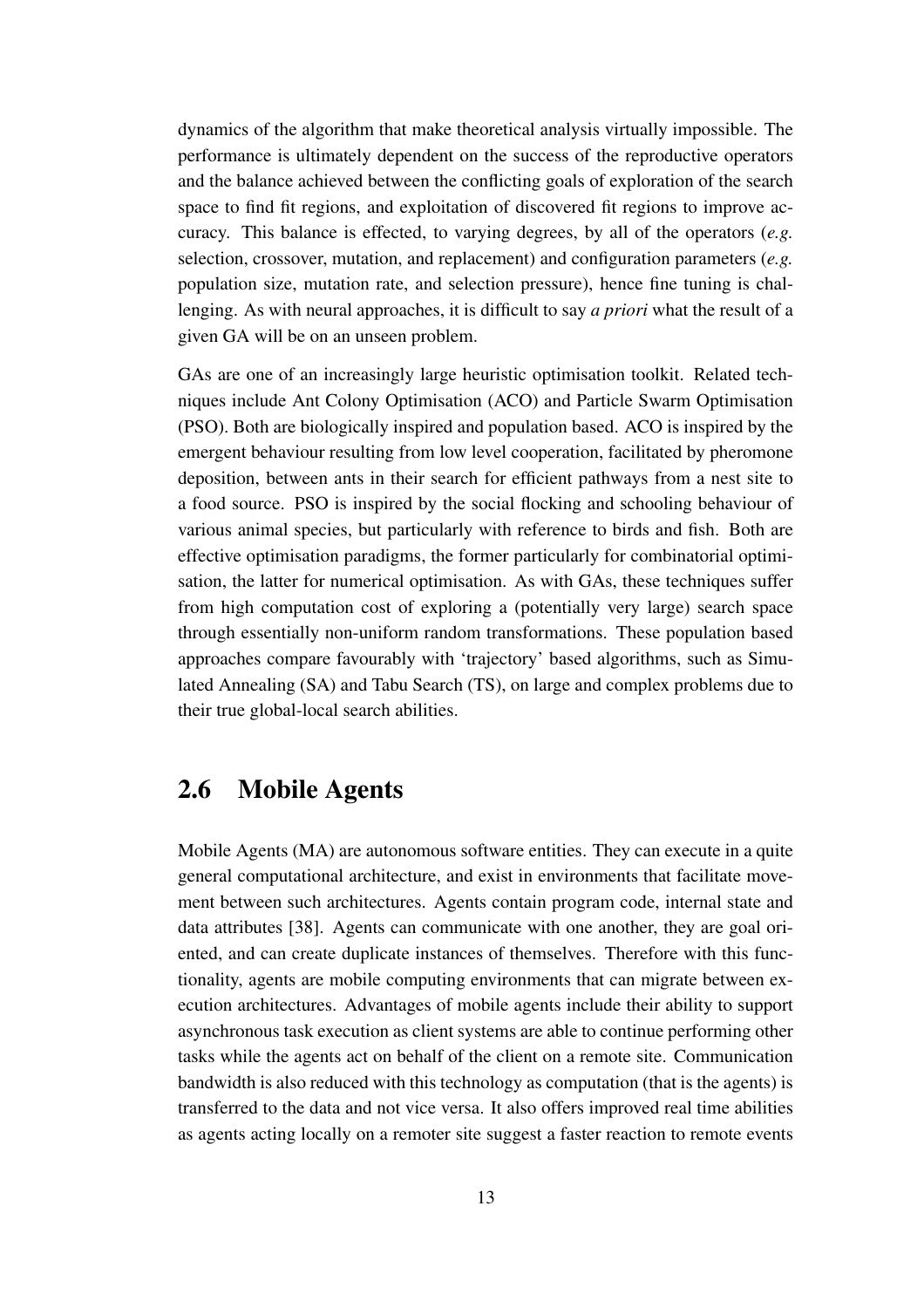than if the events have to be communicated between the remoter machine and a central host. Agents have the ability to react dynamically to any undesirable condition and also provide improved support for intermittently connected devices. Chess [38] also discusses some security issues to be considered in implementing mobile based computing. The first is the authentication of both the user that sent the agent by the server and the server or agent execution environment. This is aimed at preventing attacks such as spoofing. Another issue is the confirmation of the rights of the user to execute applications on the server. Finally, it is necessary to determine the possibility of the agent infecting the server and denying network users and resources of any service.

In addition to network intrusion detection, this technology is also being implemented for embedded applications such as missile guidance and satellite monitoring Eswari [54]. Other application domains for mobile agents include data collection from multiple sources, searching and filtering, and parallel processing.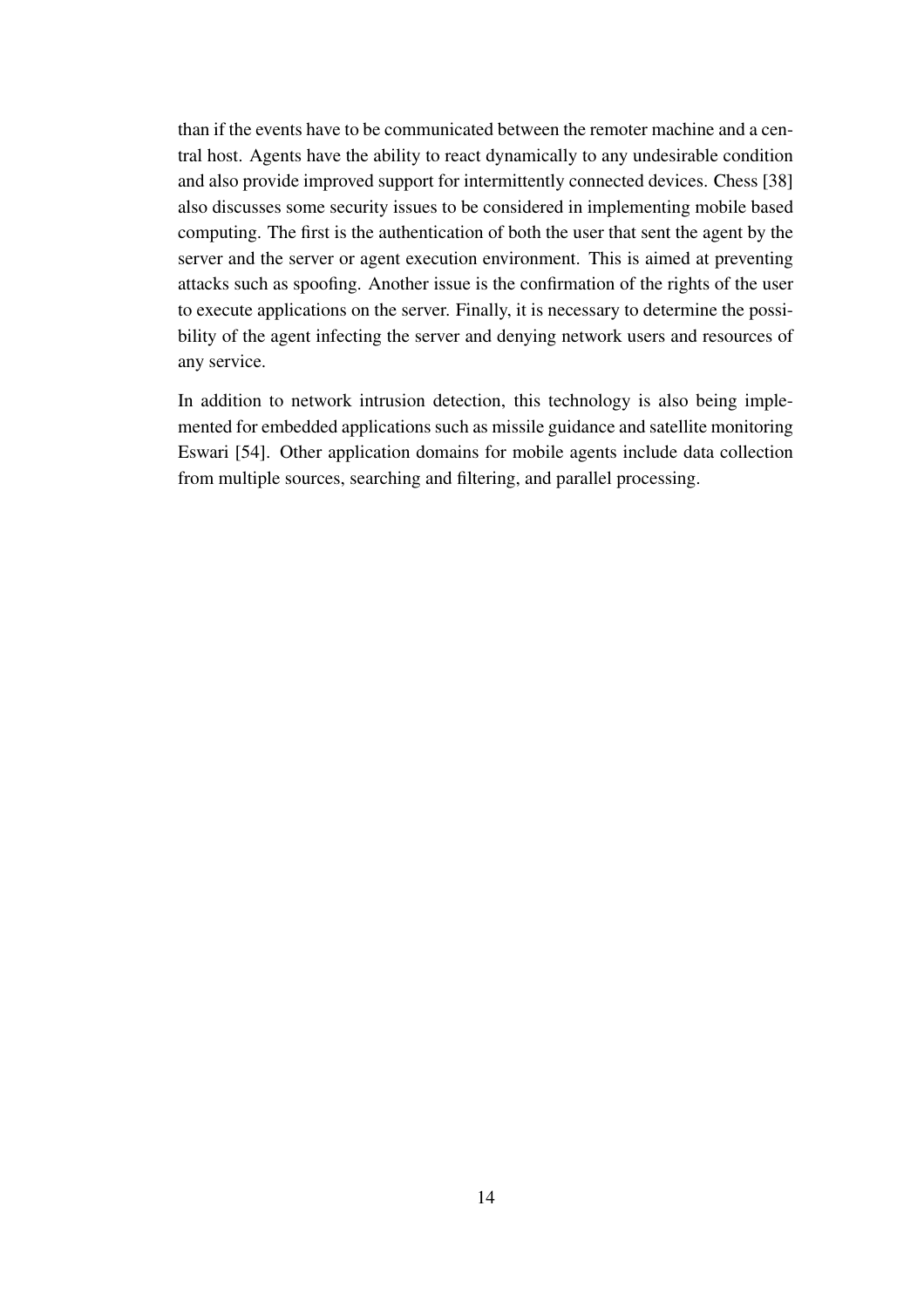### **Chapter 3**

### **Misuse Detection Systems**

#### **3.1 Introduction**

This section considers the general problem of misuse detection from a variety of perspectives. Due to the extensive literature in the area of intrusion detection, this forms the core of the discussion. However, the techniques are considered to be equally applicable to a range of misuse detection systems. For the most part, it avoids specific discussion of issues related to event correlation, which is considered in section 4. Instead, techniques applicable to low level data, *e.g.* TCP/IP data, dominate both the literature and this part of the survey. A broad range of techniques has been surveyed, with a particular bias towards Artificial Intelligence (AI) approaches, and some overlap between this chapter and chapter 4 is unavoidable. However, the perspective is different. In addition to AI techniques, a number of related issues are also discussed, such as clustering, pattern matching and profiling, as they crop up frequently in the literature. In general, however, traditional approaches have not been surveyed to any great degree.

This chapter organises the literature according to the technique involved. However, some techniques do not easily fit within these categories, whilst others compound two or more approaches. In such cases, the techniques have either been placed under the category of the dominant approach, or where they make most sense to the discussion. On occasion this has placed seemingly unrelated techniques together due to some shared underlying notion. The section on data mining is noteworthy principally because it does not reflect a specific technique, but rather, the general concept of (typically) extracting information from large data sets using unsupervised learning methods. Some of the approaches within this section could, therefore, be relocated to specific categories based on the techniques used, whilst, occasionally, approaches that could reasonably be referred to as data mining, appear elsewhere.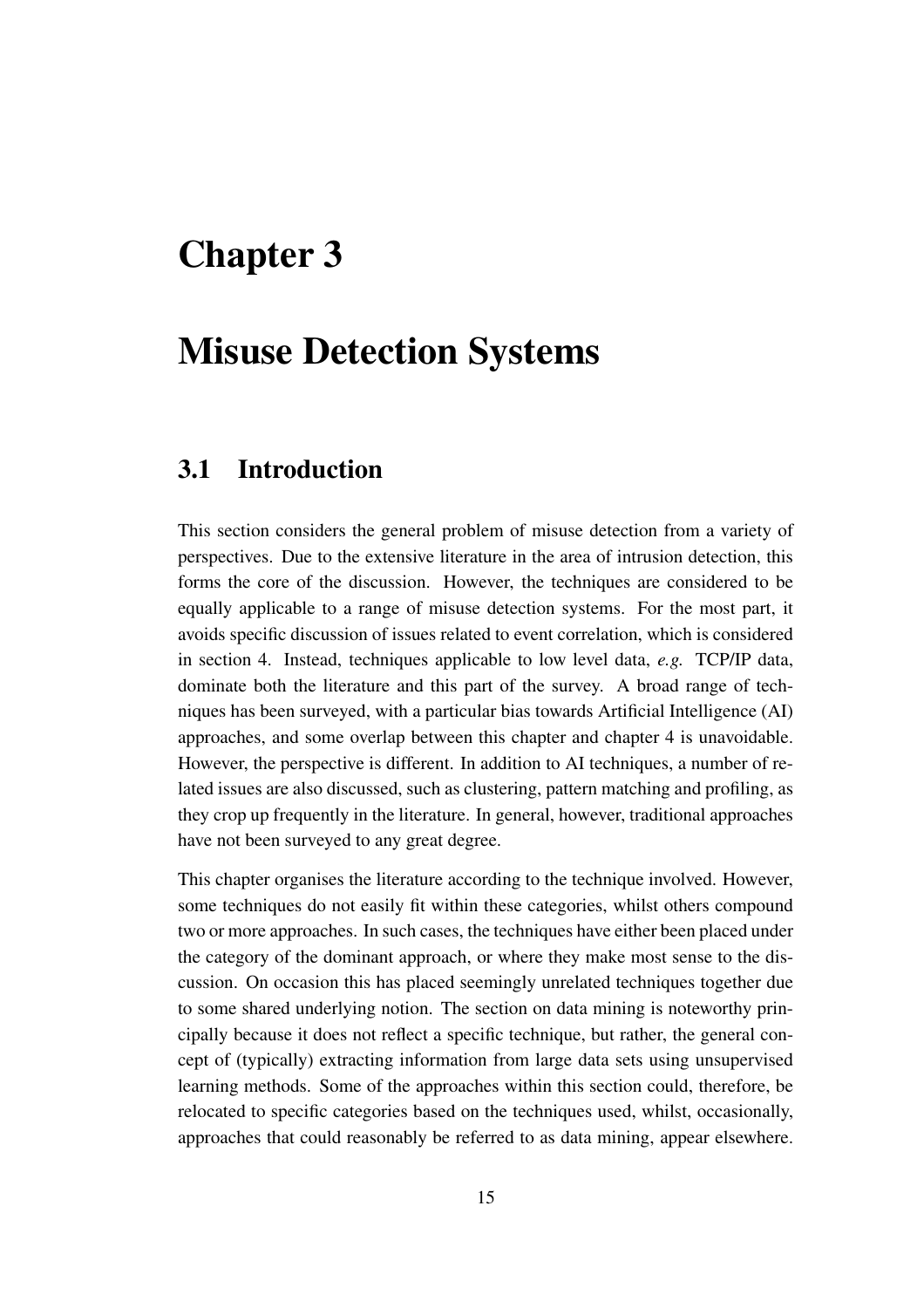This is deliberate, and is again based on the nature of the discussion. The section on hybrid approaches is similar, in that one could treat them under the categories of their constituent technologies, however, in some cases, the arguments are about specific approaches, whilst in others they are about combining approaches to leverage advantages of multiple paradigms. Rather than replicate the treatment of the techniques under each of the applicable categories, they are generally considered only once, wherever deemed most appropriate.

It is evident from the literature, and hence reflected in this survey, that a number of key concepts are common across a range of work. For example, the opposing notions of anomaly detection and misuse detection, with the former being able to generalise to some degree to unknown attacks but suffering from a high rate of false alarms, and the latter generating few false alarms but not being able to generalise. Other common factors include the idea of profiling, *i.e.* constructing representations of behaviour, whether at user, application, or system level, and an assumption of consistency of profiles over time; the notion of feature extraction, which is of import with a wide range of techniques; and the dominance of rule based approaches for misuse detection and non-rule based approaches for anomaly detection.

#### **3.2 Overview of Intrusion Detection**

Intrusion detection is the process of monitoring and analysing events that occur in a computer or networked computer system. Although the term 'intrusion' has quite specific connotations, intrusion detection is often used in the literature in a general sense, to refer to analysis performed to obtain indications of fraud, misuse or unauthorised access, *e.g.* Bace and Mell [13]. Intrusion detection systems employ techniques for modelling and recognising intrusive behaviours in a system, which come in different variants. Bolton and Hand [23], for example, identify the following fraud variants:

- Frauds aimed at the service provider. For example the resale of stolen call time.
- Frauds enabled by the service provider. For example, interfering with telephone banking instructions.

Typically, Intrusion Detection Systems (IDS) first operated at host level. In this context the IDS monitor was concerned with single host machines and made extensive use of the host operating system. However the trend has shifted to networked systems with the IDS monitoring any number of systems on a network by analysing the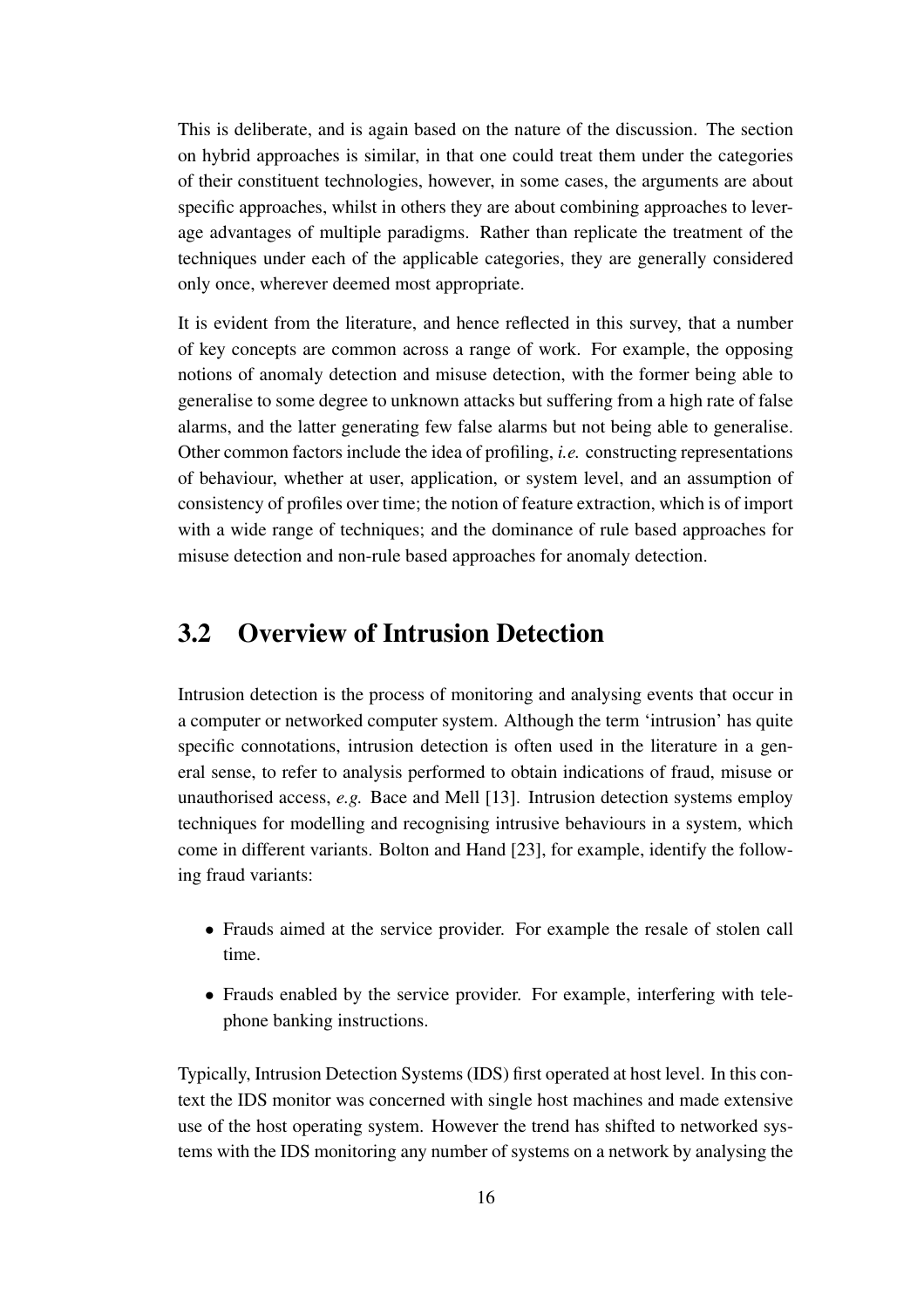audit trails and the network traffic [121, 122]. Kim and Bently [121, 122] consider requirements for network based IDSs to include: robustness, extendibility, scalability, adaptability, configurability and efficiency. Kachirski and Guba [116] observe that traditional IDSs for fixed networks can be considered as either network based or host based. A network based IDS functions by probing the network and examining packets, listening either actively or passively to the network traffic. Conversely, a host based IDS functions by detecting actions in each host in a network, and normally operates by accessing log files or monitoring real time system usage, such as failed access attempts or attempted modifications to system files.

Two main categories of intrusion detection (ID) are misuse detection and anomaly detection [138]:

- **Anomaly detection** (AD) is used to identify patterns of behaviour that differ from learnt patterns of normal behaviour, and hence might be representative of malicious activity.
- **Misuse detection** (MD) is used to identify the occurrence of specific patterns of behaviour that are known to represent malicious activity.

Some intrusion detection systems offer both capabilities, typically through hybridisation. The limitation of anomaly detection is that it could generate a high rate of false positives Dokas *et al.* [56], *i.e.* when the system is not sufficiently aware of all of the possible legitimate patterns of behaviour and assumes that a previous unseen pattern constitutes an attack. Another possibility is the presence of an unknown intrusion in the sample data on which the system learnt the expected normal behaviour. Conversely, misuse detection has the limitation of being unable to generalise from known attacks to unknown attacks, and is therefore prone to generating false negatives.

Verwoerd and Hunt [211] recognise some common building blocks for an intrusion or misuse detection system:

- **Sensor** probe that gathers data from the system under inspection
- **Monitor** that receives events from a number of sensors and forwards suspicious content to a 'resolver'
- **Resolver** that determines a suitable response to suspicious content
- **Controller** that provides administrative functions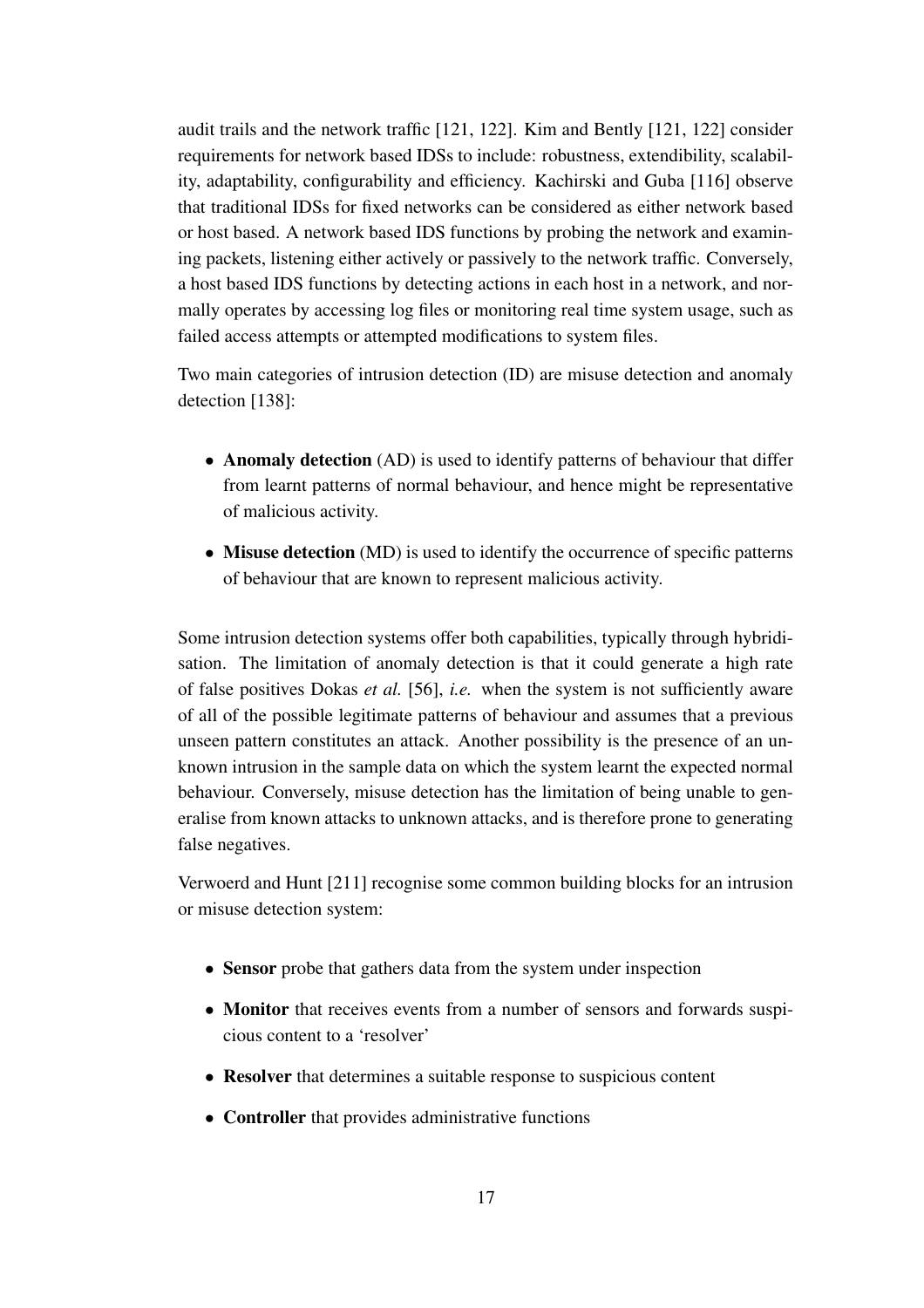Verwoerd and Hunt also describe a range of modelling techniques for both anomaly detection and misuse detection. For the former, they consider techniques such as artificial immune systems, artificial neural networks, protocol verification, statistical modelling methods and clustering analysis. For the latter, they consider techniques such as expression matching, genetic algorithms, state transition analysis, and the use of dedicated languages (*e.g.* such as proposed by Paxson [176] and Ranum *et al.* [182]). It is clear from the literature that a diversity of both traditional and AI based techniques can be applied to both anomaly and misuse detection. However, when it comes to event correlation, it is equally clear that rule based approaches are not only well established<sup>1</sup> but dominate the field. The limitations of rule based approaches centre around two key points: the difficulty of developing and maintaining the rule base, and a lack of generalisation ability. Thus, a range of AI techniques, such as artificial neural networks, have been combined with rule based systems in order to alleviate these difficulties. Such hybridisation remains an active area of research.

The following sections consider some of the diverse approaches from the literature, starting with canonical rule based systems, before moving on to consider approaches based on more contemporary AI.

#### **3.3 Rule Based Systems**

Much of the literature concerning rule based and expert systems focusses, specifically, on event correlation, and is therefore treated in section 4. Further, many rule based systems have been hybridised with a range of other techniques. Examples are mentioned below, but are treated in more detail in section 3.12. In this section, several examples of conventional rule based systems are provided.

Lindqvist and Porras [146] describe an expert system toolset referred to as the Production-Based Expert System Toolset (P-BEST). This was applied to the development of a generic signature analysis engine for computer and network misuse detection. Rule sets where described for detecting subversion methods (*e.g.* SYN flooding and buffer overruns), to which systems are often vulnerable. The approach consists of a rule translator, a runtime library, and a set of garbage collection routines. The results from the evaluations performed, together with some examples, indicate that expert systems of this type are a good choice for handling real time misuse detection. It was observed that the ease of implementation of this system

<sup>1</sup>For example, systems such as Multics Intrusion Detection and Alerting System (MIDAS) [188] and Next Generation Intrusion Detection Expert System (NIDES) [8], both of which are based on the Production Based Expert System Toolset (P-BEST) [146].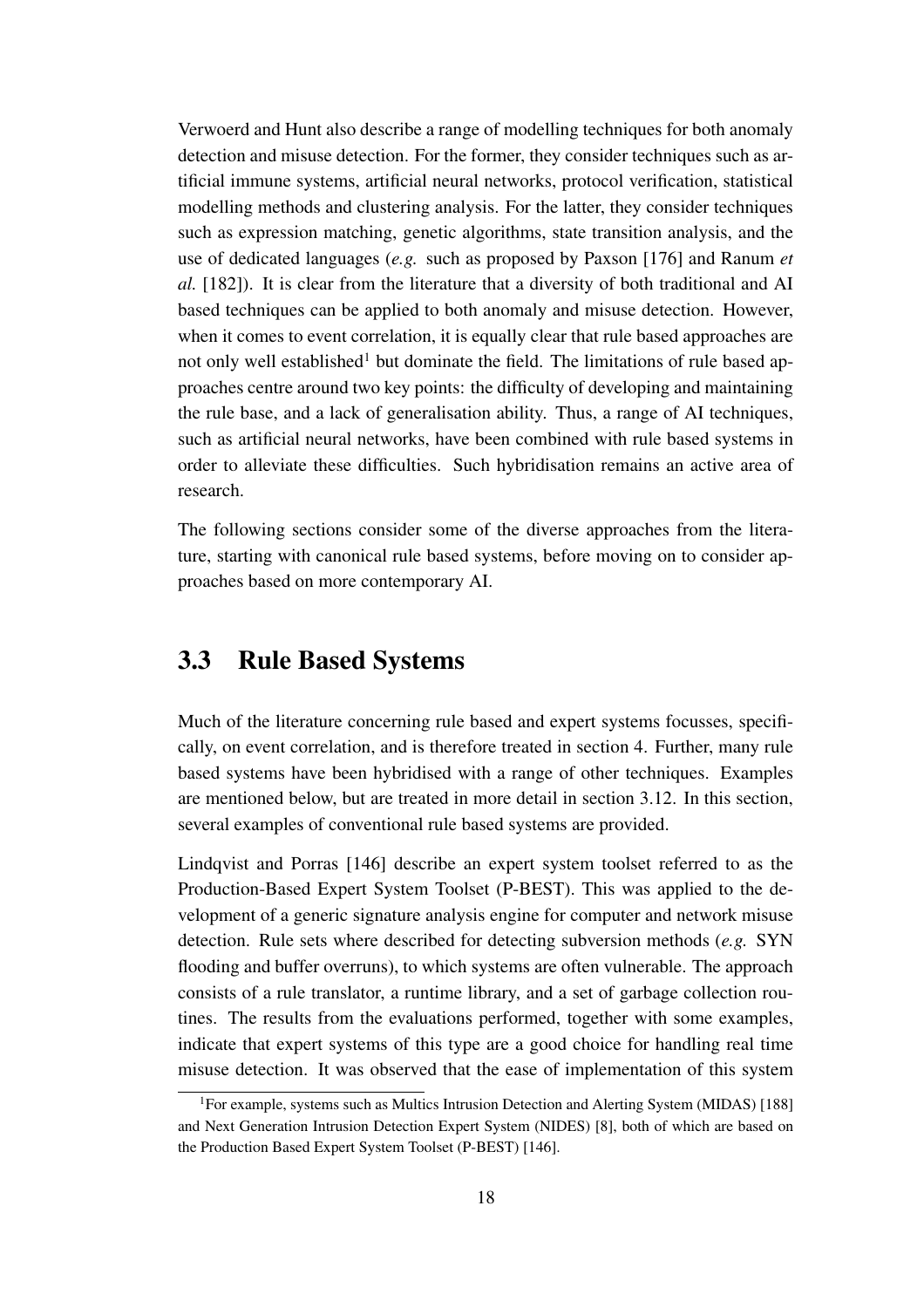and its close integration with the C programming language makes it easy to use and flexible. P-BEST was found to be adequately fast for real time detection of most widely used attack methods.

Lindqvist and Porras [147] later describe a real time forward reasoning expert system, eXpert-BSM, that is able to analyse Sun Solaris audit trails. The system has a large knowledge base, comprised of years of intrusion detection research, and is thus able to detect a wide range of specific and general types of misuse. It is host based and operates as a security daemon within the host, using few CPU cycles and little memory. Different sets of eXpert-BSM rules may be deployed throughout a network, and their alarms managed, correlated, and used by local security services. The system is purported to be able to provide detailed reports and recommendations to system administrators, whilst offering a low rate of false alarms.

Vaarandi [209] presents a platform independent open source tool for rule based event correlation called the Simple Event Correlator (SEC). This tool is able to deal with the complexity, size and cost issues typical of event correlators. SEC configuration is stored in text files and each configuration contains one or more rules. Sets of rules from different files are applied logically and in parallel. SEC receives input events from pipes, files, and standard input, and can therefore be utilised by any application that is able to write its output events to a file stream. It produces output events by executing shell commands specified by the user. Of particular interest, is the range of correlation rule types that the system supports. As specified in [209], these include *inter alia*

- Rules that involve a simple match with an input event and the execution of some action.
- Matching an input event, executing a list of actions and applying some external script or program if certain exit values are returned.
- Matching input events, with execution of an action list, whilst ignoring subsequent matching events for a certain time period.
- Matching input events, executing an action list, then ignoring subsequent matching events until some other input event arrives, at which time another action list is executed.
- Matching an input event and waiting for a certain time period for another input event to arrive, and then executing an action if it arrives on time.
- Counting matching input events over a certain number of seconds and, if some threshold is exceeded, executing an action list and ignoring subsequent matching events during the remaining time span.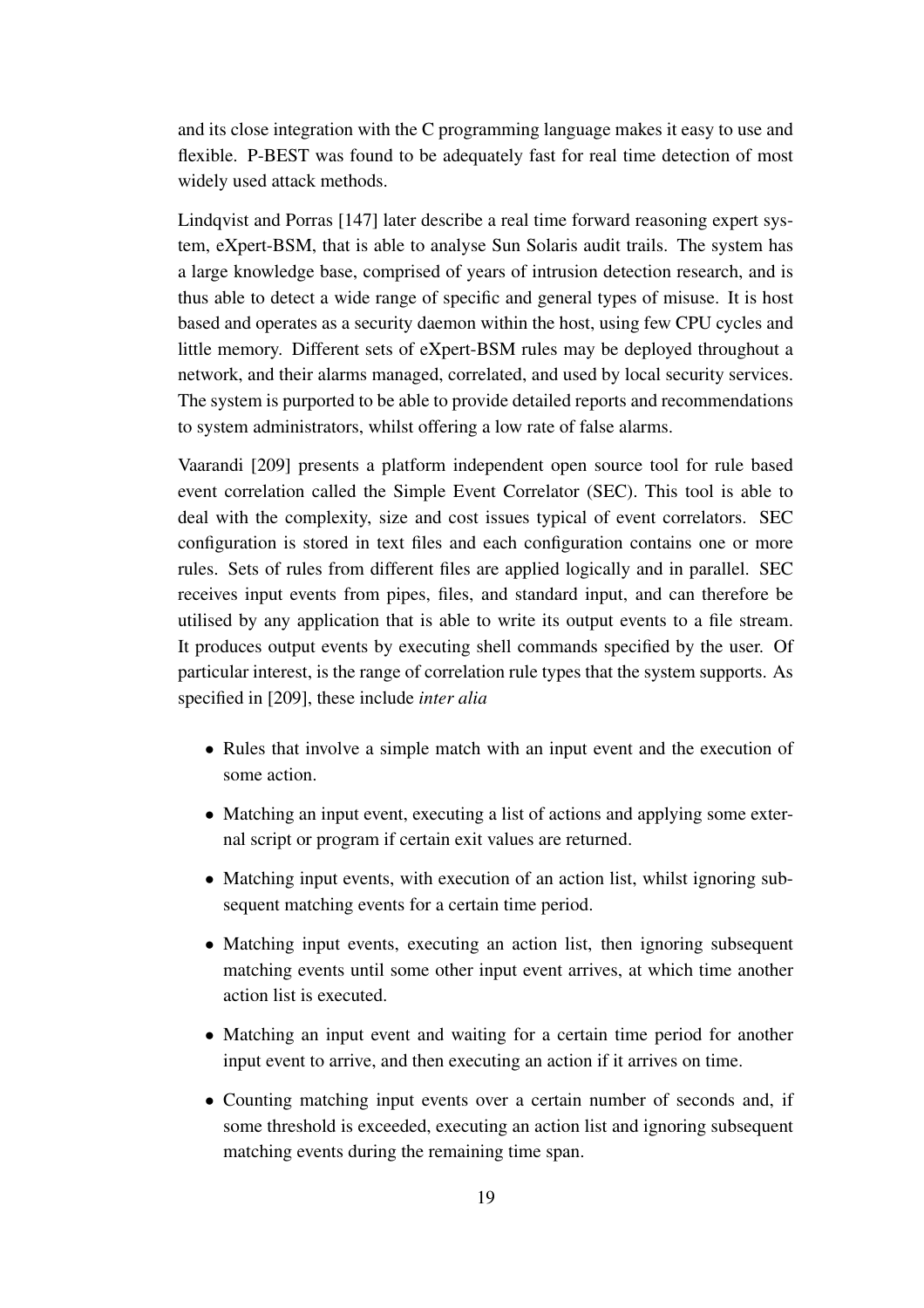Other rule types exist, and this highlights the need for a rich language for rule specification, to enable the varied relationships between events to be satisfactorily correlated.

Rule based systems have been hybridised with a variety of techniques. Hanemann *et al.* [86] describe a combination of a rule based reasoning engine with a case based reasoning engine. Yang *et al.* [223] propose the use of cluster analysis and expert systems. Marin *et al.* [155] present a hybrid technique that applies expert rules for the reduction of the dimensionality of the data, followed by initial clustering, and subsequent refinement of the cluster locations using a competitive network, Learning Vector Quantisation (LVQ). Bridges and Vaughn [24] present a hybrid of fuzzy data mining and expert system techniques. Guerer *et al.* [84] present an approach that utilises both neural networks and case based reasoning techniques for handling fault management in distributed and heterogeneous information networks, with an expert system to filter network alarms. See section 3.12 for further discussion of hybrid systems.

#### **3.4 Case Based Reasoning**

Case based reasoning (CBR) refers to reasoning about new problems based on past known cases [222]. Somewhat surprisingly, CBR has not been found to be a common approach despite its attraction in prediction, based predominantly on pattern matching. This may be due to the non-trivialities of the representation of complex event patterns in a form amenable to CBR. There are, however, some examples, such as Koford-Peterson and Aamodt [126], who describe an approach for identifying and specifying user situations in a context aware mobile environment. This approach uses CBR as the main reasoning engine of the system, and incorporates it within a multi agent system for providing the user with personalised and context sensitive information. The reasoning mechanism of the approach is adaptive and thus it is relatively easy to introduce new services.

Canonical CBR systems have been extended to handle sequences of concurrent events from multiple sources. Ceaseless CBR [157] is essentially a modification of the retrieval and reuse stages of traditional CBR. Cases that are retrieved are sequences of sequences of alerts, which the system is able to sub-divide into sections as the alerts are received. Reuse involves the exploration of the grouping of the cases that best describes the most recent occurring events.

Case based reasoning approaches have also been hybridised and applied to intrusion detection in various studies. Some of these include studies by Hanemann [86], who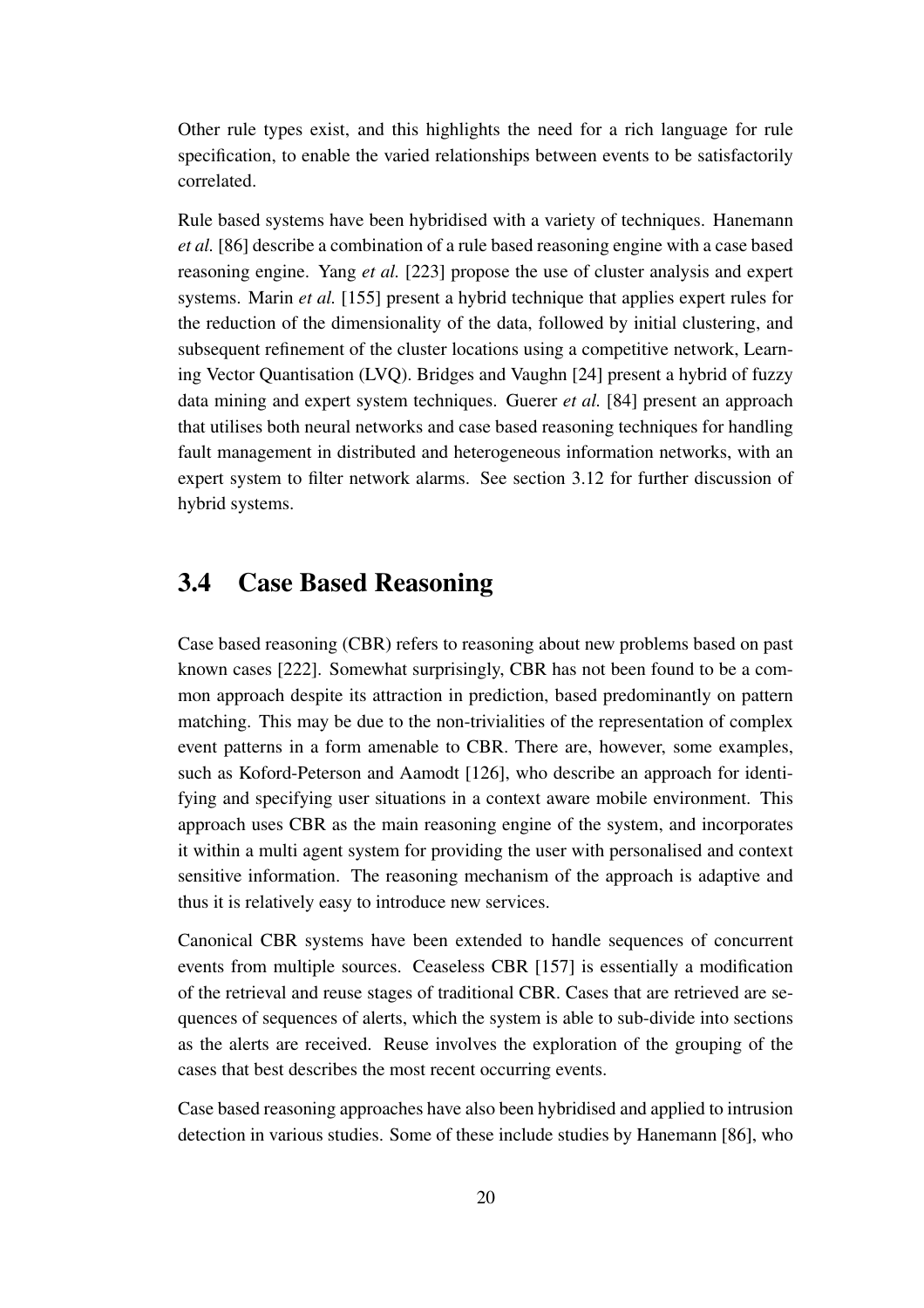proposed a hybrid approach that combined a rule based reasoning engine and a case base reasoning engine. See section 3.12 for further discussion of hybrid systems.

### **3.5 Pattern Matching**

Pattern matching algorithms are a critical element in many signature based approaches. The term refers to the process of searching for certain patterns, expressed as sequences or tree structures within a body of data. It is most often employed to identify attack signatures in network packets [105]. Weaknesses of the approach include the computational load, as the number of comparisons required to ascertain the presence of a range of signatures within a large sample of traffic can be large, and the use of fixed signatures, which limits detection to known cases [105]. Techniques range from general purpose string matching functions to more specialised matching engines, customised for instruction detection.

Kumar and Spafford [132] describe a generic model of matching based on Coloured Petri Nets (CPN), a form of Petri net where the arcs contain data and can be used to describe a variety of different systems. In their approach, pattern matching is used to detect system attacks, with the knowledge concerning the nature of attacks represented as specialised graphs. The graphs are an adaptation of CPNs, with vertices representing the system states and signature contexts represented by the guards. The graphs thus represent those state transitions that lead to a detectable intrusion state. Their system separates the various concerns of a generic misuse detector into components

- The information layer, encapsulating the audit trails.
- The signature layer, providing the internal representation of signatures.
- The matching engine.

Wespi *et al.* [217] present an approach to build tables of variable length patterns based on Teiresias, which was originally developed for the discovery of patterns in biological sequences. This study applied the approach to the detection of attacks against UNIX processes, achieved by observing behavioural deviations in the processes. The system uses a table of patterns to model the normal behaviour of such processes, based on audit events, and offers both off-line and real time detection.

Kuri *et al.* [133] present a pattern matching approach based on insertion distance. This model handles an attack as a sequence of letters, and the algorithm detects the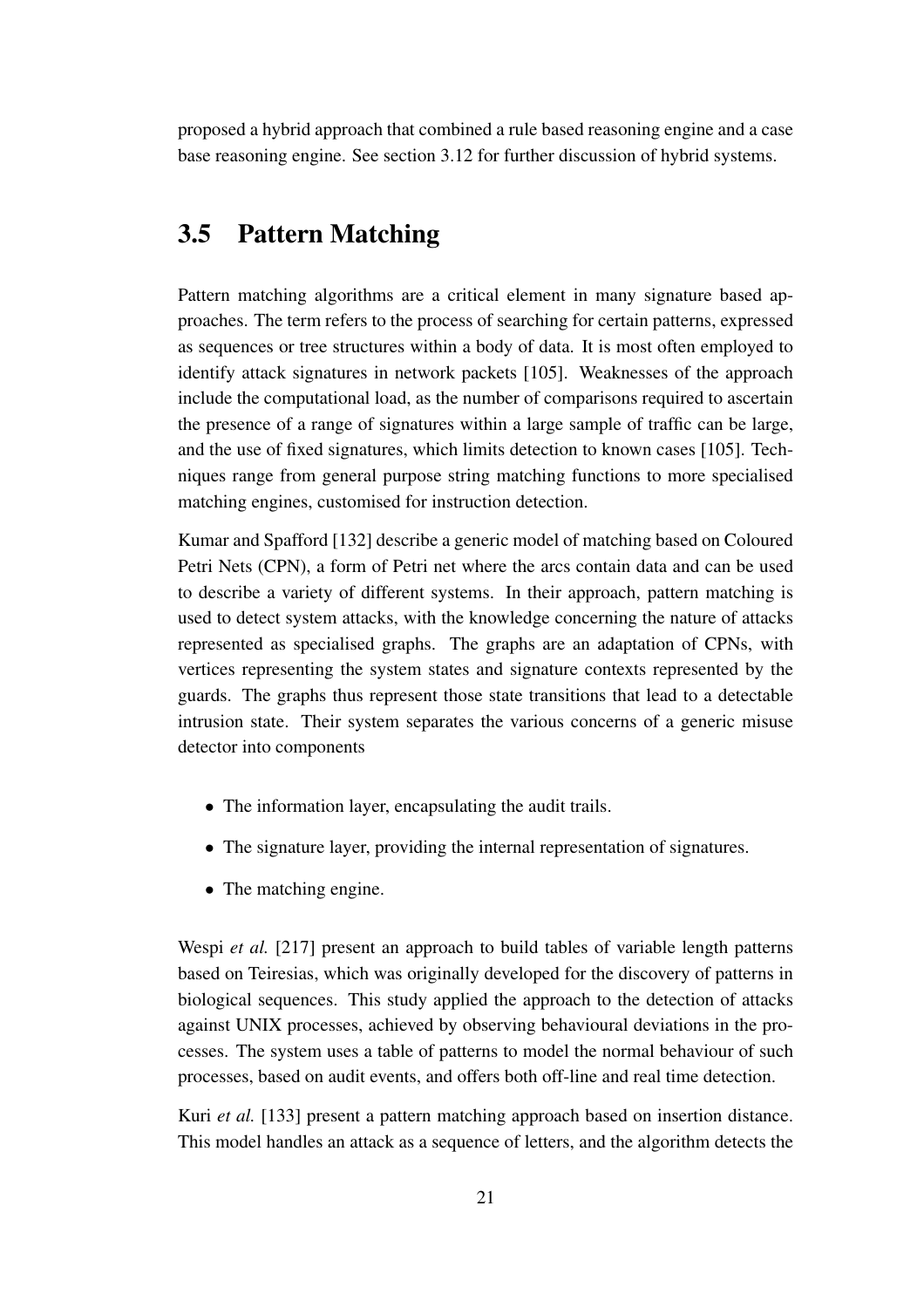text portions everywhere the events of the attack appear, in order, within a window of k other events. This enables the algorithm to quickly filter out large portions of the text and leave the remaining parts to be examined by another algorithm. The approach was evaluated using audit trails and an attack database, and was successful in addressing some of the problems of speed and complexity of intrusion detection algorithms.

Markatos *et al.* [156] describe a string matching algorithm designed specifically according to the features of network intrusion detection string matching. This approach, called ExB, provides exclusion based multiple string matching. The central notion is the examination of the contents of each packet received, to confirm if it contains all fixed sized bit strings of the signature string while not taking into consideration whether the bit strings appear in sequence. It was evaluated against the set of algorithms being implemented in SNORT using trace driven execution with real packet traces. Reported advantages include efficient and easy implementation, and considerable improvement in system performance, particularly with increasing packet size, having good scalability to increasing rule sets.

Clark and Schimmel [40] describe a module generator making use of nondeterministic finite automata to create efficient circuits for matching patterns, as specified in a standard rule language. The system, consisting of a rule parse and circuit generator<sup>2</sup> is able to translate a SNORT rule file into a circuit description, which is then used to match the content strings. The system also offers approximate matching.

Anagnostakis *et al.* [7] describe a string matching algorithm, E2xB, for increasing the efficiency and capacity of network intrusion detection systems. The approach is based on confirming the presence of every character of the input string in the space searched. E2xB was implemented in SNORT and performance compared against the alternative solutions of Fisk and Varghese [67]. Fisk and Varghese based their work on a set-wise Boyer Moore-Hospool algorithm, an adaptation of the Boyer-Moore algorithm, which is shown to be faster for matching less than 100 patterns. For typical traffic patterns, E2xB gave increase performance and improvement detection capability.

Norton [170] presents an algorithm for intrusion detection based on an optimised version of the Aho-Corasick algorithm [5]. The latter was designed to be able to locate all occurrences of any of a finite number of keywords in a string based on a finite state pattern matching machine. The version described by Norton is an enhancement to the implementation presented in SNORT [31], employing an optimised vector implementation of the Aho-Corasick state table, with improvements

<sup>2</sup>Specifying FPGA circuit components and their connections.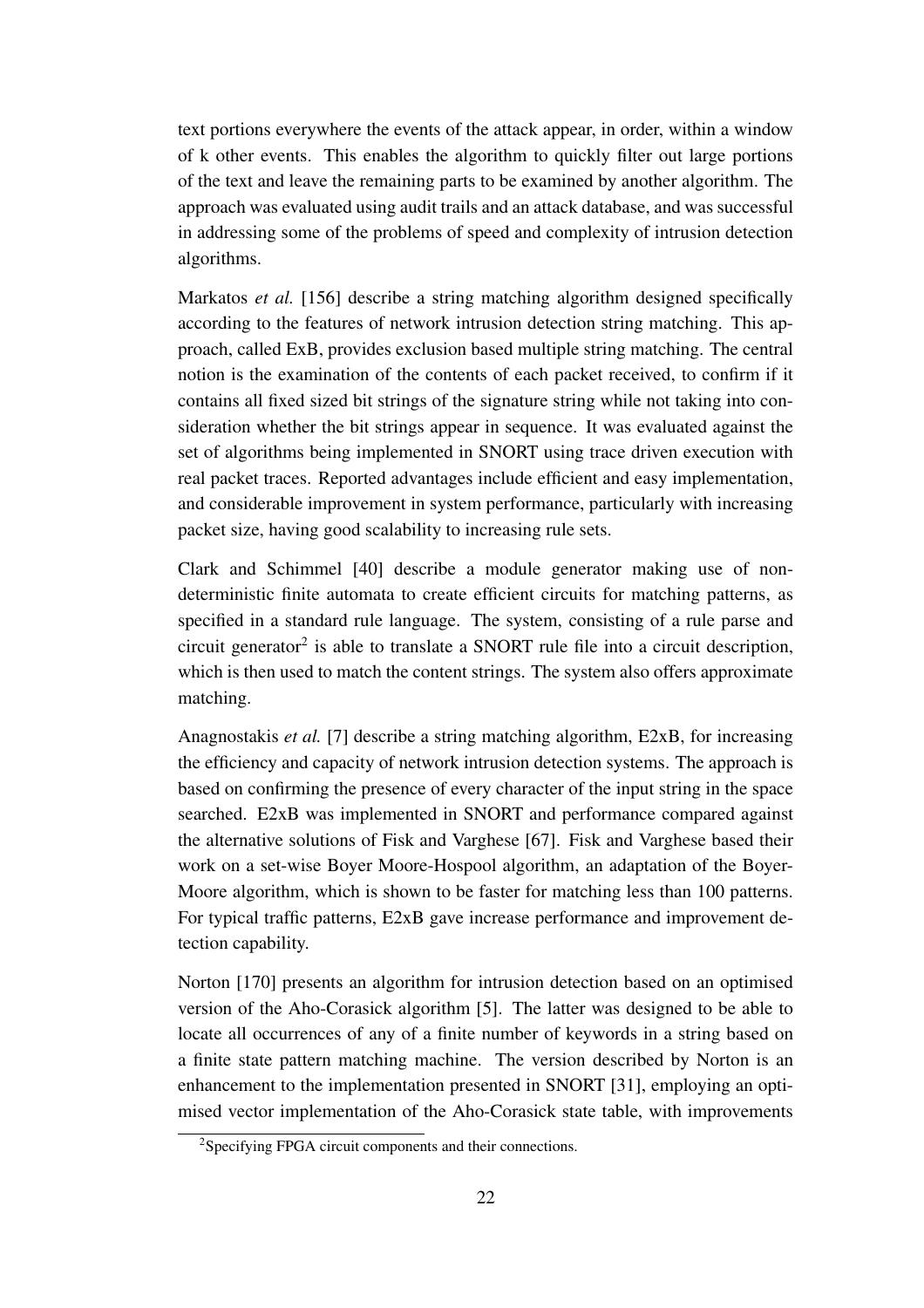in algorithm performance and on large pattern groups. A SNORT based intrusion detection performance test, and several dictionary tests, indicated significant improvements in pattern matching capacity, whilst being less memory intensive.

Abbes *et al.* [2] introduced an 'on-the-fly' multi-pattern IDS for real time analysis of network traffic. The central notion is to process packets as they are received and strip out and retain only those aspects that are required for the pattern matching function. The approach, employed as an extension of SNORT, was said to be robust to denial of service and port scanning attacks, and to address the complicated techniques that are employed to evade an IDS.

Song and Lockwood [193, 194] present a novel packet classification architecture called BV-TCAM for a FPGA based network intrusion detection system. This architecture combines the Ternary Content Addressable Memory (TCAM) (used for packet classification) and the Bit Vector (BV) algorithm to compress the data representations and enhance throughput. The BV algorithm performs the function of lookup of source and destination ports, whilst the TCAM performs the role of lookup of the other header fields. It is able to report multiple matches at fast network link rates and sustain traffic throughput. Song and Lockwood [194] also introduced a data structure known as an Extended Bloom Filter (EBF) [22] and a hardware based algorithm for multi-pattern signature matching. A further technique, to support long signature matching, was also introduced, enabling the maintenance of a limited number of supported signature lengths for the EBFs. It was demonstrated that fast exact matching for thousands of signatures was achievable at a reasonable hardware cost. The algorithm was integrated into a hardware based network intrusion detection system and demonstrated to be highlight efficient in terms of throughput and memory utilisation, achieving fast exact matching for thousands of signatures.

Antonatos *et al.* [10] describe an algorithm for pattern matching, referred to as Piranha, that is based on the notion that if the rarest substring of a pattern is not present, then the whole pattern cannot match. The algorithm is implemented within SNORT customised for intrusion detection and is said to offer significant improvements in both processing and memory utilisation, when compared with existing approaches, such as the Wu-Manber [220] multi-pattern matching algorithm (MWM) and domain specific exclusion based string matching algorithm (E2xB) [7].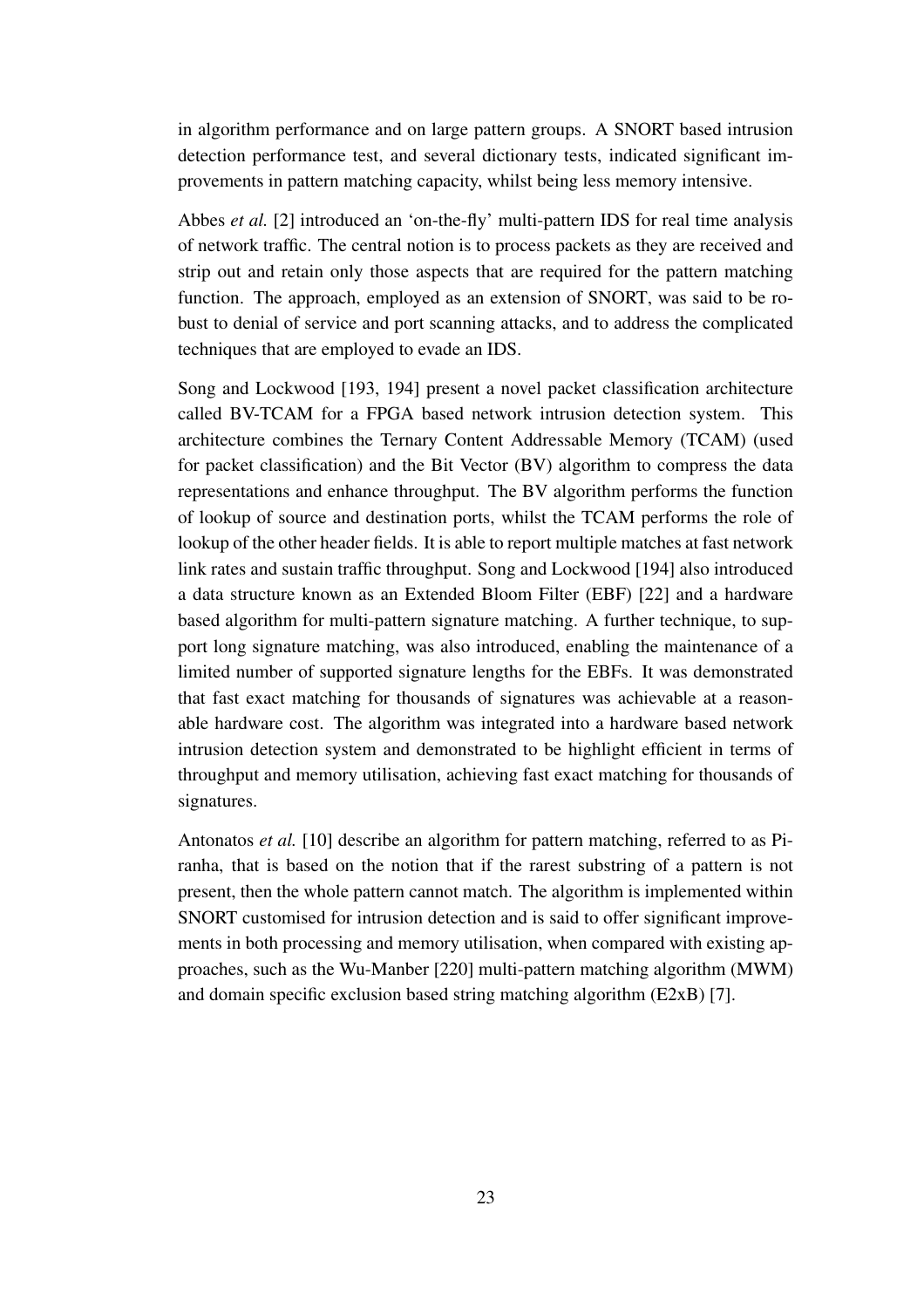#### **3.6 Clustering and Feature Extraction**

Clustering is primarily used in the detection of patterns in network traffic. Portnoy *et al.* [181] use single linkage hierarchical clustering to separate anomalous and normal traffic patterns from the KDD-Cup99 data set. This method is able to automatically detect both new and known intrusions. Their algorithm follows the typical agglomerative approach; *i.e.* each new instance retrieved from the the normalised data set is compared with the existing clusters and, following the single linkage rule (*i.e.*, based on the distance between the instance and the nearest of the current members of the cluster) is added to the nearest cluster, provided that it is within a predefined cluster width. If it falls outside of that width, it becomes the first member of a new cluster. Whilst the need to specify *a priori* the number of clusters, it does require an appropriate value for the cluster width to be determined. The authors found a detection rate of approximately 50% and false alarm rate of below 1%.

Leung and Leckie [141] present a grid based clustering approach for unsupervised anomaly detection. Taking unlabelled data as input, the technique attempts to find intrusions that are embedded in the data, based on two assumptions from Portnoy *et al.* [181] and Javitz and Vadles [111]. The former observe that the majority of network connections represent normal behaviour, whilst the latter contend that traffic due to an attack is statistically different from normal traffic. It is this latter property that is of particular import to traditional clustering and classification techniques. The benefit of such a system is its ability to detect previously unknown attacks. The authors also claim that unsupervised learning with unlabelled data improved the efficiency of the detection system as it removes the requirement for a database of signatures. Evaluation on actual network data suggests that results were consistent with similar studies by Oldmeadow *et al.* [174] and Eskin *et al.* [64]. However the underlying assumptions do lead to limitations. The authors provide the example of detecting a bandwidth denial of service (DoS) attack, where there are as many instances of intrusion as of non-intrusive behaviour. The same underlying principles hold for many techniques of this nature, and they can suffer the general drawback of anomaly detection, that of being prone to issuing false positives.

Leon *et al.* [140] tackled intrusion detection with an approach based on Unsupervised Niche Clustering (UNC). They described UNC as a genetic niching technique for clustering that is robust to the effects of noise and can automatically determine the number of clusters in a system. Niching is a diversity mechanism that is capable of maintaining multiple optima in genetic and other population based search techniques [187]. Leon *et al.* combined UNC with fuzzy set theory and a membership function associated with each of the evolved clusters.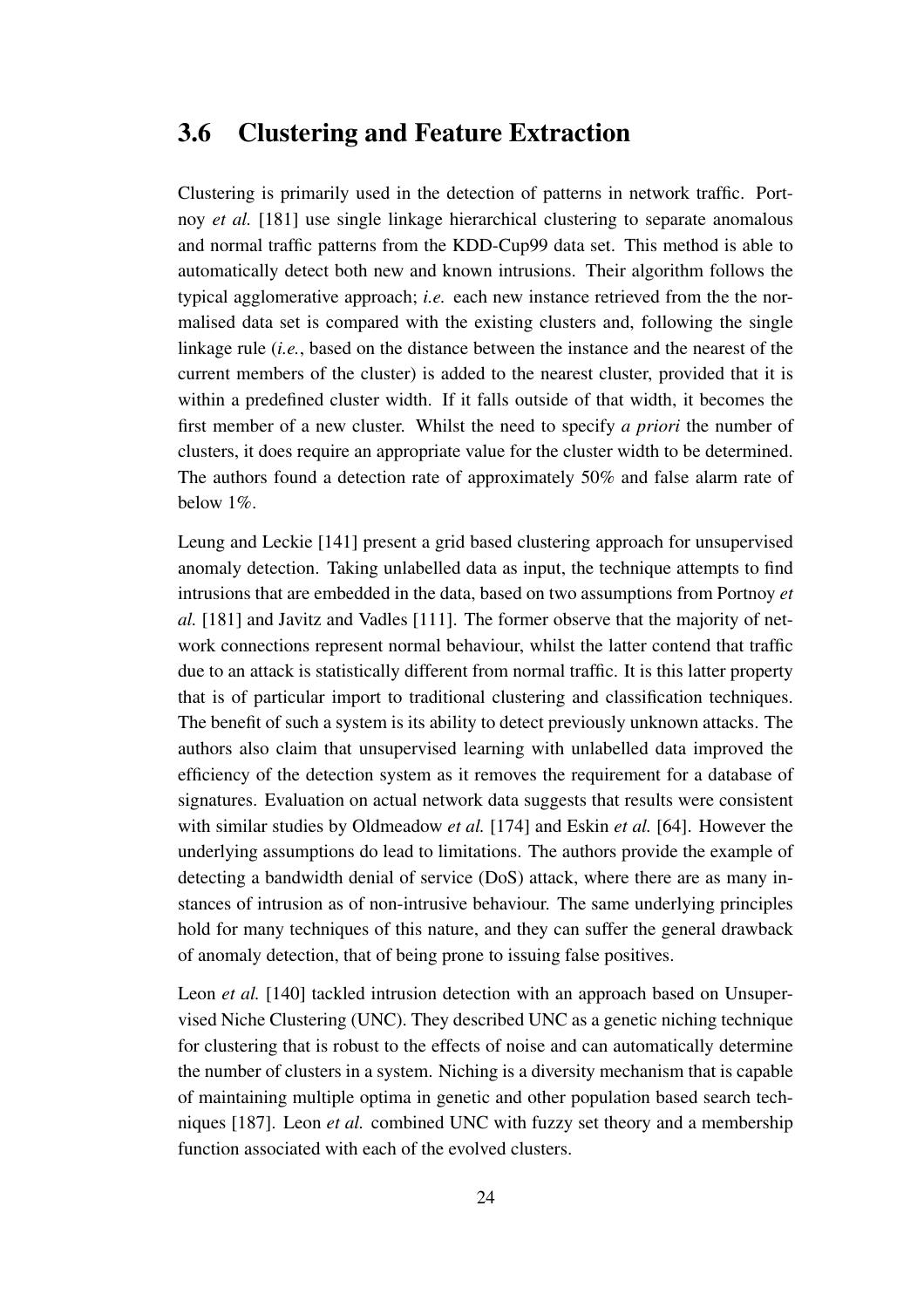Hu and Zhan [103] also consider a hierarchical approach, but go on to develop a technique for optimising the cluster allocation by identifying anomaly clusters with degrees of membership, and optimising the system to maximise the detection rate and minimise the false alarm rate. The authors validate their work on the DARPA data set, and find detection rates of over 70% for known attacks and 50% for unknown attacks.

Clustering also forms a part of a number of hybrid approaches to intrusion detection. For example, Yang *et al.* [223] proposed a hybrid of cluster analysis and expert systems, Marin *et al.* [155] present a hybrid technique that applies expert rules for the reduction of the dimensionality of the data, followed by initial clustering, and subsequent refinement of the cluster locations using a competitive network, Learning Vector Quantisation (LVQ). Refer to section 3.12 for more detailed consideration of hybrid approaches.

#### **3.7 Artificial Neural Networks**

Neural networks have been applied in a variety of intrusion detection contexts; on their own merits for the detection of attacks, to perform some preprocessing of input data, and as part of hybrid approaches. Their strength lies in their ability to learn by example, automatically extract pertinent features from data sets, and, critically, to generalise from known cases to the unknown.

Ghosh and Schwartzbard [76] employed a neural network to learn the profile of normal system behaviour. This was then applied to both anomaly and misuse detection. Their approach is process based and capable of generalising from previously observed attacks to novel attacks. An adaptive neural approach to anomaly detection was presented by Cannady [29] that was able to learn new attacks without the need for complete retraining. It also offered the ability to autonomously improve on previous analysis.

Jing Xin *et al.* [113], motivated by the need to reduce the rate of false positives, applied a neural network based classifier, within a modular system. They suggest a need for different modules that a neural network based intrusion detection systems should include:

- $\bullet$  packet monitor for capturing network packets for input to the detection system
- feature extraction to transform the network stream into a feature vector for classification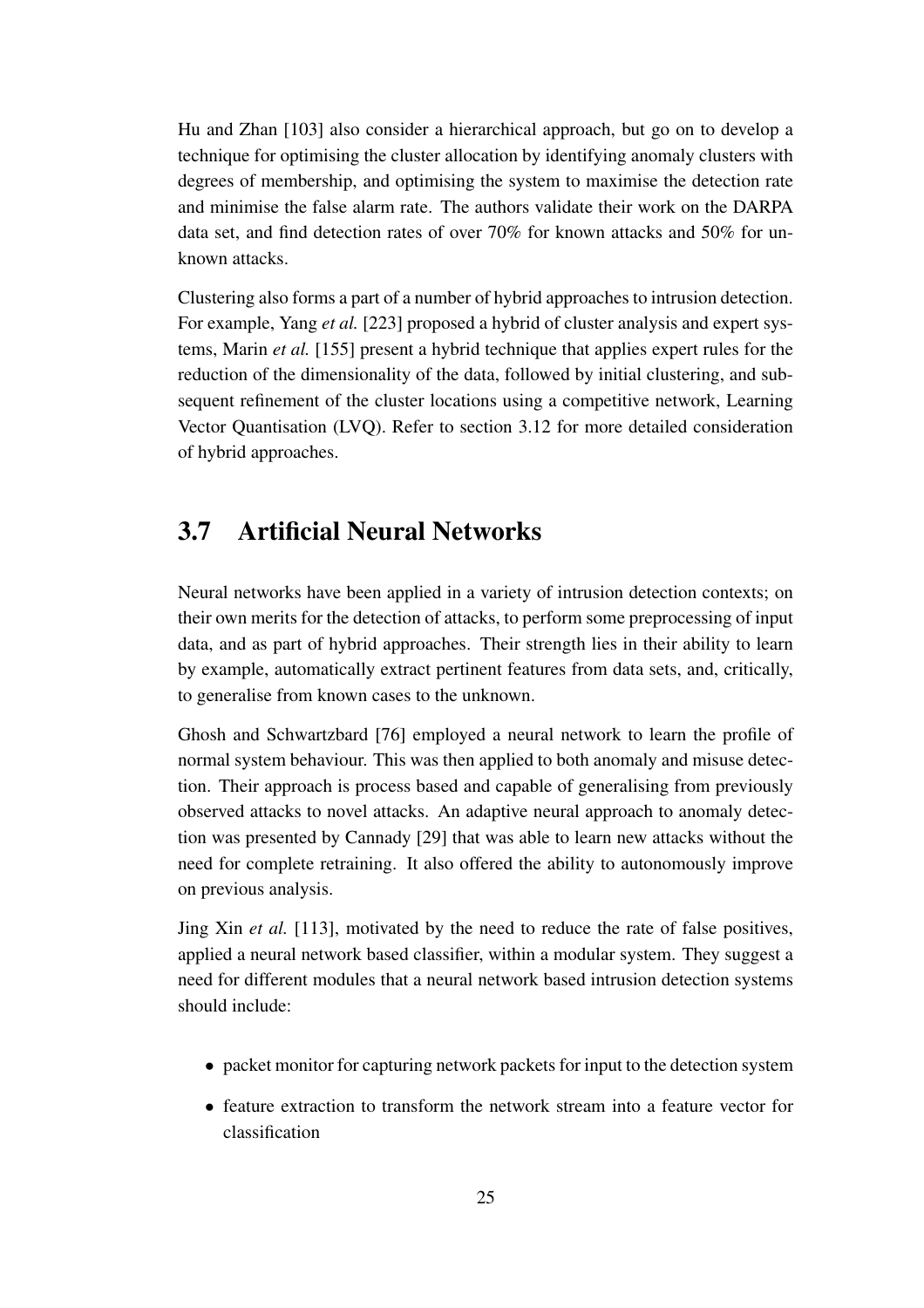- neural network based classifier to infer from the feature vector the absence or presence of an intrusion
- mechanism for providing feedback to the user
- database of intrusion samples for training the neural network
- event database for recording the correlated information on occurrence of an intrusion

Their approach adopted a Back Propagation (BP) classifier and, although it reduced the rate of false positives against traditional intrusion detection systems, they identified a limitation in the generalisation ability of the classifier.

Lei and Ghorbani [139] describe a technique for detecting network intrusions based on the Standard Competitive Learning Network (SCLN). This is essentially a single layer network, with output neurons fully connected to the input neurons. Output neurons compete to activate, with winning neurons being reinforced. There is, therefore, some similarity with the notions of the Self Organising Map SOM. The performance of the approach, applied to the KDD-Cup99 data set showed similar detection rates for both the SCLN and a SOM, however the SCLN is said to require only one fourth of the computational effort of the SOM.

Chen *et al.* [37] note that it is computationally expensive to examine all of the features in a data set to detect misuse patterns and further observe that some of the data is redundant. This led them to propose a mechanism based on an enhanced Flexible Neural Tree (FNT), to identify the important input features for building detection systems that were effective and computationally efficient. An evolutionary algorithmwas used in developing the FNT structure, whilst particle swarm optimisation was used to optimise the parameters. Exploration of the approach suggested that a reduction in the feature space is possible, and that this does lead to performance improvements.

Depren *et al.* [55] introduced an architecture combining an anomaly detection module and a misuse detection module with a decision support system that combines the results from the individual detection mechanisms. Anomaly detection uses a SOM to model normal behaviour. The SOM essentially transforms high dimensional input data to a low dimensional (often two dimensional) output space, with different output neurons representing the classifications of the input data [39]. Classification is based on similarity, *i.e.*, grouping together entities that are geometrically close. This can also be used as a means to visualise complex data sets. Hoglund and Hatonen [101], for example, present a system that provides automated anomaly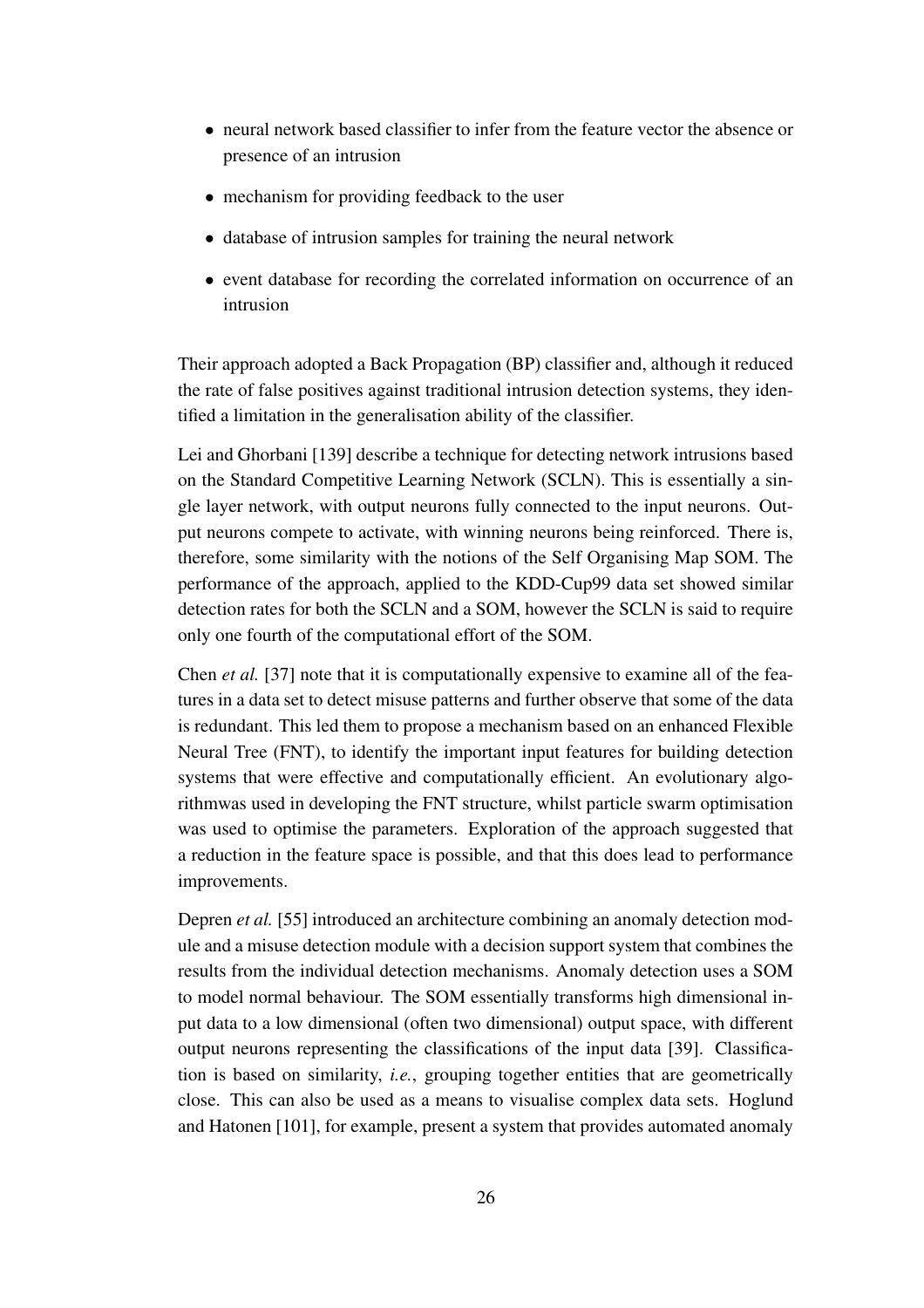detection as well as visualisation of user behaviour. This study focussed in particular on the visualisation aspect, which it achieved using a a two dimensional Self Organising Map (SOM). Returning to Depren *et al.*, their misuse detection module employed the J.48 decision tree algorithm to classify various types of attacks. A rule based decision support system then interprets the results from both modules. Performance evaluation based on application to the KDD-Cup99 data set suggests that the combination is more effective than either approach used in isolation.

Eskin *et al.* [64] presented an algorithm for anomaly detection using feature mapping. Two feature maps were created, one for network connections and one for call traces. A number of algorithms were applied to the feature maps with a view to identifying sparse regions of the map, the contention being that these are representative of anomalies. Evaluation on the KDD-Cup99 data set showed that the approach was successful in detecting intrusions from unlabelled data.

Neural networks have been widely used as components in hybrid systems. Pan *et al.* [175] combine neural networks with the C4.5 decision tree algorithm. Zhang *et al.* [230] combine statistical preprocessing and neural network classification to construct a hierarchical intrusion detection system. Taniguchi *et al.* [204] combine feedforward neural networks based on supervised learning, with Gaussian mixture models and Bayesian networks. Endler [60] examined statistical likelihood analysis and neural networks, where the former was used for anomaly detection and the latter for misuse detection. See section 3.12 for further information on hybrid approaches.

#### **3.8 Genetic Algorithms**

A Genetic Algorithm (GA), a class of evolutionary algorithm, is a population based search algorithm, which can be applied to a wide range of numeric and combinatorial search and optimisation scenarios. It is often used to evolve optimal rules for use within other detection mechanisms, to automate the process of knowledge generation. Sinclair *et al.* [191] suggested that GAs can be used to evolve simple rules for network traffic, which can then be sorted in a rule base and used to filter network traffic. Li [144] also use GAs to evolve *if...then* rules to differentiate between normal and anomalous connections, based on both temporal and spatial information related to network connections. Pillai *et al.* [179] also adopt a GA to generate rules for specific connections based on TCP/IP fields.

Balajinath and Raghavan [14] present a genetic algorithm based intrusion detection (GBID) system, which uses genetic algorithms to learn a network user's behaviour, with regard to commands issued. Within a given sample of commands, three mea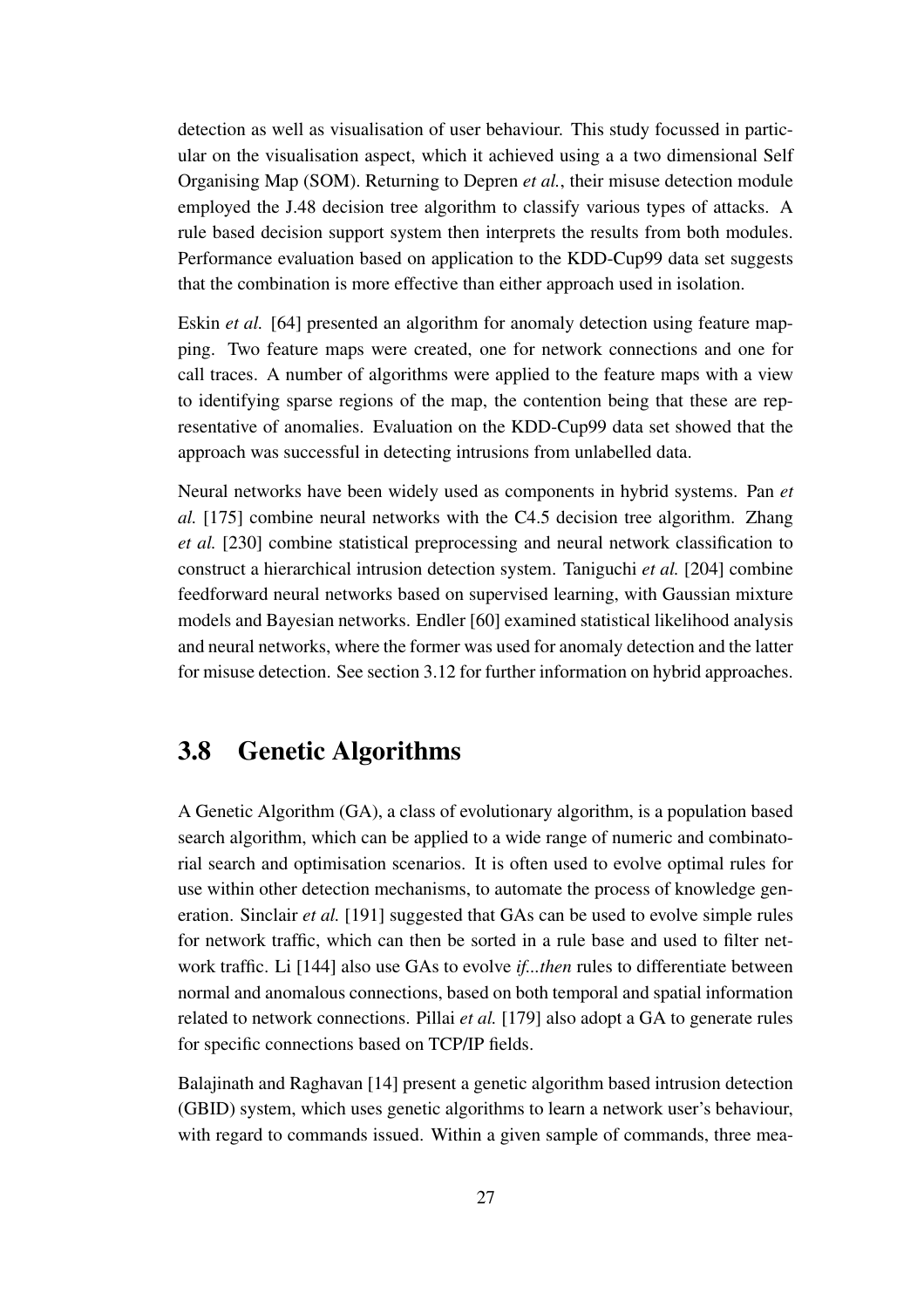sures are applied: the ratio of commands predicted correctly to the length of the sample, the distribution of commands, and the number of commands occurring that are not in the user's past command history. These measures of current behaviour are compared with known non-intrusive behaviours to identify anomalous behaviour patterns. Features of this approach are said to include a low false alarm rate and the ability to detect new attacks in real time. In their study, a detection accuracy of 96.8% was reported.

Gonzalez *et al.* [80] use an evolutionary approach to generate fuzzy signatures for detecting intrusions, referred to as Evolving Fuzzy Rules (EFR). This was tested on a number of different data sets and is said to offer advantages such as a clear separation between anomalies and normal network activities, attributed to the fuzzy representation of the rules. Abadeh *et al.* [1] also propose an evolutionary fuzzy rule learning algorithm, in this case employing particle swarm optimisation (PSO), another population based search heuristic, to generate a set of rules which then form the basis of an IDS. The proposed evolutionary algorithm is based on the Michigan approach [12].

#### **3.9 Artificial Immune Systems**

In the context of intrusion detection, artificial immune systems, applying mechanisms inspired by natural immune systems, are typically applied to identify anomalous patterns ('non-self'), based on an understanding of normal behaviour ('self'). Forrest *et al.* [68] present an approach, known as negative selection, based on the mechanism used by the immune system to train T-cells to recognise antigens and prevent them from recognising the body's own cells (the self or normal cells). This essentially discards detectors that match any self element. Hofmeyr and Forrest [100] successfully applied a variation of this algorithm for anomaly detection.

Dasgupta and Attoch-Okine [48] present a study on immune system approaches to intrusion detection. They draw comparisons between the idiotypic approach, based on the reaction of antibodies to each other as well as the antigen, and the negative selection based approach, or self/non-self model. They surveyed the application of both techniques to anomaly detection, pattern recognition and fault diagnosis. Dasgupta [45, 46] later considered the application of immunological principles to the design of multi-agent intrusion detection systems, where immunity based agents roam around the system (*e.g.* nodes or routers), monitor the situation in the network and search for changes such as malfunctions, abnormalities, misuse, intrusions, etc. Agent activities are coordinated in a hierarchical manner, with agents being able to mutually detect the abilities of other agents. The agents are able to learn and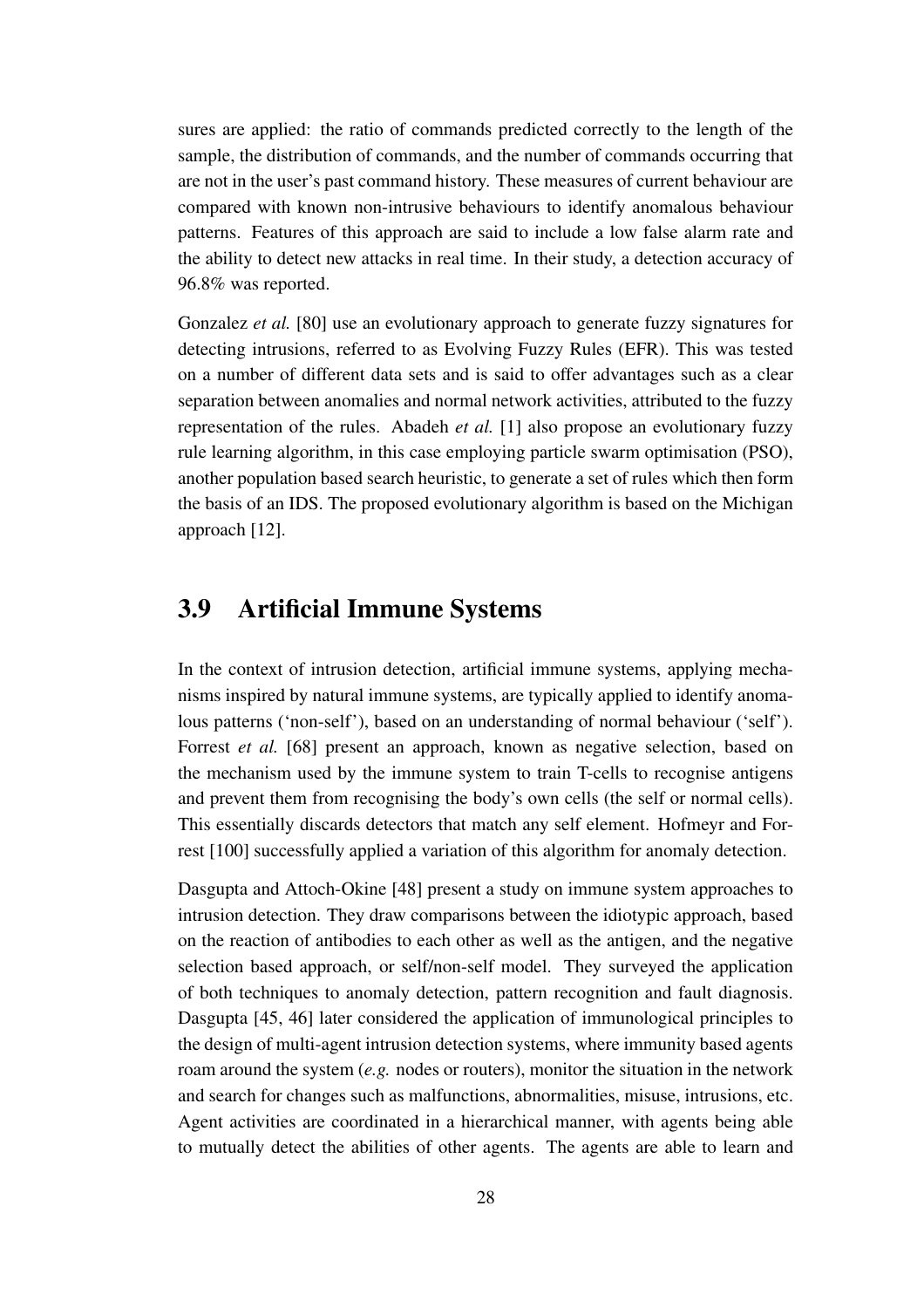adapt to their environment and detect both known and unknown intrusions and the techniques work simultaneously on different levels (*e.g.*, packet, process, system and user), and can detect misuse from within the system as well as outside attacks.

Dasgupta and Gonzalez [47] applied the negative selection mechanism for the detection of patterns that are alien to a network. They presented approaches based on both positive characterisation (PC) and negative characterisation (NC). For the former, positive samples from the training data were used to build a categorisation of self space. The measure of abnormality of an element was measured by the distance from the element to the nearest neighbour in the self set. It was observed that memory requirements can be a drawback when it is necessary to store all the samples that constitute a normal profile, which calls into question the feasibility when applied to real volumes of network traffic, hence the motivation for the NC approach, which uses a real valued representation to characterise the self/non-self space and a genetic algorithm to evolve the set of detectors.

Hofmeyr and Forrest [99] also describe a distributed intrusion detection system, operating at the TCP/IP level. They adopted the self/non-self approach in their architecture, and defined self as a set of normal pair-wise connections and non-self as connections not normally observed on the network. The system contains immature, mature and memory detectors. The former are randomly generated and undergo a negative selection process to remove those detectors that bind to self. The mature and memory detectors are responsible for detecting anomalous activity. A successful matching of a non-self by a mature detector, causes it to become a memory detector, which has a longer lifespan. Various other immune system concepts were also integrated within their architecture. The system was reported to give favourable results when evaluated on a 50 machine subnet.

Hou *et al.* [102] adapted the work of Hofmeyr and Forrest [99] for monitoring TCP/IP traffic on a simulated broadcast local area network. They employed constraint based detectors, which they argue are easier to understand compared with those based on binary strings, and facilitate analysis of the traffic, during an intrusion, by the system security officer. By varying parameters of the technique Hou *et al.* managed to improve the detection rate.

Kim and Bentley [121] investigated the role of negative selection in the performance of artificial immune systems for intrusion detection. By applying this mechanism to real network data, they determine that negative selection is infeasible as an approach to generating detectors, as the computation time prevents sufficient detectors from being found. They conclude that negative selection is best applied to filter invalid detectors rather than as a mechanism for generating competent detectors.

Kim and Bentley [122] later describe a dynamic selection algorithm referred to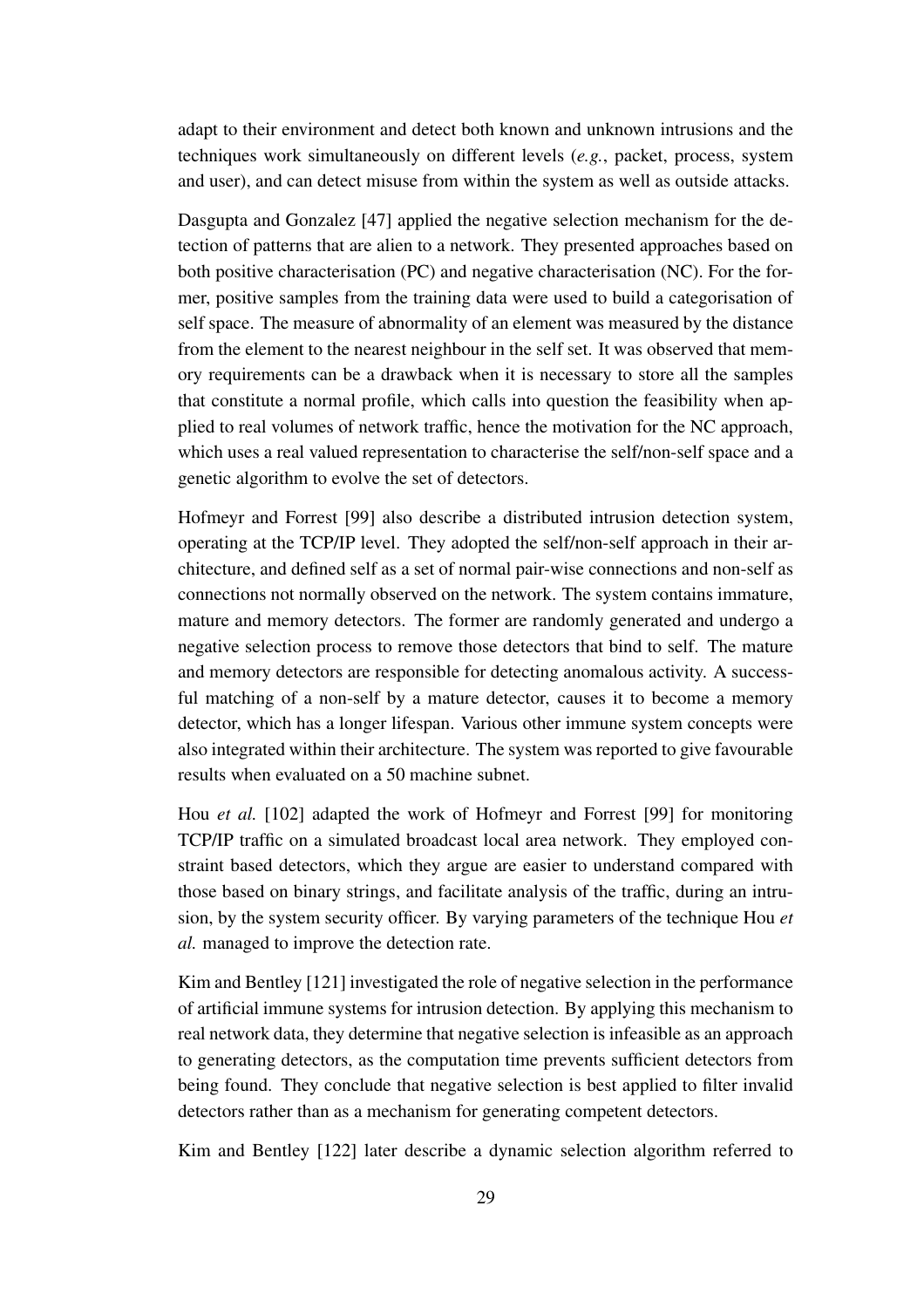as Dynamic Clonal Selection, dynamicCS. Adopting the technique described by Hofmeyr and Forrest [99], a particular feature of this technique is its ability to adapt to continuously changing environments, and thereby learn the patterns of self and predict new patterns of non-self. Their study shows that dynamicCS is effective at incremental learning on converged data and can adapt to new attack patterns as they arise.

Balthrop *et al.* [15] described an artificial immune system framework known as LISYS, specialised for network intrusion detection. It learns to detect abnormal packets by observing normal traffic. By using only a partial sample of network traffic, it is able to generalise from its observations to correctly classify abnormal behaviour patterns. This again uses negative selection to retain only those detectors that fail to match normal traffic patterns.

Hall and Frincke [85] proposed an architecture known as Immune System Network Intrusion Detection System (ISNIDS), for intrusion detection in a broad based multi-enterprise misuse management system. This comprised two related systems – a primary and a secondary IDS, able to communicate across the network. The primary IDS is centralised and creates the detectors, whilst the secondary IDS is distributed and responsible for data gathering, reduction, detection and response, and forwarding successful detections to the primary IDS. A rule based detection scheme was built to facilitate the evaluation process, and results indicated that the immune system approach was better at detecting anomalous patterns.

The development of systems inspired by immune system principles remains an active area of research. Other work includes Gu *et al.* [83], who employed an immune system for the detection of Internet viruses and hackers attempting to penetrate the system, and De Castro and Timmis [50], who describe an immune system approach for pattern recognition and detection, where the knowledge is distributed among the components of a population based system.

#### **3.10 Agent Based Approaches**

Agent based approaches, and Mobile Agents (MA) in particular, are of interest for the detection of attacks within a distributed environment. They have been applied by numerous authors, for example, Zhicai *et al.* [229], Helmer *et al.* [96] and Kachirski and Guba [116]. However, some authors point to disadvantages or challenges with the approach. For example, Jansen *et al.* [110] consider problems related to speed, volume of the code required to implement an MA, deployment, limited methodologies and tools. They can also present threats to a network when they are often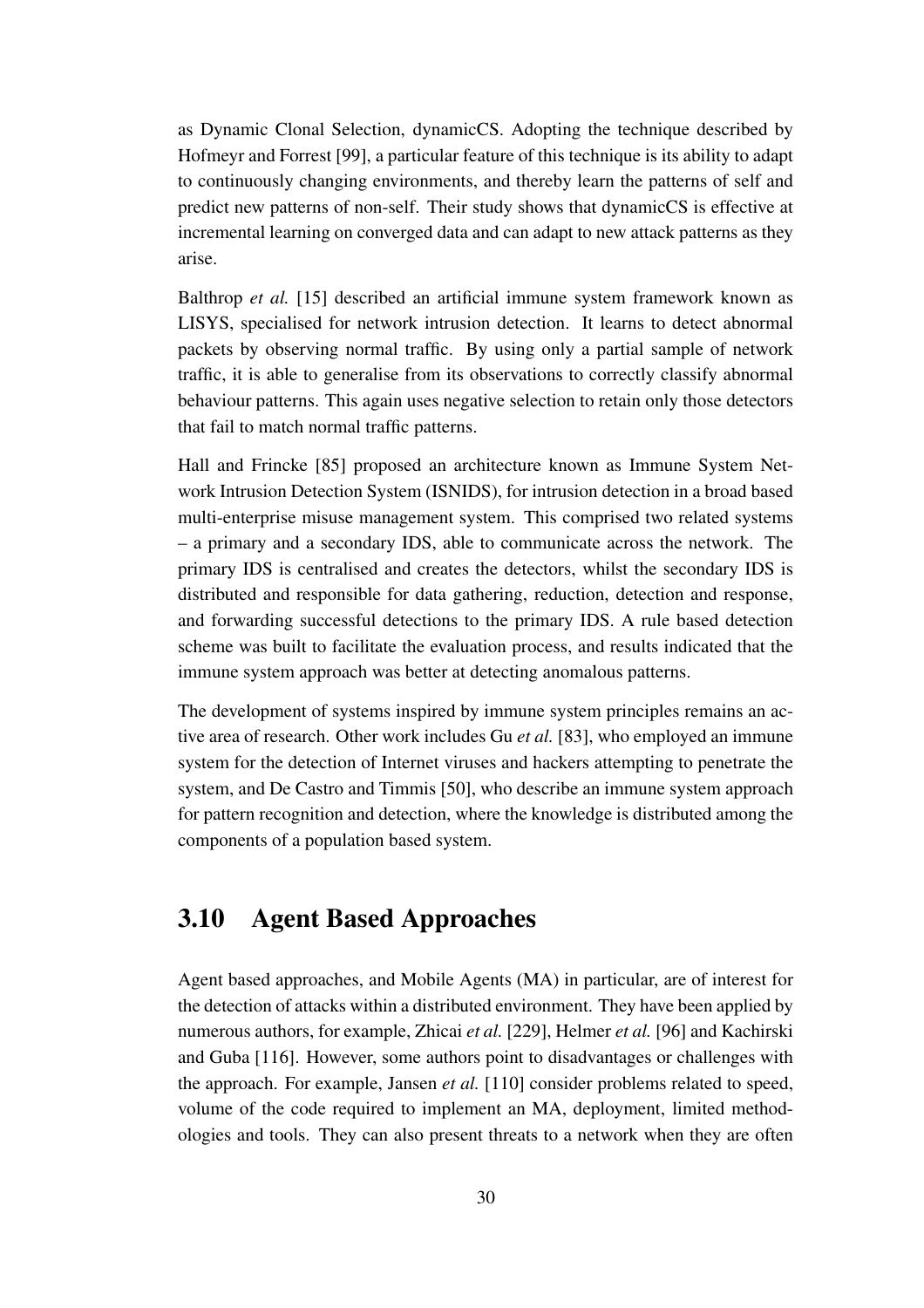required to execute with administrative privileges to perform autonomous diagnoses and responses. Jansen *et al.* have also highlighted a number of advantages, including mobility, overcoming network latency, robustness and fault tolerance. Agent approaches have been applied for both anomaly and misuse detection in a range of studies.

In the model developed by Helmer *et al.* [96] the mobile agents travel between the monitored systems in a network and obtain information from data clearing agents. This information is then organised, correlated, then reported to a user interface and database through mediators. Kim *et al.* [123] observe that different security rules may be needed in different security systems within distributed networks, and the propagation of these rules is important. They made use of mobile agents to facilitate this propagation in large-scale networks, and report that it is able to spread the rules rapidly. Kachirski and Guba [116] also proposed a distributed IDS based on mobile agent technology and applied this to ad hoc wireless networks. Their approach merged audit data from multiple network sensors and analysed the entire network for actions that suggest the occurrence of intrusions.

Zhicai *et al.* [229] proposed a hierarchical model of multi-level intrusion detection. They observe that intrusive behaviours are becoming more complex and hence detection is becoming increasingly more difficult. They explored the use of intelligent mobile agents to develop a distribution IDS. The model adopted a multi-level approach, employing node, subnet and network level detectors. The detectors are autonomous yet can share information to work together to detect complex intrusions. The authors found this model to be capable of effectively identifying complicated attacks, whilst having the additional advantages of reducing the the communication load and adaptation to changing environments. Deeter *et al.* [53] also describe a system for efficient and flexible distribution of analysis and monitoring tasks. Their approach, referred to as APHIDS (A Mobile Agent Based Programmable Hybrid Intrusion Detection System), defines a high level scripting language which is application specific, to identify the interaction between monitoring and analysis agents. The motivations in this case refer to bandwidth and processing scalability.

Ahmed *et al.* [4] used mobile agents to monitor the usage of various system resources to detect deviations from normal usage. Their approach, known as Intrusion Detection System Using Distributed Agents (IDSUDA), was claimed to extend the capabilities of conventional intrusion detection systems. The agents monitor network traffic behaviour at multiple levels (*e.g.* packet, process, system and user) to identify anomalous patterns.

Somewhat related to agent based systems are models based on ant colony systems. Tsang and Kwong [207] presented a multi-agent IDS framework for decentralised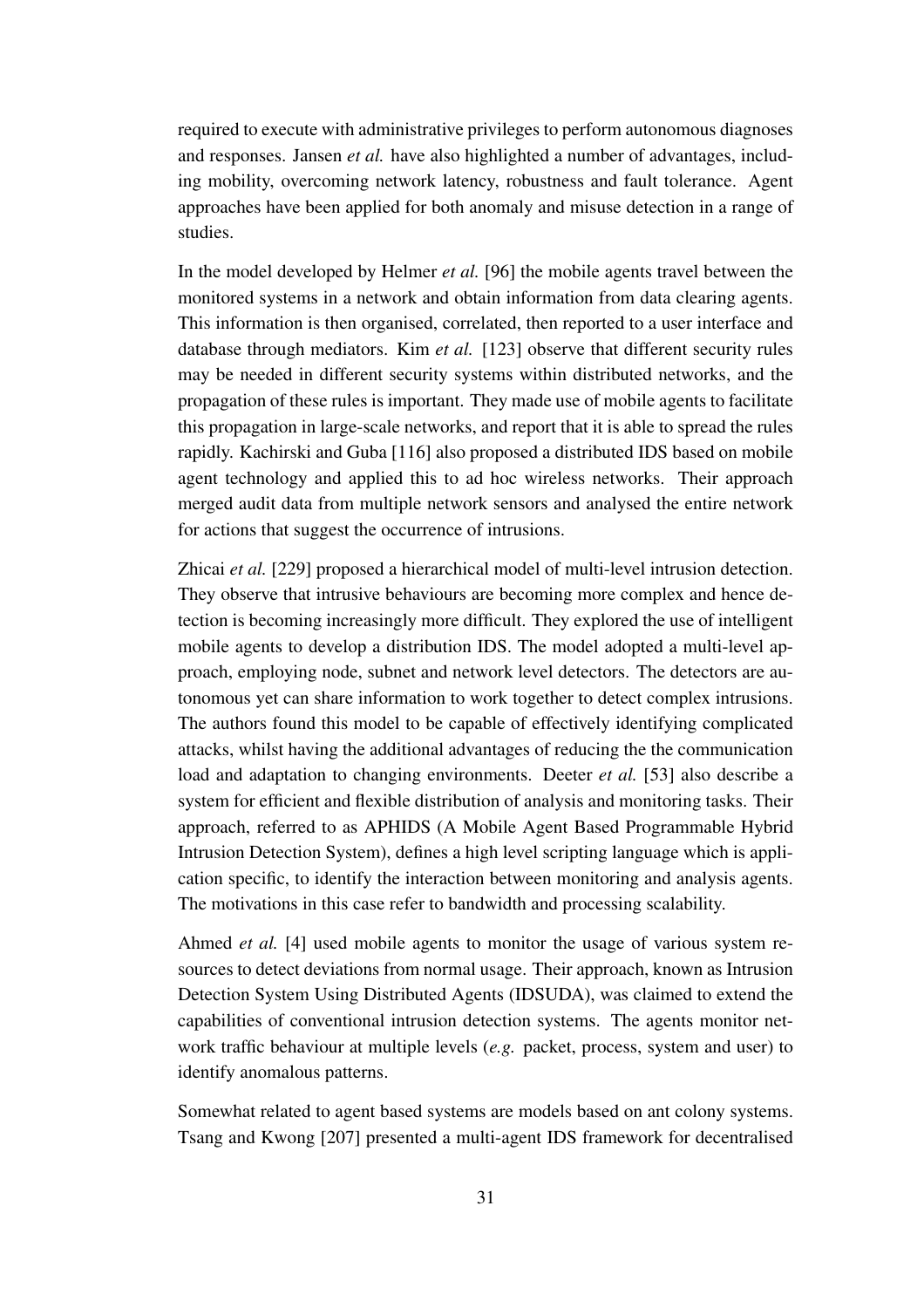intrusion prevention and detection. The learning is based on an ant colony clustering model, ACCM, and four unsupervised feature extraction algorithms are applied to address the problem of dimensionality. The feature extraction algorithms were evaluated on their effectiveness to enhance the clustering solution, by application to the KDD-Cup99 data set. Results suggest that ACCM combined with one of the feature extraction algorithms enables effective detection of both known and unknown attacks with a high detection rate, whilst screening normal traffic with a low false positive rate. Banerjee *et al.* [16] describe an adaptive ant colony based method for intrusion detection that is also able to monitor intruder trails. It was designed for securing sensor networks, and is referred to as Intrusion Detection based on Emotional Ants for Sensors (IDEAS). Soroush *et al.* [195] proposed an ant colony based data miner for intrusion detection, that is able to extract a set of classification rules from network data to distinguish between normal and anomalous behaviours.

#### **3.11 Data Mining**

Data mining is not a specific paradigm, but refers instead to the processing of a (typically large) data set with a view to summarising the data into a more usable form and/or gaining insights concerning patterns in the data that are statistically reliable [58]. Data mining comprises a variety of tools, including those drawn from statistics, machine learning and natural computing. Such approaches, could, therefore, be be distributed amongst those sections concerned with their component technologies, however, they approach the problem of intrusion detection in the same sort of way – by mining the data (typically using unsupervised learning) to extract pertinent relationships. A number of examples from the literature are briefly presented.

Lavrac and Dzeroski [135] and Ko [125] employ Inductive Logic Programming (ILP) to develop rules for detecting attacks from analysing specifications. Lee and Stolfo [137] used data mining techniques to discover models that describe system and user behaviours based on network logs. Pertinent system features were also used for creating classifiers that can recognise anomalies and known intrusions. Lane and Brodley [134] also considered the problem of characterising the behaviours of an individual system and its users, to facilitate anomaly detection. However, their approach was based on a form of Instance Based Learning (IBL). In order to apply IBL, they defined a transformation from a sequence of observations to a metric space, then the features of valid user behaviour and a domain heuristic were used to select classification boundaries. Their empirical evaluation established that the system is able to differentiate between the profiled users and other users, provided that sufficient information has been encoded by the system features. War-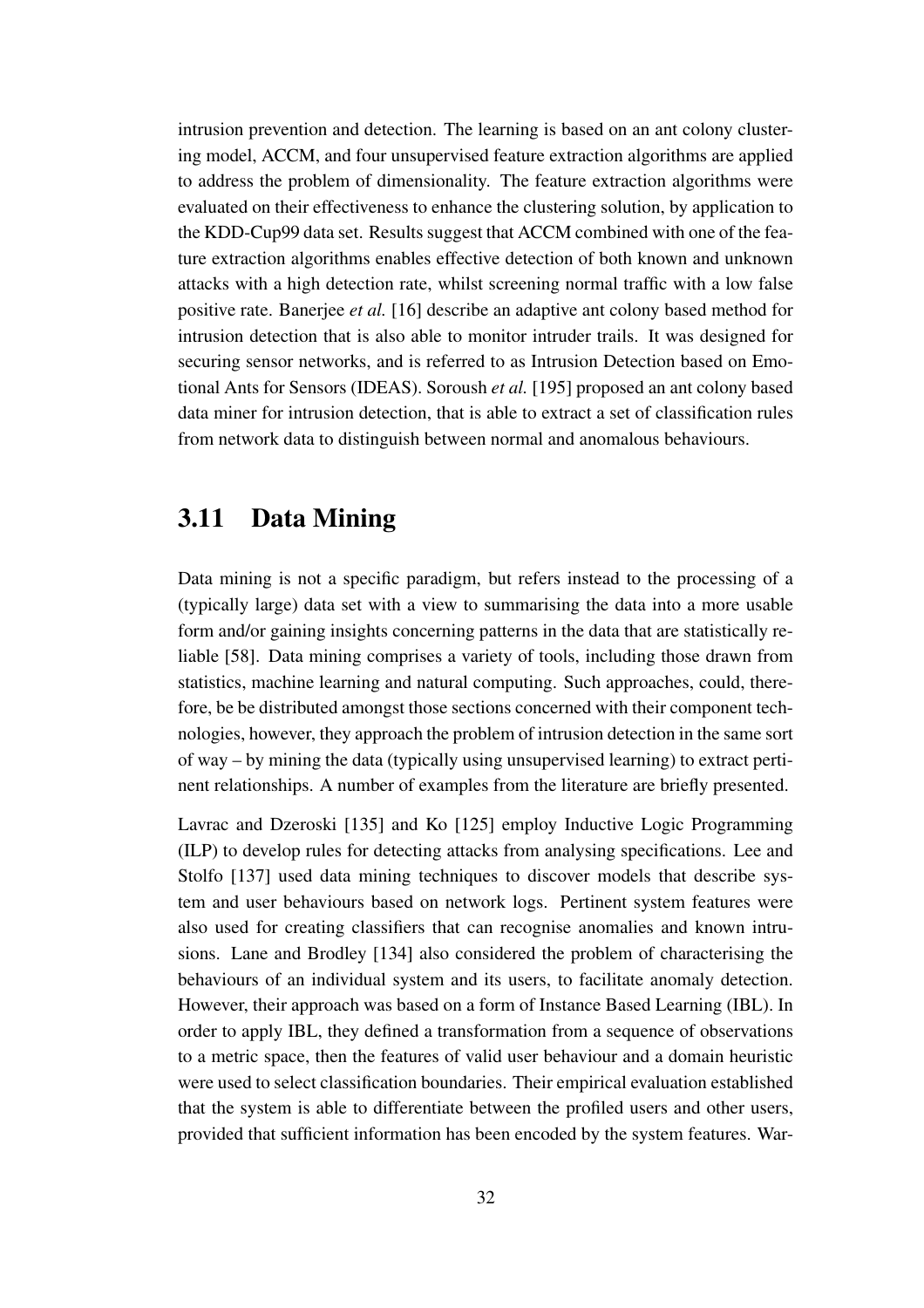render *et al.* [215] explored the ability of different modelling methods to accurately represent normal behaviour, and hence identify intrusions, by examining data sets comprising calls to the operating system kernel. Their work favoured a Hidden Markov Model (HMM).

Neri [168] examined distributed genetic algorithms and a heuristics based algorithm for modelling network traffic. The impact of a compressed representation for network packet data was considered. Neri suggests that this compression of features might result in an abstract representation that could allow better recognition performance or simplify modelling. Yairi *et al.* [221] employ clustering to automatically construct a system behaviour model in the form of a set of rules. Ye [224] used a data mining algorithm (Clustering and Classification Algorithm – Supervised (CCA-S) for learning the signature patterns of normal and intrusive activities, and then for classification of unseen data.

Barbara *et al.* [17, 18] applied the Audit Data Analysis and Mining (ADAM) as a testbed for studying the application of data mining approaches to intrusion detection. ADAM is an anomaly detection system composed of three modules: a pre-processing engine, which scans TCP/IP traffic and extracts information from the header of each connection; a mining engine that, in training mode, is capable of creating profiles for normal user and system behaviour and generating association rules, and, in detection mode, mining actual traffic for unanticipated associate rules; and a classification engine that determines whether unanticipated rules are different from the profile and hence to be considered as abnormal behaviour. Their later work [18] applies psuedo-Bayes estimators to enhance the system's ability to detect unknown attacks whilst reducing false positives.

Dokas *et al.* [56] present an approach based on building rare class prediction models for identifying known intrusions and their variations, together with anomaly detection schemes for detecting new attacks. Ertôz *et al.* [62] introduce the Minnesota Intrusion Detection System (MINDS), which is able to automatically detect attacks using a set of data mining techniques. Brugger [27] observed that intrusion detection systems have difficulties in detecting novel attacks without an unacceptable level of false positives. To address this, a group of data mining techniques (*e.g.*, statistical and clustering) were applied to data from off-line network connections, to supplement the real-time sensors. Different techniques where applied to the network connection data and a meta-classifier used to combine the results. This is said to enable activities such as low and slow scans, slowly proliferating worm attacks, and unusual activities of a user based on some new pattern of activity, to be handled, but which are otherwise prone to generating false positives.

Many of the applications of data mining found in the literature were used in com-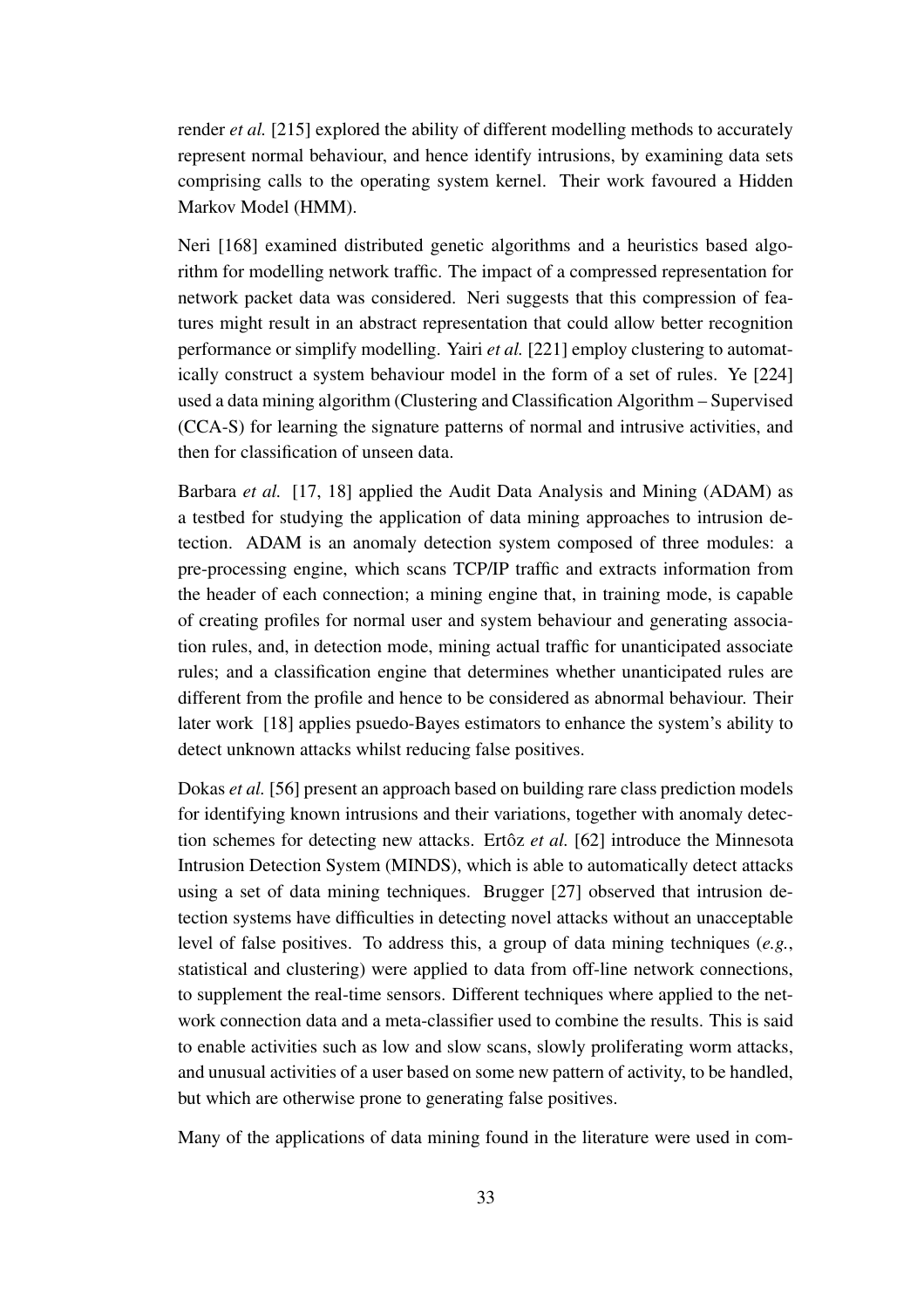bination with other techniques. See, for example, Kumar and Spafford [132] on Coloured Petri Nets, Bridges and Vaughn [24] on fuzzy data mining and expert systems, and Soroush *et al.* [195] on ant colony based data miners for extracting classification rules.

## **3.12 Hybrid Approaches**

Guerer *et al.* [84] describe a hybrid approach combining an expert system, a neural network and case based reasoning techniques for fault management. The expert system is employed to filter network alarms, which are then correlated with a neural network. The CBR system analyses the correlated alarms in order to identify the faults that have given rise to the alarms. A further CBR engine is then used to suggest a plan for fault correction. The results of executing this plan are subsequently added to the case base for later use. Although intended for fault management, the basic principles of event correlation could equally apply to intrusion detection. The authors considered the combination of techniques to provide superior flexibility and capability for tackling fault diagnosis in large networks.

Taniguchi *et al.* [204] combined a feedforward neural network, trained through supervised learning, with a Gaussian mixture model and Bayesian networks. The specific application was fraud detection based on billing records. The neural network was used to classify subscribers based on summary statics. The Gaussian mixture model essentially considered a probabilistic model of past and current subscriber behaviour to detect anomalies. The Bayesian networks approach was then employed to describe the statistics of a particular subscriber and that of various fraud scenarios. Sterritt and Bustard [200] use Bayesian belief networks to supplement a rule based system. Jiang and Cybenko [112] observe that attacks against networks and network resources often involve multiple steps and therefore most single event IDSs register high false alarm rates. They address this using Kalman filters and Bayesian estimation methods. They further proposed a Process Query System (PQS), that is able to scan and correlate distributed events according to the users' high-level process description. This approach was also used in the detection of Internet worms by Berk *et al.* [21]. Endler [60] also explored a combination of neural networks and statistical approaches, in this case likelihood analysis, for intrusion detection. The neural network implemented misuse detection, whilst the statistical approach facilitated anomaly detection. Zhang *et al.* [230] describe the Hierarchical Intrusion DEtection (HIDE) system for anomaly detection. The system is organised into layers, with each layer consisting of Intrusion Detection Agents monitoring the activities of host or network. A statistical component maintains a reference model of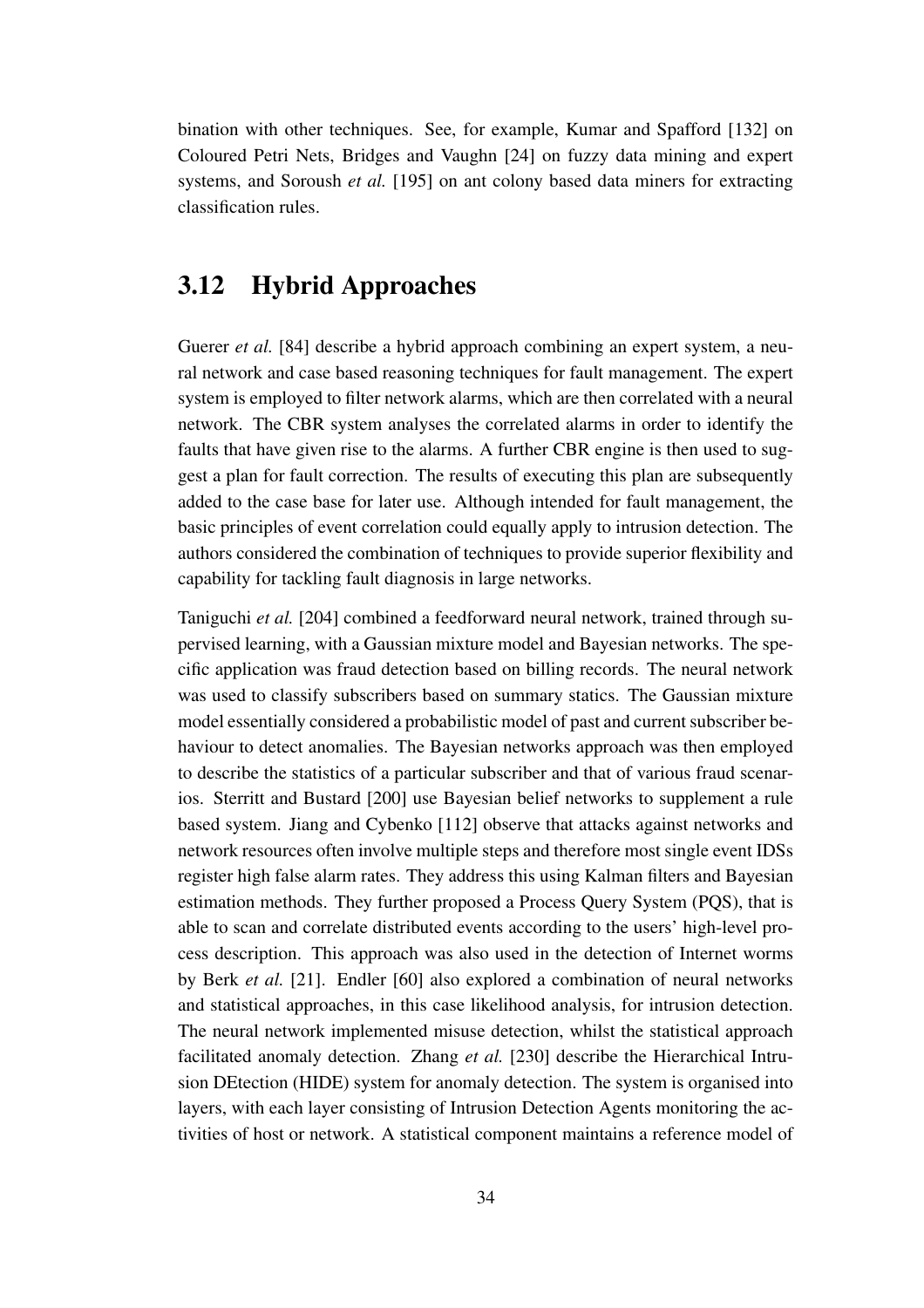network activities with which it compares reports received, and produces a 'stimulus vector' that is then fed into a neural network based classifier to determine whether it is anomalous.

Bridges and Vaughn [24] used a hybrid of fuzzy data mining and expert systems, where fuzzy data mining addresses anomaly based intrusion detection and misuse detection is achieved through conventional rule based techniques. The anomaly component searches for deviations from recorded patters of normal behaviour. Genetic algorithms are used to tune the fuzzy membership functions and select an appropriate feature set.

Marin *et al.* [155] present a hybrid technique that applies expert rules for the reduction of the dimensionality of the data, followed by initial clustering using a k-means algorithm, and subsequent refinement of the cluster locations using a competitive network, Learning Vector Quantisation (LVQ). They based their approach on the notion that legitimate users can be grouped according to the percentage of commands that they use within a given period. They use a nearest neighbour technique for classification, making it possible to train without anomalous data. Initial results showed an approximately 80% detection rate. Yang *et al.* [223] also consider the combination of cluster analysis and expert systems. Data is collected from audit trails or network traffic. The expert system is used to identify intrusion and generate an alarm if found or remove the data if not. After some preprocessing, cluster analysis is used for anomaly detection. Intrusion rules are then extracted, and the system is able to adapt prior unknown intrusions to known intrusions.

Pan *et al.* [175] use a combination of back propagation (BP) neural networks and the C4.5 decision tree algorithm to analyse TCPdump data for misuse detection. The general notion is to exploit the different classification capabilities of each technique for different attacks. Their experiments did confirm that each approach is better able to distinguish certain attack types than the other. Yu *et al.* [227] combined neural models, a back propagation network and a Cellular Neural Network (CNN), referring to the hybrid as BP/CNN. The approach is said to offer high detection rates whilst reducing false positives.

Ping *et al.* [180] present a distributed security framework for *ad hoc* networks, that combines immune systems and multi-agent methods, with an effort to be scalable, distributed and adaptable. The immune system element allows it to detect unknown attacks and provides adaptive learning abilities.

Chebrolu *et al.* [32] observe that some features of the data that systems use to detect intrusion patterns may be redundant. They identify input features that are considered important using Bayesian networks (BN) and Classification and Regression Trees (CART), as well as a hybrid. Empirical results suggest that selection of sig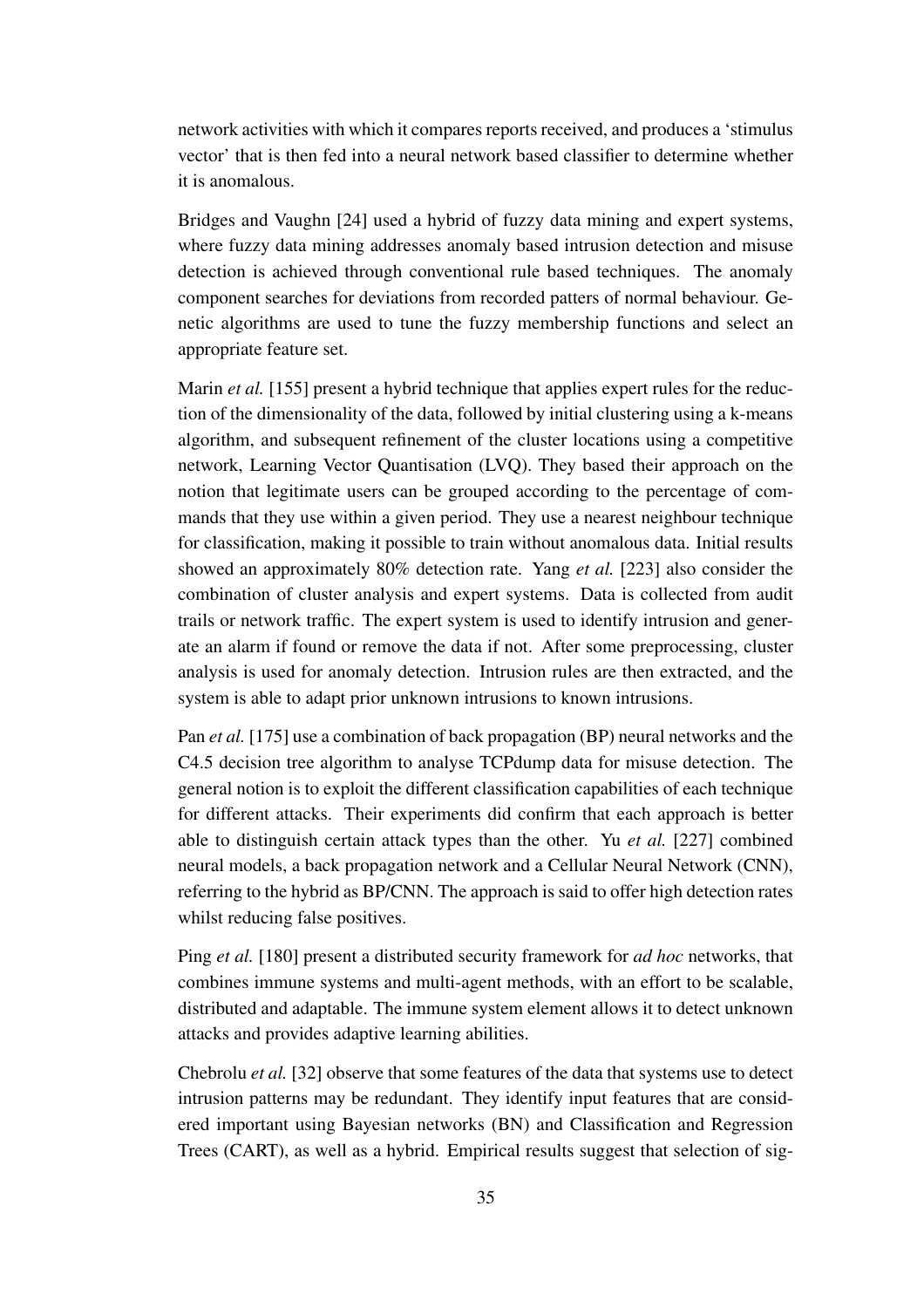nificant input features is indeed important in the design of efficient and effective detectors.

Peddabachigari *et al.* [177] consider two hybrid approaches for modelling intrusion detection systems. The first combines decision trees (DT) and Support Vector Machines (SVM) to form a hierarchical model (DT-SVM). The second combines individual base classifiers with other machine learning approaches. The performances of these hybrid approaches were evaluated on the KDD-Cup99 data set, and showed that the hybrids offered improved accuracy.

Hanemann [86] describes a hybrid approach comprising two reasoning engines – one rule based, the other case based. The case based reasoning module (CBR) is employed as a backup in case of incorrect modelling. This work is considered in more detail in 4.3.

## **3.13 Other Approaches**

This section considers a number of approaches that are best treated outside of the previous classifications. Some of the notions have already been mentioned in the preceding sections, although from a different perspective.

#### **3.13.1 User Profiling**

The technique of user profiling assumes that access to a system can be monitored and that use of system functionality is both available and recordable. This in turn means that a user's typical usage of a system can be deduced, represented in some way, and stored for later consideration. Subsequent use of the system by the same user can be compared against this 'profile' and atypical system use can be recognised. This notion is employed in many commercial systems to detect anomalous system use that might be representative of, say fraudulent activities. Examples are payroll systems that flag unusual payments and bank clearing houses that recognize so called normal financial behaviour against which abnormal transactions can be recognised. In the context of IDS applications, Hilas and Sahalos [97] describe a statistical learning approach that creates user profiles for intrusion detection in telecommunication networks. Their approach employs the usual assumption that user profiles are constant for the same user, and as such, comparisons could be made between the normal profile and test profiles to isolate attacks. This technique is dependent critically on access to the system being user based. In a sense this means that an aspect of event aggregation has already been performed by relating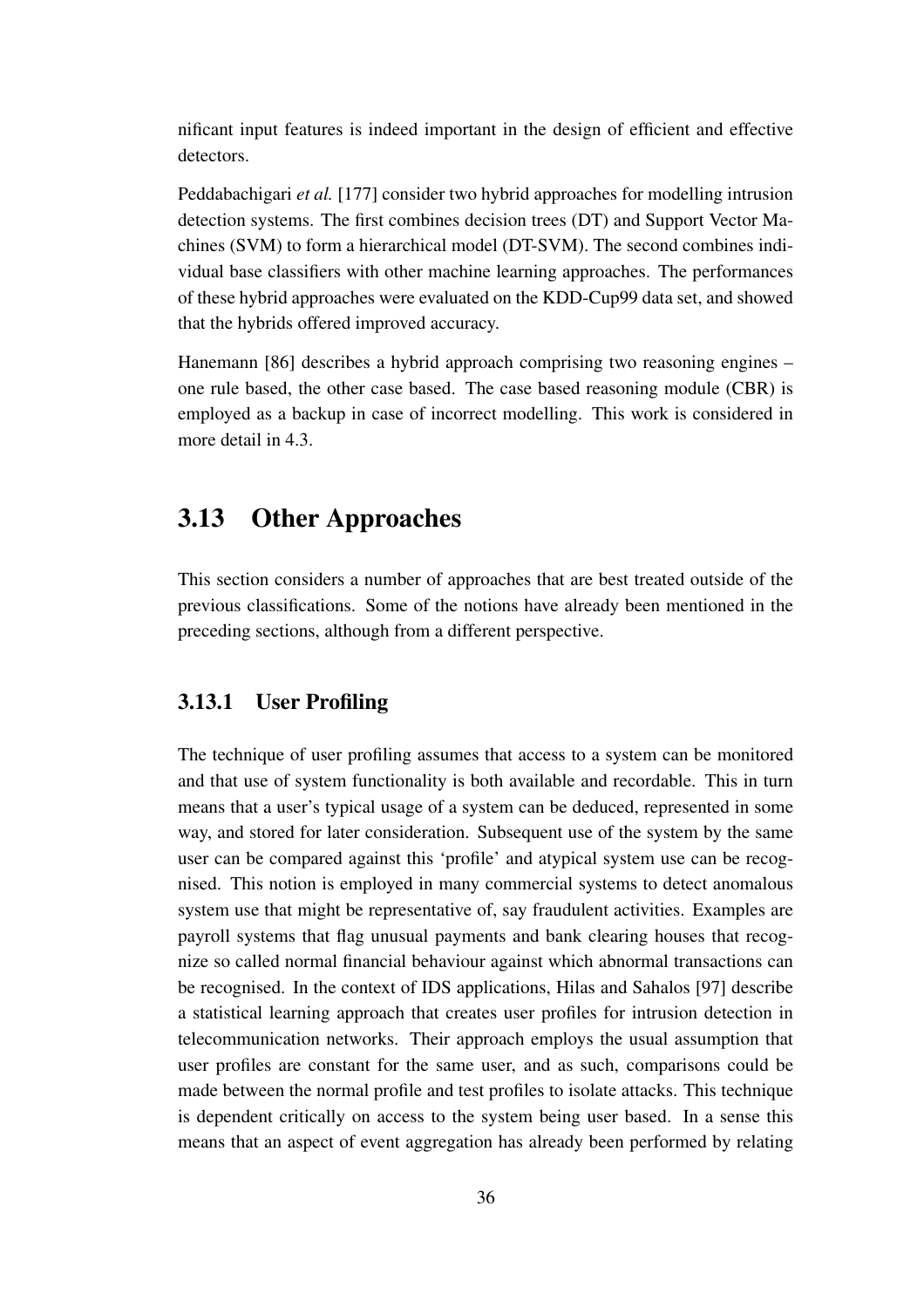different transactions to the same user. Systems that are not user centric would need to perform this aggregation stage and would not, therefore, be amenable to user profiling approaches.

Erbacher and Frincke [61, 69, 71] describe a method for analysing visually network and computer log information. This approach was based on the premise that each user's behaviour was fundamental to determining their intent and activity. It was also stated that visual analysis of the user's behaviour is adaptive and difficult to counteract. The logs are examined to identify and particular attack and, with visualisation, it is possible to examine an individual's activity as it is occurring and thereby determine immediately the attack type. It was stated that visualisation tools can aid in the reduction of false alarms and also detect previously unnoticed patterns of intrusions.

Coull *et al.* [42] employ a bioinformatics inspired paradigm where a modified sequence alignment algorithm is used to detect masquerade attacks in a network. Masquerade attacks occur when a user password and other login information is obtained by an intruder. The authors attempt to draw an analogy with the way sequence alignment is used to determine the similarity between two DNA or protein sequences in the area of bioinformatics. Their approach applies a semi-global alignment and a scoring system to measure similarity between a sequence of commands produced by a potential intruder and the signature of the user (*i.e.* the sequence of commands made by a legitimate user). Results suggest that this approach offers an effective combination of high detection rate with low false positive rate.

### **3.13.2 Application Profiling**

Another profiling approach was presented by Wagner and Dean [213] based on an analysis of an application's normal behaviour in contrast to a user's normal profile. They were able to automatically derive a model of a system application's behaviour using static analysis of logs of the application behaviour. They proposed a layered model where a very high level or coarse view of application behaviour was determined down to a fine grained model of particular activity. The advantages and disadvantages of this approach are identical to those of the user profile technique.

Liao and Vemuri [145] use a *k*-Nearest Neighbour (*k*NN) algorithm to classify program behaviour as either normal or intrusive. Application behaviour is determined by the frequency and types of system calls. This technique was evaluated using a subset of the 1998 DARPPA audit data. The results found the technique to be effective in detecting intrusions, and achieving a low false positive count. However, it was highlighted that if an intrusion did not reveal any abnormalities in the frequency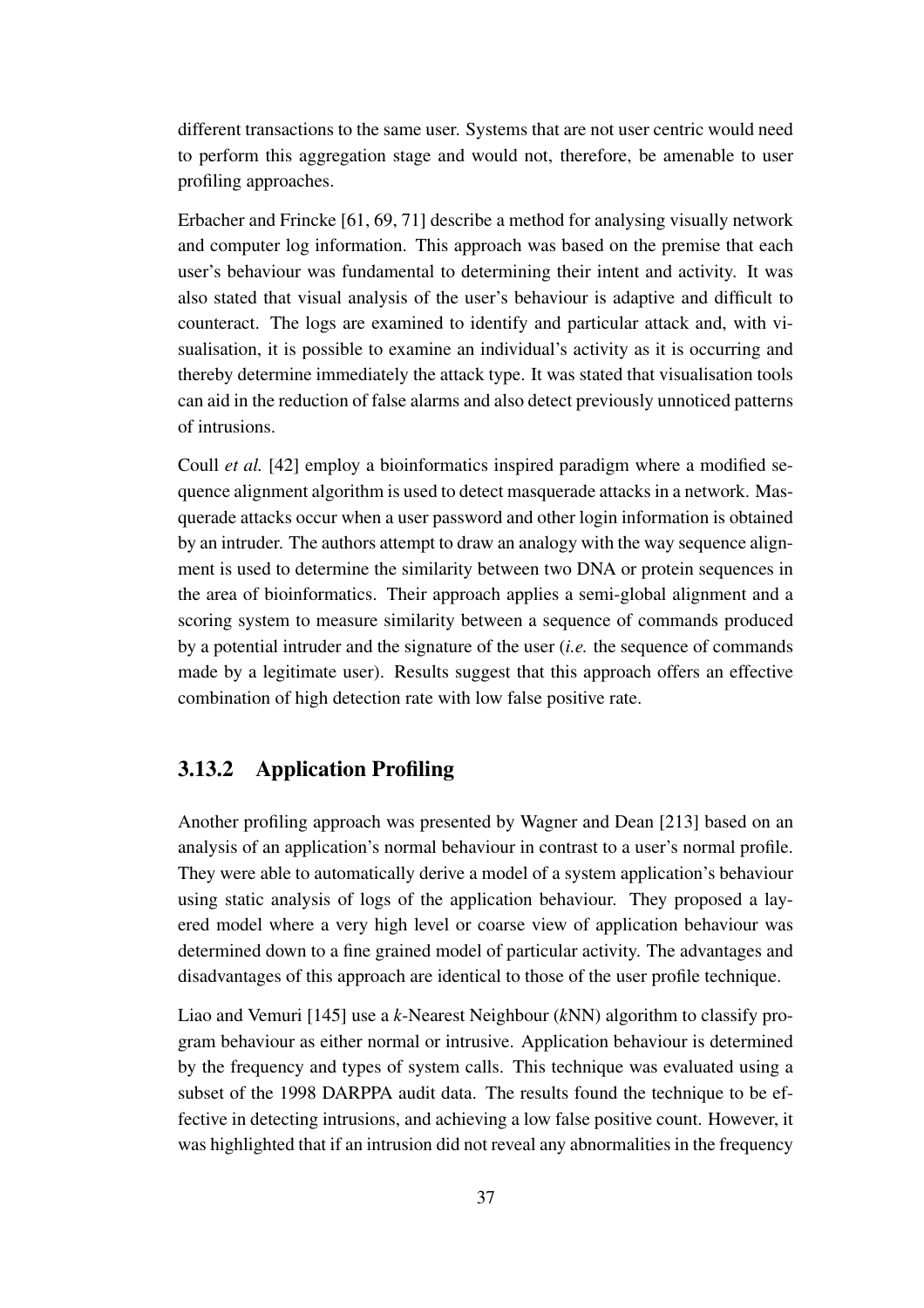of system calls, it will not be detectable by this approach.

Sekar *et al.* [189] also base their approach on application system calls and capture both short term and long term relationships among system calls, therefore performing more accurate detection. Finite State Automata (FSA) were used to represent these sequences. Primitive data is composed of the system call name and the program point from which the system call was made, given by the value of the program counter. Each distinct value of the program counter indicates a different state of the FSA, whilst the system calls correspond to the transitions. The number or length of the system call sequences was not limited. This approach was evaluated using file transfer protocol, web access, and network file system protocol data. The results suggest that the FSA learning algorithm converges quickly, has low memory and runtime overhead, and delivers a high detection rate and a low false positive rate.

Yin *et al.* [226] presented an approach for anomaly detection based on the Markov chain model and the linear prediction approach. Linear prediction is used to extract features from the system calls of privileged processes, and the Markov chain model is created based on these features. The key step in implementation was the selection of features that best described the user or system usage patterns so that non-intrusive activities would not be classified as anomalous. This method was evaluated with data obtained from the University of New Mexico and MIT Lincoln Labs and the results show that making comparisons between the probabilities of the intrusion and that of the normal application is useful for detecting intrusions when normal behaviours have been modelled.

Other work related to application profiling includes that of Ghosh *et al.* [77] using Elman neural networks and Kosoresow and Hofmeyr [128] using FSAs to model the temporal domain of application behaviour. In both cases the consequent IDS is claimed to be effective.

### **3.13.3 Information Retrieval**

This technique is related to the idea of data mining but rather than using machine learning techniques to index data these are created by other techniques; see, for example, Bloom filters [22], where data is efficiently compressed and encoded for data transmission. Anderson and Khattak [9] presented an approach to intrusion detection, where audit trails are indexed by file inversion. This in effect completely replaces all datum items in a file with an index to the datum, thereby creating a file of index with a supplementary file of data rather than a data file with a supplementary index. Anderson and Khattack argue that this enables even the most obscure and, importantly, small attacks to be recognised. A clear disadvantage must be com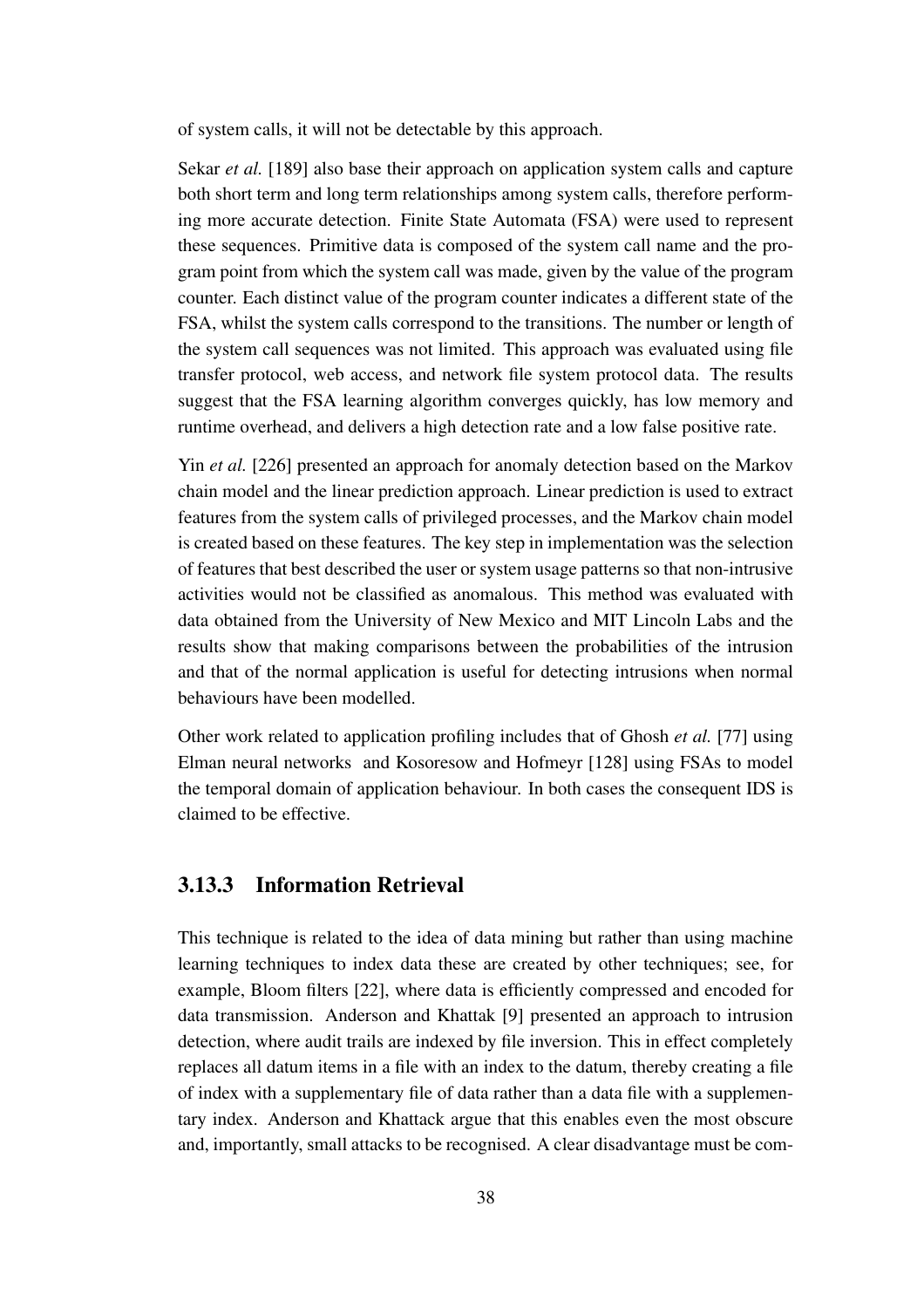putational, because of the need to invert the audit data files, which implies that the approach may be appropriate if used in an off-line environment, but has drawbacks if applied in real time.

### **3.13.4 Event Aggregation**

Julisch [115] describes a system that turns alarm cascading into an asset by clustering alarm events and thereby finding the primitive event that initiated the problem. They argue that it is then more feasible to address the problem once the root cause is identified, and their approach was aimed at solving the problem of intrusion detection systems overloading their human operators by triggering many alarms each day. It was further contended that the alarms that occur persistently account for 90% of the alarms triggered by IDS applications. They further observe that these persistent root causes are problematic because they cause event cascades and can therefore distract the intrusion detection analyst from spotting more subtle attacks. Consequently they argue, alarms should be filtered by identifying, isolating and removing the most predominant and persistent root causes.

Tedesco and Aickelin [205] describe a method for detecting alert flooding attacks. Their approach was able to reduce alert throughput during the attacks by detecting when a flood is occurring and then adjusting to the threat and making the IDS more precise. They also demonstrated how compression techniques such as run length encoding (RLE), can be used to ensure that the important information about the attack is still logged. They were able to group the many related alerts that make up the attack, thus simplifying the attack analysis process.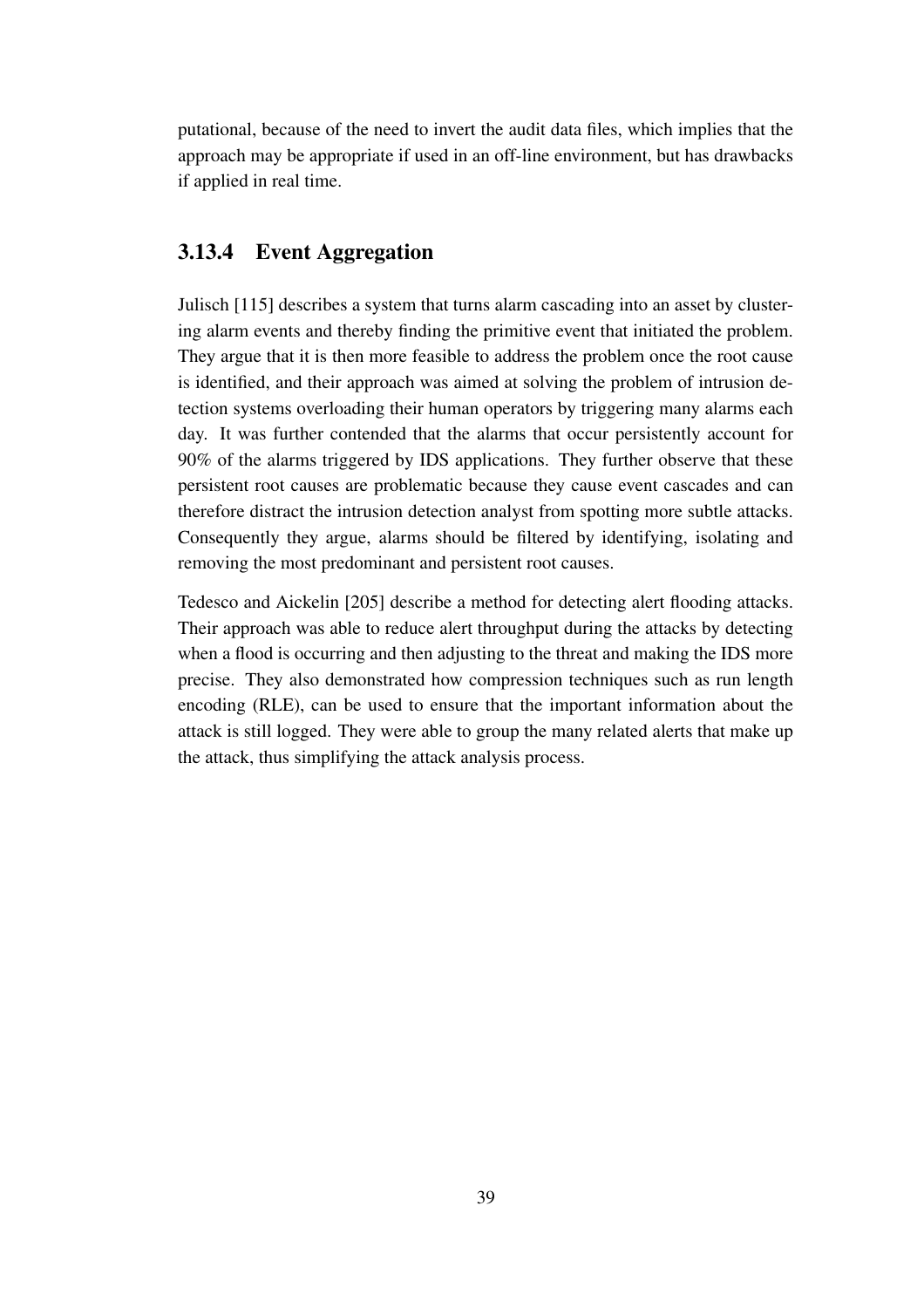## **Chapter 4**

# **Event Correlation**

## **4.1 Introduction**

In this report, the misuse that is considered is that which can be effected over a set of data channels, *i.e.* it is network based. More precisely, it is understood that there will be in some sense *normal* traffic and that occasionally there could be *abnormal* traffic, and that the abnormal traffic is assumed to be misuse. This abnormal traffic could be composed of many different data types and could be constructed in many different ways. It is further possible that there could be many data streams within the network and that normal and abnormal traffic could occur over these streams. Another sophistication could occur within the definition of abnormal traffic. It is possible that traffic may only become abnormal when certain data appears in more than one data stream. That is to say, that normal traffic may occur in one stream but with particular data appearing in another stream this traffic could then become abnormal. This leads to the idea of abnormal traffic occurring within multi stream data transmissions.

To understand this situation one must recognise the data streams within a system and the type of data that they could carry. It is then necessary to characterise what constitutes abnormal or normal traffic. For misuse detection, normal traffic is defined as the absence of abnormal traffic, whilst for anomaly detection, abnormal traffic is defined as the absence of normal traffic. Hence, it is not necessary to define abnormal and normal traffic separately. From these basic notions it is feasible to proceed to an understanding of the idea of events within a data stream. These are dependent in their turn on the idea of tokens and how these can be represented. Abnormal traffic then becomes the existence of a set of events over a set of data streams within a specified time frame. Finally, the process of event correlation be-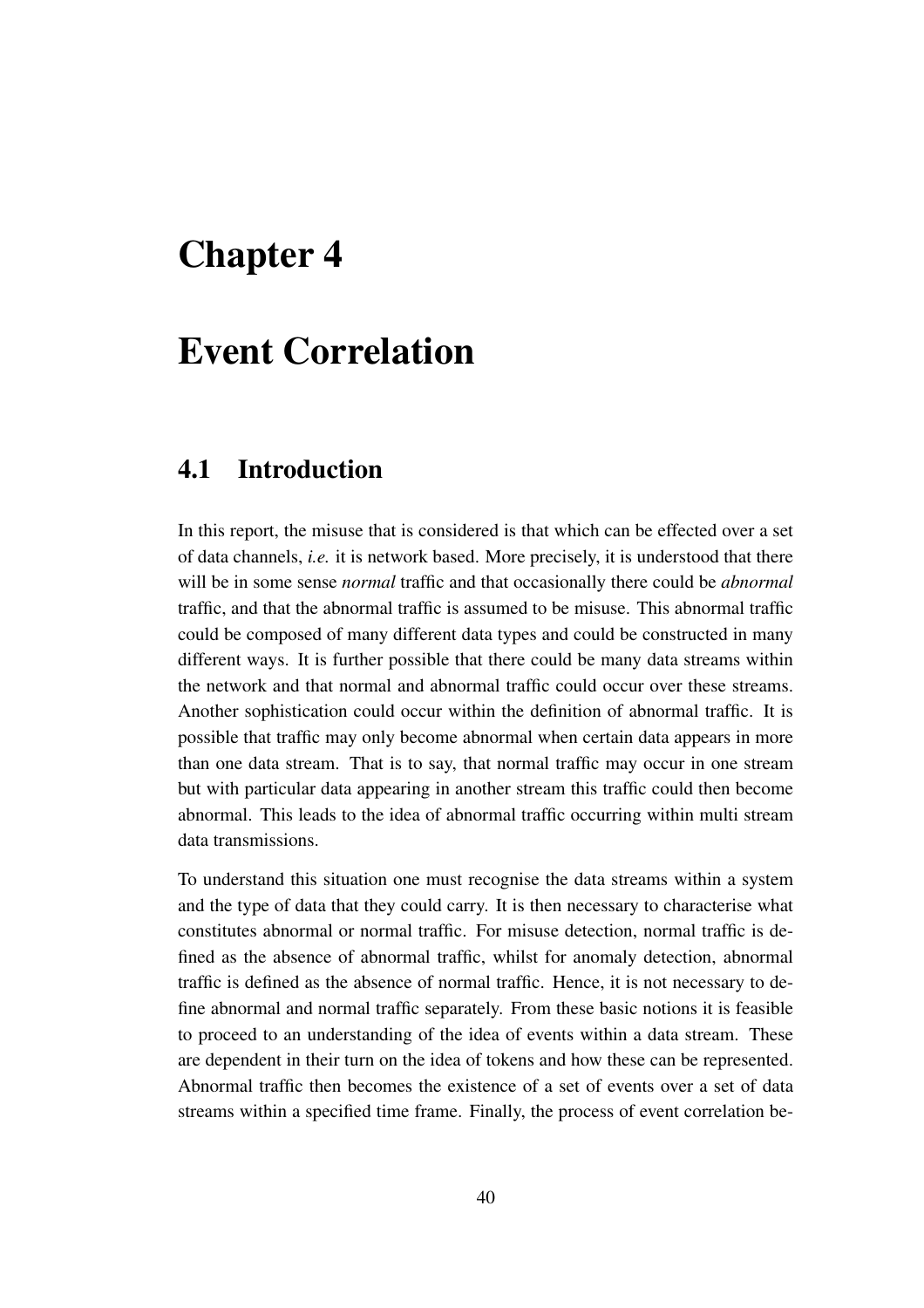comes one of determining how a machine<sup>1</sup> can be fed information that will allow it to make a determination regarding the normality or otherwise of the data of a set of streams within a specified time frame. Passing information to the machine will require discussion of data representations. It is also possible that this data could be structured and it may then be necessary to prescribe a representation that includes the essential features of the data content together with its structural context. An intelligent machine that can perform an abnormality determination will need to be trained and attendant considerations must be given to the construction and content of a training set. The performance of the machine obtained from such a set will be dependent on the distribution of *normal* and *abnormal* data within the training set.

Broadly, then, event correlation is the process of identifying significant system events by recognising combinations of fundamental or more primitive events. Furthermore, event correlation should enable the essential characteristics of such combinations to be aggregated into a single compound representative event. Eventually these aggregations should be recognisable as system misuse or as some form of attack upon the system.

Event correlation takes place in the context of a computer system, which may be as simple as a single application running on a single computer or could be as complex as a multi-functional distributed application running across a network of connected computers. In the case of a distributed system the atomic events could originate from many different functional modules executing on any of the host computers, or from any part of the network infrastructure. Typically, these fundamental events will be the result of monitor programs that deliver output streams consisting of telemetric data. This data can be interpreted in terms of atomic events and consequently fed in some way to the event correlation system. Alternatively, it is feasible that sub-functions of the event correlation system execute on each node within the distributed system. This configuration implies the consequent problem of coordinating the separate event correlators, which in turn has an implication for distributing the output of these correlators across all the nodes of the system. This, incidentally, is the motivation behind approaches based on mobile agents.

There are certain features and characteristics of the event correlation process that are in a sense generic and not related to particular system hardware topologies or application implementations. This chapter begins with a description of the intrinsic nature of event correlation. This involves a distillation and summary of much of the terminology that is prevalent in the literature. Further it involves erecting an abstract description of a the event correlation process. The importance of this becomes clear when proceeding to discuss various solutions to the event correlation problem.

<sup>&</sup>lt;sup>1</sup>Which, for our purposes, is taken to mean some machine based on AI techniques.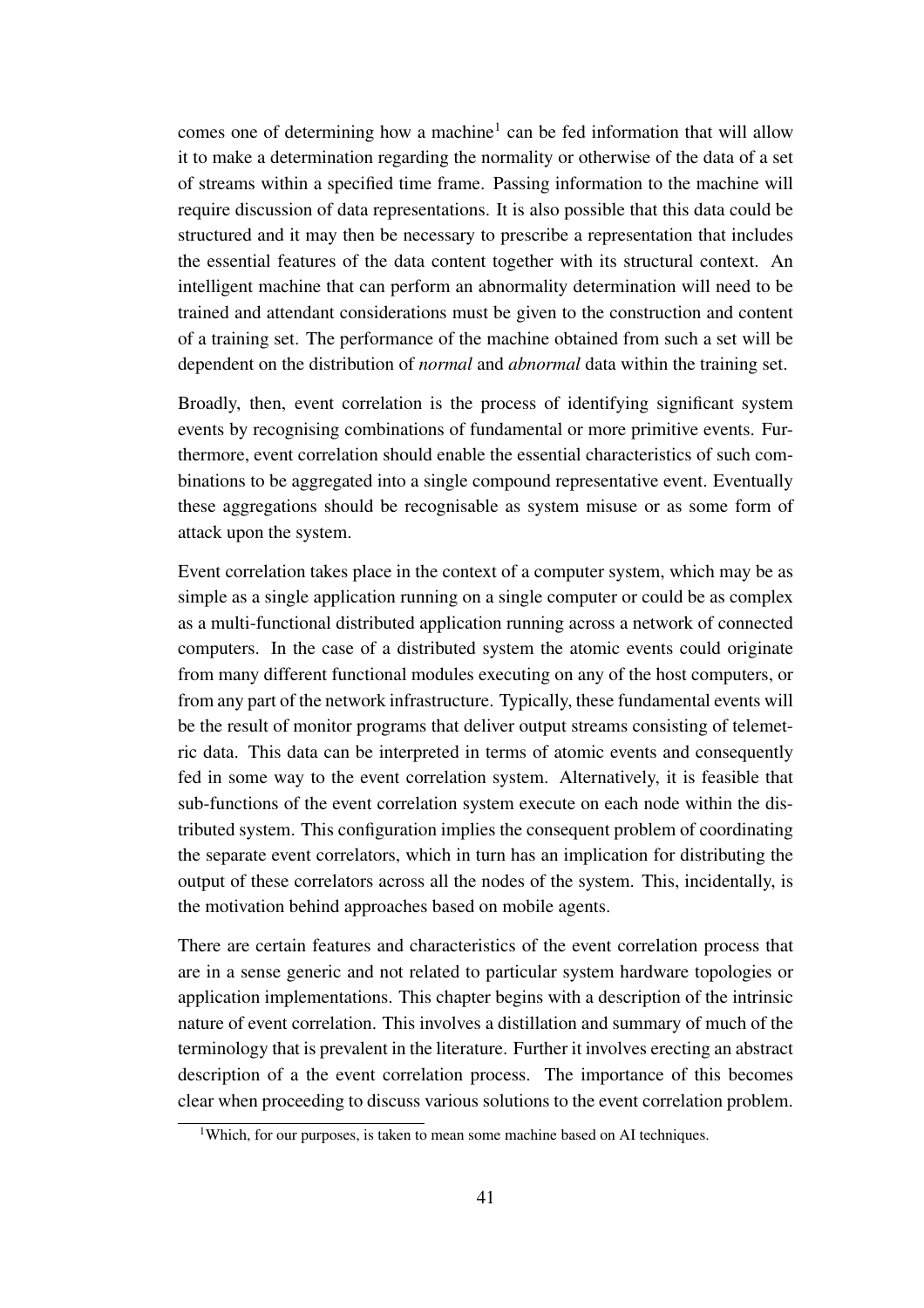A generic description allows an implementation to be considered in the context of this generic model. This in turn allows seemingly quite different systems to be indirectly compared and contrasted with each other by comparing each with a different abstract or generic model.

It is also important in the context of this research to understand the techniques that were employed to construct the correlators. This is so because the techniques will imbue the correlators with characteristics that are inherent within the technique. For example, using artificial neural networks demands that an effective representation is created for a compound event. Rule based systems do not necessarily need such a representation because the compound event is understood atomically, *i.e.* as a collection of parts. In the case of the neural network it would usually be necessary to have a holistic view of a compound event, perhaps to compare against known malicious events with some form of fuzzy comparison.

Finally, a taxonomy of event correlation solutions obtained from the research literature is derived, where the particular generic characteristics and the techniques employed for the implementation of each are known. A brief examination of a number of correlators, either commercial or well known open source implementations, is included in Appendix A.

## **4.2 General Considerations**

This section explores some general issues relating to event correlation. Consider a networked system where a fault has occurred. Further, assume that this system is monitored and that events within the system are alerted in some fashion. In many cases event alerts will represent so called normal behaviour. In other cases they may clearly indicate a bad failure of the system. In yet other situations the events may only take significance when they occur in the context of further system events, *i.e.* they are significant when correlated with other events. If system alerts are thought of as either a single event or, as described, possibly a set of events, then it is understood that there is a clear issue of fault or alert recognition.

It is also feasible that some faults can lead to alarm cascades or event showers. Clearly a sensible approach to the analysis of such a collection of alerts is to correlate those that are related to the same underlying cause. Then, if possible it would be desirable to replace the multitude of events with a single alert that contains the essential characteristics of the underlying problem. This of course comes with the attendant issue of finding a suitable representation that signifies the fundamental characteristics of the problem. This is an issue of event aggregation.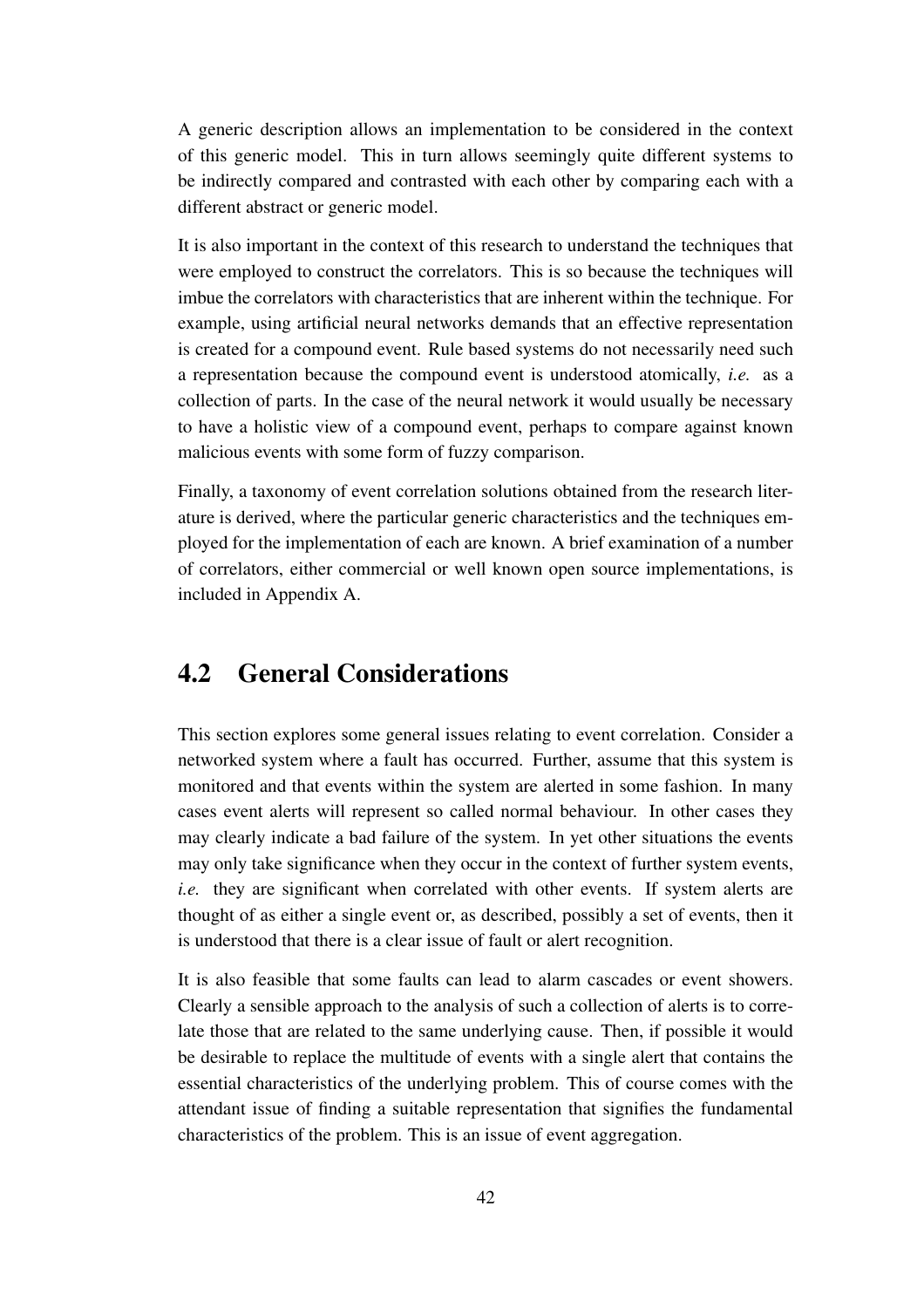Finally, the seriousness of the problem must be considered, and what actions must be taken for its rectification. Thus, tackling the general event correlation problem is really about answering the following questions:

- What constitutes an alert?
- How is it recognized?
- Does it consist of many correlated events relating to the same problem?
- How can these correlated alerts be aggregated?
- What actions must be taken as a consequence?

So, there are clearly separate issues of recognition, correlation, representation, aggregation and action.

At this stage some initial definitions are made that are significant within the subsequent discussion. The necessity to find a primitive event (if possible) is referred to as finding a *root cause*. In this case there is an implicit assumption that the events form a causally connected tree structure and the root of that tree is sought. In reality, of course, there could be more than one root cause, and then the problem is one of dealing with a mathematical lattice structure. These ideas can be important when formal methods approaches are used to create event correlators. Briefly, a root cause exists when a fault or problem occurs in a distributed networked system that can give rise to many consequential alarms that also apparently indicate a system fault. The root cause refers to the original problem that is the cause of the consequent dependent problems. For example, a network channel may become inoperative. As a consequence an FTP session may time out which is flagged as a fault in a system journal. There may be many other faults raised as a consequence of the failed channel. However, the root cause is the failed channel and not any of the subsequent dependent problems. Brown *et al.* [26] observe

One of the most significant challenges in managing modern enterprise systems lies in the area of problem determination – detecting system problems, isolating their *root causes*, and identifying proper repair procedures.

There is also the consequent idea of *root cause analysis*, which refers to the task of determining the root cause from a set of apparently related problems that occur within a distributed system. Note that there may be more than one root cause, which will happen when the set of problems contains some that are independent.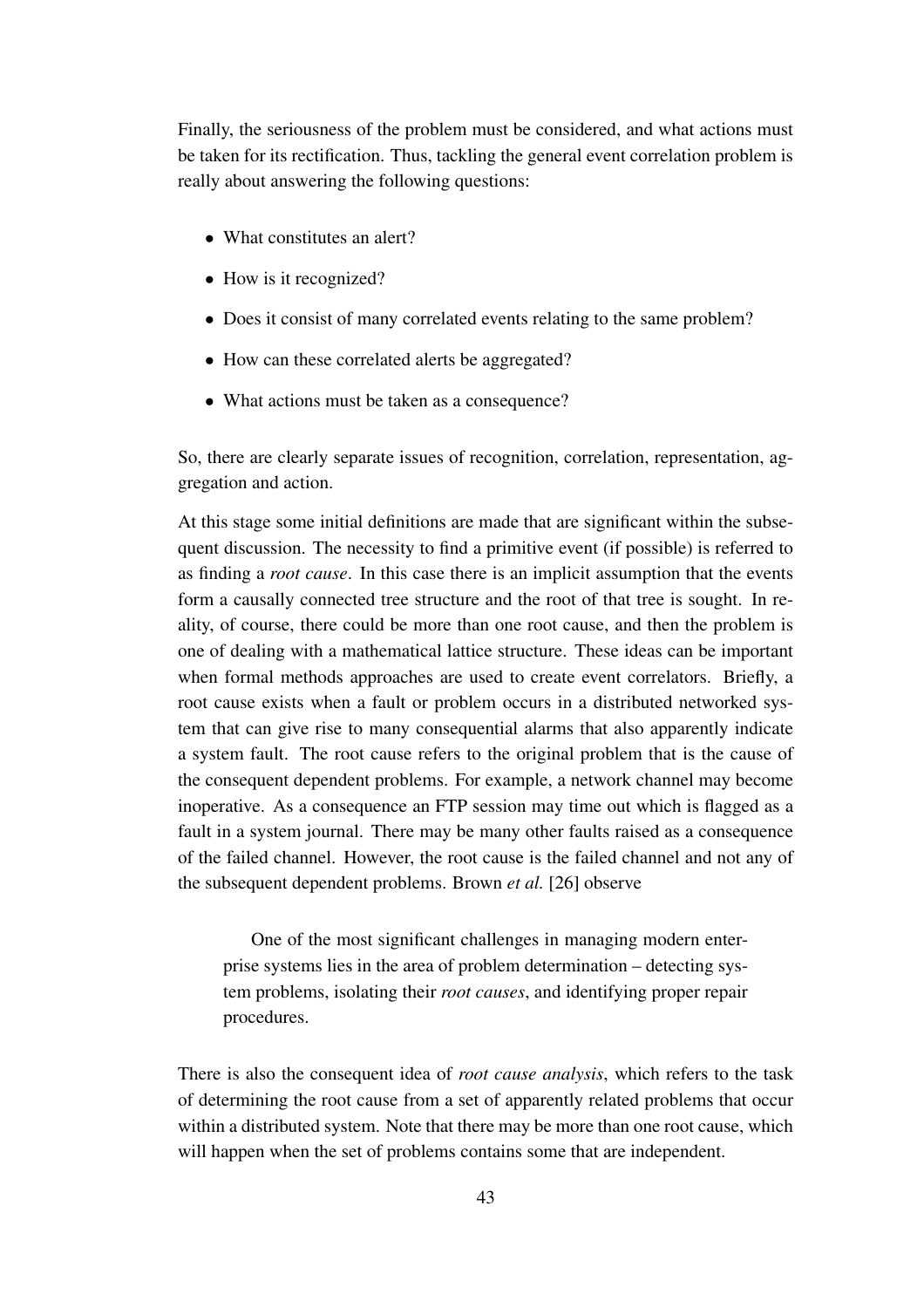This distinction is clarified at this stage because there seems to be a tendency in the research literature to refer sometimes to root cause analysis and sometimes to event correlation. Here, the clear distinction is made that root cause analysis is a part of event correlation. For example, event correlation also includes the task of event aggregation which forms no part of root cause analysis.

## **4.3 Previous Research and Solutions**

In the following sections, important work from the research literature is highlighted. Sources have been organised chronologically then thematically, charting the progression of various pertinent lines of research.

#### **1995**

Hasan *et al.* [94] argue that the power and robustness of event correlation systems varies considerably and that a formal specification of the system is necessary to enable effective comparisons to be performed. They present a formal method based on a combination of causal and temporal information within the context of the topology of the monitored system. They contend that the importance of Event Correlation Systems (ECS) have triggered the development of a number of systems and refer to Sheers [190], Kliger *et al.* [124], Jakobson and Weissman [109], and Hasan [93]. They claim that their formal system is compelling because:

- It is sufficiently general to encompass many of the possible architectures and approaches to ECS design.
- It is scalable. For example, temporal relations are incorporated by a natural extension of the language.
- It is associated with a proof system that enables very strong characterisations of system behaviour.
- The event relationships described within the language are effectively computable.

#### **2000**

Lo *et al.* [149] proposed two event correlation approaches that are based on the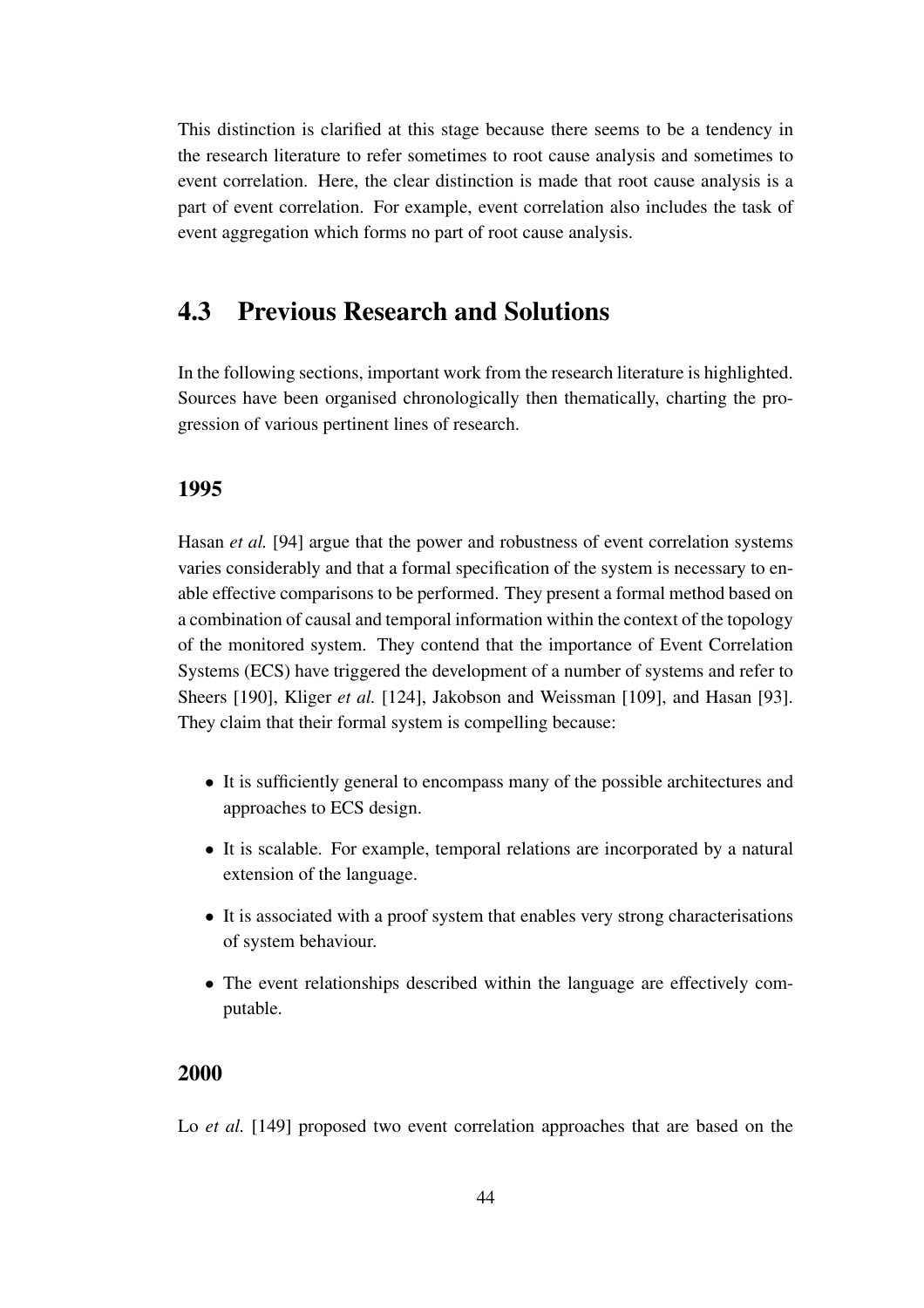coding scheme presented by Yemini *et al.* [225], and these were applied for handling the identification of faults in communication networks. They described the causality graph model which is a technique used to describe the cause and effect relationships between network events. In their approach, the notation scheme involved transformation of the information in the correlation graph into a set of codes; one code per problem. Next is the event correlation stage which involves seeking the problems that cause the observed symptoms. In the first of the two schemes they proposed, the event correlation is achieved in the selection process and followed by the identification process, while in the second scheme it is done in two phases, the codebook selection phase and the decoding phase. Simulation results show that these schemes are able to identify multiple problems at a single cycle but that they are also susceptible to noise.

Asaf Adi [3] describes a system called Amit that performs event correlation and aggregation. They position this within applications they refer to as reactive, which they define as applications that respond to events by triggering alerts. They extend the domain of applicability of alert systems to include any application that reacts to events. For example e-commerce, system management and command and control applications. They argue that there is a requirement for middleware systems that implement so called 'push technology'. This is technology that has the ability to transfer information as a consequence of an event instance.

#### **2001**

Krugel *et al.* [129] presented a specification language for defining intrusions as distributed patterns. The system models intrusions as patterns of events that occur at different hosts. It consists of collaborating sensors arranged at differing positions in the network. A peer-to-peer algorithm, known as Quicksand, for detecting these patterns of events was also presented. The different hosts in the system run a Quicksand sensor, which is made up of several local intrusion detection units (LIDU), which are responsible for gathering events, and an event correlation component that receives the streams of events from the LIDU. In addition, there is also a control unit that the system administrator makes use of for system configuration. The system was evaluated using fault tolerance and scalability as metrics and was found to be satisfactory. Fault tolerance indicates the percentage of distributed patterns that can still be detected, whilst scalability is described by both the total network traffic between all nodes and total network traffic at a single node.

Al-Shaer [6] presented a group management framework for event monitoring based on the IP multicast standard for distributed correlation. The multicast is able to dynamically reconfigure group structures and membership assignments at run-time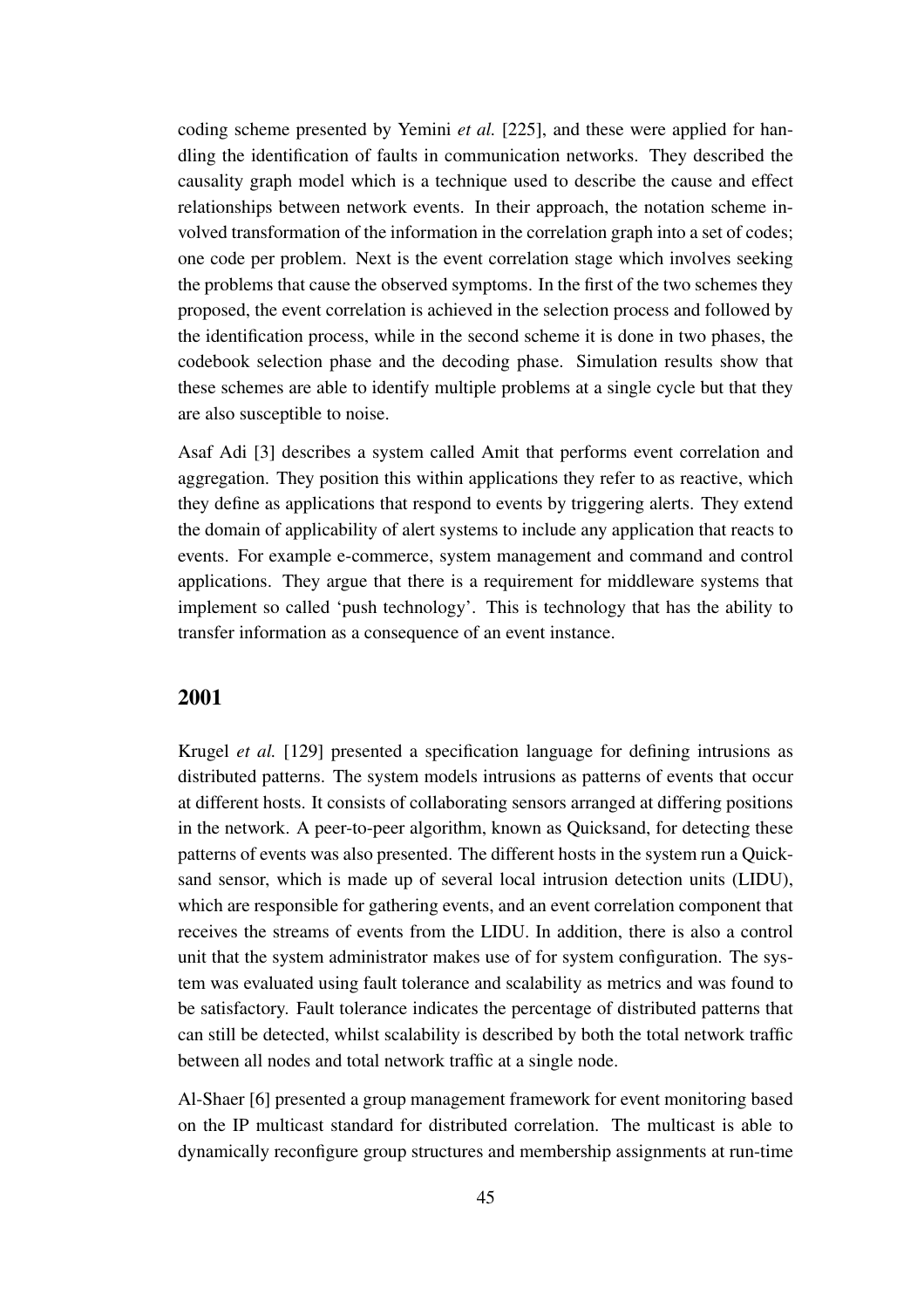depending on the requirements of the event correlation that allows for optimal delivery of multicast messages between entities. It was added that this framework provides techniques for solving agent state synchronisation and the bootstrap problems in distributed event monitoring. Some advantages of this approach include *inter alia* the support for dynamic and scalable monitoring of information dissemination to agents, the provision of a fine-grain group communication that enabled the agents to disseminate monitoring information based on the event correlation tasks, and the support for an agent synchronisation protocol that ensures state consistency of the agents during group communication. However, a limitation of this approach is the possibility of creating too many groups that may consume much of the resources.

Albaghdadi [153] uses object oriented concepts to encapsulate event functionality within a class structure, and also leverages object orientation inheritance capability to provide scalability. Graph theory and coding techniques are utilized. To address the area of event correlation, Albaghdadi points out that AI techniques have been used by Appleby *et al.* [11], Jakobson *et al.* [108], Sheers [190], Wietgrefe *et al.* [218], and Weiss *et al.* [216]. Causality graphs are used by Kliger *et al.* [124] and Yemini *et al.* [225]. In particular this research is an extension and development of the research reported by Yemini. Albaghdadi reports that Hasan [94] utilised graph theory and propositional relations and that Finite State Machines (FSM) and probabilistic FSMs were used by Wang *et al.* [214]. Albaghdadi assumes that an event has the following structure:

- Reason for the event. This could be a type or an error code and may have additional detailed information.
- The source of the event. In a distributed system this is the network node that logs this event.
- The date and time of the event.

Events are considered to be primitive in the sense that they can be thought of as an alphabet. This leads to the idea of event words, which is defined as a concatenation of events without regard to arrival sequence. For example, if  $\{e_1e_2e_3 \cdots\}$  is a set of possible events then  $e_1e_2e_3$  and  $e_2e_3e_1$  are equivalent words. Further, multiplicities are ignored and only single event instances occur in words. Let  $\Sigma$  represent the entire spectrum of possible events and therefore the complete alphabet. Also  $\Sigma^k$ represents the set of words of length  $|w| = k$ . Then

$$
\Sigma^{+} = \Sigma^{1} \cup \Sigma^{2} \cup \Sigma^{3} \cdots = \bigcup_{k=1}^{\infty} \Sigma^{k}
$$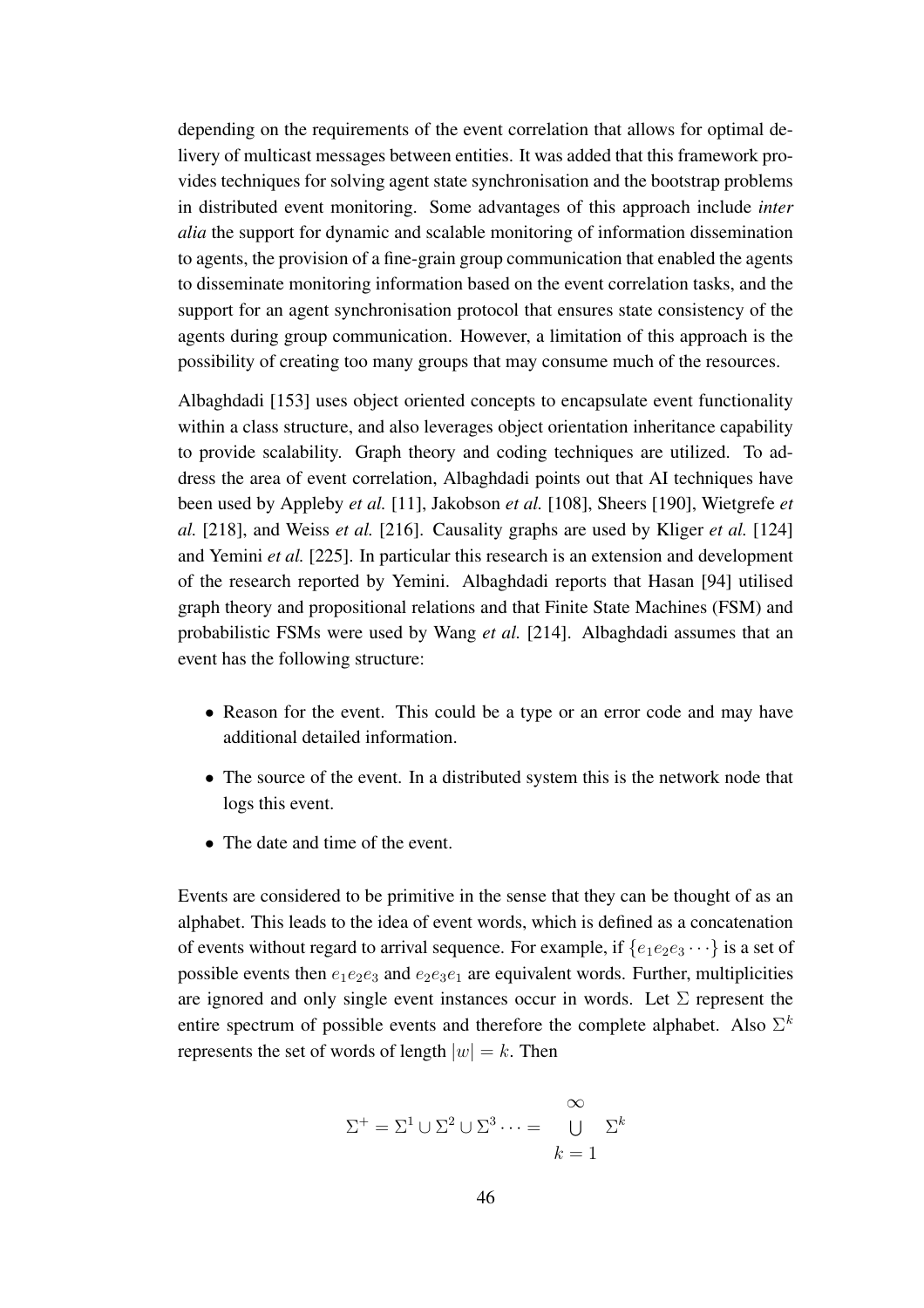In this case  $\Sigma^+$  is the set of words that might be constructed from one or more events of  $\Sigma$  and is the maximal set of words from the system under examination. An event pattern can be composed of many events which may be contributed by many different objects throughout the system. In this context an object is something autonomous that can give rise to events. It is made clear that there is a many–to– many relationship between patterns and events.

The correlation procedure is composed of two processes.

- 1. **Local correlation** where an object generates events that are caused by changes in the state of the object and possibly as a result of external stimuli. This maps very neatly to an object oriented paradigm where the objects are class instantiations which exchange messages with other objects.
- 2. **Global Correlation** which combines the outcomes of local correlation to obtain a higher level view of system behaviour. This looks a little like a form of aggregation.

The correlation process is directly related to finding patterns that exist given the occurrence of a set of events. Since the relationship is many–many it is quite possible that many patterns may be identified given a certain event set occurrence. It is reported that neural networks have been used to perform this procedure. Reference is made to the SNNS – Stutgart Neural Network Simulator with an approach along the lines described by Yemini *et al.* [225]. A correlation matrix can be created with the columns representing possible patterns and the rows representing events. A '1' in the element  $c_{ij}$  means that the  $i^{th}$  event is contained in the  $j^{th}$  pattern. This gives a set of binary valued vectors that can be learnt, presumably by an MLP). In order to compensate for a noisy environment, a match between a recognised vector and the rows of the correlation matrix is effected by a scalar product metric used between normalised vectors. This technique is then discussed in the contexts of local and global correlation and also within the context of a temporally evolving system.

For local correlation, the topology field within the event is used to identify the event source. This event is pushed onto the event queue associated with the particular source. In object oriented terms each source becomes an object and the event queue is associated with this object. Each queue has a system dependent length and if necessary old events are dropped from the event queue. Initially this new event is marked as uncorrelated. For global correlation the authors introduce the concept of a correlation zone. This is an aggregation of objects or event sources. Zones cannot raise events and are not the source of events. However they are recursive and allow for hierarchies of zones to be constructed. Rules can be associated with zones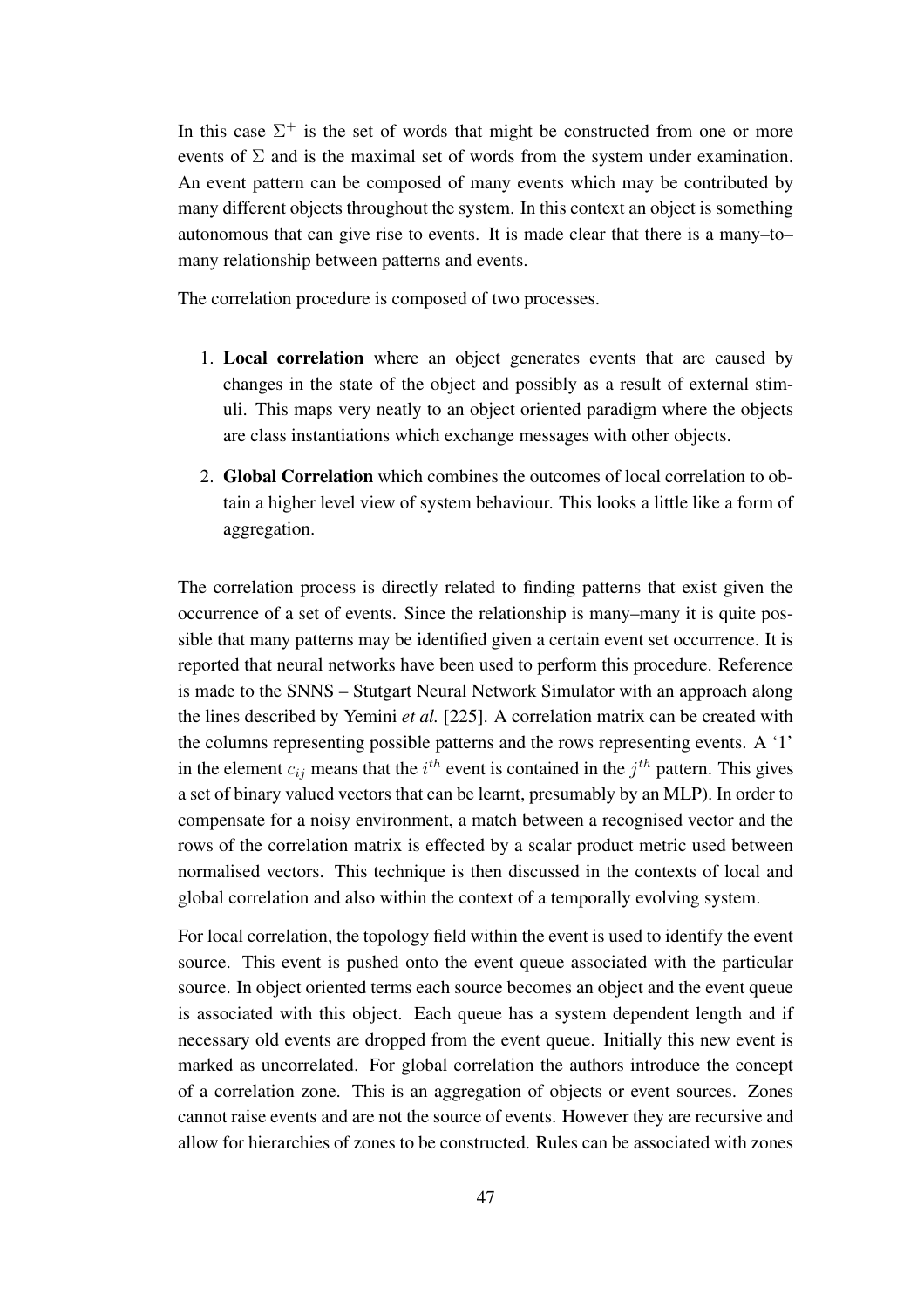enabling a comprehensive rule based system to be erected. In conclusion, the object oriented class concept is used to encapsulated network node event processing and, further, to naturally model correlation zones as recursive object instances. Simple vector normalised scalar products are used as similarity measures.

Appleby *et al.* [11] report on collaborative research between Appleby, at IBM's T. J. Watson Research Center, and Steinder at the University of Delaware. In this paper, they describe the 'Yemanja' event correlation engine. This is based on a model of the computer system and employs a rule based correlation kernel. The authors argue that commercial correlation engines (circa 2001) suffer from the following disadvantages:

- They possess hard coded network connectivity information.
- Entity dependencies are also hard coded.
- The system model is traversed from all event sources. By this they mean there is not a central organised information base.
- Inability to integrate device attributes with events, which makes root cause analysis difficult.
- Failure to effectively correlate events over different time scales.

The distributed networked application is composed of entities, which are devices or possibly logical/conceptual entities. Each entity has a problem behaviour model which contains problem scenarios. In many respects these equate in other systems to rules. Scenarios consume events in the sense that events are recognised as forming part of a scenario. The scenarios publish further events, which can be consumed (the authors' terminology) by other scenarios. Entities can be grouped hierarchically which admits the concept of an event level. Entities correlate events at a specific level. In general, producers are unaware of which entities consume the generated events. This model is intended to allow greater flexibility and to facilitate the addition of new entities to the overall model. In conclusion, the Yemanja product was, at the time of publication, in use in a commercial application. The authors conclude that the consumer/producer design of the entity classes, the hierarchic design of the inter-entity relationships and the independence of the rule based analysis from the system topological information, makes the system flexible and fast.

Steinder and Sethi [199] are a source of many recent publications. This paper describes fault localisation and gives a selected taxonomy of techniques that are used in the design and implementation of algorithms. Fault localisation is a process of isolating and recognising faults that cause observable malfunctions of managed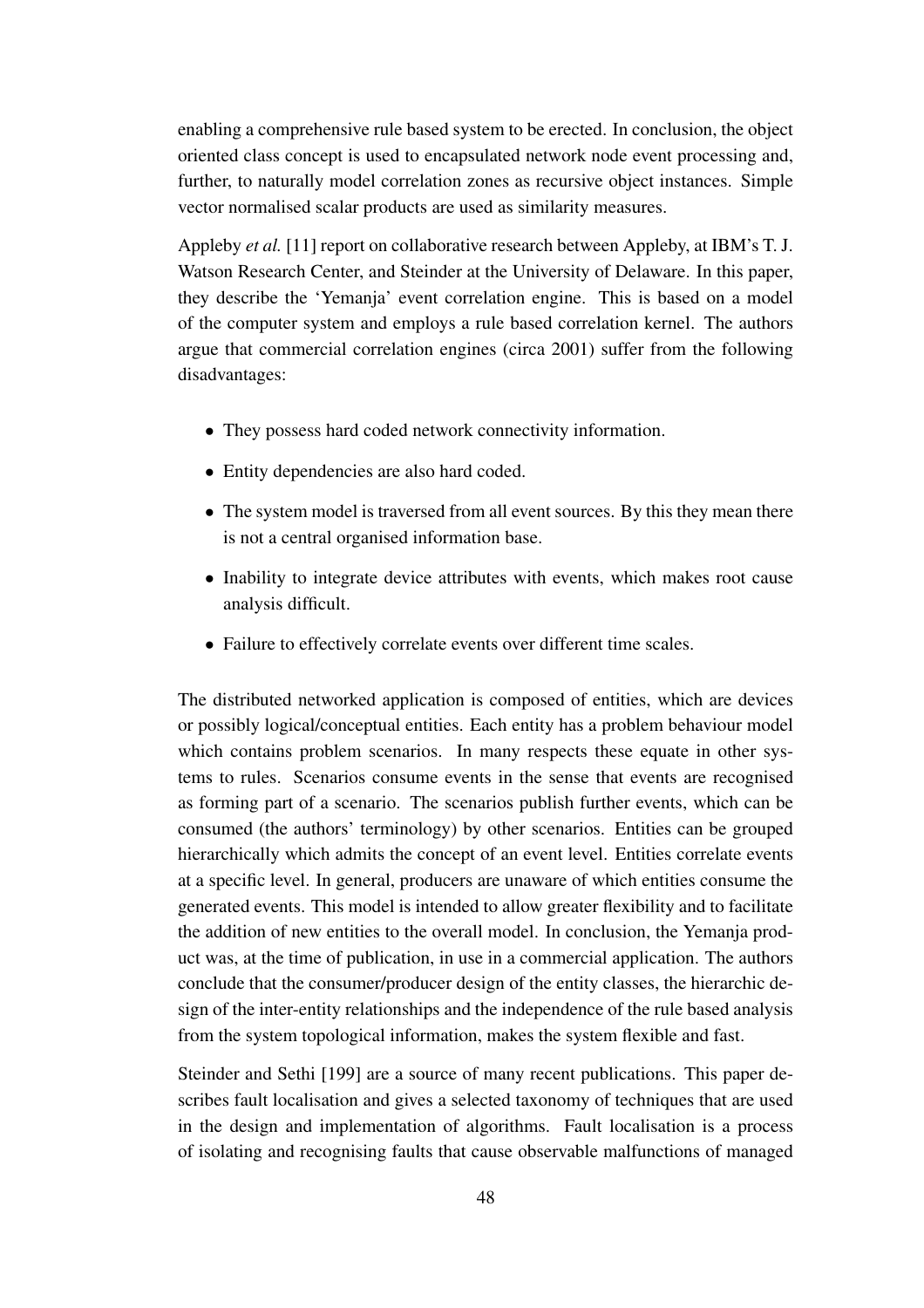systems. The word 'managed' in this context means systems where normal and abnormal service functionality is monitored. Associated with fault localisation is a particular vocabulary. They define

- An event as an exceptional condition within a managed system.
- Faults or Root Problems as basic events that are immediately recognisable and can be directly managed.
- An Error is a consequence of a fault and is defined as a difference between an actual condition and an expected theoretical condition. A condition is a value of some measurable quantity.
- Symptoms or Alarms are external consequences of failures.

This vocabulary, which is consistent with those terms adopted by the software engineering community in respect of testing and reliability, is then employed to describe how failures can cause fault cascades and collections of related and connected faults. Consequently the need for fault or event correlation and aggregation.

#### **2002**

Vaarandi [209] presented a lightweight and open source tool for rule based event correlation called the Simple Event Correlator (SEC). This is a platform independent tool said to be able to deal with the complexity and size issues of other event correlators. SEC is configured via a number of files, each of which contains one or more rules. It produces output events by executing shell commands specified by the user. A wide range of correlation rule types are supported, as previously described in section 3.3. Morin [167] argues that event correlation can only be performed effectively when there is a comprehensive model of the system within which the correlation is to be performed. In particular the authors contend that the contextual model should contain information relating to:

- System characteristics, which combine the topology of the system with the functionality of the nodes within the network. Further information is encoded that determines allowable message paths and allowable message types exchangeable between nodes.
- System vulnerabilities, specifying the types of attack of which the system must be particularly aware.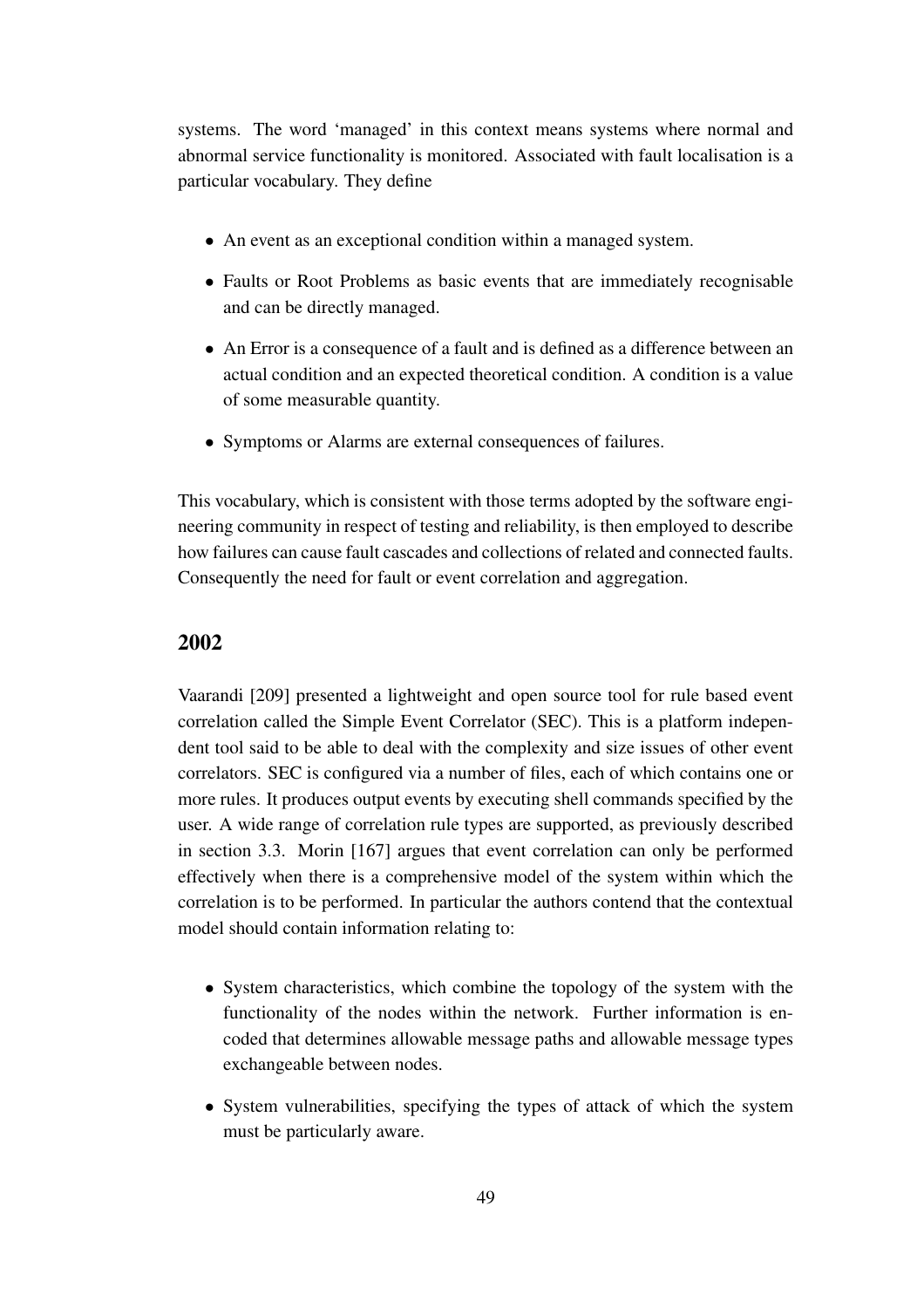- Monitoring Tools, which are used and are available to collect the information upon which event correlation can be performed.
- The Events, which are the lowest level event instances.

Further, they propose a formal system that can be used to model the rules that determine when events are malicious or anomalous. Rather like a formal logical system the context provides the semantic framework within which semantic interpretation can be performed whereas the formal rules provide the syntactic rules for the formal system. The formal language is a derivative of Vigna's model [212]. The system is tested against three types of event correlation.

- Aggregation of alerts that refer to the same host or system node.
- Identification of nodes or hosts that are vulnerable to an attack.
- Reduction of false positives by analysing the reaction of the security tools that could possibly react to a particular attack.

The authors emphasise that this system (referred to as an M2D2 model) is an attempt to provide responses to the three issues of

- The large number of alerts that are provided in any meaningfully sized system.
- The quality of these alerts.
- The consequent diagnosis provided to the system managers.

Their approach integrates details of the environment with the description or rules determining the anomalous event descriptions and uses a formal language to specify those rules. Three examples are given that show how the formal language can be used to perform effective event correlation, or, perhaps more precisely, event aggregation.

#### **2003**

Benferhat *et al.* [20] contend that IDS systems are expected to recognise simple single event attacks as well as complex multiple event attacks. As an example of the former they describe the so called *ping of death* attack that tries to effect a denial of service by sending an excessively long IP packet. Alternatively, the *Mitnick* attack is a multiple event attack that involves the following stages.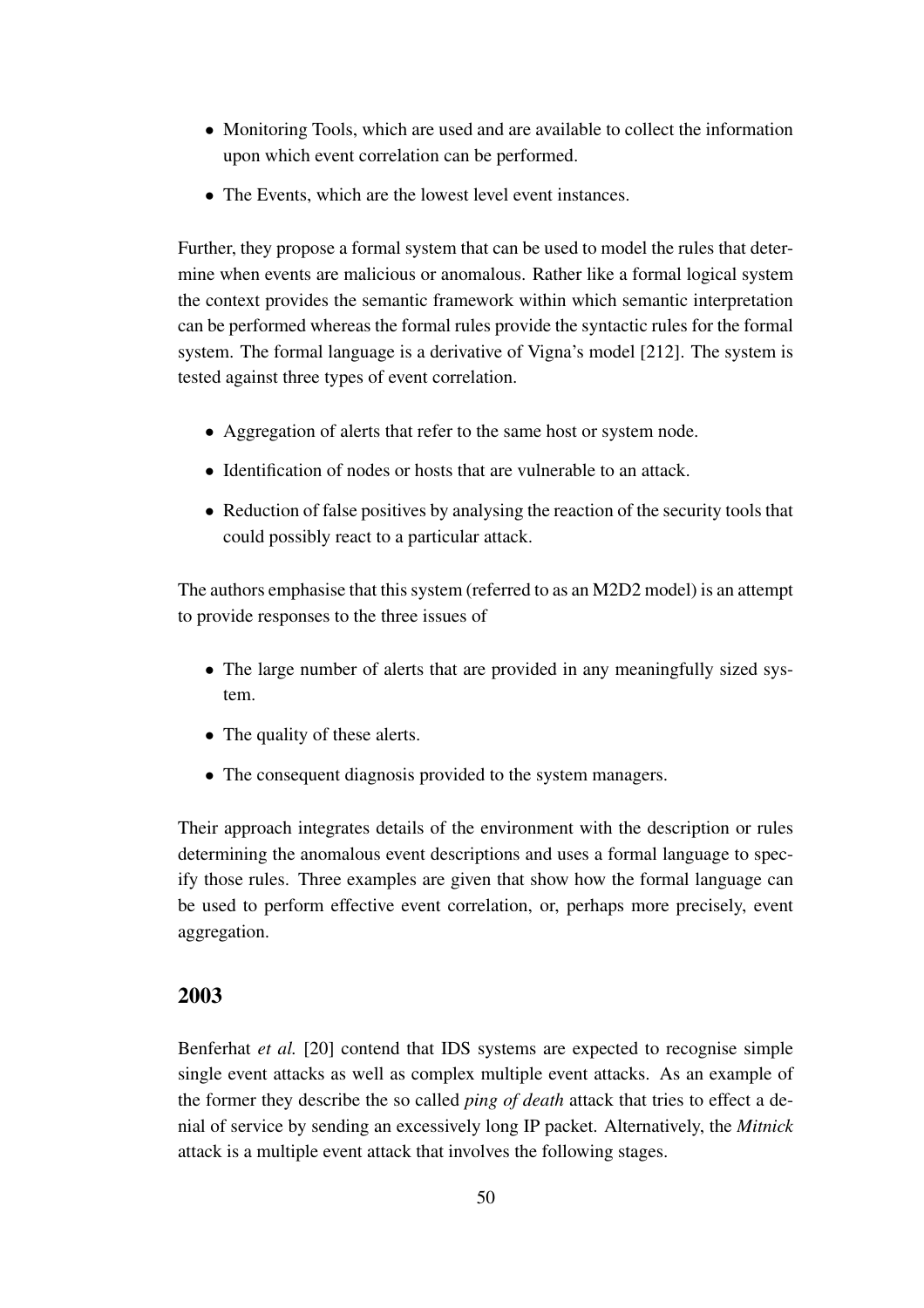- First, an intruder floods the host computer H.
- Next, the intruder sends spoofed SYN messages to a server S which claim to have originated from H. When S send a SYN–ACK message to H then H would normally send a RESET message to close the connection. But this does not happen because H is flooded. In this case the intruder sends an ACK message to open a TCP connection with S. In effect H is kept busy while the intruder borrows H's IP address for a set of spoofed messages to S.
- Now that a connection is opened with S the intruder can attempt further ingress by, for example, trying an *rlogin*.

The authors argue that there are so many possible multiple event scenarios that it is very difficult for an event correlation engine to make a judgement regarding which, if any, is actually in progress. In order to simplify this congestion the authors propose a ranking system whereby the scenarios are given a weighting that is intended to reflect the probability that a particular scenario will occur. In conclusion, the authors argue that event correlation is fundamentally a rule based process.

Morin and Debar [166] propose a multi-alarm misuse correlation component that is based on the Chronicles formalism. Chronicles are temporal models that represent potential explanations of an observed system; they offer a high level declarative language as well as a recognition system for monitoring dynamic systems, whilst formalism enhances the quality of the diagnosis provided by the system as well as allowing for reduction of the number of alarms sent to the operator. Chronicles comprise of a set of time points, a set of temporal constraints between time points, a set of events models, a set of assertion models, and a set of external actions that will be performed when a chronicle is recognised. The models proposed in this paper were not tested on live data but only on alarm logs. However it was noted that chronicles were primarily designed for diagnosing failures in telecommunication networks by analysing alarms issued by equipments.

#### **2004**

Jiang and Cybenko [112] analysed the application of control methods such as Kalman Filters and estimation methods such as Bayesian estimation in the correlation of distributed events for network security. It was remarked that attacks against networks and network resources often involve multiple steps and therefore most single event-based traditional Intrusion Detection Systems register high false alarm rates. They further proposed a Process Query System (PQS), that is able to scan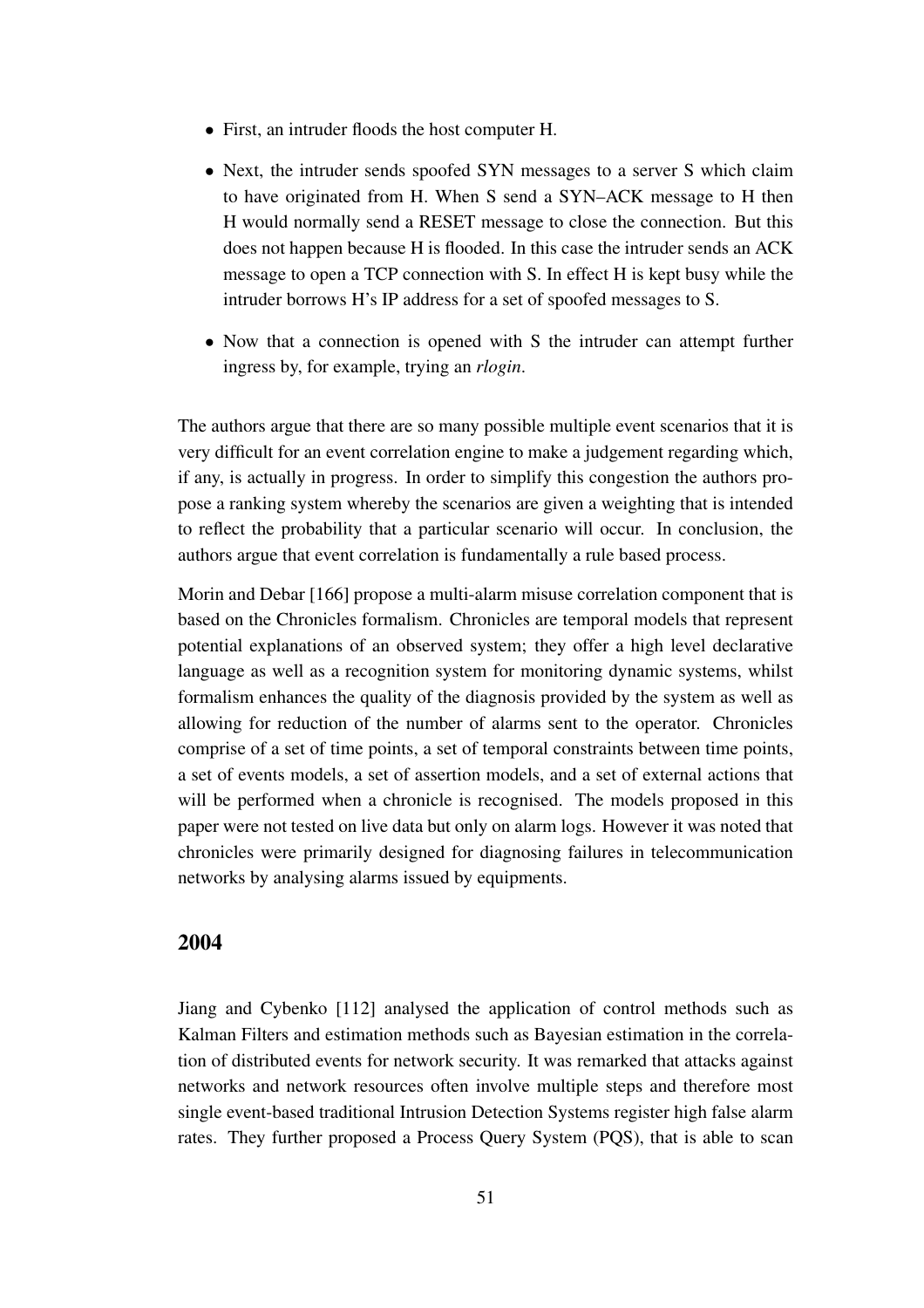and correlate distributed events according to the user's high level process description. This approach was also used in the detection of Internet worms by Berk *et al.* [21].

Totel *et al.* [206] presented a language driven signature based event correlation system for intrusion detection. The language known as ADeLe is used to defining correlation properties, and aims at combining all of the knowledge available for an attack in one high level description. The ADeLe language correlation process makes use of filters that describes the events or alerts that must be used as elementary elements in the correlation process. Correlation operators are used to define the signature of the attacks. These are: Sequence, which facilitates the description of a sequence of events; OneAmong, which defines a separation between the elements during each detection; NonOrdered, which describes a signature in which all elements are recognised without any order constraint; Without, which facilitates the description of the way a negative signature is able to remove positive signature detection when a negative signature is detected; and Repeat, which permits the description of a repetition of an event or an expression. As with other sets of correlation rules, such as those of SEC [209], a need for flexibility and expressiveness is apparent.

Jakobson *et al.* [107] presented a survey of event based situation analysis. They argue for the integration of an event correlation system and a situation awareness system, and proposed an architecture combining rule based spatio-temporal event correlation and case based reasoning for understanding and managing events.

Hanemann and Schmitz [91, 92] present a service oriented event correlation technique for the correlation of reports from the system and/or users. It was identified that different reports could have the same course and therefore reports could be linked together and the process of analysing the reports performed once. The Munich Network Management (MNM) Service Model was used. This is a generic service management model proposed by the MNM team, used for retrieving appropriate modelling of the necessary correlation information. The model distinguished between client side and provider side roles, and consists of two main views, the service view and the realisation view. This approach was evaluated using the e-Mail service offered by a supercomputing centre.

#### **2005**

Hanemann [91, 92, 88] discusses the context of service level provision and the consequences of failure to provide service levels in accordance with Service Level Agreements (SLA) and Quality–of–Service (QoS) expectations. This paper de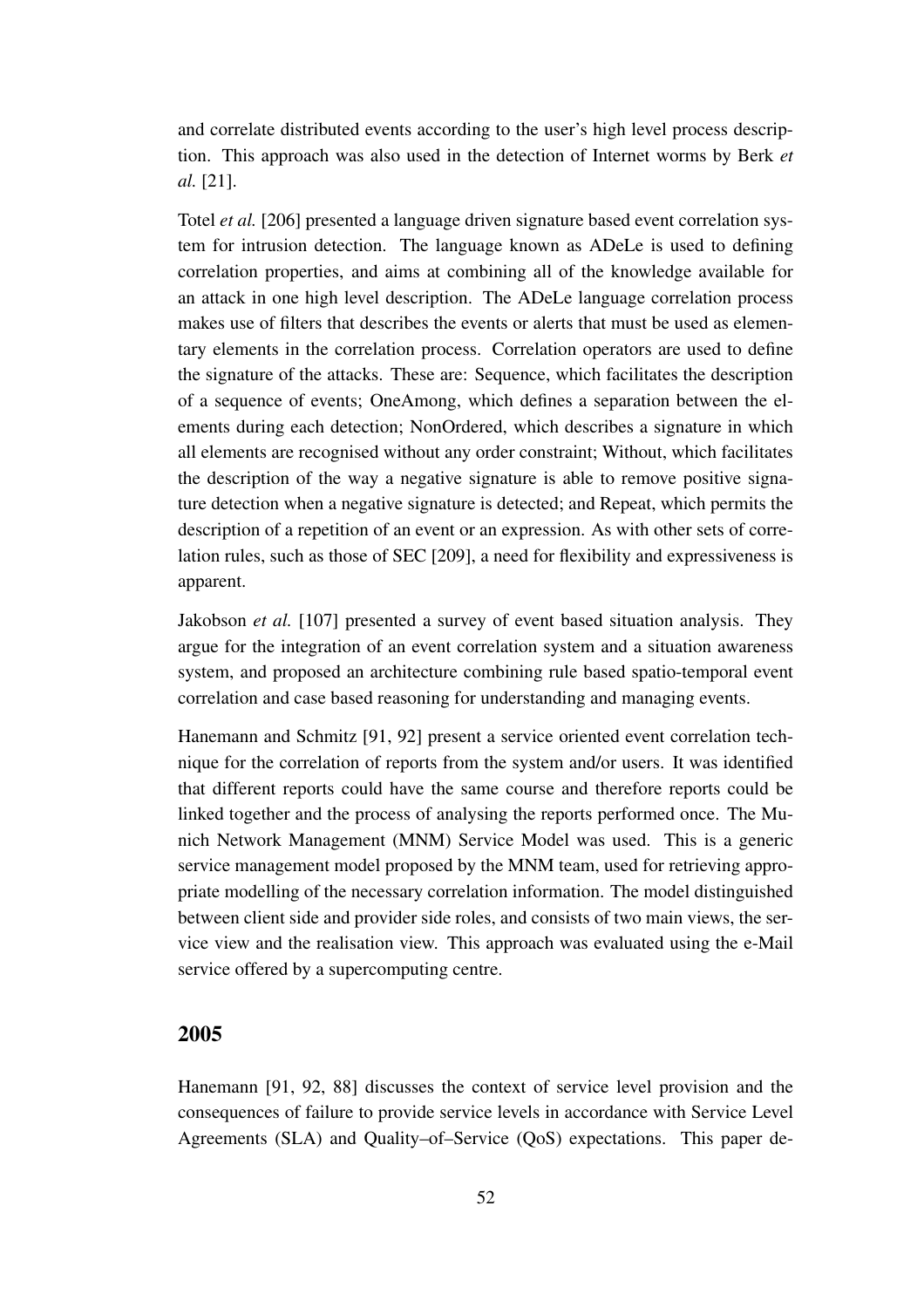scribes a method for automatically determining the impact of service failures. Service failures are defined to be of short, medium or long term duration. In each case, different actions must be taken as a consequence of the occurrence of such a failure. This paper presents a framework and workflow within which and against which appropriate actions corresponding to service events and failures can be determined. This is in contrast to the more traditional human intervention technique. In summary, this paper deals with the question of what to do once a root cause has been identified, which itself is the result of event correlation analysis. Hanemann [87] again emphasises the difference between what is defined as *resource* events and *service* events. The former mainly occur as a result of hardware or vendor firmware code. For example, a link is up or down, a router has failed or not, or perhaps some form of authentication failure related to the lower levels of the network hierarchy. Service level events include, for example, customer reported problems. These occur at a much higher level than the network hierarchy. Even in some ways above the application layer of the ISO model. Such events need to be correlated with the underlying resource events. The root cause event will almost certainly come from one of the resource events. This paper therefore describes a framework that enables service and resource events to be aggregated and correlated.

Hanemann [89, 90, 86] later proposes a rule based reasoning engine to manage event correlation. In addition, a case based reasoning engine is invoked to recognise alarms and events that are not covered within the rule based system. The case based system is then used to update the rule based system. Reference is made to the HP Openview system, see section A.3. A distinction is drawn between network and systems management faults or events, and service based events. The former are connected intrinsically with the hardware and firmware of the distributed applications and in these cases can even be specified as failure conditions attached to the hardware or software specifications. Service based events on the other hand originate from the needs of the customer and are usually formalised within a SLA. Often the customer may cause a service event by pointing out that the supplied service fails a QoS guarantee. This paper uses an example scenario to demonstrate the current position regarding service fault diagnosis. It further examines how event correlation underpins this fault diagnosis. The hybrid architecture proposed in this paper is described and using the example it is shown how this facilitates fault diagnosis through event correlation. The service scenario is based around the Leibniz Supercomputing Center (LRZ) which acts as an Internet Service Provider (ISP). The particular service used as an example is the e-Mail service provided to the staff and students of Munich universities. Of course, this service is dependent on a hierarchy of underlying services such as domain name servers, routers, mail transport agents *etc*. The fault management is entirely user centric, where events are related to help desk calls raised by dissatisfied users. HP Openview (section A.3) is available to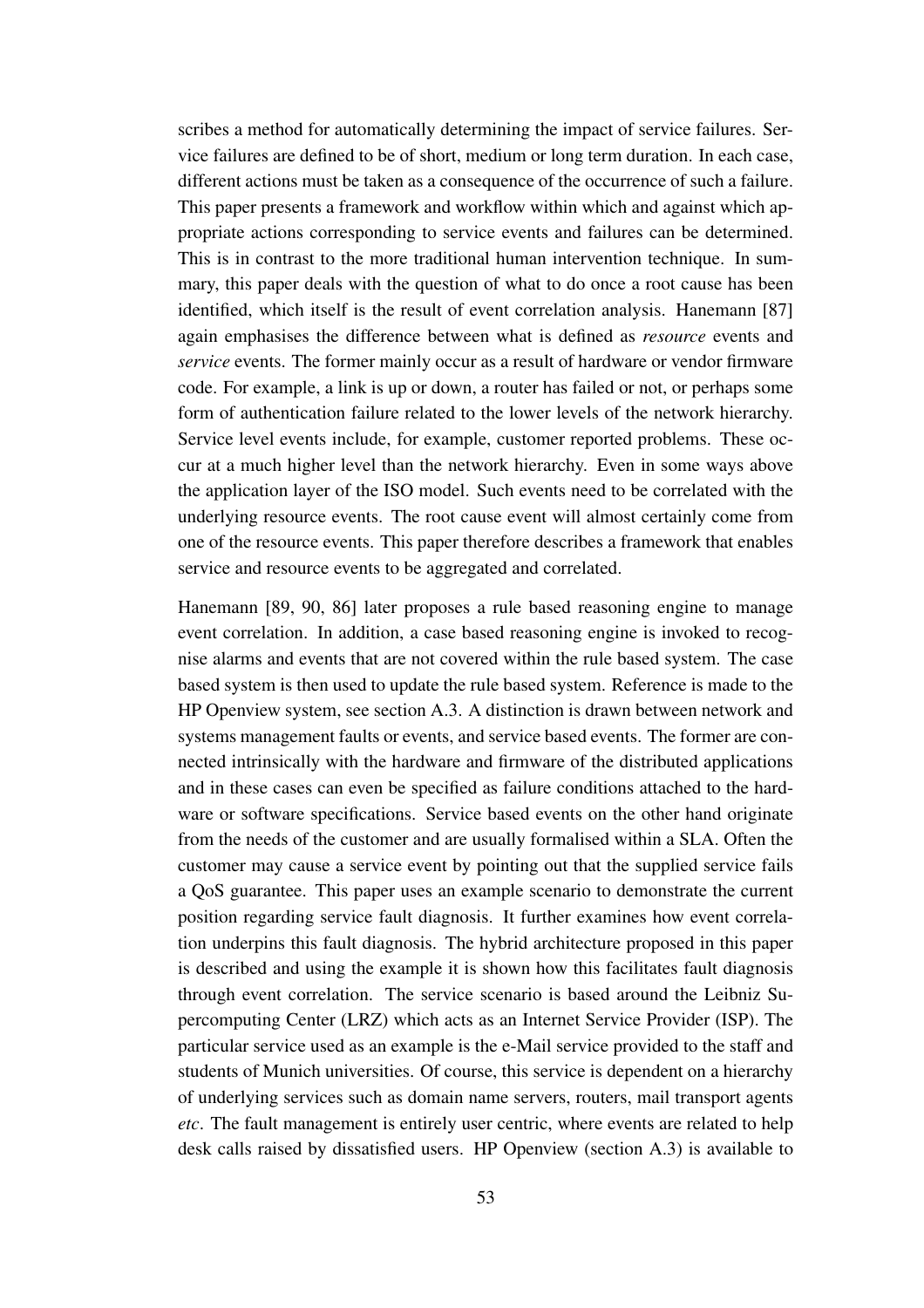perform event correlation and to identify root causes. No automated system exists to connect related events and correlate customer reports to these events. This paper relates the qualities of different event correlation approaches to some erected criteria that are considered important for service based systems. The criteria are:

- **Maintainability.** Service provision is an extremely dynamic and volatile application. Any event correlation system must be easily updatable or amendable to new conditions and circumstances.
- **Modelling.** The relationships inherent in service provision applications can be extremely complex because there is a deep hierarchy from inter service dependencies to network level dependencies. Any model must be sufficiently flexible to enable this complexity to be encompassed.
- **Robustness.** The complexity of service related applications also suggests that the event correlation model may be incomplete. In this case the event correlation system must be able to cope with unknown or previously unseen event circumstances.
- **Performance.** Although service type events do not occur with the potential frequency of, for example, network based events the performance must still be considered since network type events may become part of the event model and consequently will need to be accommodated.

Notice that these criteria may not be appropriate for all event correlation scenarios, being specifically targeted at service based systems. However, there may be some overlap of characteristics. Hanemann offers the following table as a guide to the usability of event correlation techniques against the above criteria.

|            | Maintainability |      | Modeling   Robustness   Performance |
|------------|-----------------|------|-------------------------------------|
| <b>MBR</b> |                 | $+2$ |                                     |
| <b>RBR</b> |                 | $+1$ |                                     |
| CBook      | - 1             | - 1  |                                     |
| CBR        |                 |      |                                     |

MBR refers to model based reasoning, RBR is rule based reasoning, CBR is case based reasoning and CBook refers to CodeBook systems. Of course, as is argued in this paper, advantage may be gained by using combined or hybrid approaches. For example RBR plus CBR has been proposed by Jakobson *et al.* [107] to manage highly dynamic systems, where in this instance the RBR and CBR run in parallel. As a consequence of the previous analysis, a hybrid architecture is proposed in this paper. The components that comprise the service event correlator are: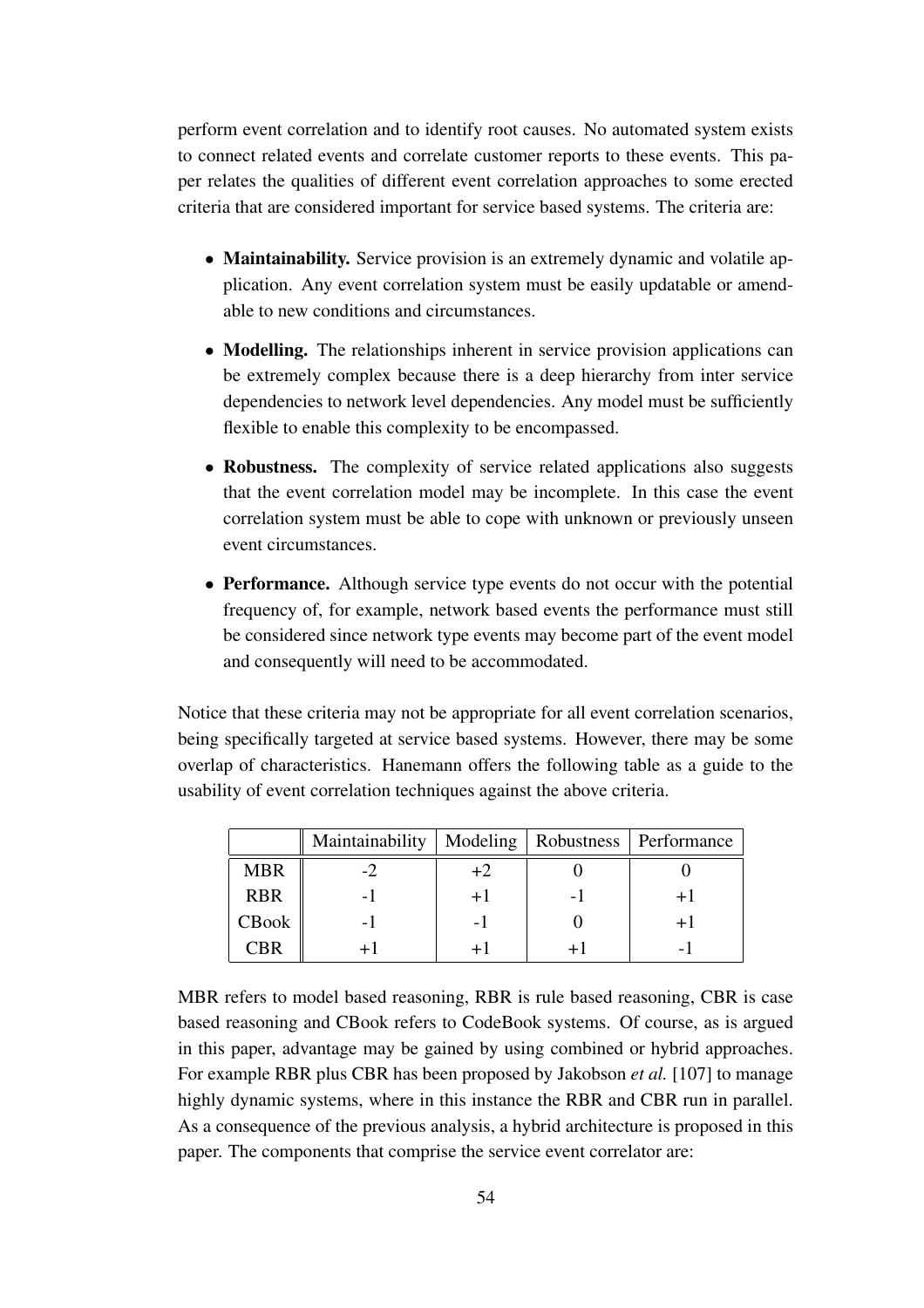- The ServiceMIB which is a manually created database of service and resource dependencies.
- The RBR which takes rules automatically generated from the ServiceMIB. Events input to the RBR are matched against known rules.
- The CBR, a case based reasoner that attempts continuously to match the events to a known case. If this is successful and the result is in agreement with the RBR then the root cause is found with some justification. Previous cases and their consequent root causes are configured manually.

Observe that the events that are input to the service event correlator are already aggregated and correlated externally in the sense that some degree of service event correlation is performed by the external service management software. The interesting situation is when the RBR fails to match and the event is forwarded to the CBR. In some situations an adaptation to an existing case will match the event. This adaptation together with the current ServiceMIB is then used to update the ServiceMIB which in turn becomes the source for an update of the RBR.

## **4.4 Techniques**

A wide variety of techniques have been employed for the solution of the event correlation problem [52, 51, 142, 66]. A frequently employed approach to an integrated, intelligent fault diagnosis is by means of rule based systems [146, 147, 153]. These systems are often limited to simplified rules for event correlation and are inclined to be difficult to scale to large systems [66]. Connectionist and other AI techniques [190] have been employed in an attempt to obtain self learning of the complex correlation rules, but again these seem to suffer from problems of scalability. Model based paradigms have been proposed [124, 225, 73, 216, 66] that it is argued can overcome many of the problems inherent in scaling to large systems. Steinder and Sethi [199] observe that event correlation techniques have been derived from a selection of computer science paradigms. They list, among others, AI, graph theory, information theory and automata theory. They offer a classification hierarchy based on Katker and Paterok's [118] analysis of the most often employed techniques:

- Model based reasoning tools.
- Fault propagation models.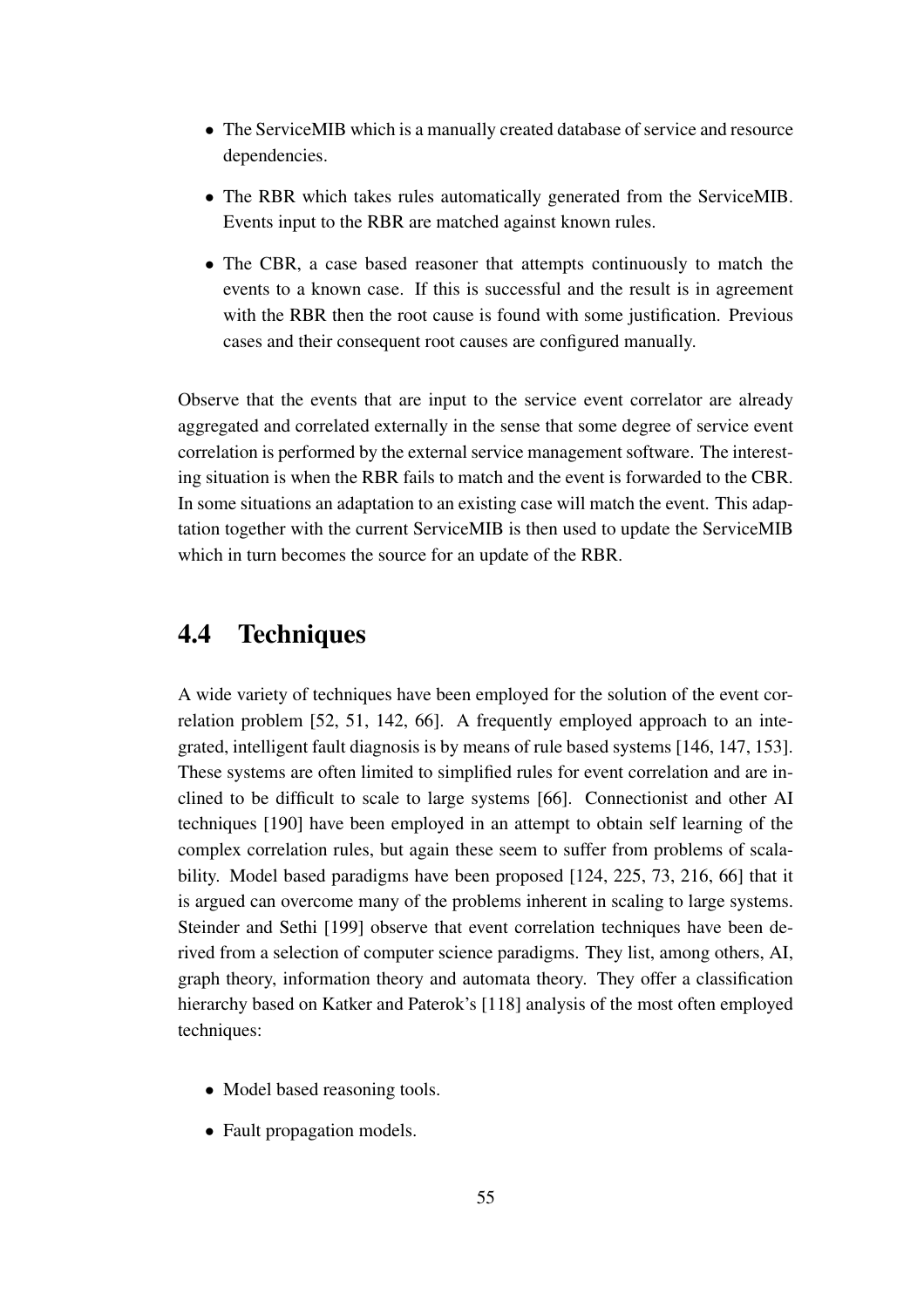- Model traversing techniques.
- Case based reasoning tools.

Appleby *et al.* [11] argue that the following six research areas are significant within the field of event correlation. In particular they make a distinction between model based systems and model traversing systems. In many cases this distinction is not made apparent in other reported research.

- Rule Based.
- Model Based Reasoning Systems.
- Model Traversing Systems.
- Case Based.
- Fault Propagation Models.
- Code Book Approach.

Rule based systems [148, 219] are synonymous with expert systems. Model based reasoning [108, 172] and model traversing systems [114] are slightly different aspects of a similar idea. Both rely on a model of the underlying system. Model based techniques relate the events to the topology of the system which is encoded within the model whereas model traversing create a model of the relationships between the topological entities of the system. Event correlation is performed via correspondence with the model's relationships. Case based reasoning is heavily promoted by Lewis [143]. Fault propagation models, Hasan *et al.* [94], are similar to model traversing but in this case the model is a highly abstract view of a combination of the topology and the causal relationships of the system entities. Codebooks, Yemini *et al.* [225], are essentially look up tables.

From these observations techniques are classified into the taxonometric tree depicted in Figure 4.1.

#### **4.4.1 AI Techniques**

There are at least two significant models that come under the heading of AI techniques. The first are those where intelligent behaviour is obtained by actual configuration or programming of the machine that is to perform the behaviour. This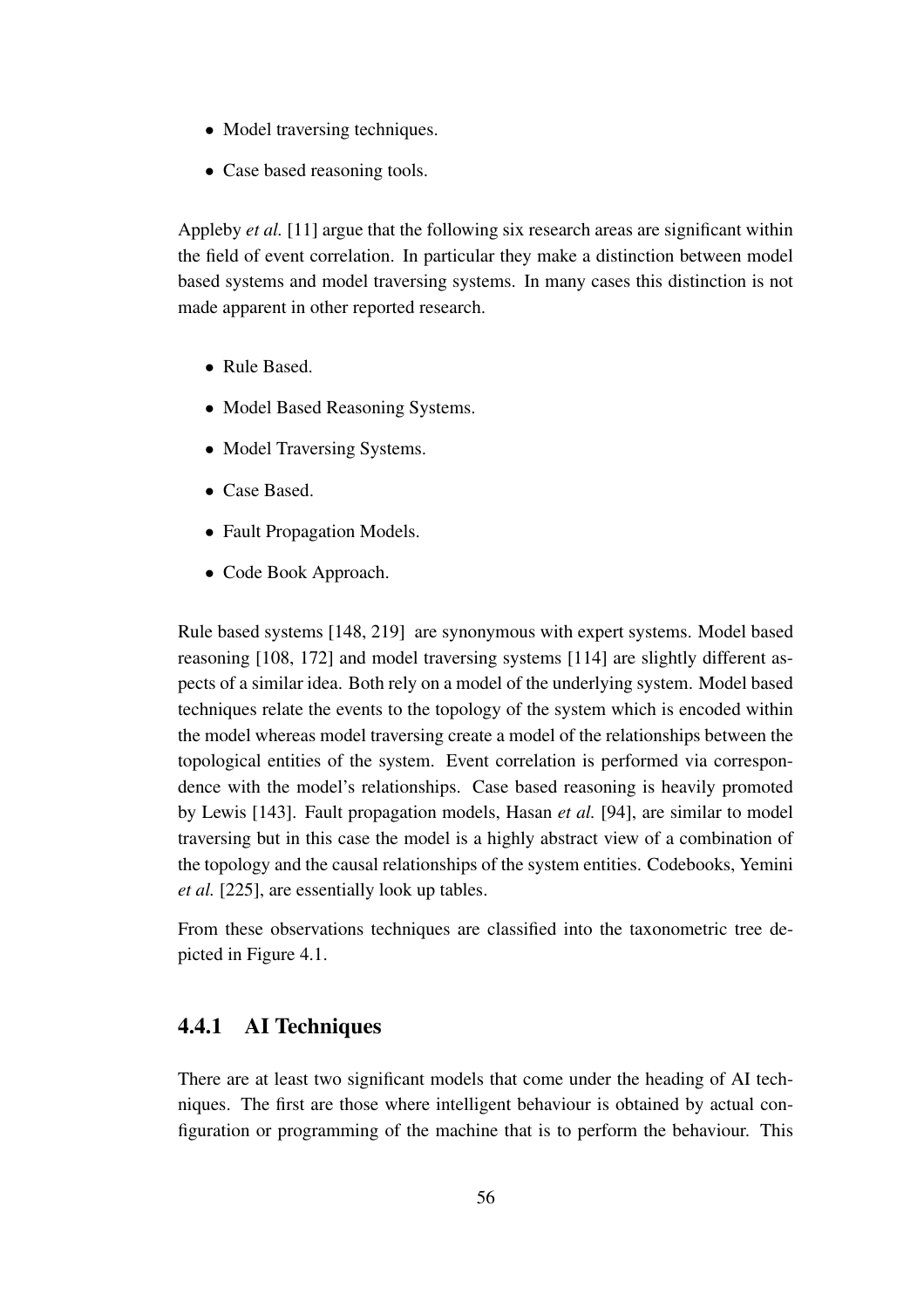

Figure 4.1: Taxonomy of detection mechanisms

approach assumes that the behaviour of the machine is predetermined by the subtlety and extent of the programming from which it was constructed. In other words, it depends on how good the expert was that built the AI. The second covers those models where the AI obtains its so called intelligence through a process of learning. Such paradigms cover all of the procedures where a machine is trained to perform some function on some form of exemplar set of data, usually referred to as the training set, and is then expected to perform the same function on previously unseen or novel data. The function performed is often some type of pattern recognition but is not restricted to this action. Expert systems most definitely adhere to preprogrammed paradigm, whilst neural networks employ the machine learning model.

- 1. **Programmed systems.** This is a broad and now somewhat ill defined area but effectively the knowledge about the system and the valid inferences that can be adduced from this are preprogrammed into an abstract model. There are many specific techniques that are derived from this broad approach.
	- (a) **Expert Systems** The knowledge about the system and the logical relationships that hold intrinsically with this knowledge are usually obtained from experts in the field of enquiry. The knowledge inherent in an expert system is deemed to be either surface knowledge which is derived from experience, or deep knowledge which implies an understanding of the underlying principles of the system.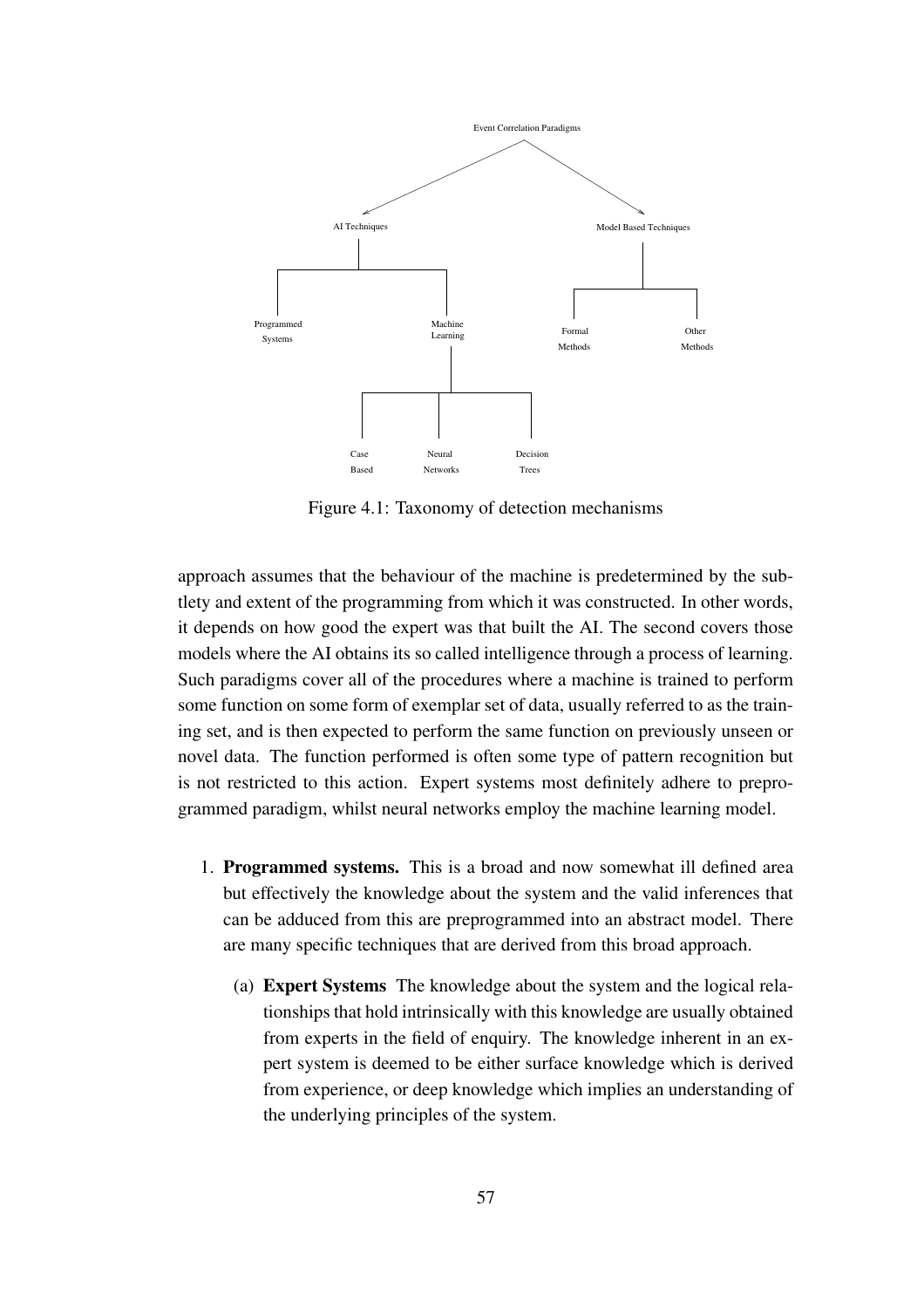- (b) **Rule Based Systems** Approaches that rely on surface experiential knowledge are referred to as rule based systems. These systems employ a forward chaining inferential system, *i.e.* they proceed from accepted knowledge by applying selected rules to obtain inferred or deduced knowledge. Rule based systems do not require complex understanding of a system and work well for small systems. Challenges encountered with rule based systems include their difficulty in coping with unseen problems. This is because they are often hard coded or preconfigured and therefore incapable of adding to their experiential knowledge base. More importantly they do not have the ability to generalise from known situations.
- (c) **Model Based Approaches** This paradigm is predicated on the existence of a model of the underlying system [108]. The model makes available information on the topology, both physical and theoretical, of the system and allows failure conditions in different parts of the system to be correlated. Due to the deep knowledge of the system these approaches have the ability to solve novel problems and with appropriate organisation the model is adaptable and expandable.
- (d) **Code Book Techniques** These techniques use information theory [154] and were first employed by Yemini *et al.* [225] in the SMARTS In-Charge system. Fault propagation patterns are represented by a codebook [124, 26] where, for each fault a distinguishable code is created. In a deterministic model a code can be a sequence with each element taken from the set  $\{0, 1\}$ . Codes are generated dependent upon a system model and a fault model. A causality graph is used to generate the propagation model from which an intermediate code is generated. The graph is reduced by pruning cycles, removing unobservable events and indirect symptoms that cause other events that are already in the graph and do not therefore add any additional information. After reduction the graph contains only direct cause effect relationships between fault events and symptoms. The graph is then converted to a matrix representation where the rows are indexed by symptoms and the columns are indexed by fault events. The element  $p_{ij}$  contains the probability that fault event  $e_j$  causes symptom  $s_i$ . In a deterministic model  $p_{ij} \in \{0, 1\}$ . This matrix is referred to as the correlation matrix.

#### 2. **Machine Learning**

(a) **Case Based Reasoning** These systems make their determinations based on previous examples of similar situations [143], referred to as cases.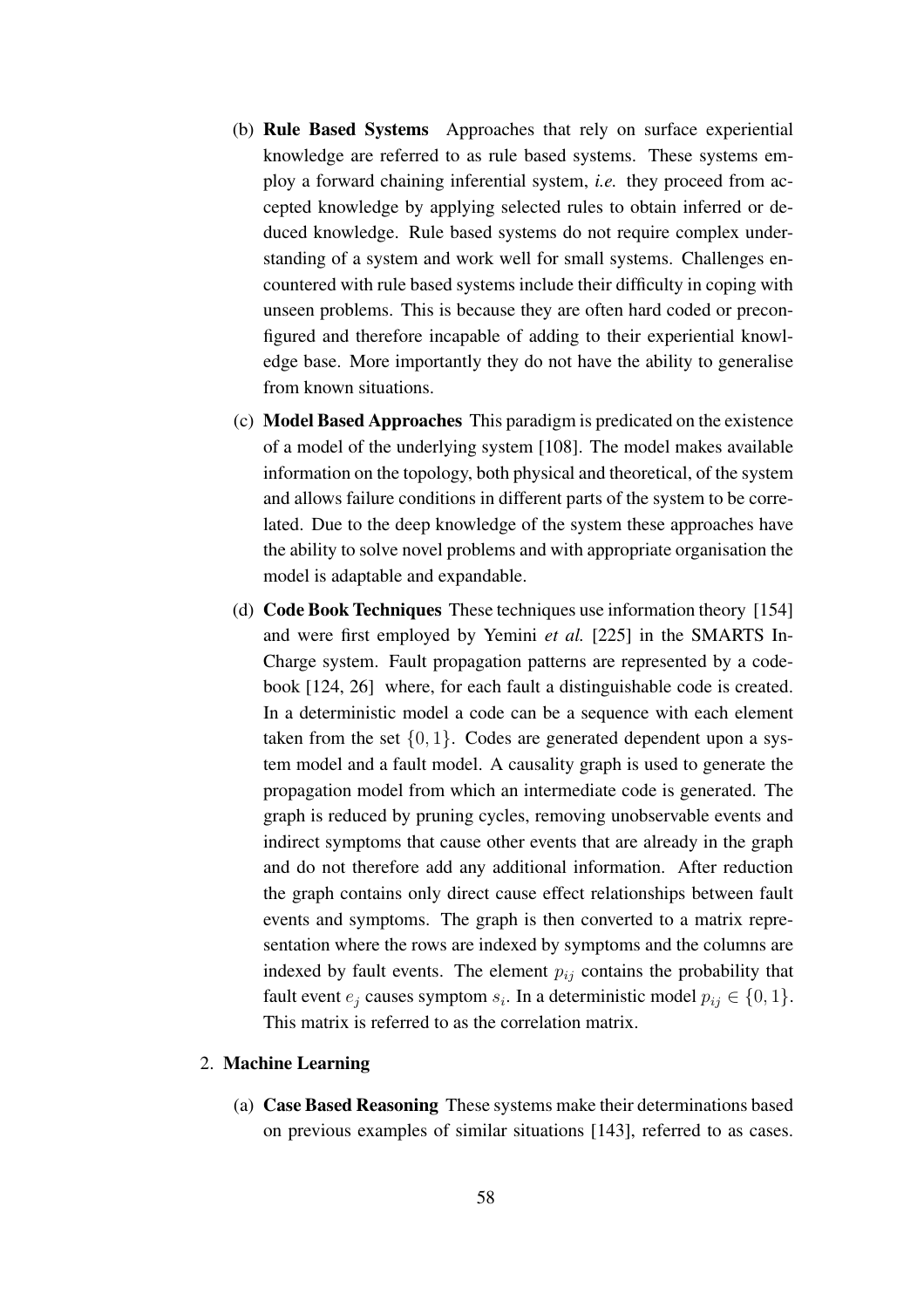The problem is to find a similar case to the one currently under consideration and the central issue is to define in this context what is meant by similarity. Often this will be related to how the situations or cases are represented and will sometimes be a simple Euclidean distance metric. Case based systems are resilient to changes in the topology of the system and by their nature are easily adapted. The challenge in deploying them in event correlation systems is the representation of temporal relationships between an arbitrary number of events that form a case. Some work has been done on adapting CBR to deal with sequences of concurrent events from multiple sources [157], and CBR has also been employed as part of hybrid correlation engines [89, 90, 86] .

- (b) **Neural Networks** Neural networks are a machine learning paradigm modelled on the biological behaviour of the brain and the neurons within the brain [95]. The capability of a neural network is not computationally limited and its functionality and behavioural characteristics are determined by the interconnections of the neurons, its topology, and the weights associated with these connections. Usually the topology is fixed and the weights are modifiable. The weights in a sense form the knowledge container. The attraction of neural architectures is that they do not function on the basis of a formal representation of the problem, but instead derive their own internal representation by distilling the essence of the problem from the training set. This therefore enables neural networks to generalise to unseen data, assuming that the training set is sufficiently representative of the domain. Cannady [28] and Wietgrefe *et al.* [218] discuss the use of artificial neural networks and, in particular, feedforward networks for misuse detection. This approach does not facilitate event correlation for events widely distributed in time. Rather, a feedforward neural network with backpropagation training is used as a pattern recogniser for signature recognition. Neural networks are classed as an adaptive system and do not suffer the problems of expert systems where rules are precoded and difficult to change. A neural network can at least learn from a training data set what it is supposed to know. One drawback, however, is that this knowledge is not evident in the configuration of the network. Their functioning is taken on trust once they have been trained and tested.
- (c) **Decision Trees** Decision trees are generally thought of as a form of machine learning. Essentially, a tree is created, the use of which enables decisions about a particular data set to be performed. Traditionally these decisions might be an allocation of the data into a particular class. Another possibility is to predict the value of some variable depending on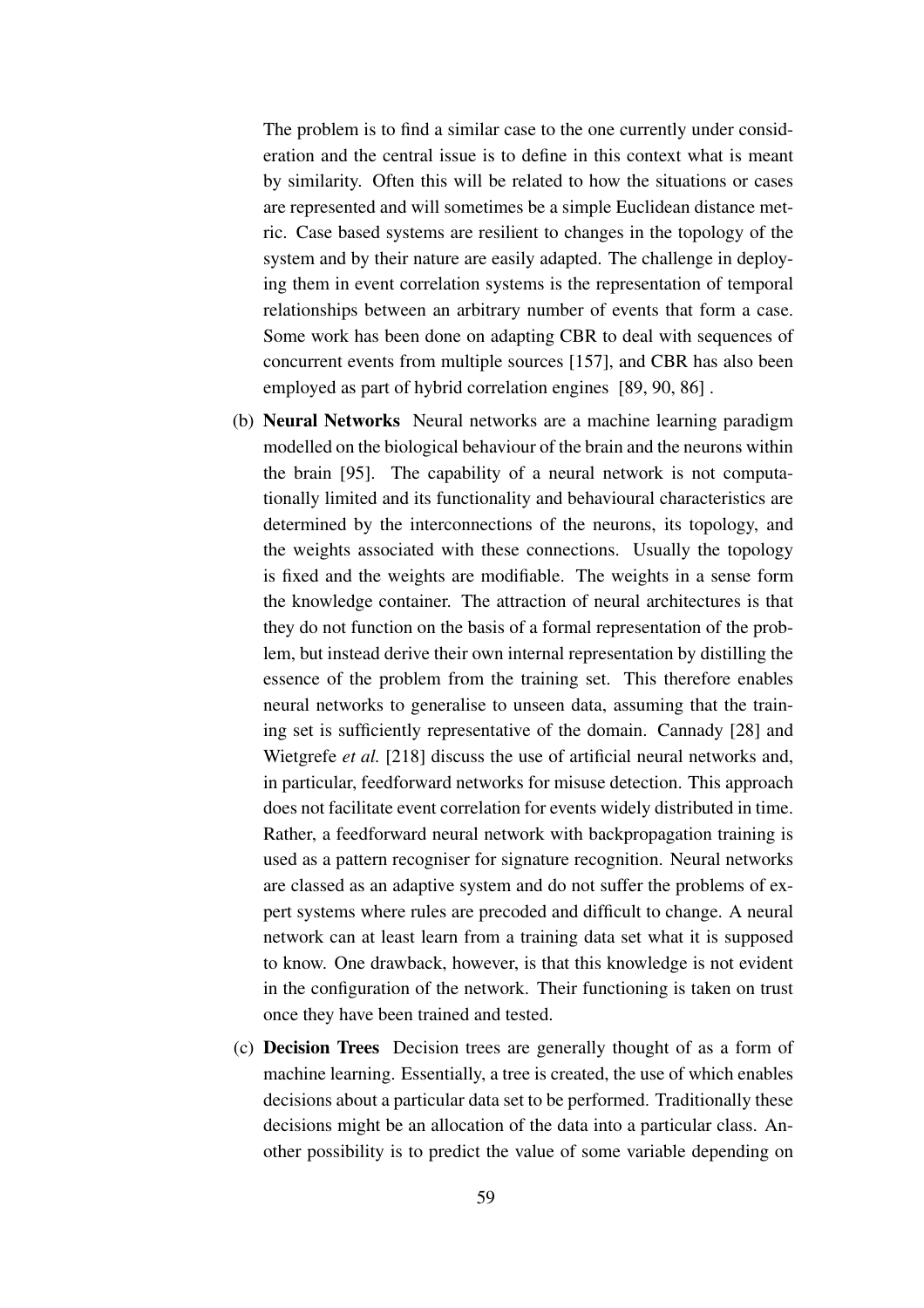the predicted values within a given data set. Learning for decision trees involves creating the tree itself. Use of the tree is simply a matter of traversing the tree, making a decision at each node point depending on the value of the attribute of a specified data item. Classically the algorithm for training the tree is called the ID.3 algorithm and is based on the principle of entropy maximization. This algorithm is well described by Mitchell [164] and Luger [152]. This paradigm was used by Pan *et al.* [175] as a hybrid approach combining neural networks and decision trees within the intrusion detection process.

#### **4.4.2 Model Traversing Techniques**

The problem of event correlation can be considered through the use of abstract models [74]. The idea is that a thorough understanding of the topological and functional properties of the computer system facilitates an understanding of the types of intrusion that could be attempted against this system. Typically, this approach expects there to be significant topological and/or functional dependencies. In this solution an abstract simulation model is built, and used to predict the profile of alarm propagation and dissemination throughout the system. By comparing actual profiles with the model it is possible to detect the root cause of the alarm. In many cases these models are constructed from formalized mathematical systems [73] and indeed this must largely be the case in the model based approach. Logical connections between distributed entities within the system are represented by relationships in the formal model. When a fault occurs, these relations are inspected to establish impacted entities, which may themselves raise further alarms. By this technique a form of event or alarm correlation is performed. These techniques are described by Gruschke [81, 82] and Katker and Paterok [118]. The algorithms necessary to support and implement model based systems must often be distributed throughout the networked system [158]. One approach by Fabre *et al.* [66] employs a domain oriented design where a supervisor controls each domain and is responsible for creating a coherent local view, in the sense of agreed interface protocols, of its own domain. Flagged events are then distributed throughout the system.

1. **Formal Methods** These techniques include formal grammar systems that use the fundamentally recursive nature of grammar expressions to represent complex hierarchic event dependencies. Other techniques use formal logic systems to specify the rules in a complex model based system. This has been attempted in the context of cellular phone networks using extended logic programming by Frohlich *et al.* [73]. See also Eskin *et al.* [64], where a geometric framework for unsupervised anomaly detection is described. Vert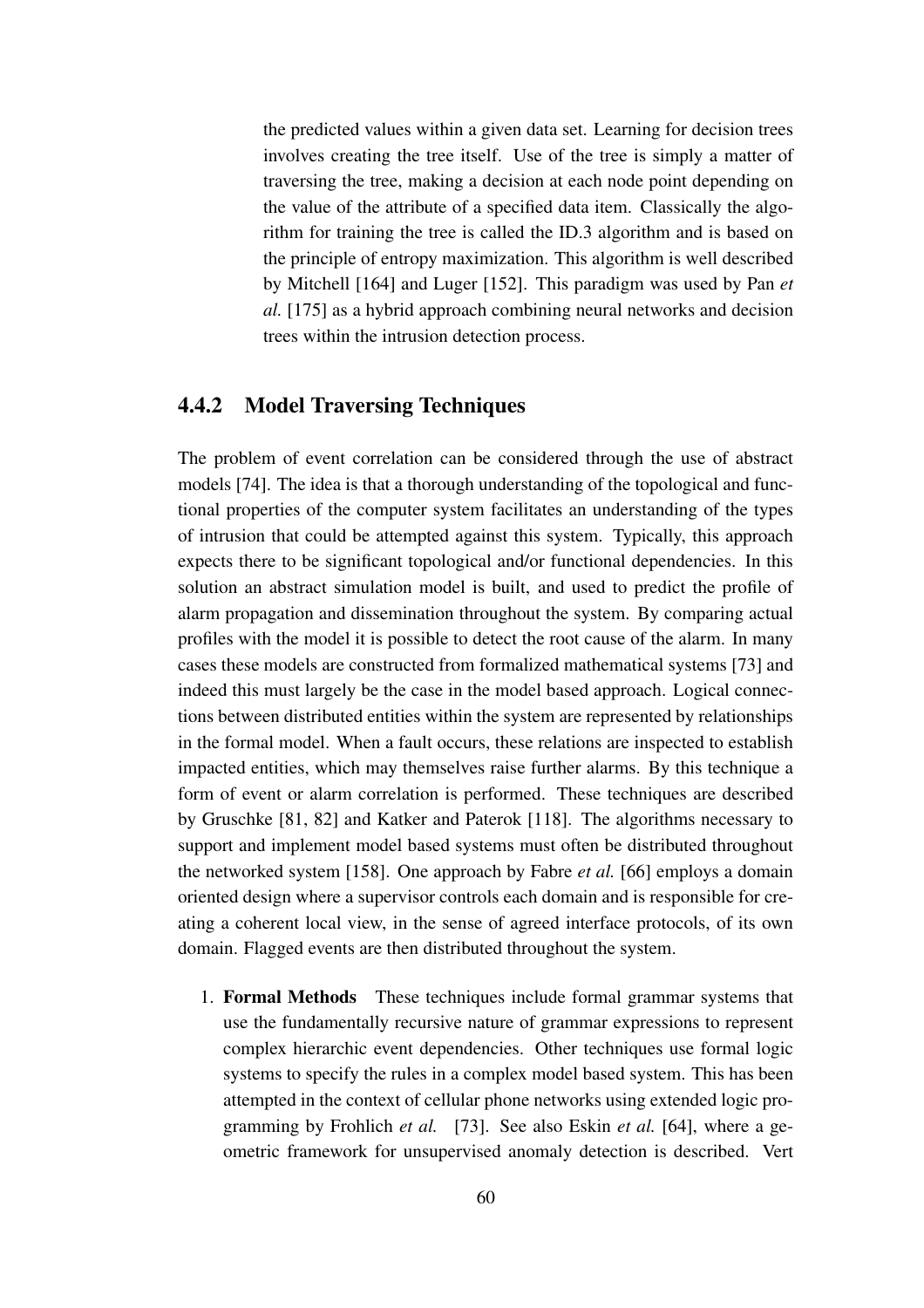*et al.* [210] begin the process of describing intrusion detection mathematically. This centres around a mathematical description of the event correlation mechanism. Jakobson *et al.* [107] describe an architecture for reasoning about event based dynamic situations. Cuppens [44] has actually created a formal language he calls LAMBDA used to create system models for event correlation. The name is deliberately reminiscent of the rather more abstract invention of Lambda Calculus [19].

2. **Other Methods** Zerkle *et al.* [228] consider a data mining approach. Eskin [63, 64] considers the probability distributions of anomalous events occurring over noisy communication channels. Gruschke [81, 82] uses dependency graphs as a tool for event correlation specification and analysis. Frincke *et al.* [70, 69, 71] realised that event correlation systems could be more effectively constructed if the event dependencies and underlying system models could be efficiently visualized. This developed into something of a side issue but nevertheless stands as a significant tool during the development and subsequent verification of IDS applications.

### **4.4.3 Hybrid Systems**

It is difficult to find an AI technique that is applicable to all of the issues raised by event correlation engine design. Where, for example, a rule based system would function well once the supplied events have been sequenced and their essential features have been extracted it is not a good choice of technique for actually performing the extraction or sequencing. Further, as noted by Hanemann *et al.* [91, 92, 88, 87, 89, 90, 86], rule based engines, once configured, are not adaptable to novel anomalous event combinations. Hanemann *et al.* observed that event correlation is a complex problem and could, perhaps, best be approach by combining the capabilities of several AI techniques. They describe the combination of rule based signature recognisers with case based reasoning systems that provide a defence against new and unseen attack profiles. The CBR system is also used to update and inform the rule based recognisers. Section 3.12 presents a range of hybrid systems approaches. Very often, these attempt to find a combination of technologies to implement both misuse and anomaly detection paradigms, *e.g.* using a rule based system for the detection of known misuses, and neural networks for learning normal behavioural patterns for anomaly detection.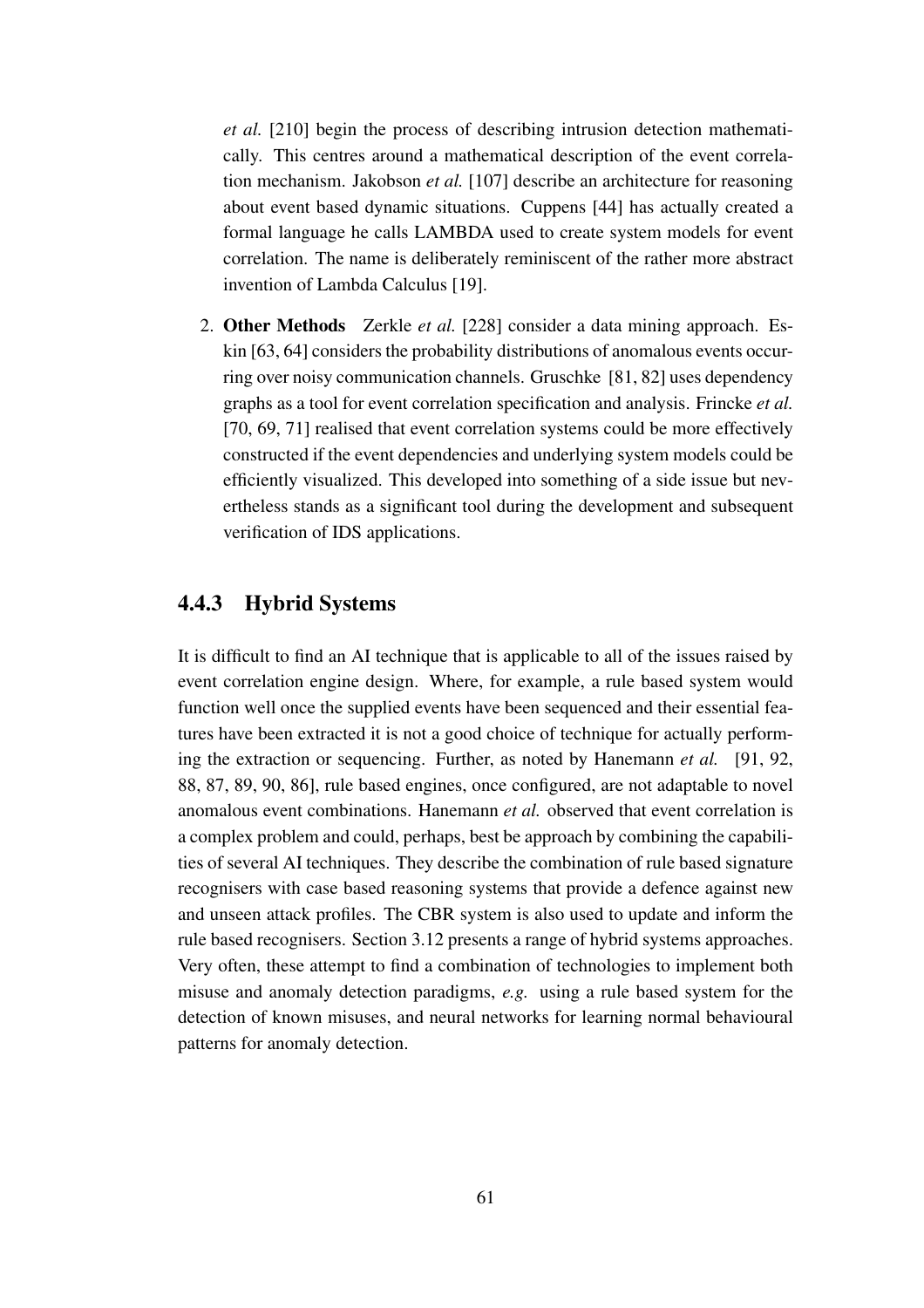## **4.5 Discussion**

A comprehensive review of the literature shows that event correlation is a difficult problem with the most common approach to a solution oriented around rule based systems. Rule based systems certainly suffer from the disadvantage of becoming out of date and pure machine learning approaches suffer by being unable to grasp a large enough temporal picture. The approach of Hanemann *et al.* was to use a hybrid system where rule based techniques were expected to provide a front line defence against intrusion and a case based reasoning system attempted to understand anomalous behaviour as a fuzzy match with previously known behaviour. The hybrid approach suffers predominantly in the complexity of the management of the event correlation system.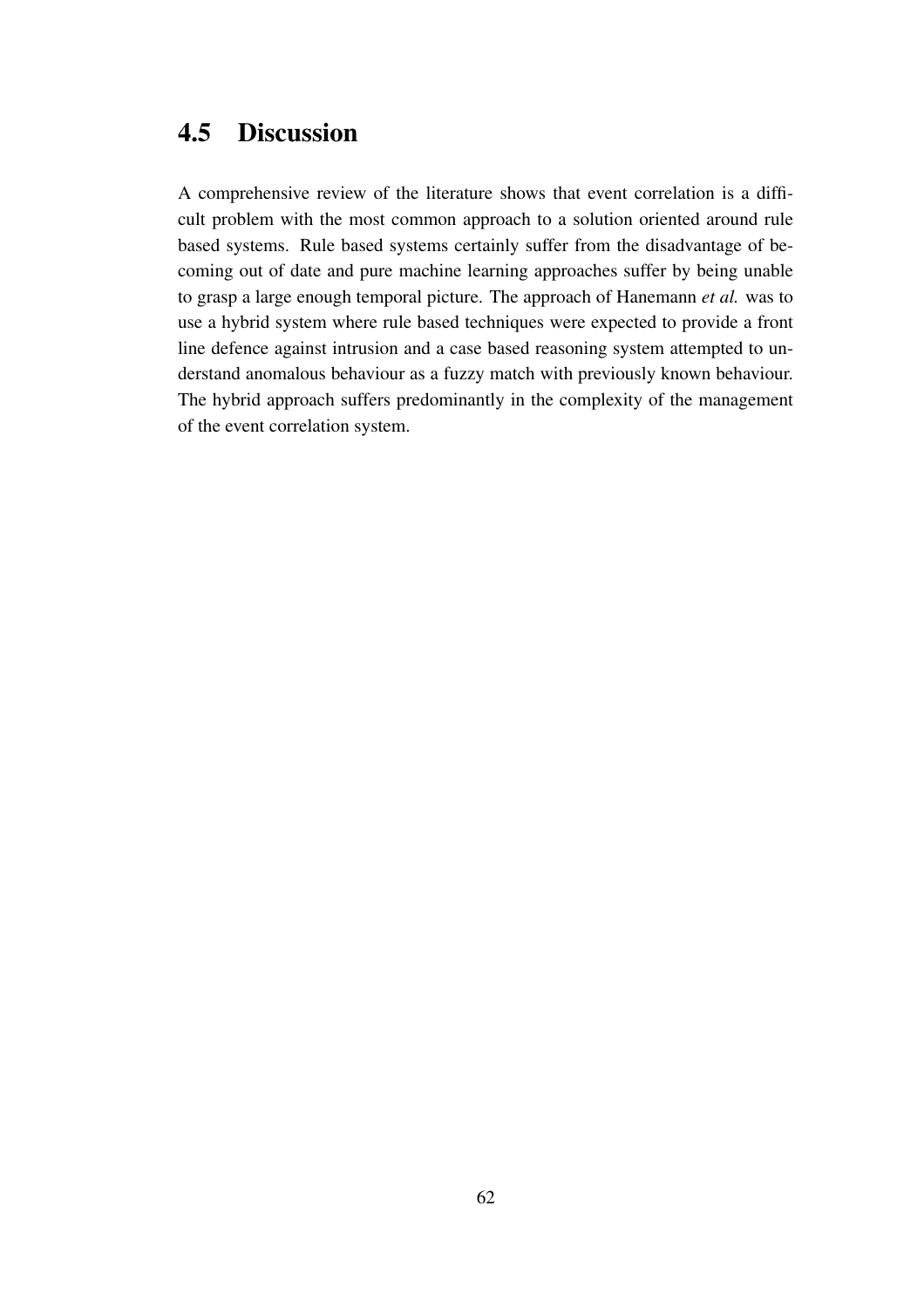# **Chapter 5**

## **Misuse Localisation**

The previous chapters have covered approaches that are primarily used to detect misuse in the network, *i.e.* to specify whether there is a misuse in the network or not. This chapter goes one step further in the network management process and focusses on the localisation of misuses. Typically the misuses of interest are related to faults or performance management.

To realise the localisation of a fault normally requires some kind of knowledge. Thus, most approaches which can be found in the literature do include knowledge in their process. Mostly, the network topology is taken as a basis for the approach, but there are other kinds of knowledge that may help to offer good root cause hypotheses. The quality of knowledge based approaches normally depends on the accuracy of the given knowledge. Consequently, it would be advantageous if the knowledge could be automatically derived from the network or if techniques can be applied to adapt the knowledge when there are changes in the network configuration.

A number of surveys can be found in the literature covering localisation in network management, and sometimes more specifically in fault management and performance management, such as [198], [159], [98], [173] and [131]. These overviews normally make a distinction between different kinds of localisation approaches. Figure 5.1 (taken from [198]) gives a classification of existing approaches. However, some approaches fall into two or more categories. As shown, Steinder *et al.* distinguish between AI techniques (such as rule based systems, model based systems, case based reasoning and machine learning techniques), model traversing techniques (which were mentioned in Section 4.4.2) and fault propagation models (which can also be used in model based techniques).

As previously mentioned, rule based approaches are widely used in the area of network management, despite the fact that they still have a number of disadvantages. In rule based systems, network knowledge is represented by rules. These rules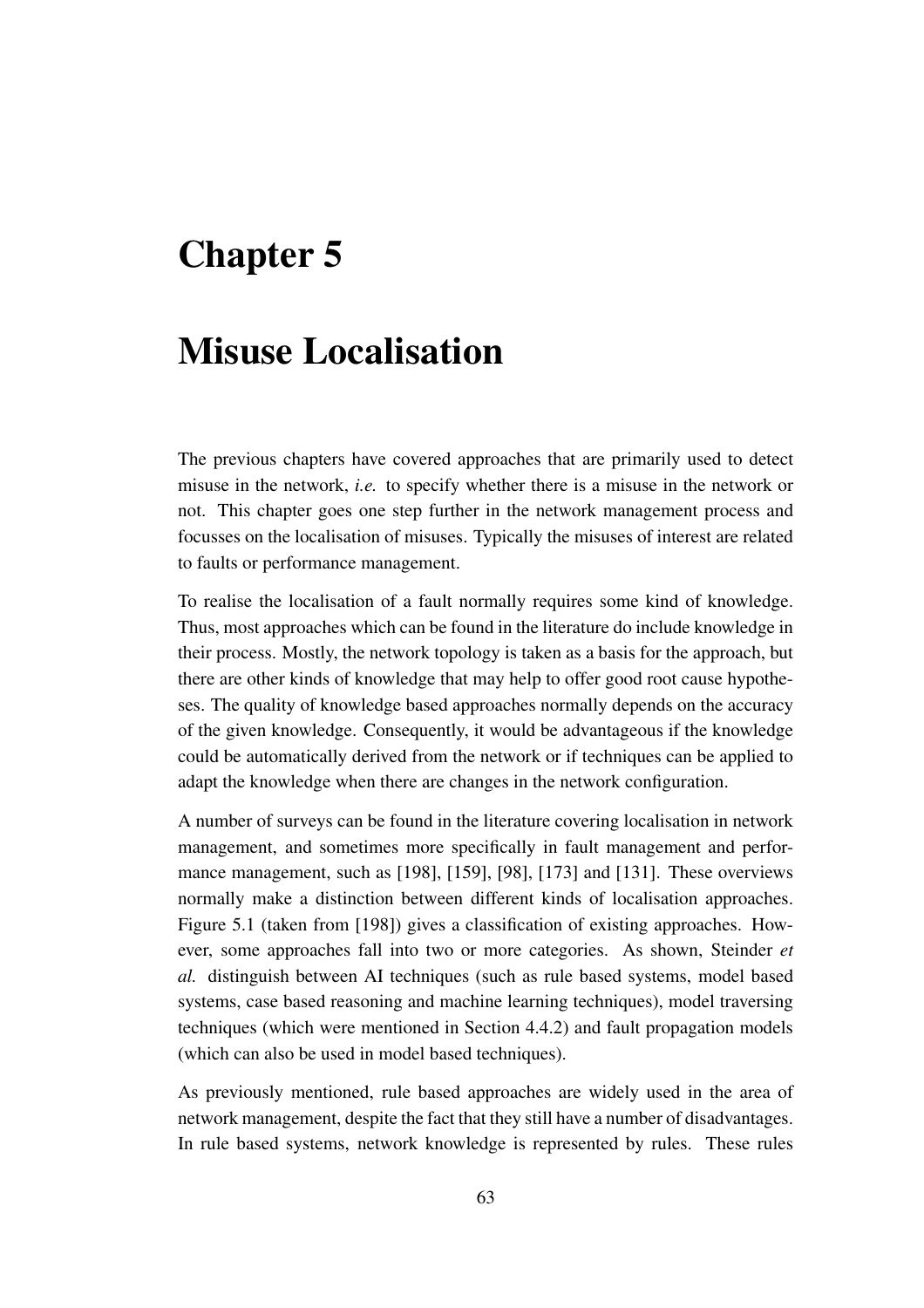

Figure 5.1: Overview of localisation techniques

describe patterns of faulty situations. There are two general approaches for rule based systems referred to as deductive and abductive methods. The former infers new knowledge from the existing knowledge base, and in so doing, tries to infer the observations made. The latter approach takes the observations as assumptions and generalises from given rules (*i.e.* reverses the rule implications). The knowledge bases of these two methods are different.

Normally, forward chaining algorithms are used in the inference engine. Within each step the applicable rules (*i.e.* rules whose conditions are fulfilled by the current state) are looked up and executed. Through this, possible candidates for the root cause are generated. In [151] the distinction between core (*i.e.* general) and custom knowledge is made for the purpose of reducing the effort of rule generation, due to the possibility of reusing core rules.

In general, rule based approaches are easy for human beings to understand and, consequently, an explanation of the diagnosis can be easily extracted. However, they are not able to learn from experience, *i.e.* they normally repeat faulty diagnoses over and over again. Further, unknown problems (which are not covered by the rules) cannot be handled. This means that all problems have to be known and specified in advance, which in the case of networked environments is not possible due to the dynamic environment. Another difficulty is that network configurations are hard coded in the rules. If a configuration changes, all affected rules have to be detected and updated. This is a non-trivial problem.

However, the problem of knowledge adaptation can be partly overcome by model based approaches. Model based localisation is a knowledge based approach that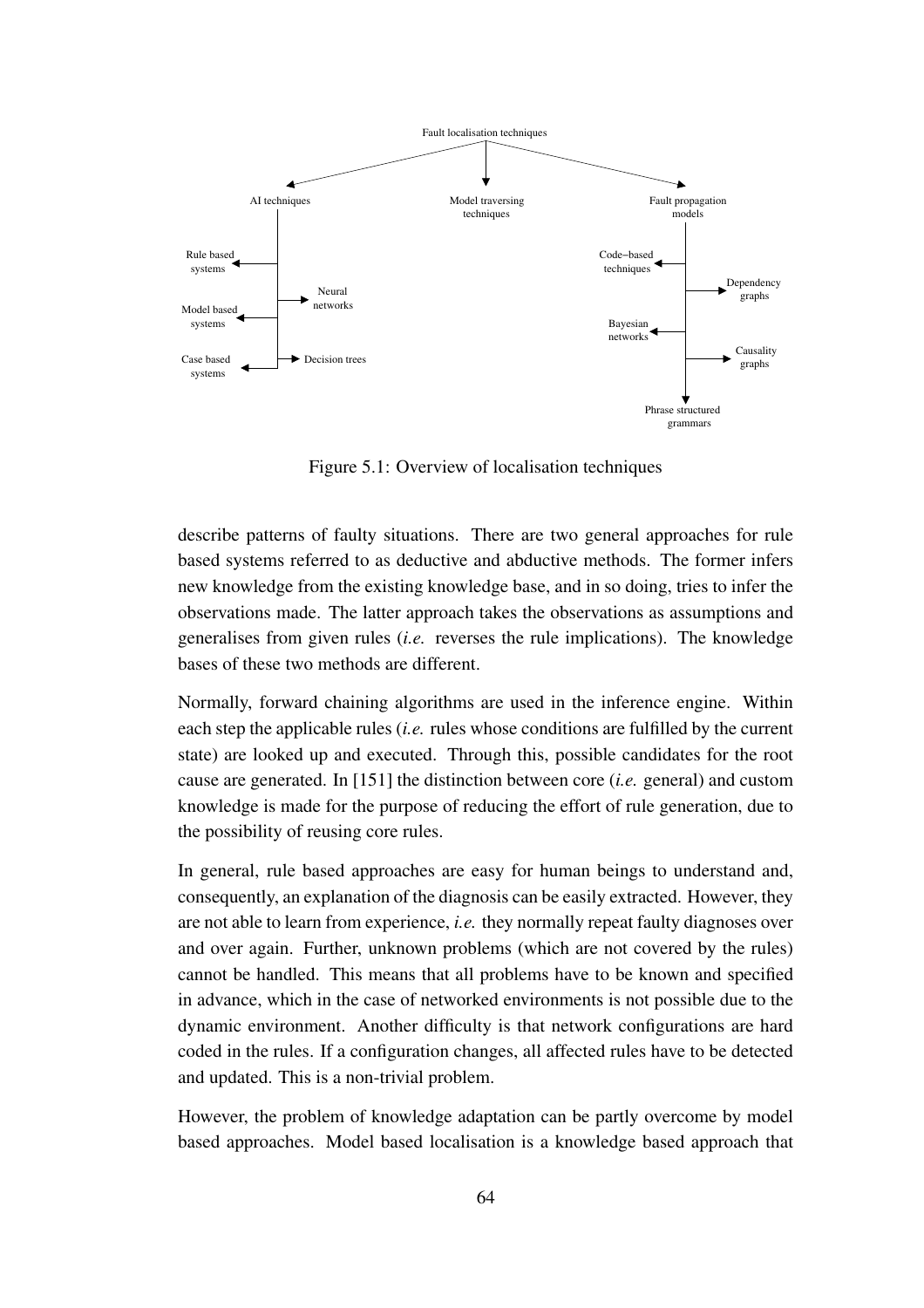uses some kind of model as the knowledge base. As mentioned in previous chapters, there are three ways to model a network: to model the normalities, to model the abnormalities, and to model both the normalities and abnormalities of the network. The advantage of modelling the normalities is that unknown misuses are covered with such a model. If only the abnormalities are modelled, all possible misuses have to be considered in the model. However, modelling the normalities is much more expensive than modelling the abnormalities.

When modelling the knowledge in a model, the adaptation of the specified network configurations is much easier, because it is only stated in one place. Due to the deep knowledge of the domain, more demanding patterns can be detected. Another advantage is that the decisions of the system are explainable. In addition, model based systems have the potential to solve novel problems, because they normally provide a better abstraction of the problems or they have a model of the normality of the system. However, model based systems are founded on the assumption that the knowledge that is saved in the knowledge base is correct. Otherwise the generated root cause hypotheses would not be accurate. The main disadvantage of model based systems is the knowledge acquisition, which is time consuming and typically requires expert involvement. In any event, it is normally impossible to provide a complete model of the network and it is a demanding task to keep any model upto-date. Thus, some approaches try to automatically generate and update the model from the network itself.

Case based reasoning combines normal knowledge based approaches (such as rule based and model based) with the capability of learning from past experience. Within these approaches, past situations that were solved successfully are stored in the case base. If there is a new fault situation it is compared to previous situations on the basis of a similarity measure. The most similar experienced situation is taken and its solution is adapted to the current problem situation. The main disadvantage of case based approaches is that it is hard to define a similarity measure. In particular, the expressiveness of the similarity measure is limited, since it is the same for all cases. The time complexity of these approaches is also normally high and they can therefore be problematic if real time performance is desired.

It may be that a good performance and an adaptation to changing network structures can be achieved by keeping the case base size to some constant level. This requires a drop out strategy for the cases, *e.g.* cases that lead to many false classifications, the oldest cases, or those that are in a crowded area according to the similarity measure can be dropped to constrain the case base size.

During the last few years researches in the area of network management have focussed on distributed approaches. When applying a distributed technique the di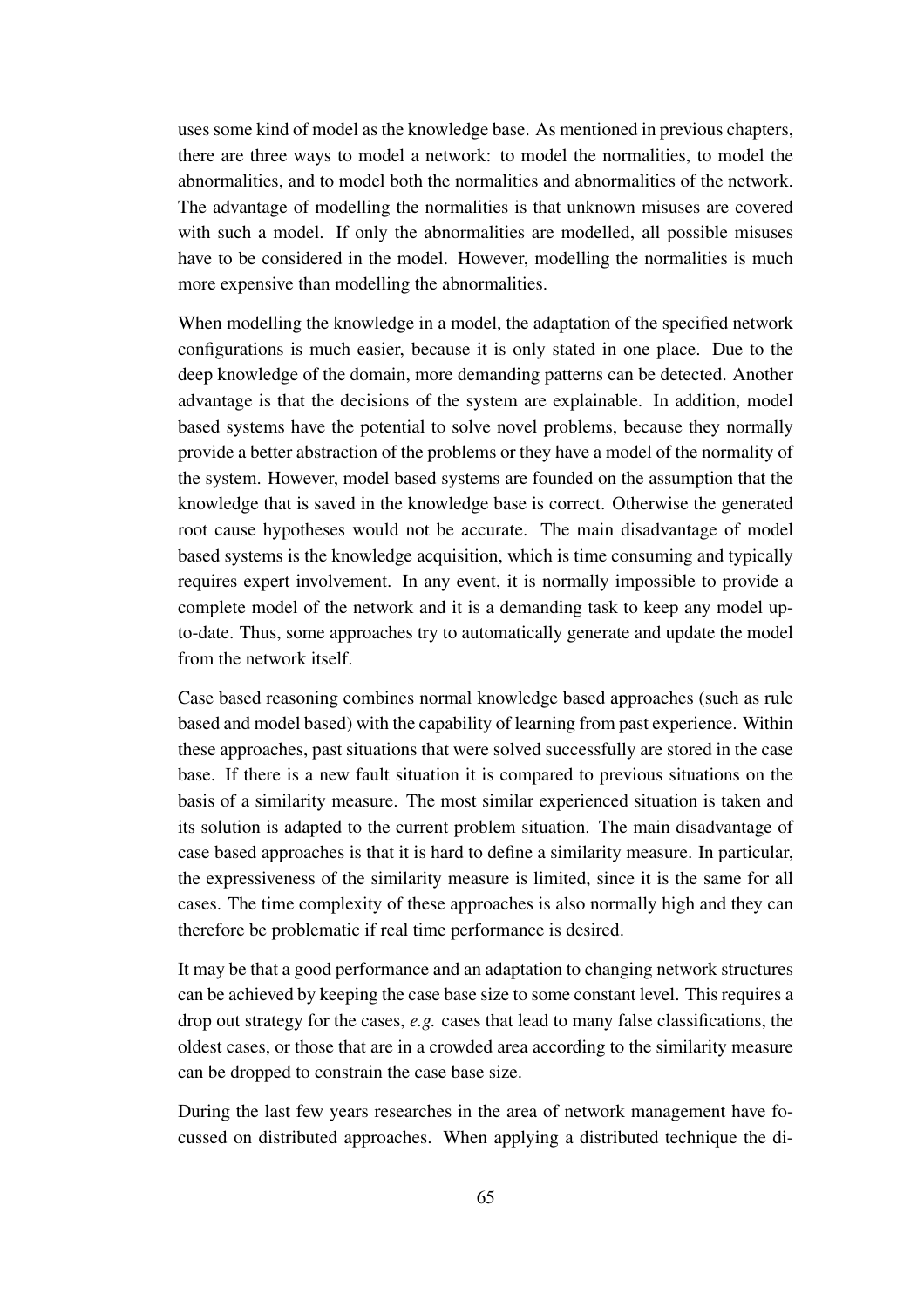agnosis problem is broken down into smaller sub-problems, which often can more easily be solved from local diagnosis components. In [159] Meira distinguishes between three common distributed architectures:

- **Centralised localisation** refers to a hierarchical architecture, where all local problems are handled by local managers (or agents) and domain overlapping faults are covered by one central manager.
- **Decentralised localisation** where local managers are responsible for faults in their domain as well as problems that go beyond their domain. In that latter case, the central manager coordinates the fault localisation process.
- **Distributed localisation** refers to an approach where the localisation process is realised only by local managers, *i.e.* no central manager exists. Thus, the degree of autonomy is most significant in this architecture.

The distributed approaches have several advantages compared with centralised systems. Principally, the flow of management data in the network is greatly reduced. In addition, the complexity of the fault diagnosis should be reduced due to the decomposition of the problem. A further potential advantage is that the agents may be capable of initiating corrective actions even if the communication to others is lost. However, one potential disadvantage is that the global view on the problem can be lost if there is no central component, and this has to be made up through communication between the local components.

## **5.1 Rule Based Localisation**

Elmzabi *et al.* [59] propose a fuzzy rule based approach for the realisation of performance management. They improved a former fuzzy rule based approach with the output being linearly related to the rule's input. The new method suggested by the authors has a fuzzy output, meaning that the output also expresses the quality of the generated hypothesis even if the latter is not linearly dependent on the input. The approach consists of two steps. The first includes the initialisation of clusters (each cluster corresponds to a fuzzy rule). The second step employs a genetic algorithm to optimise the parameters of the fuzzy model. The approach was tested in a local area network to predict the state and evolution of traffic in the network.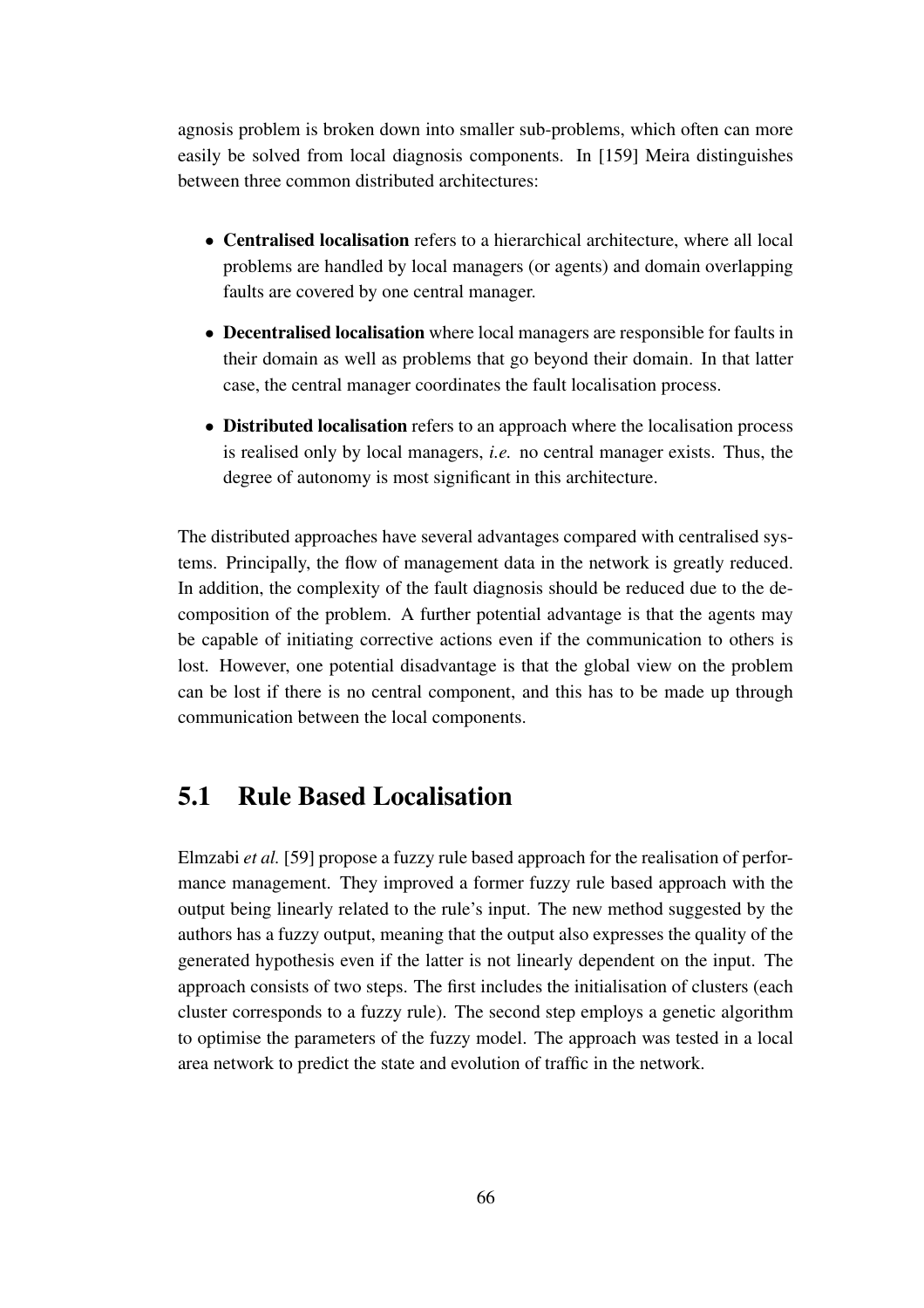## **5.2 Model Based Localisation**

This section introduces some existing model based localisation approaches, which use graphs, logic or probabilistic models as knowledge representations.

Fabre *et al.* [66] suggest an underlying model based on a Petri net to realise fault management. Within this Petri net the network elements are described as nodes and the failure dependencies are the edges between nodes. Root cause candidates are identified using failure propagation based on the network elements' dependencies. The authors also propose a distributed version of their approach, which is realised by using local supervisors that complement the missing failure propagation steps of one another.

Kätker *et al.* [117] propose a generic model for fault management to integrate all relevant aspects of the different network layers (the network, the system, and the service management layers). By using a dependency graph they model services and their dependencies. Fault isolation is realised by performing fault propagation on the dependency graph. The authors define some restrictions on the network, which must be met. The graph should be directed, acyclic and finite, *i.e.* it has to be a tree. It is assumed that only one fault exists in the network at a time. If a service  $S_1$  depends on another service  $S_2$  it fails if the service  $S_2$  fails, *i.e.* a dependency expresses a failure dependency.

Katzela *et al.* [119] introduce a model for fault localisation, which is also based on the dependencies between the network elements. These dependencies are expressed in a dependency graph, and they are provided with the probability with which one network element is faulty due to another network element with which it is directly connected. The fault localisation is performed on the basis of these probabilities, *i.e.* the elements with the highest probability are possible candidates for the root cause. Additionally, an alarm cluster is defined. Each alarm cluster contains those network elements that can invoke this specific alarm.

In [119] the network model is tested with two different fault localisation approaches (one for independent failures and one for dependent failures). The approach is based on some assumptions concerning the network. Thus, only one fault at a time is assumed to be in the network. In addition, the alarm has at least to provide the identity of the object that has sensed the malfunction. The authors suggest that the dependency model is general, flexible (*i.e.* it can easily be adapted, although it is not described how the adaptation should be performed), simple (*i.e.* sufficiently rich, but still manageable) and a similarity measure can easily be found.

Steimann *et al.* [196] propose a logic based approach that tries to reduce the prob-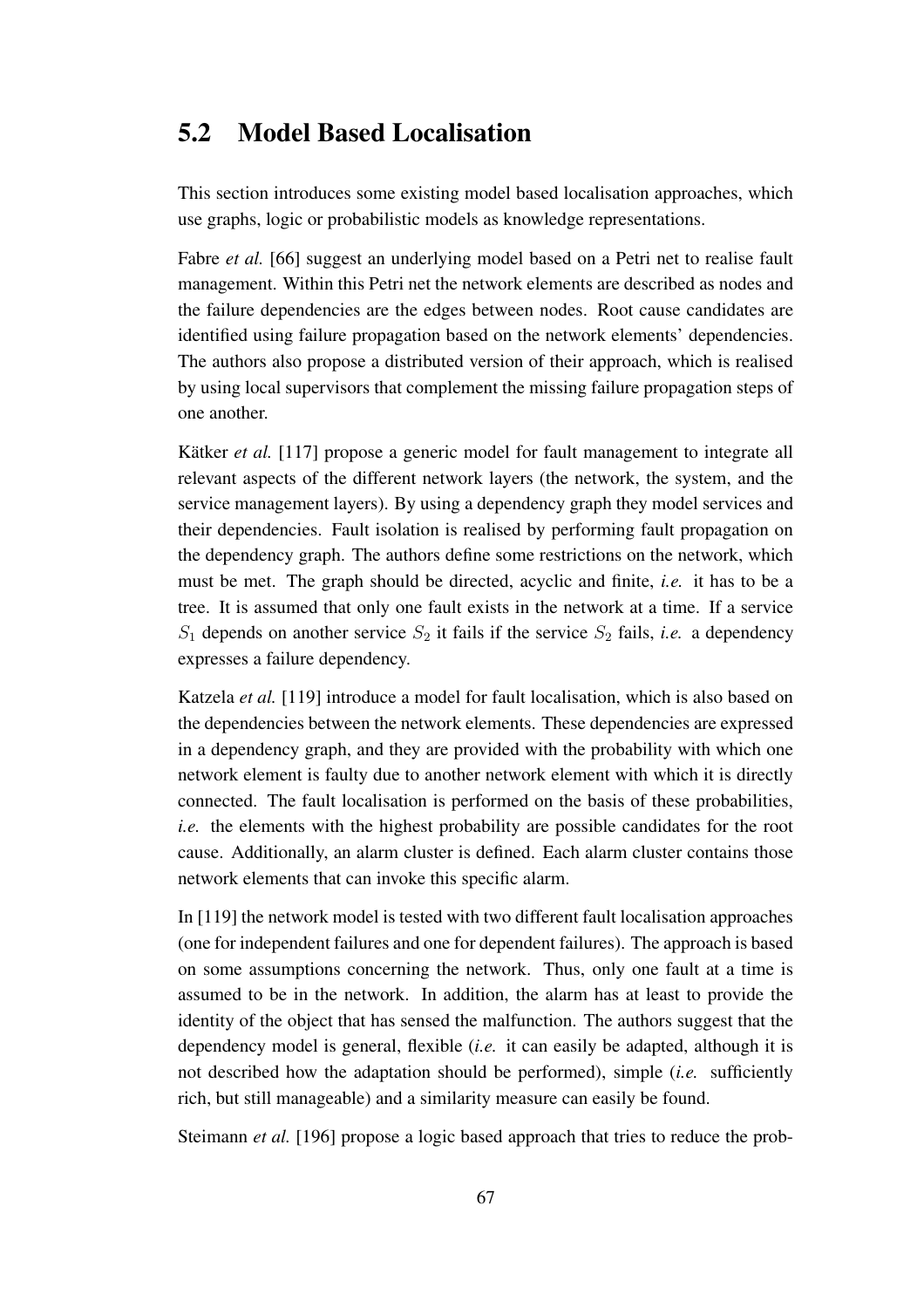lem of knowledge acquisition by taking most of the information from the OSI Management Information Base (MIB). Certainly, the information in the MIB is not expressed in logic; in addition, information about the behaviour of the network has to be provided by the user. To ease the specification of the behaviour Steimann *et al.* introduce a specification language, which they claim is easy to use. Both the behaviour specification of the user and the information from the MIB are then transformed into order sorted logic. Then the authors define a transformation from this first order logic representation to propositional logic. This reduction can be realised, because all network elements have to be known in advance and thus the network consists of a finite set of managed objects.

After the process of knowledge acquisition, fault detection and localisation processes can be performed on the basis of observations in the network. For every observation the consistency of the model is tested and possible failure models are generated using their DRUM-II algorithm. The DRUM-II algorithm is a model repair algorithm which tests if there is an inconsistency in the model and generates a set of consistent models representing all minimal diagnoses. Further information can be found in [72]. One advantage of this approach is the adaptation of the knowledge base in case of network configuration changes which are inconsistent with the knowledge base. The main problem of this adaptation is that the dynamic structure of the network cannot be adequately handled, *i.e.* all instances have to be known in advance. In addition, temporal patterns are not taken into considerations and thus cannot be detected. The approach also works on some assumptions made concerning the network. First, a closed world assumption is made regarding the information from the MIB. Second, the network structure has to be acyclic, and third all network elements have to be known in the initialisation phase. These assumptions are restrictive and narrow the applicability of the approach.

Kumar *et al.* [130] introduce an abductive reasoning approach for performance management, which employs knowledge of the network in the form of a hyper-bipartite network; a graph where symptoms, faults and hypotheses are represented as nodes and related through edges. The reasoning approach applied to this model is a combination of abductive and deductive reasoning, which has the advantage that it can handle noise in the data (due to the abductive reasoning) and does not generate too many hypotheses (due to the deductive approach).

Barros *et al.* [49] propose an model based approach that employs different kinds of knowledge to allow a deeper analysis of the problem. For example, the network knowledge consists of eight different knowledge levels (e.g. one level is the spatial distribution level, which describes how the network elements are distributed over the area, buildings, rooms, *etc.*). Besides the network knowledge, which is represented using ontologies, there should be knowledge of the network management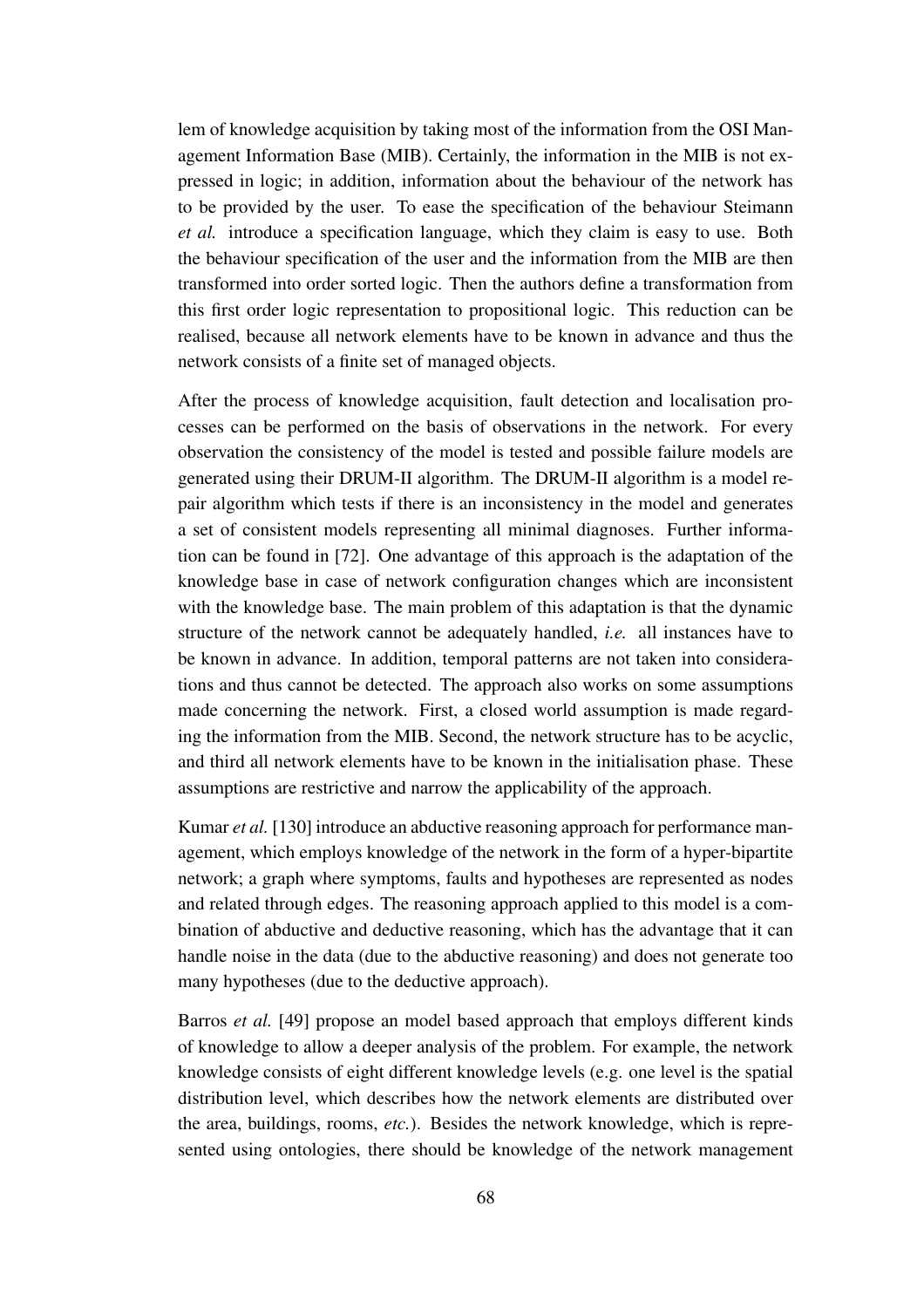and its functionality, such as failure classes, MIBs and diagnostic knowledge (*e.g.* which diagnosis technique should be applied in which situation). Problem solving methods are applied to reason about the knowledge to isolate the possible fault hypotheses. A disadvantage of this approach is that all this knowledge has to be acquired, which could be excessively time consuming. The approach also assumes that there is only one single fault in the network at a time.

Bronstein *et al.* (HP) [25] employ local diagnosis to consider the health of a network element. This local diagnosis, referred to as health awareness, is realised using Bayesian networks. The authors propose a generic model based on the data of sensors of the specific network element. The sensors are mostly network element independent, however, some sensors might be designed just for one specific type of network element. The model of the health engine is divided into four different layers. The first layer refers to the sensors of the network element. The second layer ('measures') collects the information provided by the sensors. The architecture allows information to be stored of any type in these measures. The amount of past data stored here is measure specific. A given sensor can contribute data to several measures. The third layer is the evaluation layer. Its task is to evaluate given measures and create an opinion on the network element's health. The top layer employs reasoning based on Bayesian networks to the different opinions of the evaluation layer and combines them. The accuracy of every evaluator is included in this reasoning process. This accuracy was initially defined by an expert in the conditional probability tables (CPT). The paper proposes an extension by employing Voting EM to this approach. Voting EM is a learning approach that can be used to realise online learning to initialise and improve the CPT, *i.e.* the definition by experts is then no longer needed.

Rish *et al.* (IBM) [184] propose an alternative to event correlation, namely active probing. A probe is a test that collects information about specific network elements. With this information one can diagnose whether any of these network elements is faulty or not. An example of a probe is the *ping* command, but there are other frameworks that offer better possibilities for probing, *i.e.* probes that are tailored for this specific purpose. Rish *et al.* also describe a knowledge based approach. The knowledge about the network is restricted to the given probes and their relationships to network elements, *i.e.* which network elements are covered by this probe. The beliefs about the system state are held in a two layer Bayesian network and can be updated using probabilistic inference.

According to the authors, probing can already be found in the literature. The new approach differs in that it offers 'active' probing, *i.e.* that the probes that will obtain the best information are selected at run time. This offers the possibility that previously obtained knowledge can be included in the probe selection process. If a fault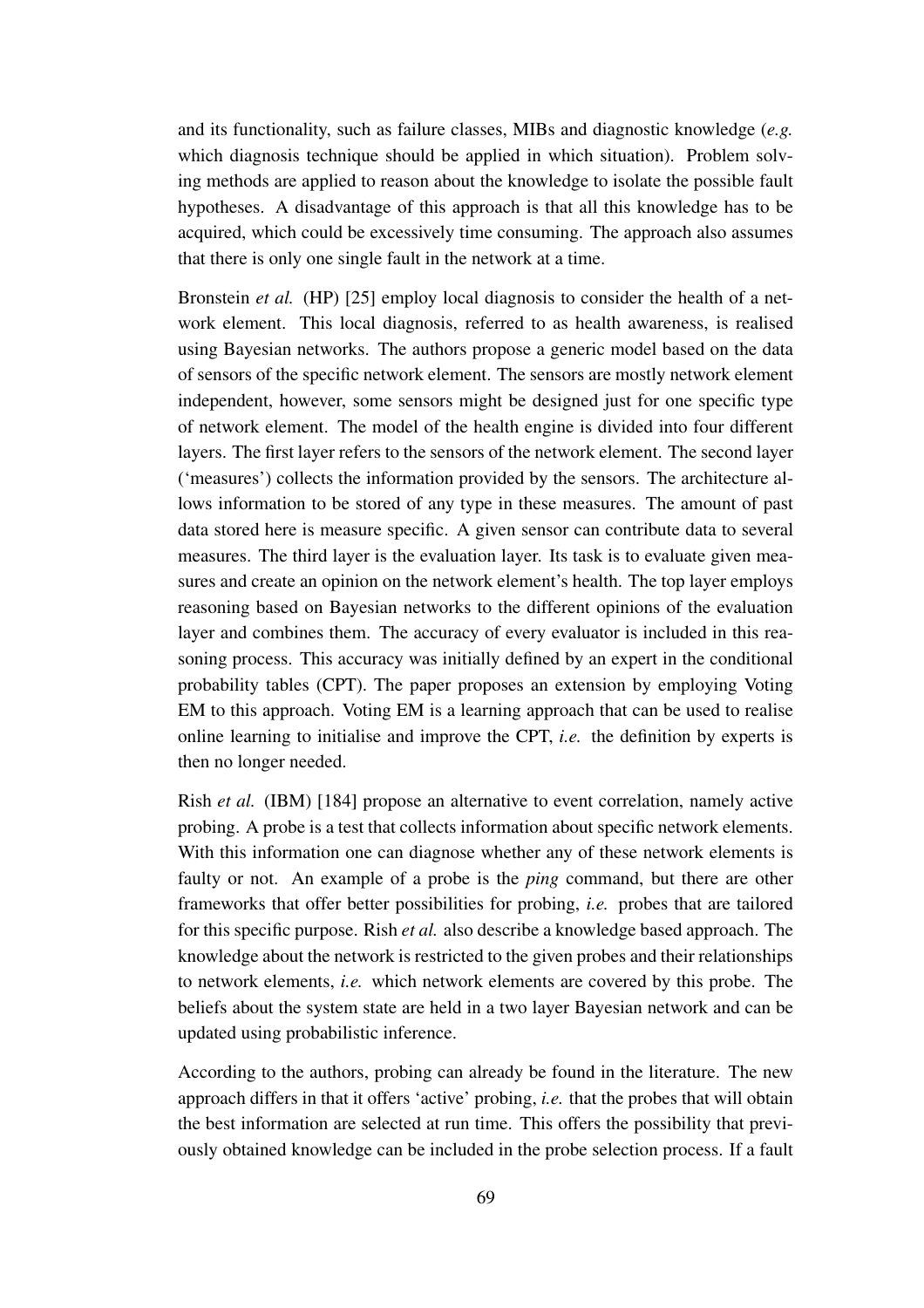is detected, the active probing selects the next probe that has the highest information gain. After receiving the result and updating the beliefs concerning the system state, this step is repeated until no more information can be obtained. The conditional entropy specifies the amount of uncertainty. The goal of active probing is to reduce this entropy within every step until the entropy equals zero. The authors also offer some extensions for active probing to reduce some its drawbacks. One drawback, for example, is that the system is assumed to be static during diagnosis. In dynamical systems this is normally not the case. However, this can be partly overcome by using Dynamic Bayesian Networks (DBN) or the sequential multi-fault approach, which is an efficient approximation to DBN's. The authors show that active probing reduces the number of needed probes compared to existing probing approaches. However, the quality of active probing is not compared to non-probing approaches, such as event correlation. Different from some previous approaches, this approach only assumes that there are no more than  $s$  (a constant to be specific by an expert) simultaneous faults in the network. The main advantage of this approach is that it can handle noise in data, which can occur in networks due, for example, to packet loss. It is also suggested that a combination of event correlation techniques and active probing is possible, and that some disadvantages of active probing can be overcome by this combination.

Tang *et al.* [203] propose such an approach (Active Integrated Fault Localisation - AIR), which combines active probing with passive fault localisation (such as model based reasoning). They extend the often used symptom-fault map where the faults and their symptoms are saved along with the probability of a fault causing a specific symptom. This map is extended with actions (probes), which can be used to test the existence of specific symptoms. Instead of specifying the relationship between faults and probes, this model relates symptoms and probes. The approach consists of three different components that fulfil different functions. The first is the fault reasoning module. This is a passive fault localisation approach that collects incoming events from the network elements and correlates them for the generation of root cause hypotheses. The fidelity evaluation component measures these hypotheses regarding their plausibility (the hypothesis that assumes the fewest faults and whose faults most probably cause the observed symptoms is assumed to be the most likely). If the fidelity value of the most probable hypothesis is satisfactory (beyond a given threshold) the fault localisation process terminates. Otherwise, the action selection component tries to prove this hypothesis. For this purpose, probes are send to obtain the missing information or to underline the existence of a symptom. Consequently, noise in the data (such as the loss of events and consequently symptoms) has less effect on the accuracy of the approach, because unobserved symptoms can be detected when employing the active probing.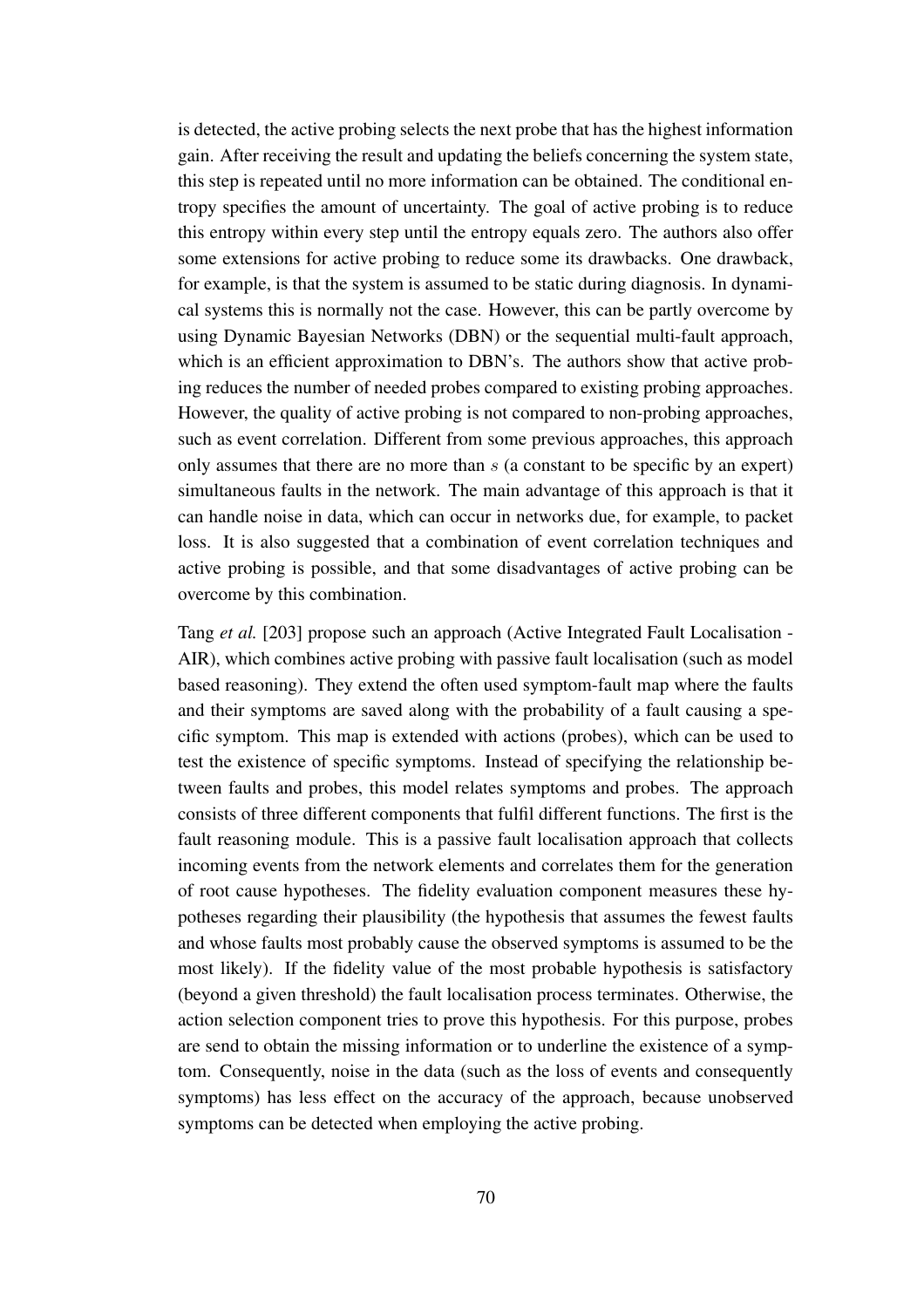By combining passive fault localisation and active probing, some of their individual weaknesses can be addressed. The passive fault localisation is normally susceptible to noise in the data. This can be overcome by using active probing, which obtains additional information concerning the existence of symptoms. Active probing lacks the ability to track intermittent network faults and performance related faults, and normally does not scale well. These disadvantages can be overcome, because the passive fault localisation approach is applied first. Tang *et al.* contend that AIR increases the detection rate and minimises the false positive rate, as well as reducing the fault detection time compared to passive fault localisation techniques. According to the authors, the AIR approach also scales well, even in large networks, and is noise tolerant. The approach can be applied to probabilistic as well as deterministic models. Active probing may offer the possibility to gain automatic feedback from the system and thus reduce expert involvement.

Huard (AT&T) [104] introduces a basic probabilistic approach for fault management. The knowledge base is realised by a Bayesian network containing an acyclic model of the possible faults and their dependencies. Based on this knowledge the approach generates the possible root cause candidates, which should be confirmed during further testing.

Steinder *et al.* [197] suggest an approach employing a symptom-fault map as a probabilistic model. Similar to [203] the causality relationships between faults and symptoms are saved along with their probability of causal implication. In addition, the probability of independent failure is associated with every fault. This approach assumes that a symptom may be caused by only one fault at a time, which naturally reduced the applicability of the approach. The main advantage is that it is able to provide a set of most likely hypotheses at any time. Since the approach works incrementally, these hypotheses are updated according to new obtained knowledge (*i.e.* of newly received events) and refines them step-by-step. All hypotheses are ranked according to a measure of 'goodness'. To be able to handle spurious symptoms and to incorporate positive symptoms (*i.e.* if a failure symptom is disproved or was not observed at all) the authors extended the above approach further. A flag that indicates if a symptom is observable or not and the probability with which a symptom might get lost is required. Further, the probability with which a symptom may be spuriously generated needs to be defined. These probabilities are included in the ranking of the hypotheses. One clear disadvantage is that the different probabilities may be difficult to define and the whole approach relies on their correctness. Two heuristics are applied to reduce the complexity. For the first, it is assumed that the hypothesis with less faults are more probable than others. The second heuristic limits the number of hypotheses that are generated. Consequently, the less probable hypotheses are left out of further proceedings. As an effect, the optimal solution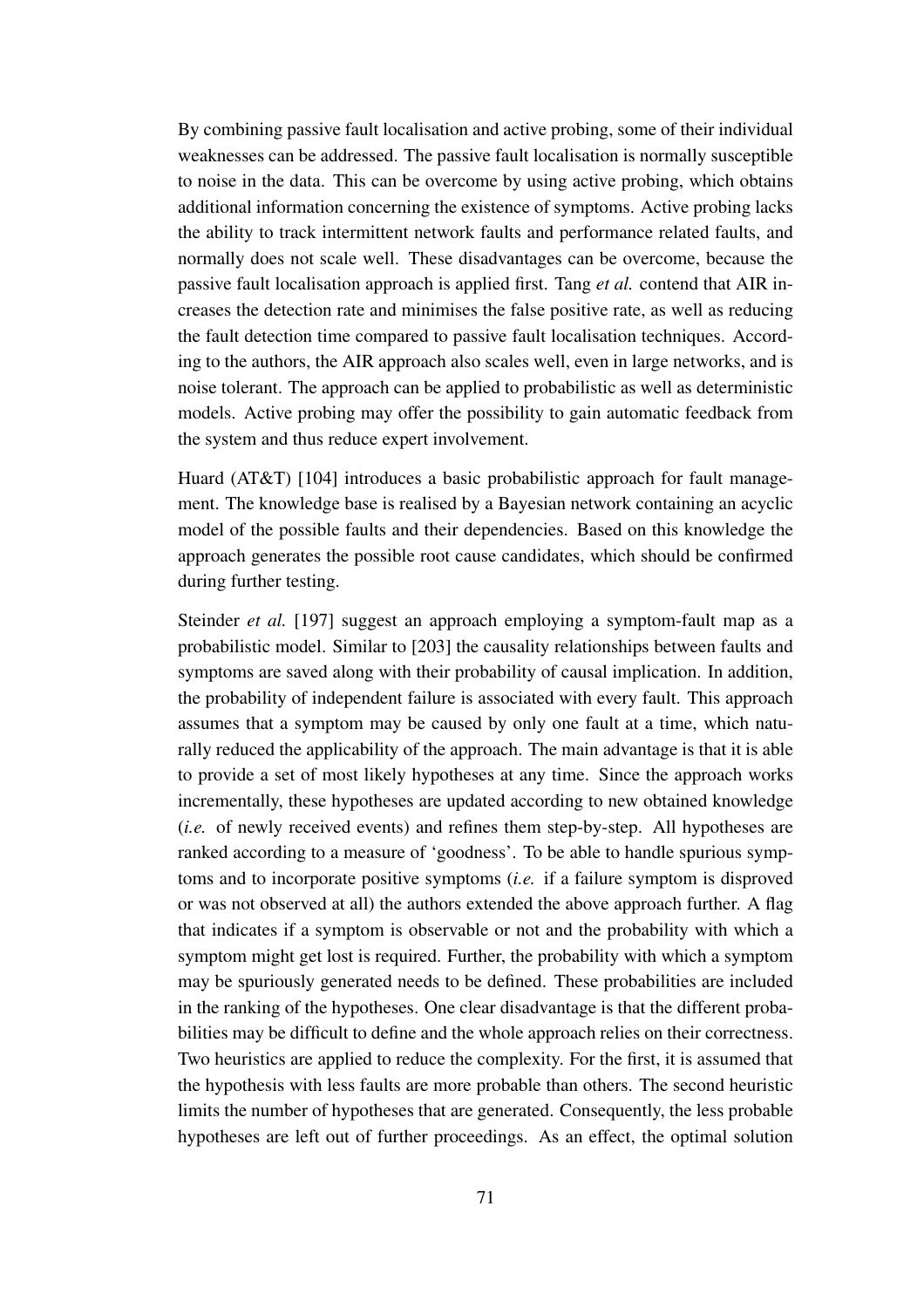may not be found, but the complexity of the approach is reduced.

#### **5.3 Case based Localisation**

Melchiors *et al.* [160] propose an approach that uses case based reasoning for fault diagnosis. This is based on Trouble Ticket Systems (TTS), which are widely used in this domain and provide information on the occurred alarm (like events in OSI networks). Based on previous failure cases, and further domain knowledge (such as failure classes and their properties), similar cases are detected and adapted to the present situation. This approach also employs an additional learning component that improves the similarity measure. Additionally, the similarity measure is computed depending on the diagnosed failure class, *i.e.* the similarity measure does not have to be completely general but can be tailored for a specific failure class.

#### **5.4 Decision Trees**

5 Chen *et al.* [36] propose an approach that makes use of request logs which have to be labelled, *i.e.* every request has to be labelled if it was faulty, and if so it has to be provided with its root cause. On the basis of these request logs, they build a decision tree that classifies the failed and successful requests. The failure paths of the decision tree are then post-processed and root cause candidates are extracted. For learning, the C4.5 algorithm and an information gain algorithm, MinEntropy, was applied. Four heuristics are applied afterwards to filter out false positives. The first is that leaves with successful requests are left out. Second, noise in the data is filtered out according to a noise threshold: every leaf that contains less failures than specified in the threshold is left out of further proceedings. Third, nodes that can be logically subsumed by their successor nodes are merged together. The forth heuristic ranks the candidates according to their degree of correlation with failure. Within this paper the probability of independent failures is assumed to be low. This approach was applied to localise failure in Internet pages and was tested at EBay. The main advantage of the approach is that the time consuming knowledge acquisition can be skipped and that an explanation for the decision can easily be extracted. However, the false positive rate is still high (approximately 25%).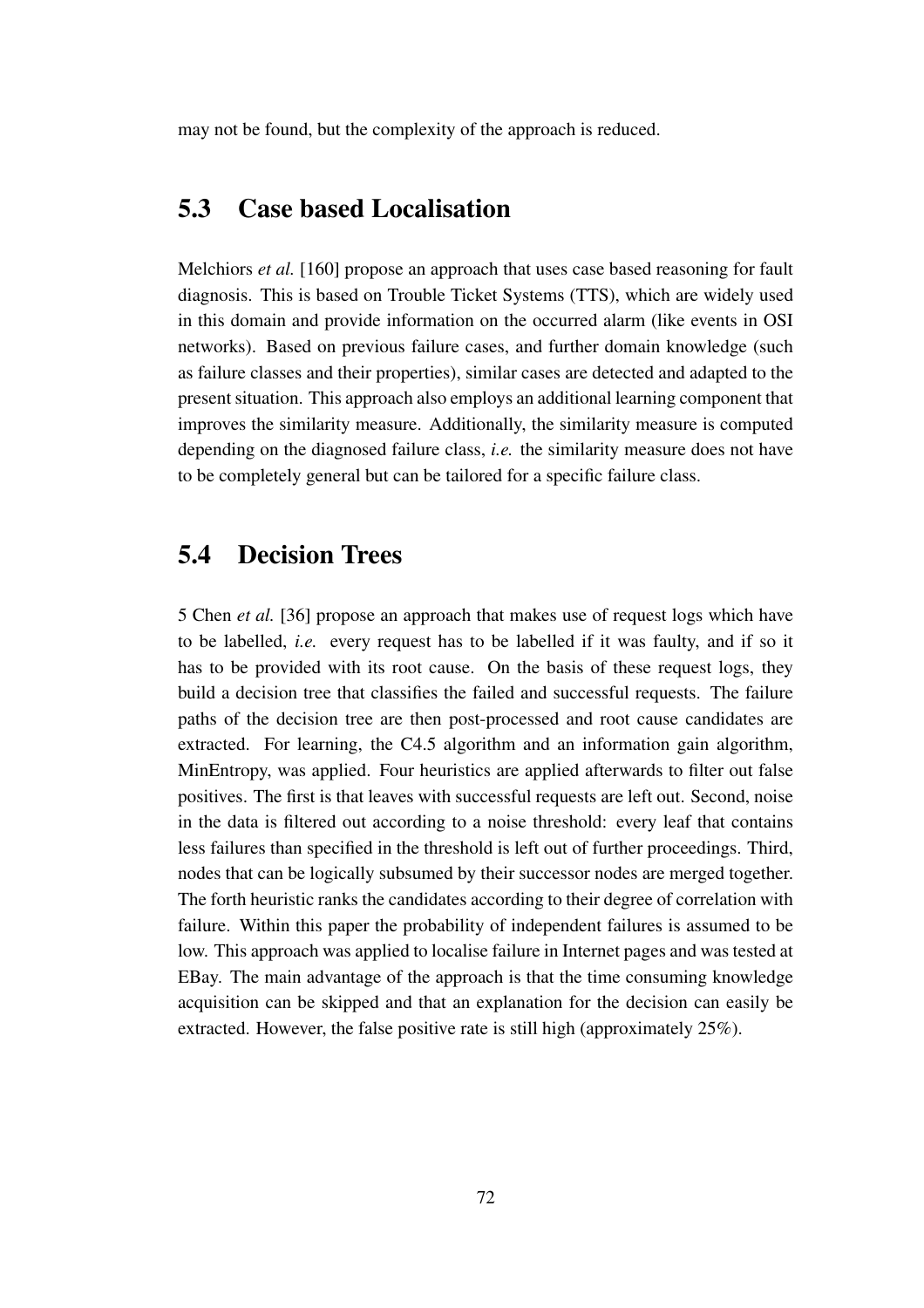#### **5.5 Hybrid Approaches**

Hanemann [86] proposes an approach for service fault management, *i.e.* a fault management component that offers a user interface for customers and automatically processes customer complaints. For this task the author proposes a hybrid approach, namely a combination of a rule based and a case based reasoning. The rule based component serves as the standard fault localisation approach. If the rule based component is unable to offer a solution (due to incomplete knowledge), the case based reasoning module is then used to overcome this problem. The rules for the knowledge base should be automatically derived from the Service MIB. Only in some cases should a manual intervention of the administrators be necessary. The derived knowledge should normally include dependencies between the services themselves and their dependencies on the network resources.

Nuansri *et al.* [171] propose a hybrid approach consisting of a rule based and a neural network component. The neural network component (namely BRAINNE) was used for knowledge acquisition. Its inputs were former log files (error messages and their root cause) and it was used to generate corresponding rules that represent this knowledge. The rule based component (namely NEXPERT) works on the basis of the rule base generated by the BRAINNE module. It is used as the actual fault management component, *i.e.* it receives the errors that have occurred, and generates the appropriate root cause. To be able to react on network changes, the BRAINNE module tests from time to time if there are new rules that can be obtained. If so, these rules are added to the knowledge base, thus adapting the acquired knowledge where necessary.

#### **5.6 Distributed Localisation Approaches**

Cheikhrouhou *et al.*[34, 33, 35] describe an approach where a multi-agent system is employed to realise fault management. The authors explain the functionality of a framework where intelligent agents can be adapted to a specific scenario by defining skills for the agents. These skills can be loaded onto the agent at runtime, and correspond to a specific ability of the agent (such as monitoring, fault detection, *etc.*). In addition, each agent is provided with general functionalities, such as communication and skill management. A multi-agent system acts as a container. Thus, the concrete realisation of fault detection can be exchanged by others. However, the authors mention the BDI-architecture (Beliefs–Desires–Intentions) used for knowledge representation within this approach. With this logical representation one can express the network state on the one hand and the goals of agents on the other. Due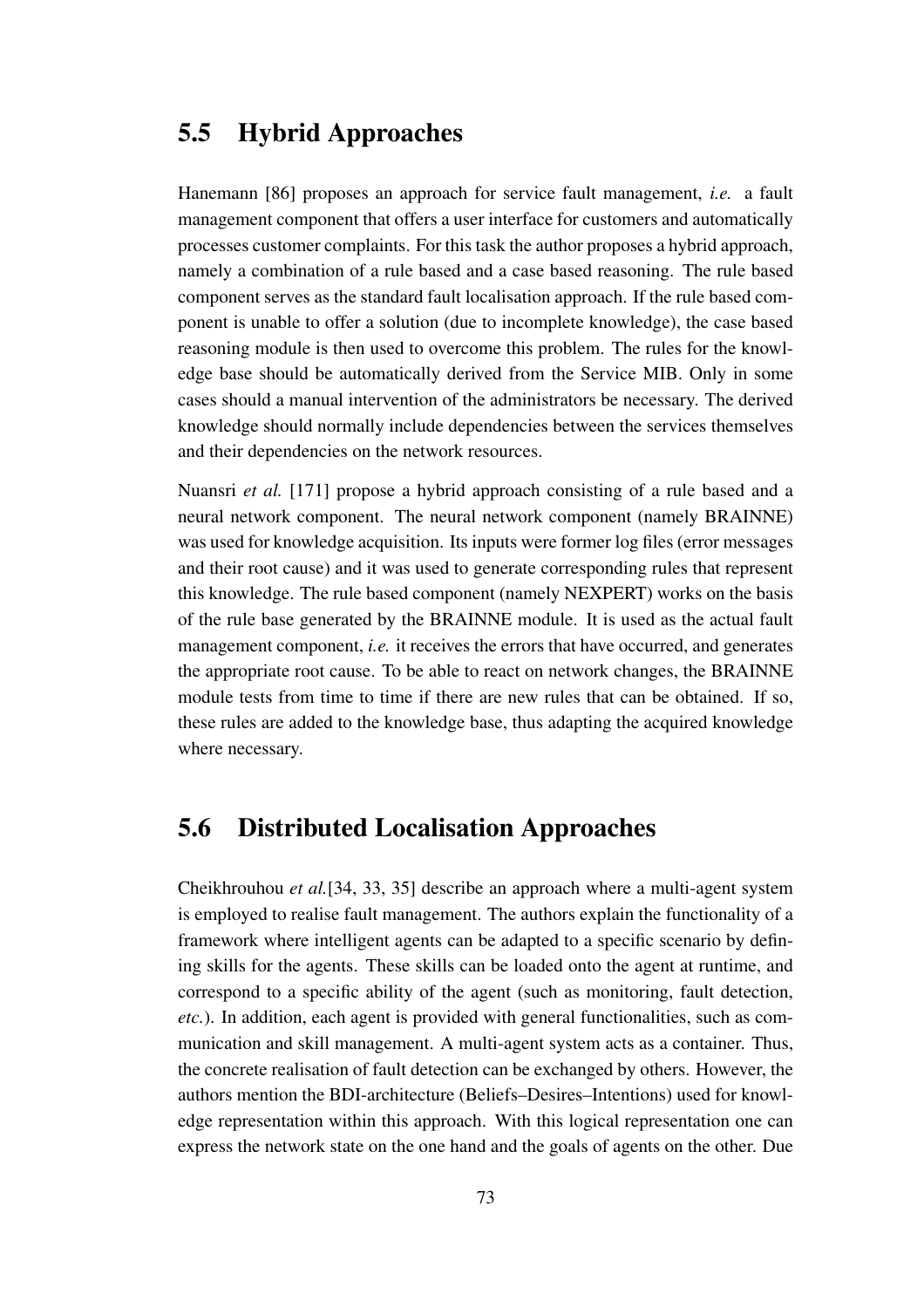to the distributed solution proposed here, the underlying data is filtered earlier and the amount of data that has to be sent over the network can be reduced. Further, because of the skills, the framework provides a generic solution, which can be widely used and easily adapted. It also offers the possibility to employ fault detection and fault localisation techniques other than the BDI-architecture. The agents have a hierarchical order, which means that they can be controlled and monitored by a central position.

Garijo *et al.* [75] describes a framework for fault management which makes use of a multi-agent system. The different tasks in a fault management system, such as monitoring, diagnosis and user interaction, are realised by different agents. The only interface to the network is realised by the Access Agent. This agent receives the events from the network and provides operations to obtain further information from the network. It is the only component that depends on the specific type of the network. There are two interfaces to the outside: the User Agent and the External Communication Coordinator. The User Agent represents the interface to the network operator, *i.e.* the user of the system. Through this agent, the operator can supervise the management process and can interfere using operations provided by the User Agent. The External Communication Coordinator offers the possibility to communicate with other Management Frameworks. The heart of the fault management framework is the Recognition Agent. This agent receives the events and clusters them according to their presumed root cause. Then, a Diagnostic Agent is created, which realises the event correlation for one cluster of events and which generates root cause hypotheses. These hypotheses are verified by the Operation Agent, which performs tests on the network elements involved (using their Access Agents). The result (the probable root cause) is presented to the user thereafter. This paper only describes the framework for a fault management system. Nothing is said about the concrete realisation (for example of the event correlation). In addition, the required knowledge is only specified vaguely.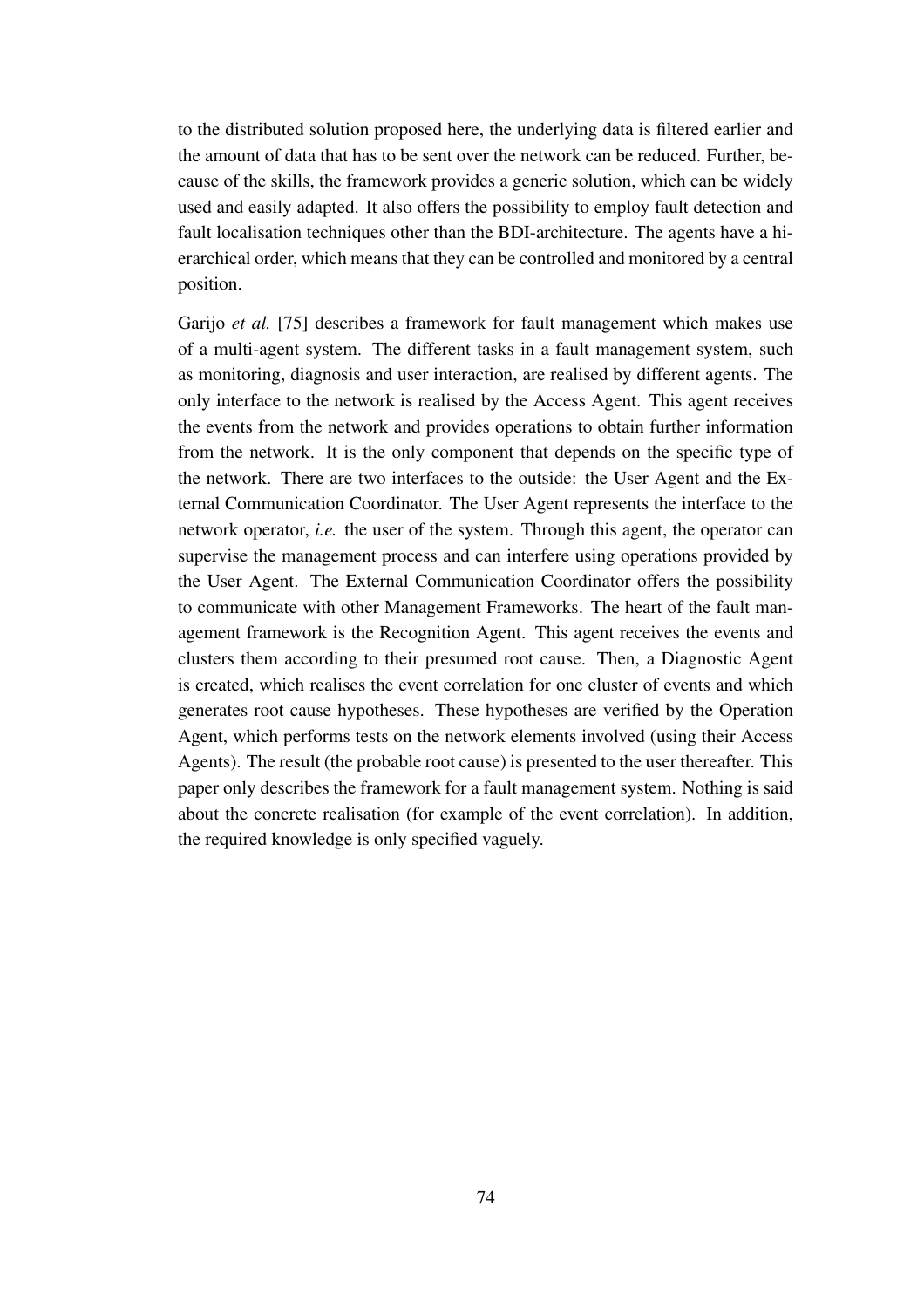### **Chapter 6**

## **Conclusions**

#### **6.1 Summary**

This report has considered the application of Artificial Intelligence (AI) to the domain of misuse detection and localisation in telecommunications networks. Much of the literature focusses on intrusion detection at a low level (*e.g.* based on TCP/IP traffic), for which a diversity of AI techniques has been applied, from classical approaches (*e.g.* clustering and classification, and expert systems) to natural computing (*e.g.* artificial neural networks, evolutionary computation, and artificial immune systems). A broad survey of such techniques and applications has been reported and, although the literature is biased towards computer networks, the techniques are considered to be equally applicable to telecommunications networks. This survey was followed by a more detailed examination of event correlation, as the accepted approach to misuse detection and localisation (in the general sense) based on higher level sources of data, *e.g.* event logs or alarms from network resources. There is less concentration in the literature on event correlation, and approaches at this level are dominated by rule based systems, often pre-configured based on expert knowledge. These suffer from a number of drawbacks, including lack of generalisation and adaptability. Thus, the initial premises of the work, as laid out in the introduction, were confirmed. Current approaches for the localisation of misuse sources were also considered. The majority of approaches were applied in the area of fault and performance management and focussed on knowledge based techniques. However, in recent years researchers have tried to combine learning and knowledge based approaches or to realise distributed approaches. These seem to be very promising directions for misuse localisation but still have a number of drawbacks, such as time consuming knowledge acquisition and the assumptions made to reduce their complexity.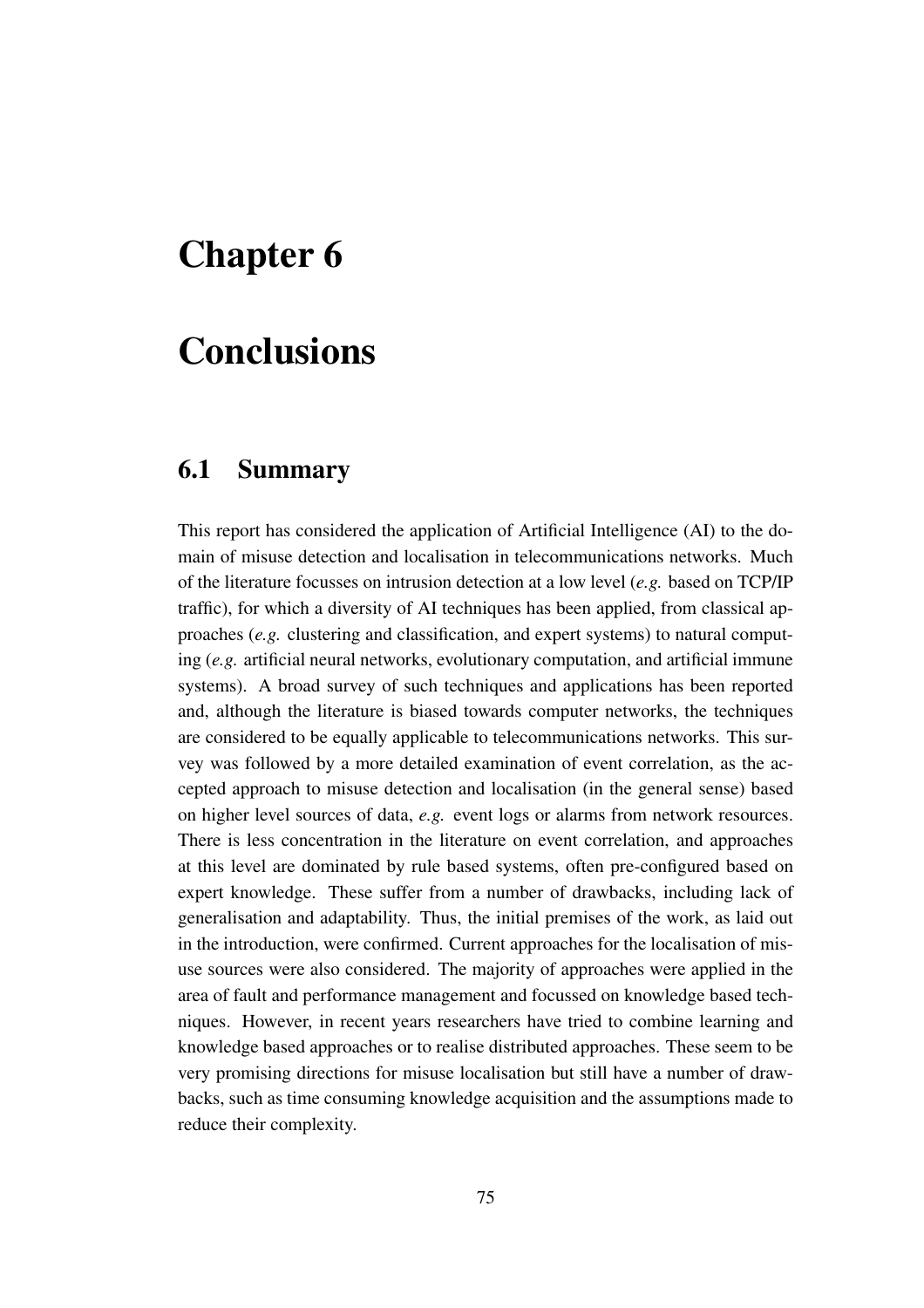#### **6.2 Findings**

This report has covered a diversity of literature on the subject of intrusion detection, misuse detection and event correlation. The applicable techniques from the domain of AI that can be identified from the literature include *inter alia* expert systems, case based reasoning, artificial neural networks, evolutionary computation, swarm intelligence, artificial immune systems, and agent based systems, as well as a wide variety of statistical approaches to clustering, classification and regression. The main focus of this work for misuse detection is on event correlation, which, unlike low level intrusion detection, does not enjoy such a variety of currently applicable tools and techniques; most systems being rule or state based. Drawbacks with canonical rule based systems, of import in this domain, include:

- The need for a large knowledge base of rules for detecting known misuses, often requiring considerable investment in expertise and knowledge engineering.
- The lack of generalisation ability to unseen misuses, with such systems being built on the principle of misuse detection rather than anomaly detection.
- The lack of automated processes for adapting to new misuses and/or a changing environment.
- The interaction between rules in the knowledge base, which can make updating the system to cover a new misuse a non-trivial task.
- The need for house-keeping to purge the system of out-of-date or conflicting rules.

As pointed out in this report misuse localisation needs some kind of topological knowledge of the network. Consequently, most localisation techniques include some form of additional in their process. However, it is still unclear how to shorten the knowledge acquisition made by experts or how to automatically generate the knowledge from the network itself. In recent years research has focussed on hybrid approaches that combine knowledge based approaches and learning, and on distributed approaches.

It is evident from the literature, that these remain active research topics, and that there are no canonical solutions, especially in the telecommunications domain where the network topology can change frequently.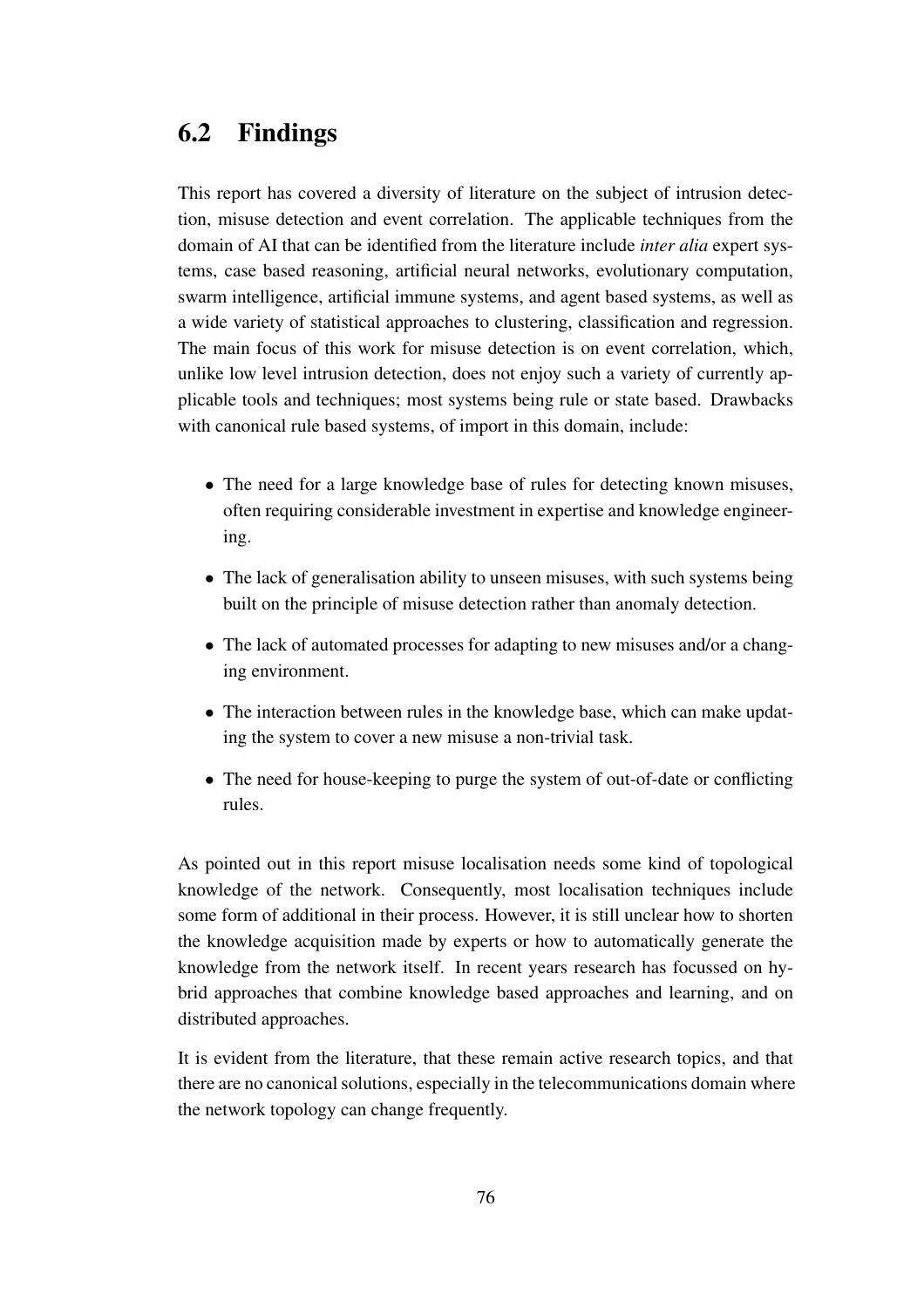#### **6.3 Recommendations**

The principal difficulty in developing an event correlation engine is the reliance on rule or state based approaches. This is virtually dictated by the nature of the problem to be solved. AI techniques are promising as they tend to offer, to varying degrees, the ability to learn, generalise and adapt. Hence, one could seek to develop entirely new architectures for event correlation based purely on contemporary AI techniques. However, the dominance of rule based systems is not without reason - they are, in essence, the only architecture currently capable of processing, with any measure of success, the potentially complex temporal and causal relationships required contemporary event correlation engine. A logical first step seems, therefore, to explore further opportunities for hybridisation of rule based systems with more flexible AI techniques. Specifically, it is desirable to address the following key issues:

- Automating the task of populating the knowledge containers prior to system deployment.
- Enabling the generalisation of detection capability to unknown misuses.
- Facilitating the (semi-)on-line adaptation and optimisation of knowledge containers to:
	- **–** add or modify rules to counter false negatives
	- **–** remove or modify rules to counter false positives
	- **–** remove redundant rules to maintain a sensible knowledge base size (this may involve a trade-off between factors such as detection capability, knowledge base size and run-time performance)

It should be noted that these activities are not without user involvement. For example, the initial population of knowledge containers would be based on training data prepared by the user, and subsequent adaptation would require the system to be instructed when false negatives or false positives occur.

From the field of AI, a variety of techniques could be explored to achieve these goals. Based on the comprehensive review presented herein, the most promising approaches for initial exploration would seem to be neural and fuzzy systems to realise some measure of generalisation, and evolutionary techniques for both the initial population of the knowledge containers and subsequent adaptation and optimisation. The ability of evolutionary techniques to cope with multi-criteria problems may be of particular use when exploring the trade-off between different, potentially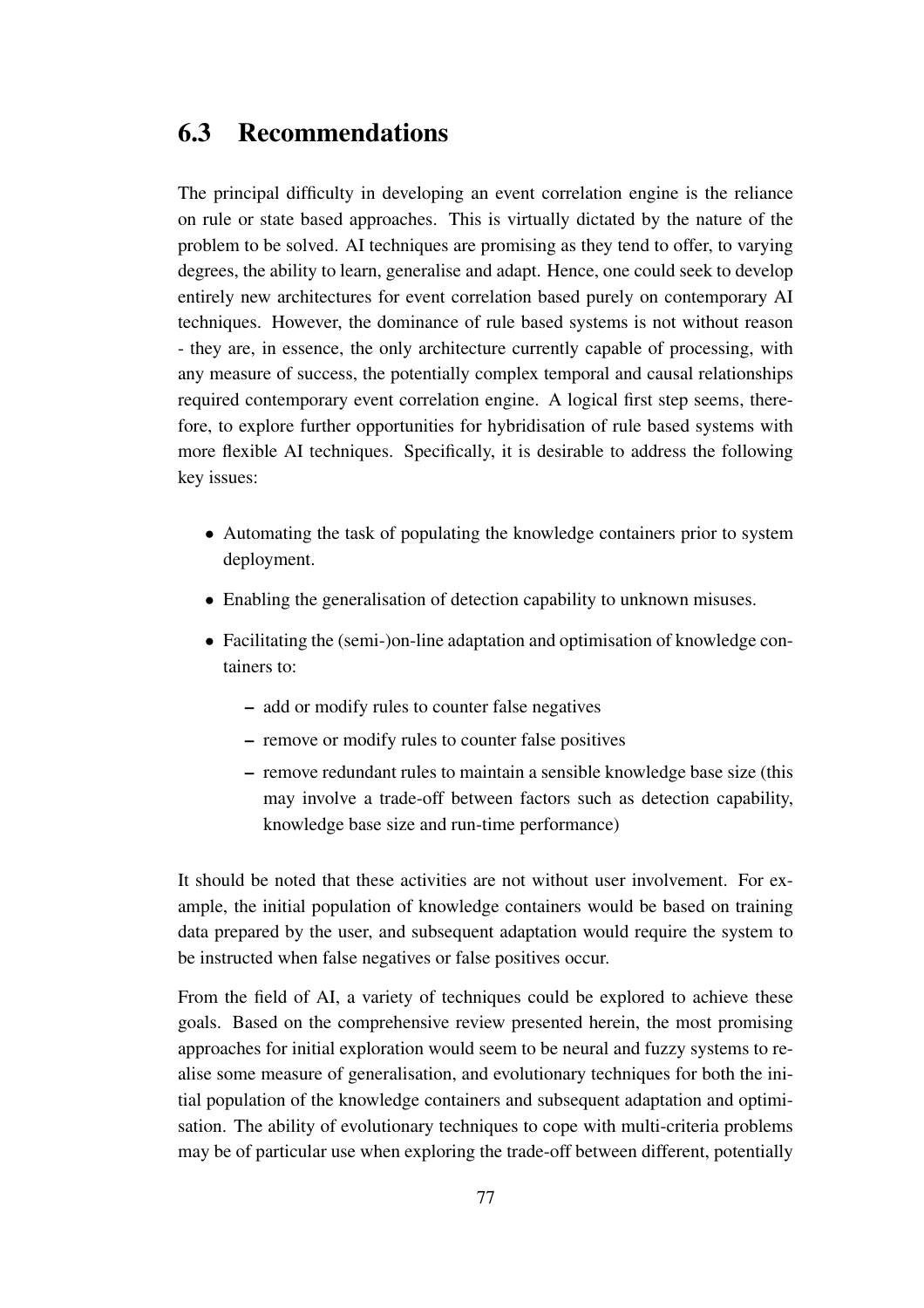conflicting, objectives, such as minimising knowledge base size whilst maximising detection capability.

These recommendations are not without precedent. Neural approaches have been widely applied for the detection of known and unknown misuses (*e.g.* [29] [76][139][37]), based typically on low level data. Evolutionary approaches have been used to evolve rules for expert systems (*e.g.* [146] [144]), and also combined with fuzzy systems (*e.g.* [80]). Other related techniques have also been used for developing rules, such as particle swarm optimisation (*e.g.* [1]), although the general notions are similar. Rule based systems have also been hybridised with other techniques, such as case based reasoning [86], case based reasoning and neural networks [84], learning vector quantisation [155], and fuzzy data mining [24].

When moving away from largely deterministic systems, it is worth bearing in mind the fundamental premises of the AI techniques involved; principally:

- That it must be possible to infer the output from the input, *i.e.* the data set being processed must have the appropriate information content to arrive consistently at the desired conclusions. This property is essential for learning.
- That similarity in the input space, however that might be measured, must map to similarity in the output space. Note that the converse is not necessary; different inputs could map to the same or similar outputs. This property is essential for generalisation.

Whilst these may seem obvious preconditions, the nature of the alarm data to be correlated for the identification of misuses, from frauds to faults, needs to be examined to confirm that these are satisfied before AI techniques can be applied with any degree of confidence. In particular, the preparation of test data from which to derive the initial population of the knowledge containers, should consider the 'coverage' of misuse types. Specifically, a misuse (as opposed to anomaly) detection mechanism, is not likely to detect unknown attacks that are fundamentally different in nature from the known attacks on which it was trained. It should also be noted that the more 'flexible' architectures, such as neural and evolutionary systems, reduce the explanatory power of any detection system in which they are employed. A major advantage of canonical rule based systems is that they can present the user with the chain of reasoning by which they arrived at their conclusion. Other techniques, such as case based reasoning, can offer some explanation based on similarity measures, whilst others are often unable to present any indication of why they reached a particular conclusion. This is a natural dichotomy, rather than a weakness in the techniques - if one requires the flexibility to learn, generalise and adapt, then the determinism of rule based systems must be sacrificed.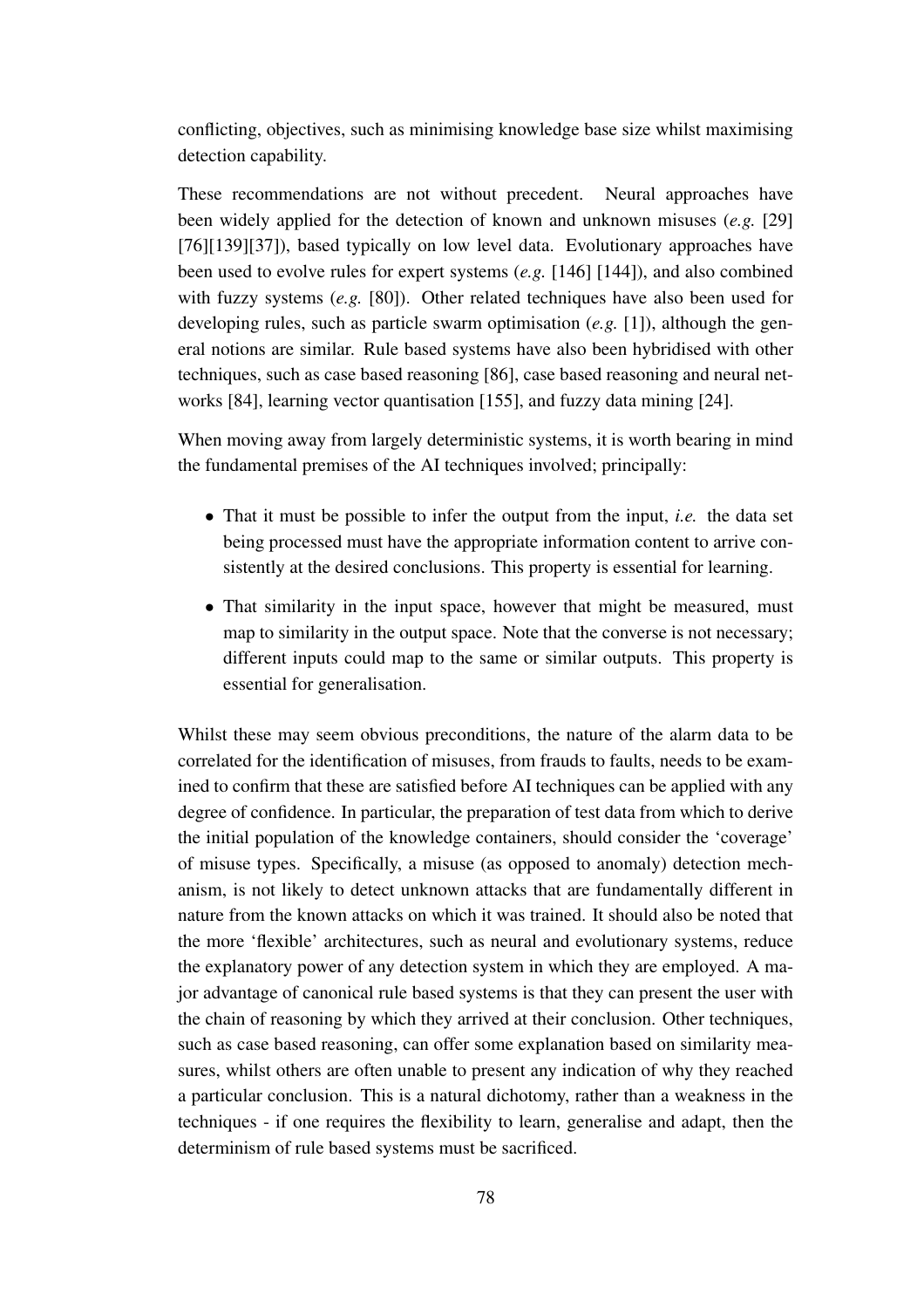# **Appendix A**

## **Applications**

The following sections briefly describe a number of 'in use' Intrusion Detection Systems; that is, systems that have moved from theoretical investigation to implementation. This is not intended to be a comprehensive list, but rather to provide a selection that exemplifies the evolution of IDS systems and the techniques used for their development. The extensive research in the area of intrusion detection in computer networks has led to a large number of practical systems, more so than in the telecommunications domain, hence we have drawn some examples from conventional intrusion detection systems. The systems outlined in this appendix are:

- **DIDS** Distributed Intrusion Detection System.
- **HP Openview**.
- **LIDS** Linux Intrusion Detection System.
- **FLIPS** Feedback Learning Intrusion Prevention System.
- **SPECTRUM**.
- **SNORT**.

#### **A.1 DIDS**

Distributed Intrusion Detection System. Refer to Snapp *et al.* [192] for details. This development is concerned with the so called 'network user identification problem' which addresses the issue of tracking a user who moves across a network from host to host with potentially a new user id on each machine. An instance of this type of misuse isthe *doorknob* attack. Here an intruder's objective is gain accessto a system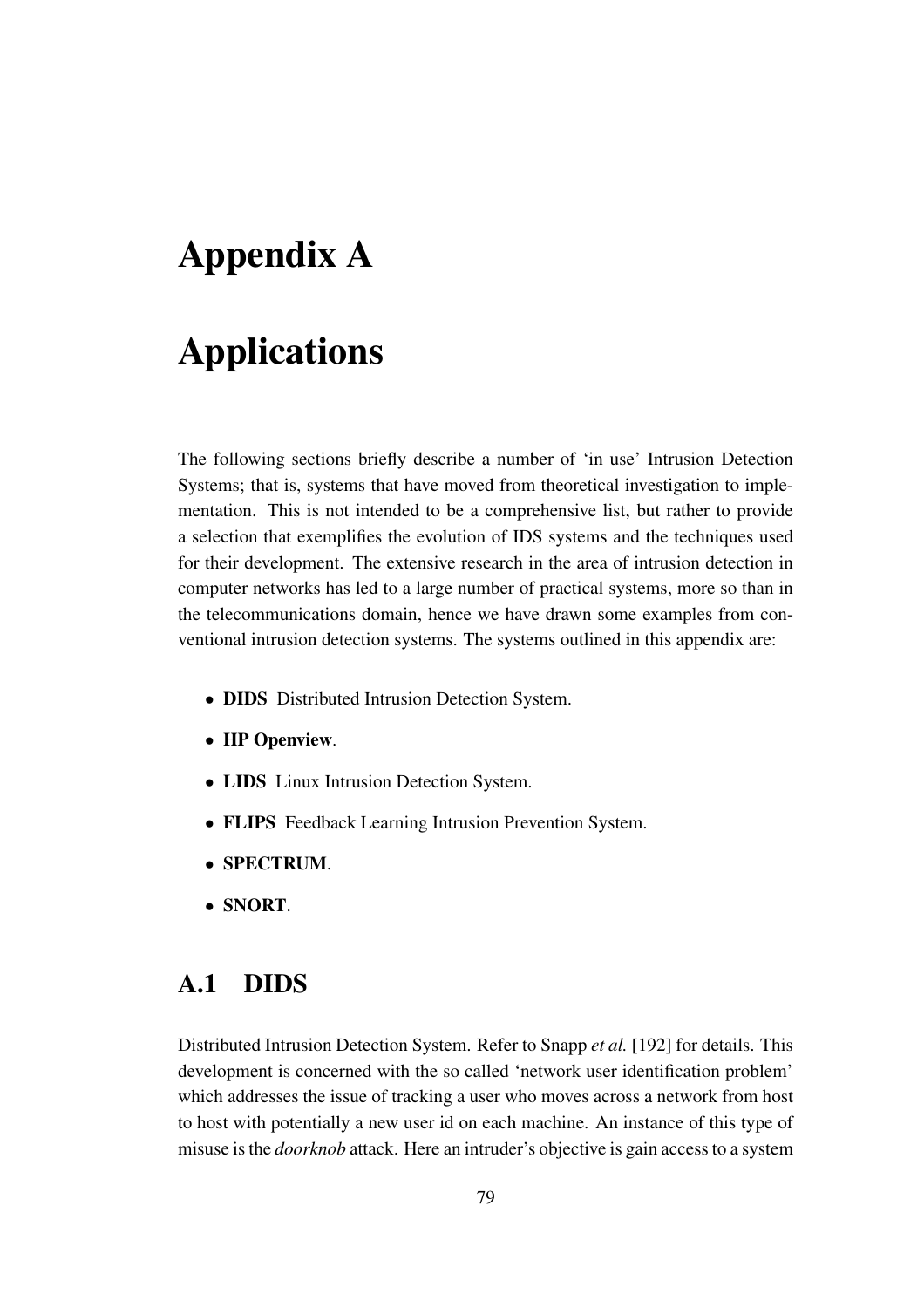through an insufficiently protected host on the network, *i.e.* the attacker knocks on as many doors as necessary until a weakness is found that enables ingress.

The DIDS architecture is a combination of distributed monitoring, subsequent data reduction and central analysis. Hosts that do not possess a monitor function can be protected by monitoring the network between hosts. This architecture was proposed and implemented in 1991 and can therefore be considered an early example of effective intrusion detection systems.

Inevitably, DIDS employs an a rule based system as its central event correlation mechanism. This system was written in Prolog and the expression of the rules is closely related to the intrinsic Prolog formalism. The rule based system requires a fundamental model of the system which, in Prolog terms, means the existence of a set of primitives or facts and a set of relations connecting them. Essentially this is a semantic net forming a model of the system. Rules become superposed Prolog relations derived from this net. The semantic model is layered, much in the style of the ISO layered model that was gaining strong credibility at the time. The layers are:

| Level          | Name                  | Explanation                                   |
|----------------|-----------------------|-----------------------------------------------|
| 6              | <b>Security State</b> | Overall network security level                |
| 5              | Threat                | Definition of categories of abuse             |
| $\overline{4}$ | Context               | Event placed in context                       |
| 3              | Subject               | Definition and disambiguation of network user |
| $\overline{2}$ | Event                 | Representation of user action                 |
|                | Data                  | Low level log data                            |

It can be seen from this table how the process of event correlation involves a sequence of aggregation and correlation steps as moving up the table to higher levels of abstraction.

The DIDS system was implemented on a network of Sun SPARC workstations. It performed adequately according to Snapp *et al.* [192]. Improvements were possible by using a different rule based generation system, as Prolog suffers performance problems. The most significant defect was in the absence of a signature recognition system.

#### **A.2 FLIPS**

Feedback Learning Intrusion Prevention System. According to Locasto *et al.* [150] FLIPS is a host based system intended to augment perimeter type prevention mech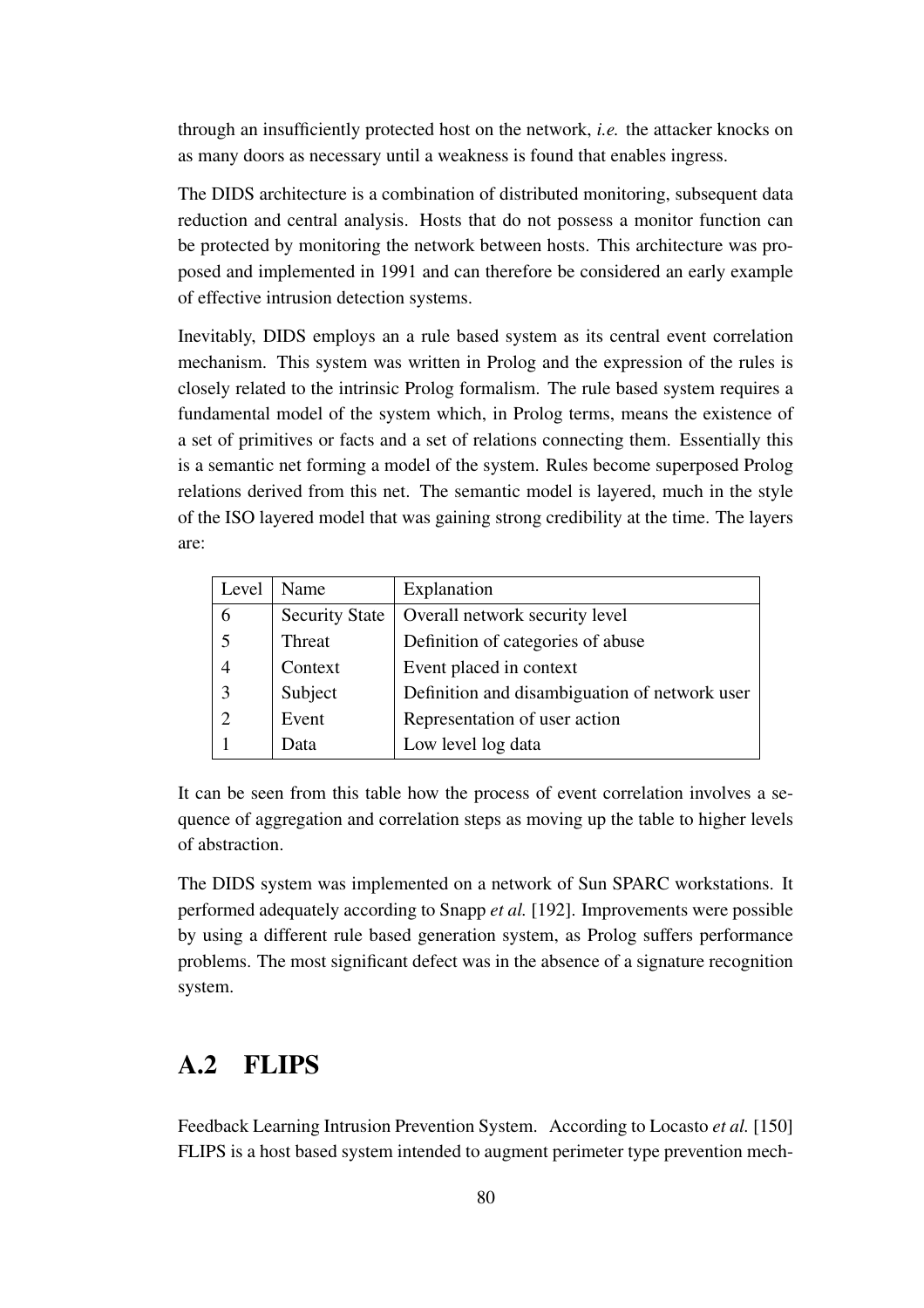anisms like firewalls and IDS functions thereby implementing a defence in depth policy. FLIPS is implemented as an HTTP server protection mechanism. Its principal function is to prevent code injection attacks. Locasto *et al.* argue that an IDS is a passive system, because it essentially performs a pattern recognition function. They propose an Intrusion Prevention System (IPS) which combines this function with the objective of preventing the intrusion to the system. To facilitate this, they contend that the system must incorporate feedback learning. This allows passive pattern recognition functions to be updated with known or active attack profiles.

FLIPS consists of an anomaly based classifier, a signature based filtering scheme and a supervision framework that enables instruction set randomisation (ISR). It should be noted that the principal advantage gained from employing an IPS, and FLIPS in particular, is to detect and prevent code injection attacks.

#### **A.3 HP OpenView**

HP Openview is a management software suite that provides a comprehensive support for IT infrastructure management. HP Openview consists of many modules and one in particular, Event Correlation Services, is responsible for intrusion detection within the IT framework. It employs a GUI based rule generation module that assists with the generation of rules for the event correlation engine. Sheers [190] provides a description of HP OpenView. The system is distributed, since each separate network unit is expected to perform local correlation and aggregation. The underlying architecture employs networks of rules called nodes, through which events flow. The rules could combine or aggregate events and contain a temporal dimension that permits long separated events. An interesting feature is that the temporal sequence is not one way. The correlation engine permits events to arrive in different temporal orders. That is, it seems possible for a correlated event to occur backwards in time but the engine understands that this is only a function of network delay causing unusual sequencing of correlated events. The nodes form a circuit diagram and a functional programming language is employed as a specification framework. The correlation engine effectively executes the specification directly. Hanemann [86] refers to this product and supplies the following active Web Site.

http://www.managementsoftware.hp.com/products/ecs/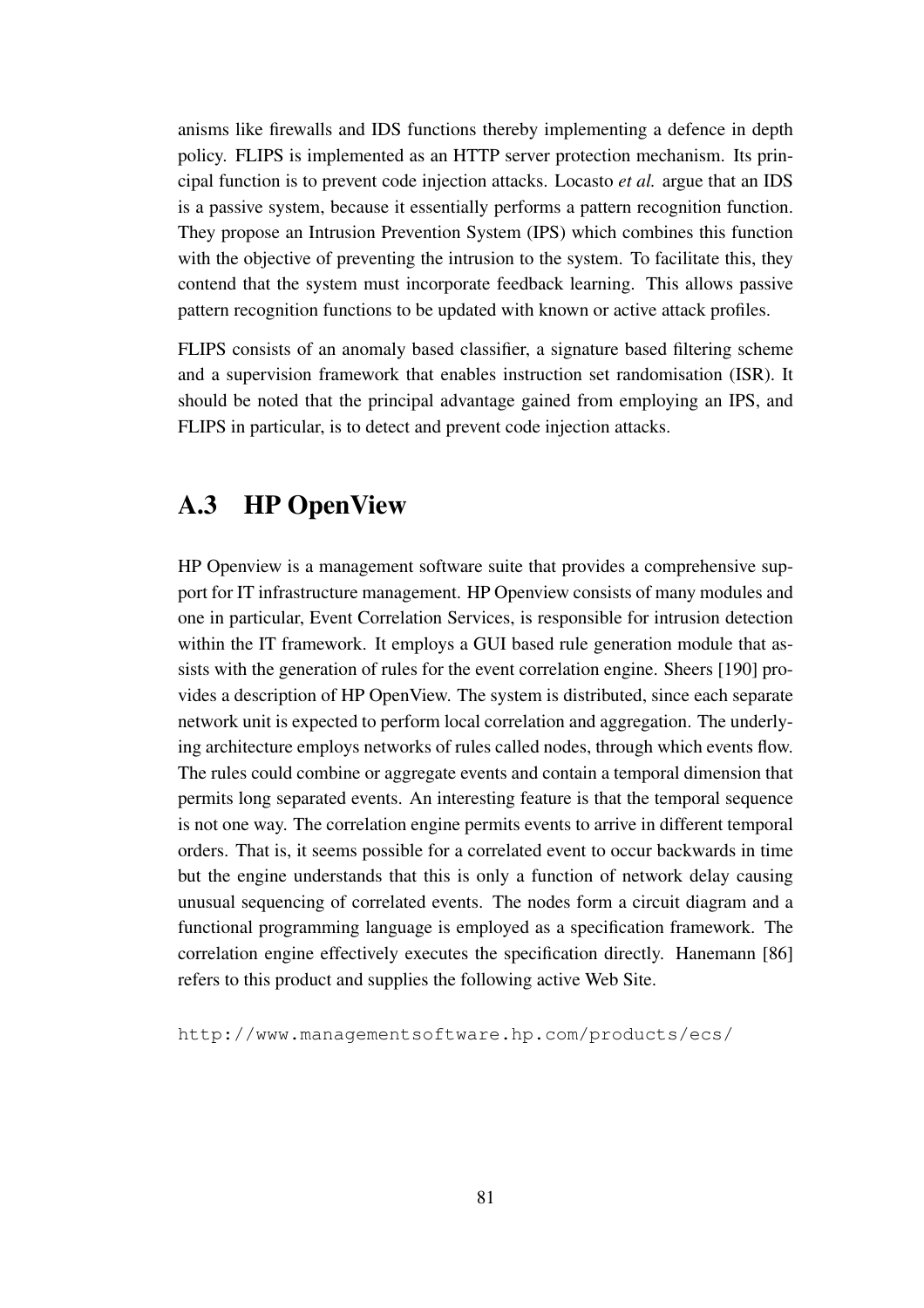#### **A.4 LIDS, Linux Intrusion Detection System**

This section considers, for completeness, what appears to be an example of a freely available IDS based around the Linux operating system. Unix type operating systems are constructed around a superuser model where there are 'normal' users with local privileges and a user, often called root, with unrestricted access to all parts of the system. Root is not subject to any of the restrictions of access that may apply within the file system nor is root subject to restrictions regarding execution access and system modification. In effect the user logged into root owns the system. The Linux Intrusion Detection System (LIDS) is a modification to the Linux kernel that allows many of the root privileges to be removed. Further, LIDS in fact implements an access mechanism that enables privileges to be allocated on a needed basis. A LIDS kernel also implements a TCP/IP port scanner. Although there are many separate port scanners, the one provided with LIDS is strongly coupled with the entire LIDS functionality. LIDS also prevents the indiscriminate installation of software. Attempts to install port sniffers, for example, are rejected. It seems clear that LIDS does not implement an event correlation engine and is actually an access allocation mechanism combined with log scanners and comprehensive system monitoring functions. In this respect LIDS is similar to many other freely available so called IDS applications based around the Linux operating system. See for example SNORT, AIDE, LOGCHECK, *etc*. The current Web site for LIDS is

http://www.lids.org

#### **A.5 SPECTRUM**

SPECTRUM is a commercial system from Concord Communications Inc. Concord provides Business Service Management software with the objective of increasing system availability be improving system reliability and implementing tight Service Level Agreements.

http://www.concord.com/aboutus/

The SPECTRUM software manages the availability and performance of IT infrastructures and the consequent dependent services. It combines model based, rule based, and something referred to as Policy Based approaches, in order to obtain the best from each. Product documentation can be found on the product Web Site.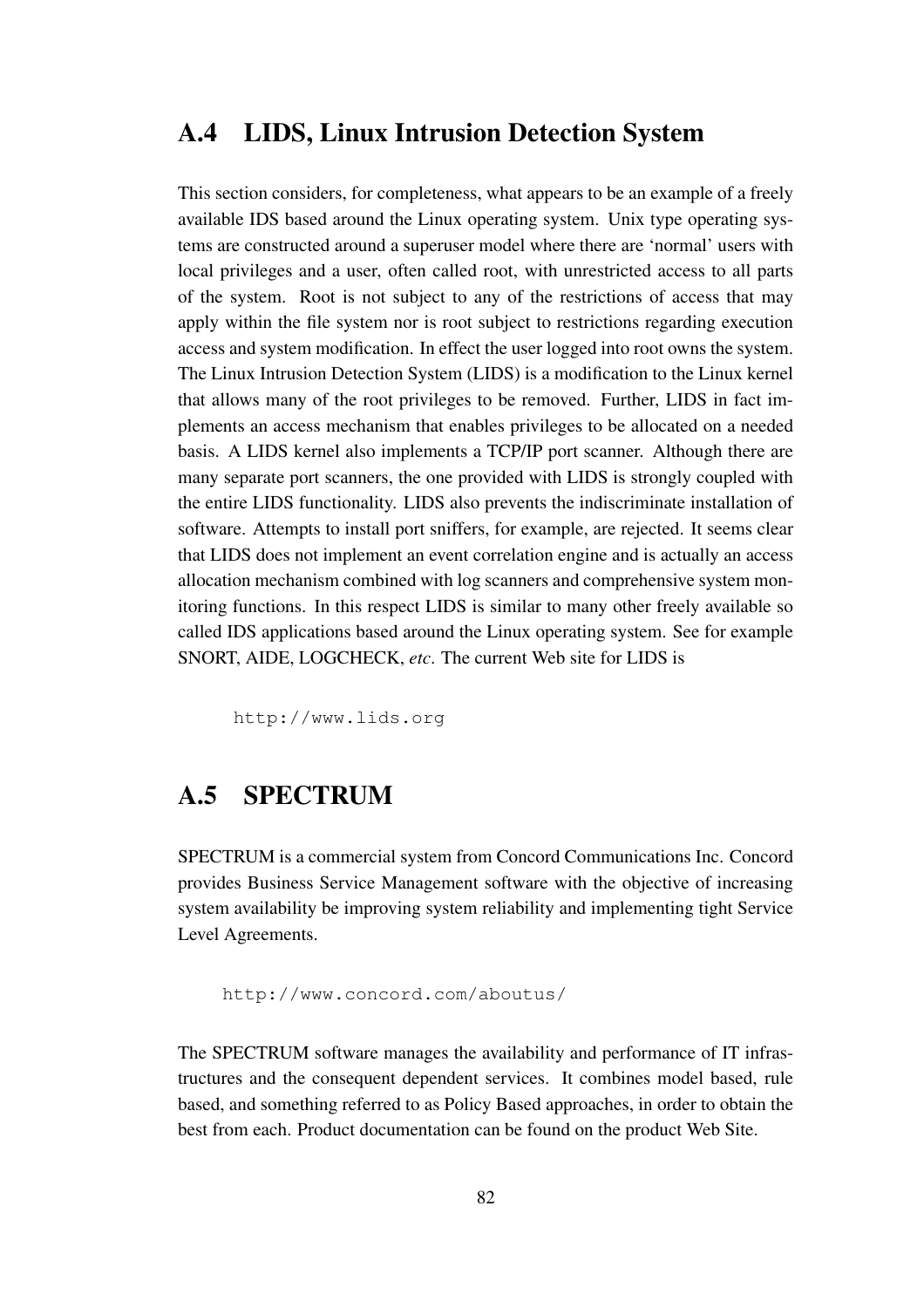http://www.aprisma.com/literature/brochures/ br0518.pdf

SPECTRUM is composed of many connected and collaborating modules. Of particular interest is the approach taken to event correlation. This is managed by event rules, examples of which are:

- **Event Pair (Event Coincidence)** This rule covers the situation when events are expected to occur in pairs. These events do not need to be contiguous. Of course, inductively, it is possible to extend pairs to multiple event occurrences.
- **Event Rate Counter (Event Frequency)** For example, if an event occurs a certain number of times in a particular time interval it is abnormal. Denial of service attacks certainly fall into this category.

#### **A.6 SNORT**

The following summary is take from the SNORT Web site.

Snort is an open source network intrusion prevention and detection system utilizing a rule-driven language, which combines the benefits of signature, protocol and anomaly based inspection methods. With millions of downloads to date, Snort is the most widely deployed intrusion detection and prevention technology worldwide and has become the de facto standard for the industry.

```
http://www.snort.org
```
The SNORT package is a rule based system and derives its basic information from the network layer. The rules are flexible, and are often developed and offered by the software community in general. The Web site maintains a large set of validated and verified rules for general use. It is possible to create bespoke rules and also possible, and encouraged, to submit these to the SNORT management group as additions to the publicly available rule set. The Web site maintains a large set of documents including a FAQ. There are also many books available on this subject, for example, Caswell *et al.* [30].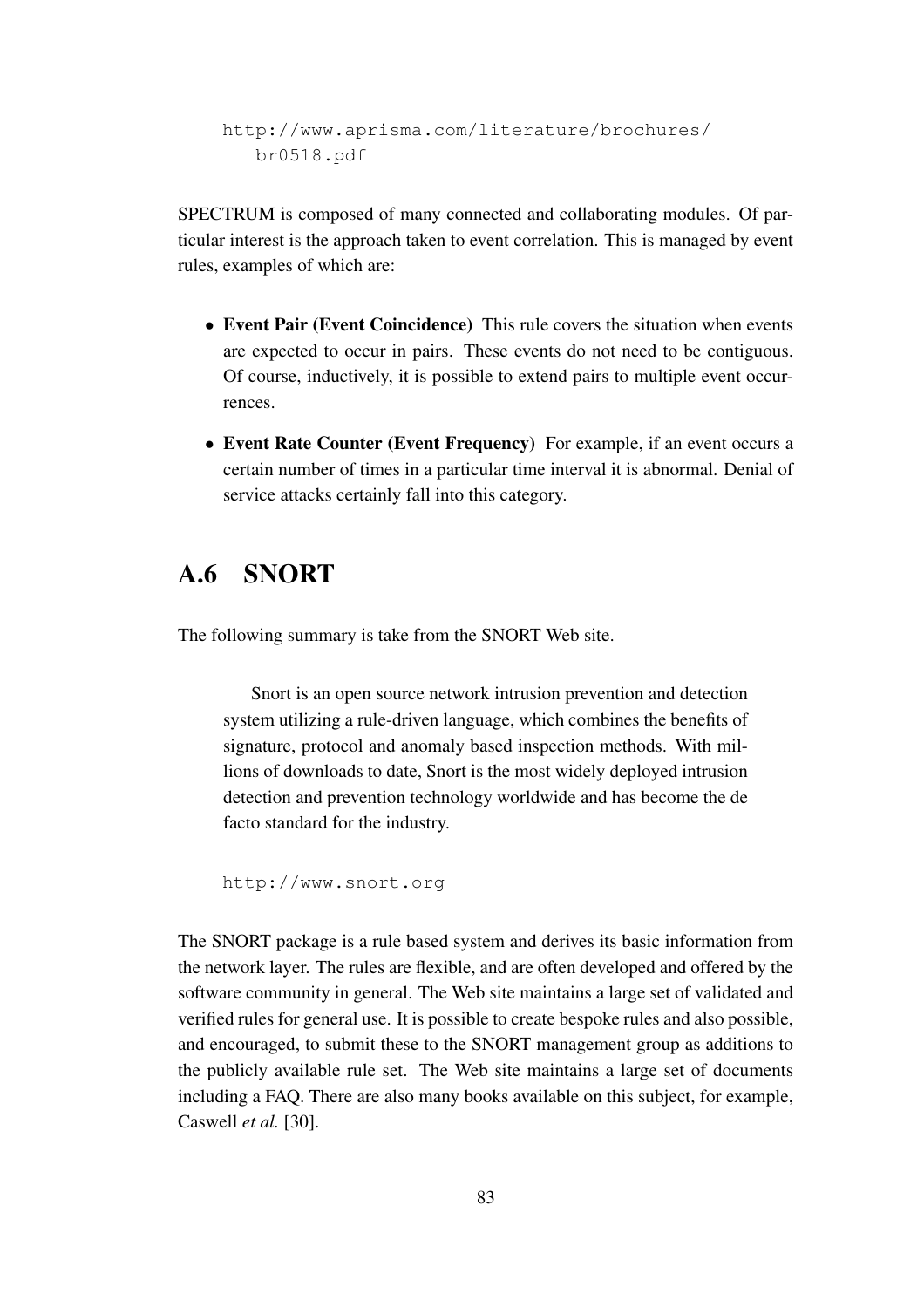## **Appendix B**

### **Test Data**

Many of the 'in use' IDS applications described in this report have been extensively tested using common or standard test data sets. Since these are referred to frequently in connection with the review of artificial intelligence techniques, this appendix describes the DARPA data set, and a derivation of this, the KDD-Cup99 data set. These data sets consist of low level network events in various forms.

#### **B.1 DARPA**

The Information Systems Technology Group (IST) of MIT Lincoln Laboratory, within the remit of a DARPA sponsored project, collected a standard set of test data for the purposes of testing and evaluating Intrusion Detection Systems. In 1999 the evaluations were performed on a number of IDS applications. Measurements of the probability of detection and probability of false alarms were obtained. MIT provide an updated Web site containing the test data, documentation, descriptions and publications. The URL for this is:

http://www.ll.mit.edu/IST/ideval/data/1999/ 1999\_data\_index.html

As observed on this site

These evaluations contributed significantly to the intrusion detection research field by providing direction for research efforts and an objective calibration of the state-of-the-art. They are of interest to researchers working on the general problem of workstation and network intrusion detection. The evaluation was designed to be simple, to focus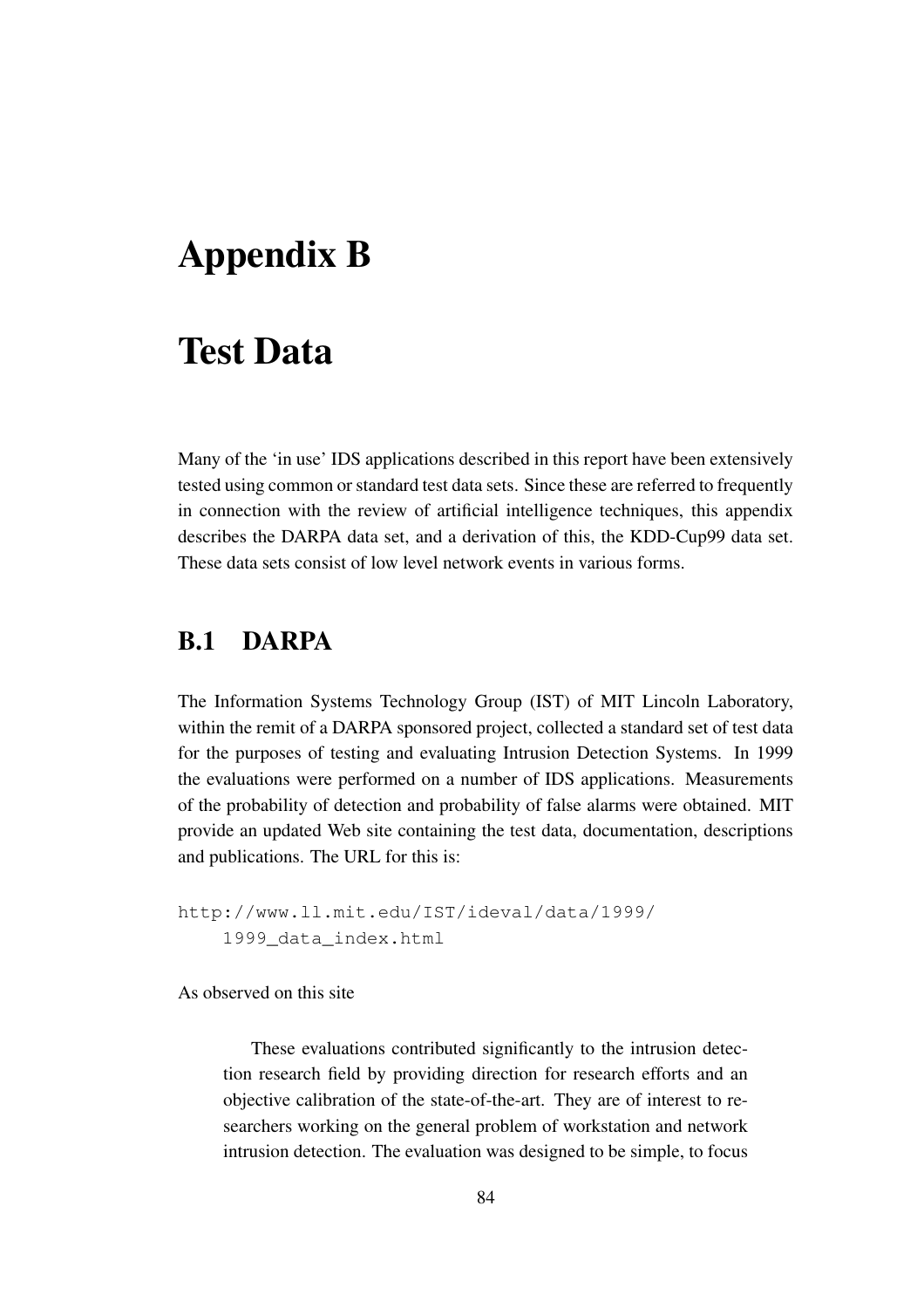on core technology issues, to encourage the widest possible participation by eliminating security and privacy concerns, and by providing data types that were used commonly by the majority of Intrusion Detection Systems.

IDS applications could be tested within an offline or real time environment. Offline tests used, for example, audit logs and TCP/IP dumps collected from a simulation network. Real time tests were expected to operate within actual networks under operational timescales. The IDS applications were expected to identify anomalous and attack behaviour within a background of normal network activity. Documentation and related publications are also available from this site. The agency supplied three weeks of training data. Only the second week of data contained attacks. The remaining two weeks were provided to enable 'normal' activity to be sampled.

#### **B.2 KDD-Cup99**

This data set was used for the *Third International Knowledge Discovery and Data Mining Tools Competition* and is a version of the DARPA data set described above. This was conducted in parallel with KDD-99 the *Fifth International Conference on Knowledge Discovery and Data Mining*. The objective of the competition was to build an IDS application that was capable of distinguishing between normal and anomalous network behaviour. The data was a simulation of a military network environment. The Web site provides a detailed description of the required IDS application, the full simulation data set, and a description of the attack data types embedded within the otherwise normal activity of the network. The URL for this is:

http://kdd.ics.uci.edu/databases/kddcup99/kddcup99.html

Comprehensive details concerning the data set and the results of the competition are provided by Stolfo *et al.* [201]. The data set is essentially a set of TCP/IP dump data. The types of attack embedded within this data are:

- Denial of service, *e.g.* SYN floods attacks.
- Unauthorized access from a remote machine, *e.g.* guessing password.
- Unauthorized access to local superuser (root) privileges, *e.g.* various 'buffer overflow' attacks.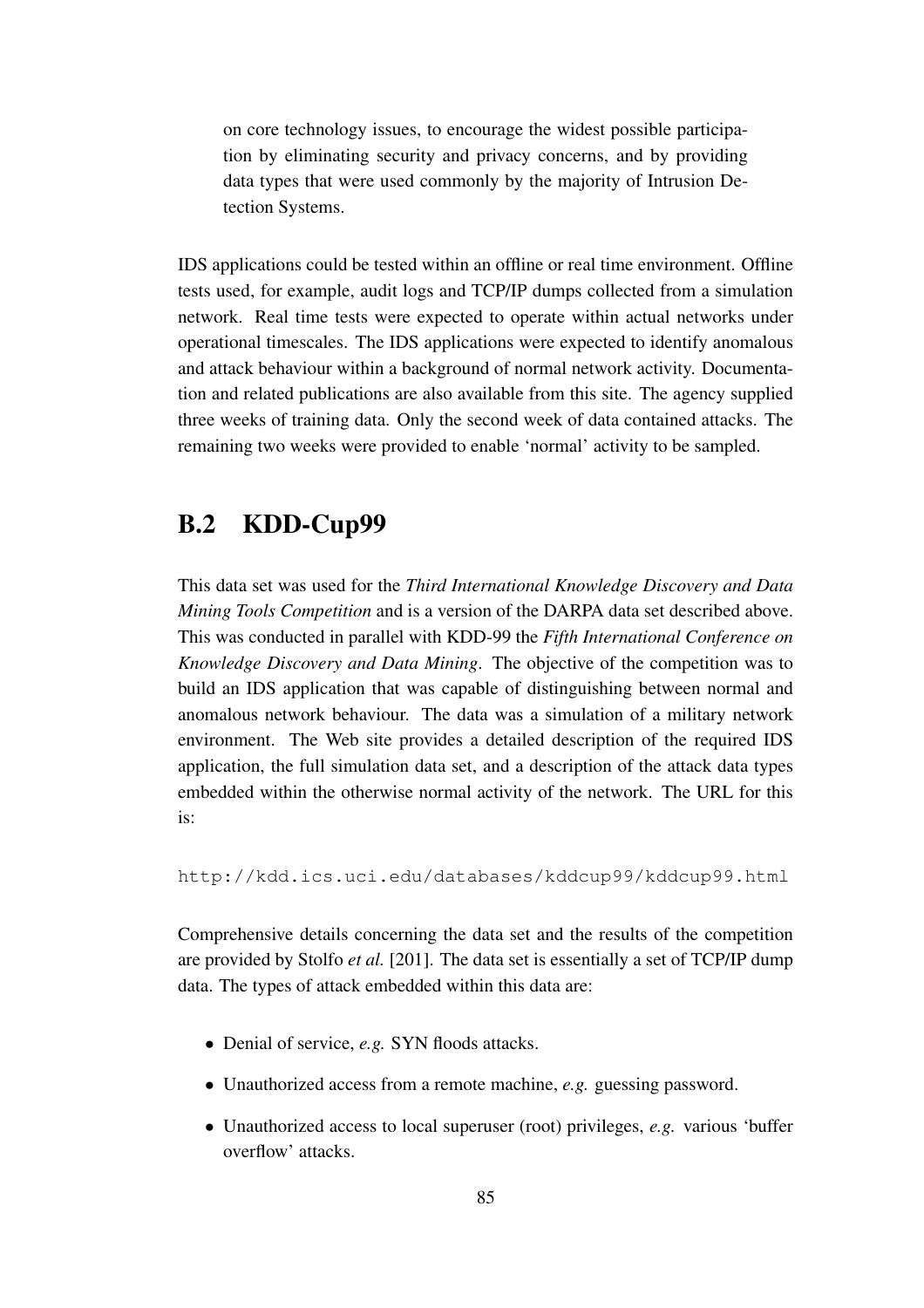• Surveillance and other probing, *e.g.* port scanning.

In nearly all of these attack types the composite attack events are distributed, asynchronous and atemporal, and as a consequence place considerable demands on the underlying event correlation engines.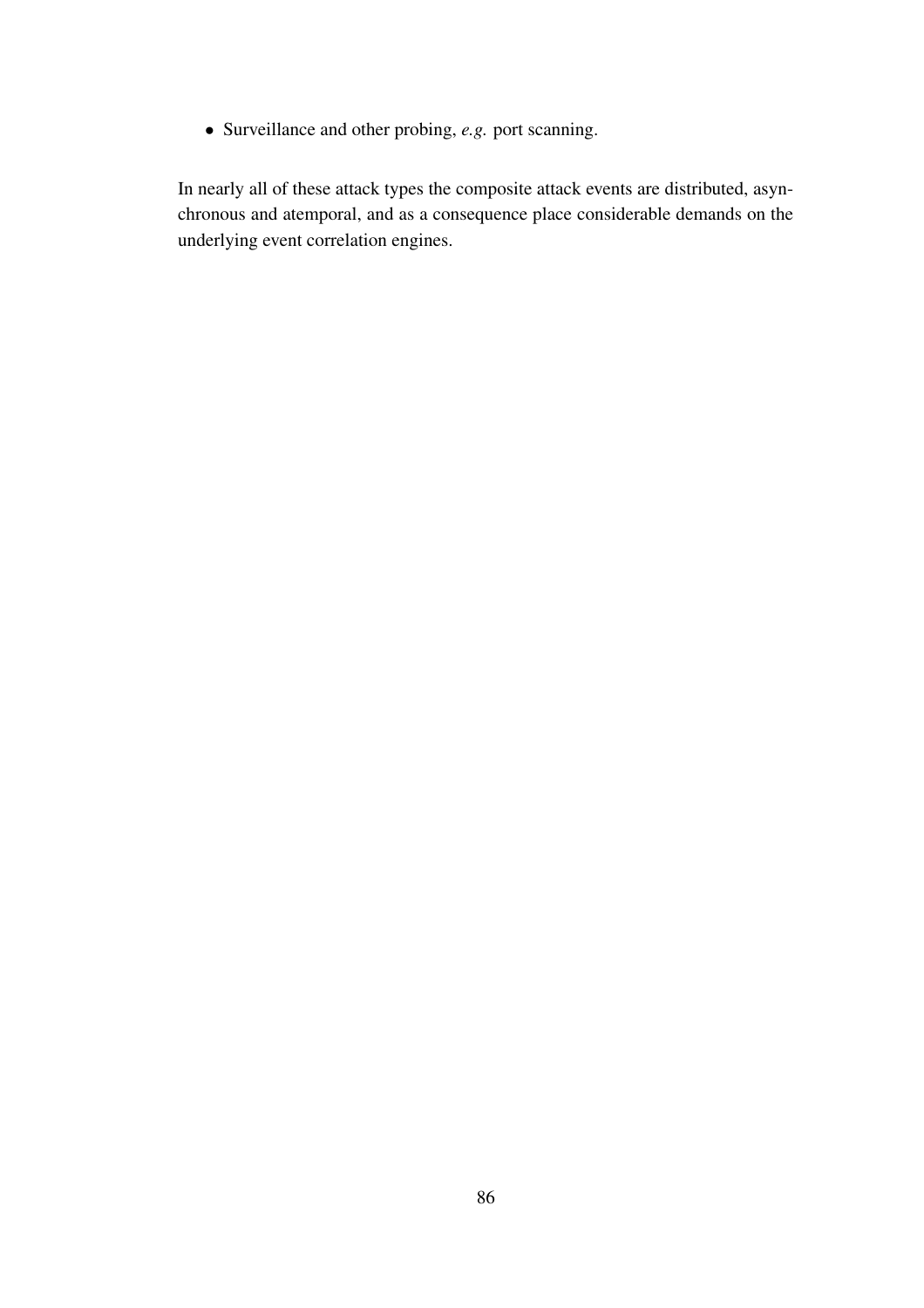# **References**

- [1] M. S. Abadeh, J. Habibi, and S. Aliari. Using a Particle Swarm Optimization Approach for Evolutionary Fuzzy Rule Learning: A Case Study of Intrusion Detection. In *Information Processing and Management of Uncertainty in Knowledge Based Systems (IPMU)*, Paris, France, July 2–7 2006.
- [2] T. Abbes, A. Bouhoula, and M. Rusinowitch. On the Fly Pattern Matching for Intrusion Detection with SNORT. *Annals of Telecommunications*, 59(9– 10), Sep–Oct 2004.
- [3] A. Adi, D. Botzer, O. Etzion, and T. Yatzkar-Haham. Push Technology Personalization Through Event Correlation. In *Proceedings of the 26th Conference on Very Large Databases*, pages 643–645, 2000.
- [4] S. H. Ahmed, I. A. S. Ismail, and A. S. A. Alim. IDSUDA: An Intrusion Detection System Using Distributed Agents. *International Journal of Computer Networks and Internet Research*, 5, 2005.
- [5] A. V. Aho and M. J. Corasik. Efficient String Matching: An Aid to Bibliographic Search. *Communications of the ACM*, 18(6), 1975.
- [6] E. Al-Shaer. A Dynamic Group Management Framework for Distributed Event Large Scale Monitoring. In *Proceedings of the 7th IFP/IEEE International Symposium on Integrated Network Management (IM'01)*, pages 565– 578, Seattle, 2001.
- [7] K. G. Anagnostakis, E. P. Markatos, S. Antonatos, and M. Polychronakis.  $E^2 \times B$ : A Domain Specific String Matching Algorithm for Intrusion Detection. In *Proceedings of the 18th IFIP International Information Security Conference (SEC2003)*, Athens, Greece, 2003.
- [8] D. anderson, T. Frivold, and A. Valdes. Next Generation Intrusion Detection Expert System (NIDES). Technical report, International Computer Science Laboratory Technical Report SRI-CSL-95-07, May 1995.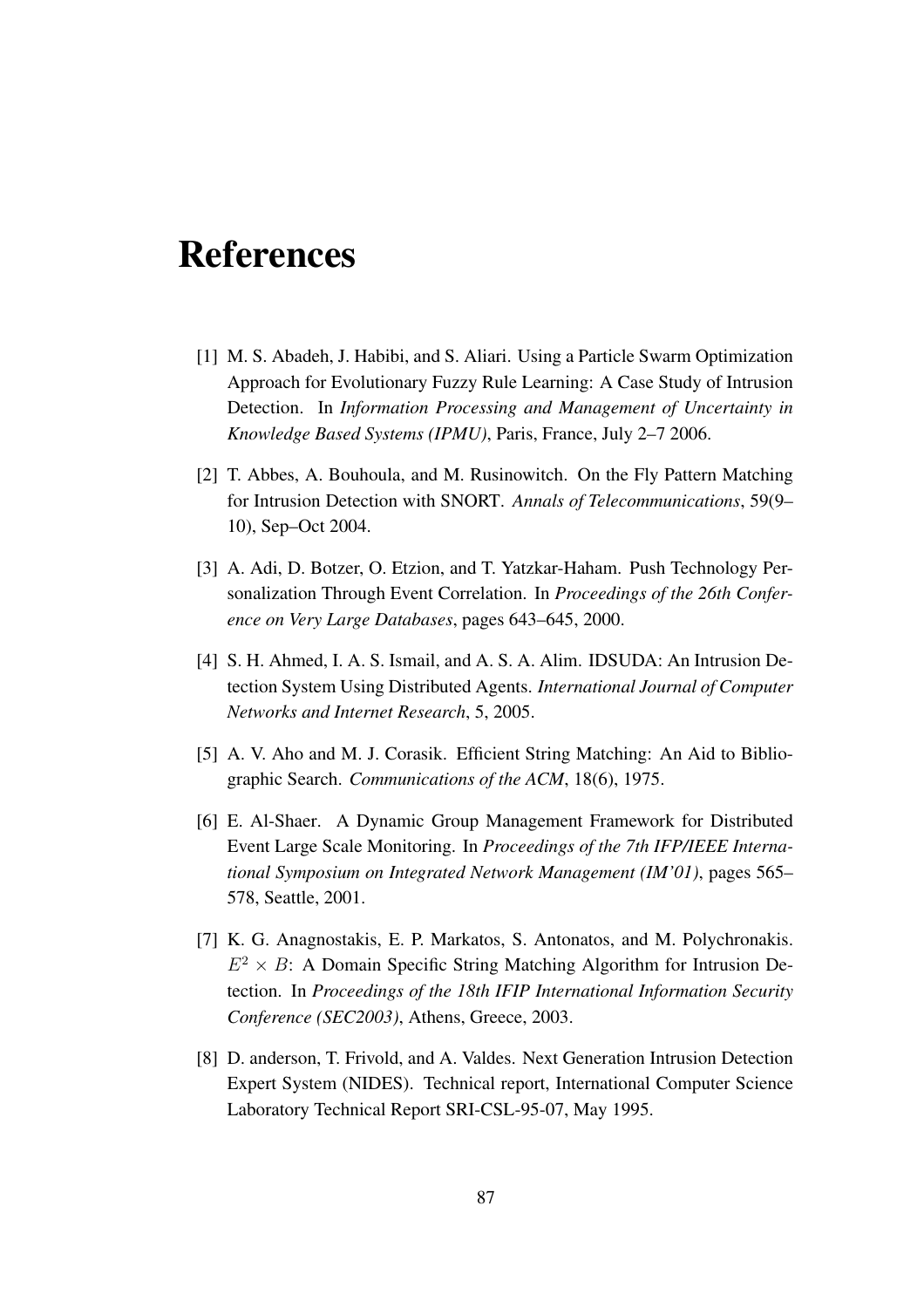- [9] R. anderson and A. Kattak. The Use of Information Retrieval Techniques for Intrusion Detection. In *Proceedings of the 1st International Workshop on Recent Advances in Intrusion Detection (RAID98)*, Louvain-la-Neuve, Belgium, 1998.
- [10] S. Antonatos, M. Polychronakis, P. Akritidis, D. Kostas, K. G. Anagnostakis, and E. P. Markatos. Piranha: Fast and Memory Efficient Pattern Matching for Intrusion Detection. In *Proceedings of the 20th International Information Security Conference (IFIP/SEC 2005)*, May 2005.
- [11] K. Appleby, G. Goldszmidt, and M. Steinder. Yemanja A Layered Event Correlation Engine for Multi Domain Server Farms. In *Integrated Network Management VII*, pages 329–344, 2001.
- [12] W. H. Au, K. C. C. Chan, and X. Yao. A Novel Evolutionary Data Mining Algorithm with Application to Churn Prediction. *IEEE Transactions on Evolutionary Computation*, 7(6), 2003.
- [13] R. Bace and P. Mell. Intrusion Detection Systems. *NIST Special Publication on Intrusion Detection Systems*, November 2001.
- [14] B. Balajinath and S. V. Raghavan. Intrusion Detection Through Learning Behaviour Model. *International Journal of Computer Communications*, 24(12):1202–1212, July 2001.
- [15] J. Balthrop, F. Esponda, S. Forrest, and M. Glickman. Coverage and Generalization in an Artificial Immune System. In *Proceedings of the Genetic and Evolutionary Computation Conference (GECCO 2002)*, pages 3–10, New York, 2002. Morgan Kaufmann.
- [16] S. Banerjee, C. Crina Grosan, and A. Abraham. IDEAS: Intrusion Detection Based on Emotional Ants for Sensors. In *5th International Conference on Intelligent Systems, Design and Applications (ISDA-05)*, Wroclaw, Poland, 2005.
- [17] D. Barbara, J. Couto, S. Jajodia, and N. Wu. ADAM: A Testbed for Exploring the Use of Data Mining in Intrusion Detection. *Special Interest Group on Management of Data (SIGMOD)*, 30(4), 2001.
- [18] D. Barbara, N. Wu, and S. Jajodia. Detecting Novel Network Intrusions Using Bayes Estimators. In *Proceedings of the SIAM International Conference on Data Mining*, Chicago, USA, April 2001.
- [19] H. Barendregt. *The Lambda Calculus its Syntax and Semantics*. springer Verlag, 1984.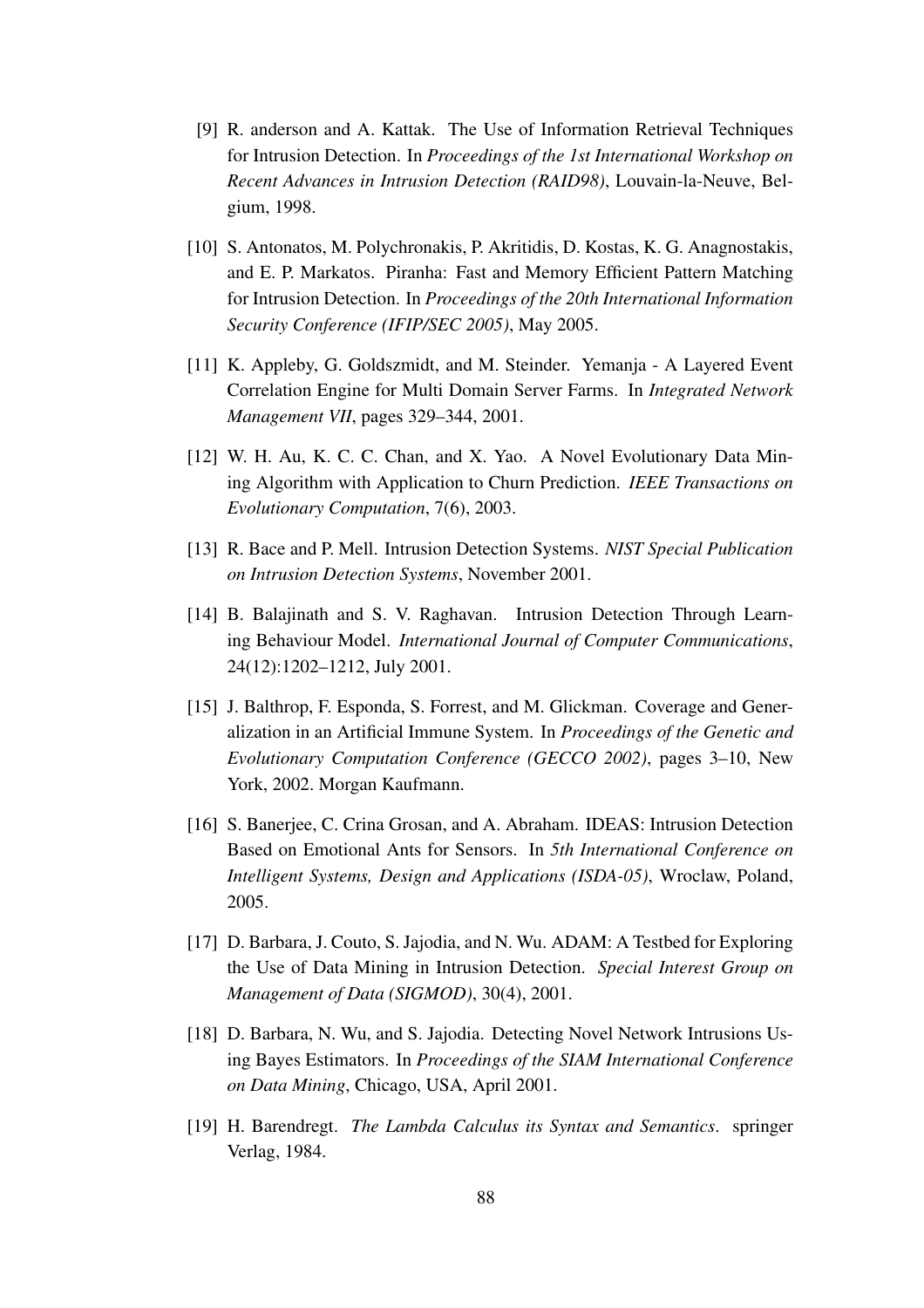- [20] S. Benferhat, F. Autrel, and F. Cuppens. Enhanced Correlation in an Intrusion Detection Process. In *Lecture Notes in Computer Science*, volume 2776, pages 157–170. Springer, 2003.
- [21] V. Berk, W. Chung, V. Crespi, G. Cybenko, R. Gray, D. Hernando, G. Jiang, H. Li, and Y. Sheng. Process Query System for Surveillance and Awareness. In *7th World Multi Conference on Systemics, Cybernetics and Informatics (SCI 2003)*, Orlando, Florida, July 2003.
- [22] B. H. Bloom. Space/time Trade-offs in Hash Coding with Allowable Errors. *Communications of the ACM*, 13(7):422–426, 1970.
- [23] R. J. Bolton and D. J. Hand. Statistical Fraud Detection: A Review. *Statistical Science*, 17(3):235–255, 2002.
- [24] S. M. Bridges and R. B. Vaughan. Fuzzy Data Mining and Genetic Algorithms Applied to Intrusion Detection. In *Proceedings of the National Information Systems Security Conference (NISSC)*, Baltimore, MD, October 2000.
- [25] A. Bronstein, J. Das, M. Duro, R. Friedrich, G. Kleyner, M. Mueller, S. Singhal, and I. Cohen. Self-aware services: Using bayesian networks for detecting anomalies in internet-based services. Technical Report HPL-2001-23 (R.1), Internet Storage and Systems Laboratory, HP Laboratories Palo Alto, October 2001.
- [26] A. Brown, G. Kar, and A. Keller. An Active Approach to Characterizing Dynamic Dependencies for Problem Determination in a Distributed Application Environment. In *7th IEEE/IFIP International Symposium on Integrated Network Management*, Seattle, 2001. Chapman and Hall Ltd.
- [27] S. Brugger. Data Mining Methods for Network Intrusion Detection. *ISCR Computer Science Series, University of California*, June 2004.
- [28] J. Cannady. Artificial Neural Networks for Misuse Detection. In *Proceedings of the National Information Systems Security Conference*. NIST, Washington, DC, 1998.
- [29] J. Cannady. Next Generation Intrusion Detection: Autonomous Reinforcement Learning of Network Attacks. In *Proceedings of the 23rd National Information Systems Secuity Conference*, 2000.
- [30] B. Caswell, J. C. Foster, R. Russell, J. Beale, and J. Posluns. *Snort 2.0 Intrusion Detection*. Syngress Publishing, 2003.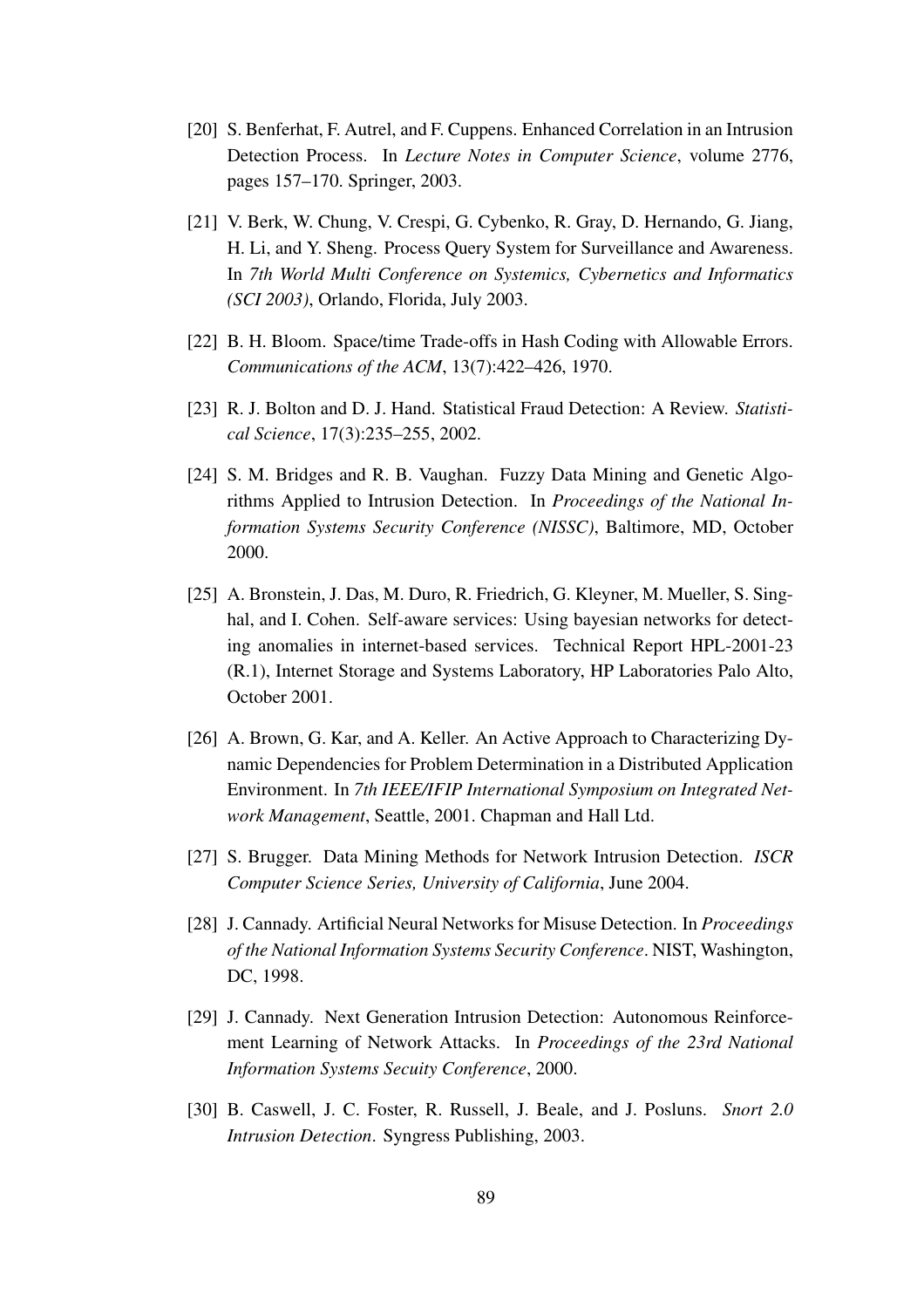- [31] B. Caswell and M. Roesch. Snort: The open source network intrusion detection system. In *Internet: http://www.snort.org/*, 2004.
- [32] S. Chebrolu, A. Abraham, and J. P. Thomas. Feature Deduction and Ensemble Design of Intrusion Detection Systems. *Computers and Security*, 24(4):295–307, June 2005.
- [33] M. M. Cheikhrouhou. Using bdi-oriented agents for network management, 1998.
- [34] M. M. Cheikhrouhou, P. Conti, and J. Labetoulle. Intelligent agents in network management, a state-of-the-art. *Networking and Information Systems*, 1(1):9–38, 1998.
- [35] M. M. Cheikhrouhou, P. Conti, K. Marcus, and J. Labetoulle. A software agent architecture for network management: Case-studies and experience gained. *Journal of Network and Systems Management*, 8(3), 2000.
- [36] M. Chen, A. X. Zheng, J. Lloyd, M. I. Jordan, and E. A. Brewer. Failure diagnosis using decision trees. In *1st International Conference on Autonomic Computing (ICAC 2004)*, pages 36–43, 2004.
- [37] Y. Chen, A. Abraham, and J. Yang. Feature Selection and Intrusion Detection Using Hybrid Flexible Neural Tree. In *International Syumposium on Neural Networks (ISNN 03)*, pages 439–444, Chongqing, China, 2005.
- [38] D. Chess, C. Harrison, and A. Kershenbaum. Mobile Agents: Are They a Good Idea? Technical Report RC 19887 (December 21, 1994 - Declassified March 16, 1995), IBM Research Report, Yorktown Heights, New York, 1994.
- [39] K. Chokshi, C. Panchev, S. Wermter, and K. Burn. Self Organising Neural Place Codes for Vision Based Robot Navigation. In *Proceedings of the International Joint Conference on neural Networks*, pages 2501–2506, Budapest, Hungary, July 2004.
- [40] R. C. Clark and D. E. Schimmel. A Pattern Matching Co-Processor for Network Intrusion Detection Systems. In *IEEE International Conference on Field Programmable Technology*, Tokyo, Japan, December 2003.
- [41] W. Cockayne and M. Zyda, editors. *Mobile Agents*. Prentice-Hall, 1998.
- [42] S. Coull, J. Branch, B. Szymanski, and E. Breimer. Intrusion Detection: A Bioinformatics Approach. In *Proceedings of the 19th Annual Computer Security Applications Conference*, Las Vegas, Nevada, December 2003.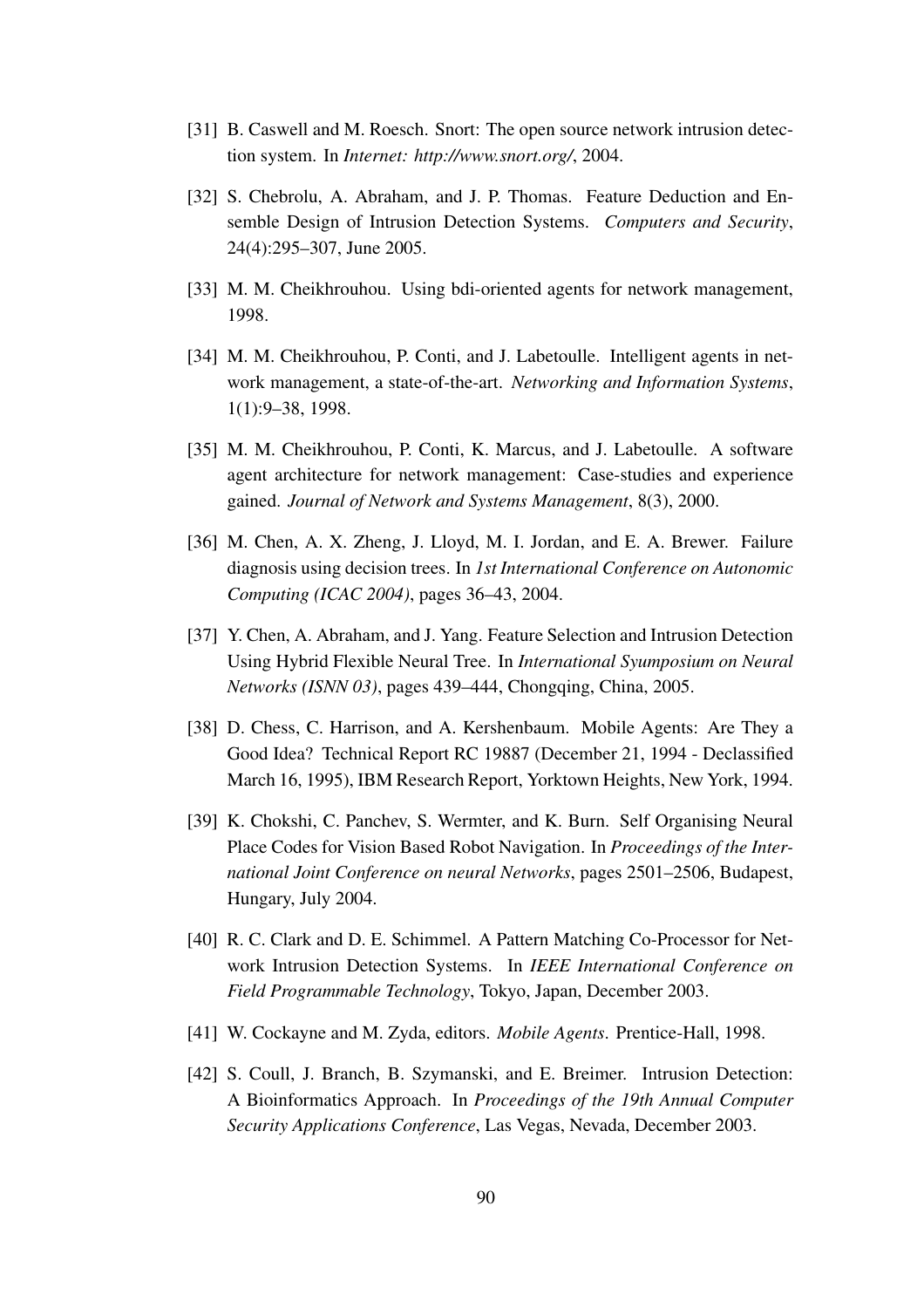- [43] F. Cuppens and A. Miege. Alert Correlation in a Cooperative Intrusion Detection Framework. In *Proceedings of the IEEE Symposium on Security and Privacy*, pages 202–215, 2002.
- [44] F. Cuppens and R. Ortalo. LAMBDA: A Language to Model a Database for Detection of Attacks. In *RAID '00: Proceedings of the Third International Workshop on Recent Advances in Intrusion Detection*, pages 197–216, London, UK, 2000. Springer-Verlag.
- [45] D. Dasgupta. Immunity Based Intrusion Detection System: A General Framework. In *Proceedings of the 22nd National Information Systems Security Conference*, pages 147–160, 1999.
- [46] D. Dasgupta. An Immune Agent Architecture for Intrusion Detection. In *GECCO'00 - Workshop Proceedings*, pages 42–44, 2000.
- [47] D. Dasgupta and F. González. An Immunity Based Technique to Characterize Intrusions in Computer Networks. *IEEE Transactions on Evolutionary Computation*, 6:1081–1088, 2002.
- [48] D. Dasgupta and N. Attoh Okine. Immunity Based Systems: A Survey. In *IEEE International Conference on Systems, Man and Cybernetics*, Hyatt Orlando, Florida, 1997.
- [49] L. N. de Barros, M. Lemos, V. Bernal, and J. Wainer. Model based diagnosis for network communication faults. In *AIDIN '99: International Workshop on Artificial Intelligence for Distributed Information Networking*, pages 57–62. AAAI Press, 1999.
- [50] L. N. de Castro and J. I. Timmis. Artificial Immune Systems: A Novel Paradigm to Pattern Recognition. In J. M. Corchado, L. Alonso, and C. Fyfe, editors, *Artificial Neural networks in pattern Recognition*, pages 67–84. Springer Verlag, University of Paisley, UK, 2002.
- [51] H. Debar. An Introduction to Intrusion Detection Systems. In *Connect 2000*, 2000.
- [52] H. Debar, M. Dacier, and A. Wespi. Towards a Taxonomy of Intrusion Detection Systems. *Computer Networks*, 31:805–822, 1999.
- [53] K. Deeter, K. Singh, S.Wilson, L. Filipozzi, and S.T. Vuong. APHIDS: A Mobile Agent Based Programmable Hybrid Intrusion Detection System. In *Mobility Aware Technologies and Applications/Mobile Agents for Telecommunication Applications*, pages 244–253, Floianópolis, Brazil, 2004.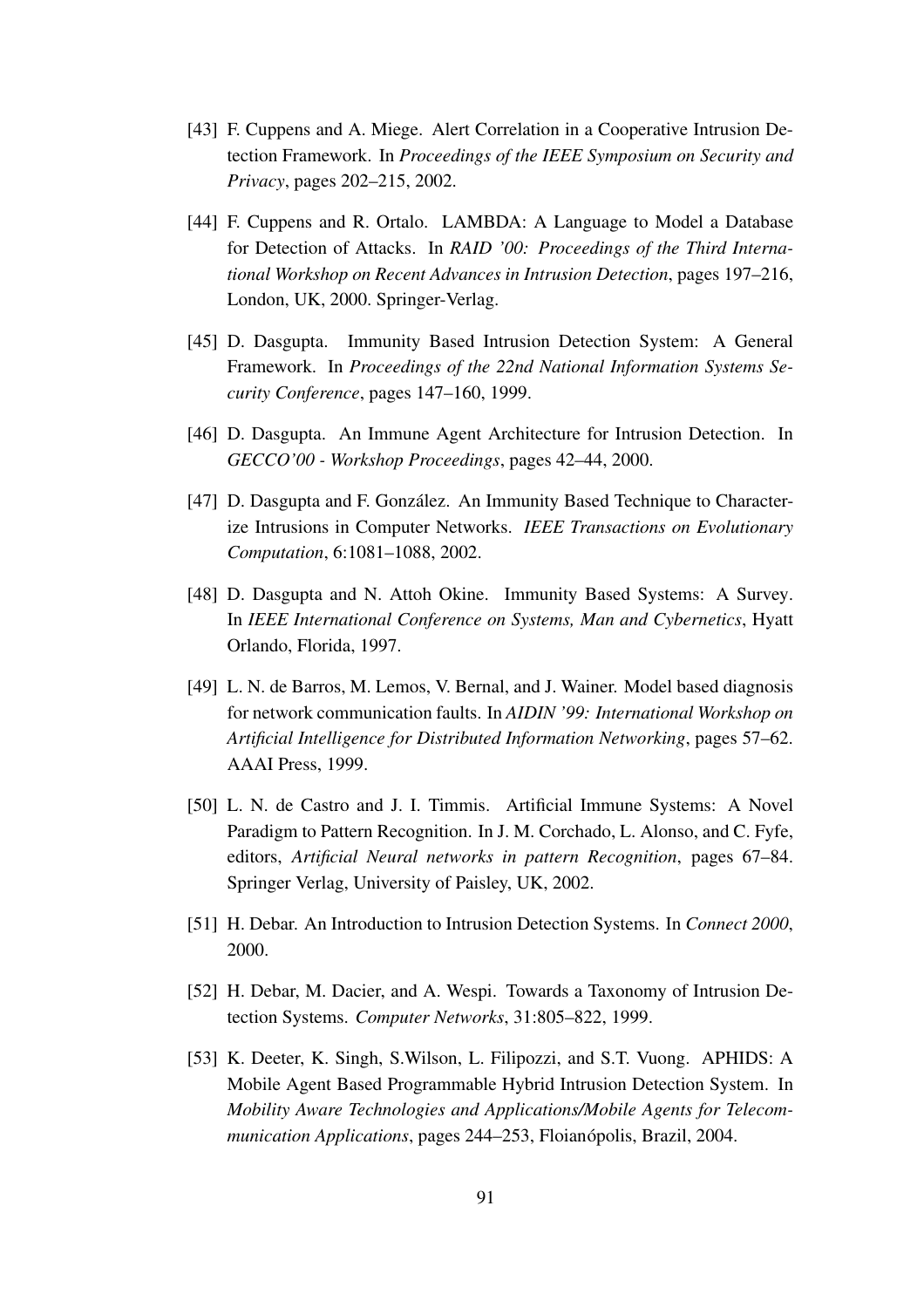- [54] S.S. Eswari Dei and V. Ramachandran. Agent based control for embedded applications. In *9th International Conference on High Performance Computing (HiPC 2002)*, Bangalore, India, December 2002.
- [55] O. Depren, M. Topallar, E. Anarim, and M.K. Ciliz. An Intelligent Intrusion Detection System for Anomaly and Misuse Detection in Computer Networks. *Expert systems with Applications*, 29:713–722, 2005.
- [56] P. Dokas, L. Ertoz, V. Kumar, A. Lazarevic, J. Srivastava, and P. Tan. Data Mining for Network Intrusion Detection. In *Proceedings of the NSF Workshop on Next Generation Data Mining*, Baltimore, MD, November 2002.
- [57] M. Dorigo and T. Stutzle. *Ant Colony Optimization*. The MIT Press, July 2004.
- [58] C. Elkan. Magical Thinking in data Mining: Lessons from CoIL Challenge 2000. In *Proceedings of SIGKDD01*, pages 426–431, 2001.
- [59] A. Elmzabi, M. Bellafkih, and M. Ramdani. An adaptive fuzzy clustering approach for the network management. *International Journal of Information Technology*, 3(1):1305–2403, 2006.
- [60] D. Endler. Intrusion Detection: Applying Machine Learning to Solaris Audit Data. In *Proceedings of the Annual Computer Security Applications conference*, pages 267–279, 1998.
- [61] R. F. Erbacher and D. Frincke. Visual Behavior Characterization for Intrusion and Misuse Detection. In *Proceedings of the SPIE Conference on Visual Data Exploration and Analysis*, pages 210–218, 2001.
- [62] L. Ertoz, A. Lazarevic, E. Eilertson, A. Lazarevic, P. Tan, P. Dokas, V. Kumar, and J. Srivastava. Protecting Against Cyber Threats in Networked Information Systems. In *SPIE Annual Symposium on AeroSense, Battlespace Digitization and Network Centric Systems III*, Orlando, FL, April 2003.
- [63] E. Eskin. Anomaly Detection over Noisy Data using Learned Probability Distributions. In *ICML '00: Proceedings of the Seventeenth International Conference on Machine Learning*, pages 255–262, San Francisco, CA, USA, 2000. Morgan Kaufmann Publishers Inc.
- [64] E. Eskin, A. Arnold, M. Prerau, L. Portnoy, and S. Stolfo. A Geometric Framework for Unsupervised Anomaly Detection: Detecting Intrusions in Unlabeled Data. In *Data Mining for Security Applications*. Kluwer, 2002.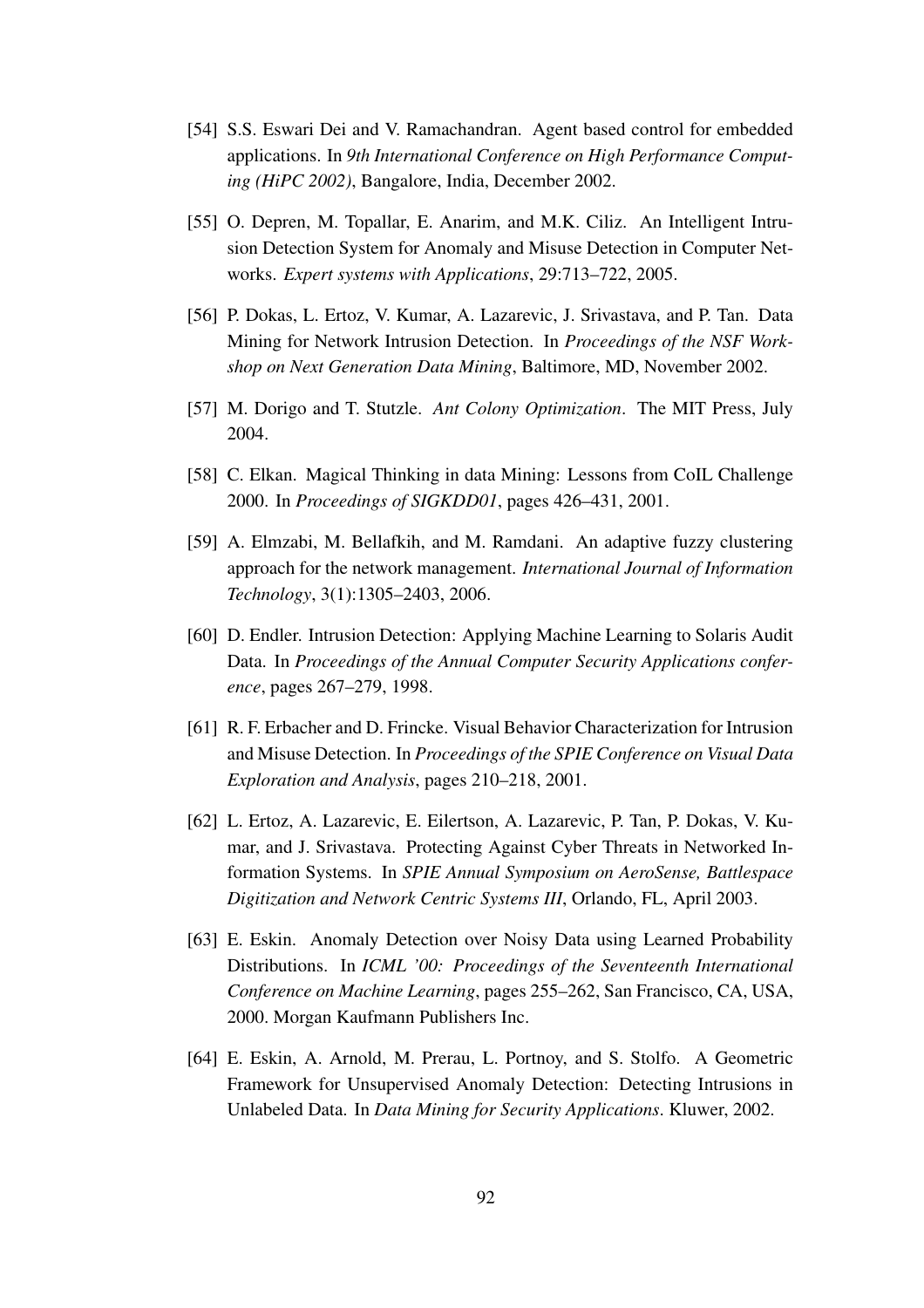- [65] B. S. Everitt. *Cluster Analysis*. Edward Arnold: A division of Hodder & Stoughton, New York, USA, 3 edition, 1993.
- [66] E. Fabre, A. Benveniste, S. Haar, C. Jard, and A. Aghasaryan. Algorithms for Distributed Fault Management in Telecommunications Networks. In *Proceedings of the International Conference on Telecommunications*, pages 820–825. Springer, 2004.
- [67] M. Fisk and G. Varghese. An Analysis of Fast String Matching Applied to Content Based Forwarding and Intrusion Detection. Technical report, University of California - San Diego, 2002.
- [68] S. Forrest, A. Perelson, L. Allen, and R. Cherukuri. Self Nonself Discrimination in a Computer. In *Proceedings of the IEEE Symposium on Research in Security and Privacy*, 1994.
- [69] D. Frincke. Balancing Cooperation and Risk in Intrusion Detection. *ACM Trans. Inf. Syst. Secur.*, 3(1):1–29, 2000.
- [70] D. Frincke, J. McConnell, D. Tobin, J. Marconi, and D. Polla. A Framework for Cooperative Intrusion Detection. In *21st National Information Systems Security Conference*, pages 361–373, 1998.
- [71] D. Frincke and E. Wilhite. Distributed Network Defense. In *IEEE Workshop on Information Assurance and Security*, United states Military Academy, West Point, NY, 2001.
- [72] P. Frohlich. ¨ *DRUM-II: Efficient Model-Based Diagnosis of Technical Sys*tems. PhD thesis, Universität Hannover, 1998.
- [73] P. Fröhlich, W. Nejdl, M. Schroeder, C. Damsio, and L. M. Pereira. Using Extended Logic Programming for Alarm Correlation in Cellular Phone Networks. In *Proceedings of the International Conference on Industrial and Engineering Applications of Artificial Intelligence and Expert Systems*, pages 343–352. Springer, 1999.
- [74] P. Frohlich, W. Nejdland, K. Jobmann, and H.Wietgrefe. Model Based Alarm Correlation in Cellular Phone Networks. In *Fifth Int. Symposium on Modeling, Analysis and Simulation of Computer and Telecommunication Systems (MASCOTS)*, 1997.
- [75] M. Garijo, A. Cancer, and J. J. Sanchez. A multiagent system for cooperative network-fault management. In *PAAM '96: Proceedings of the First International Conference on the Practical Application of Intelligent Agents and Multi-agent Technology*, pages 279–294, 1996.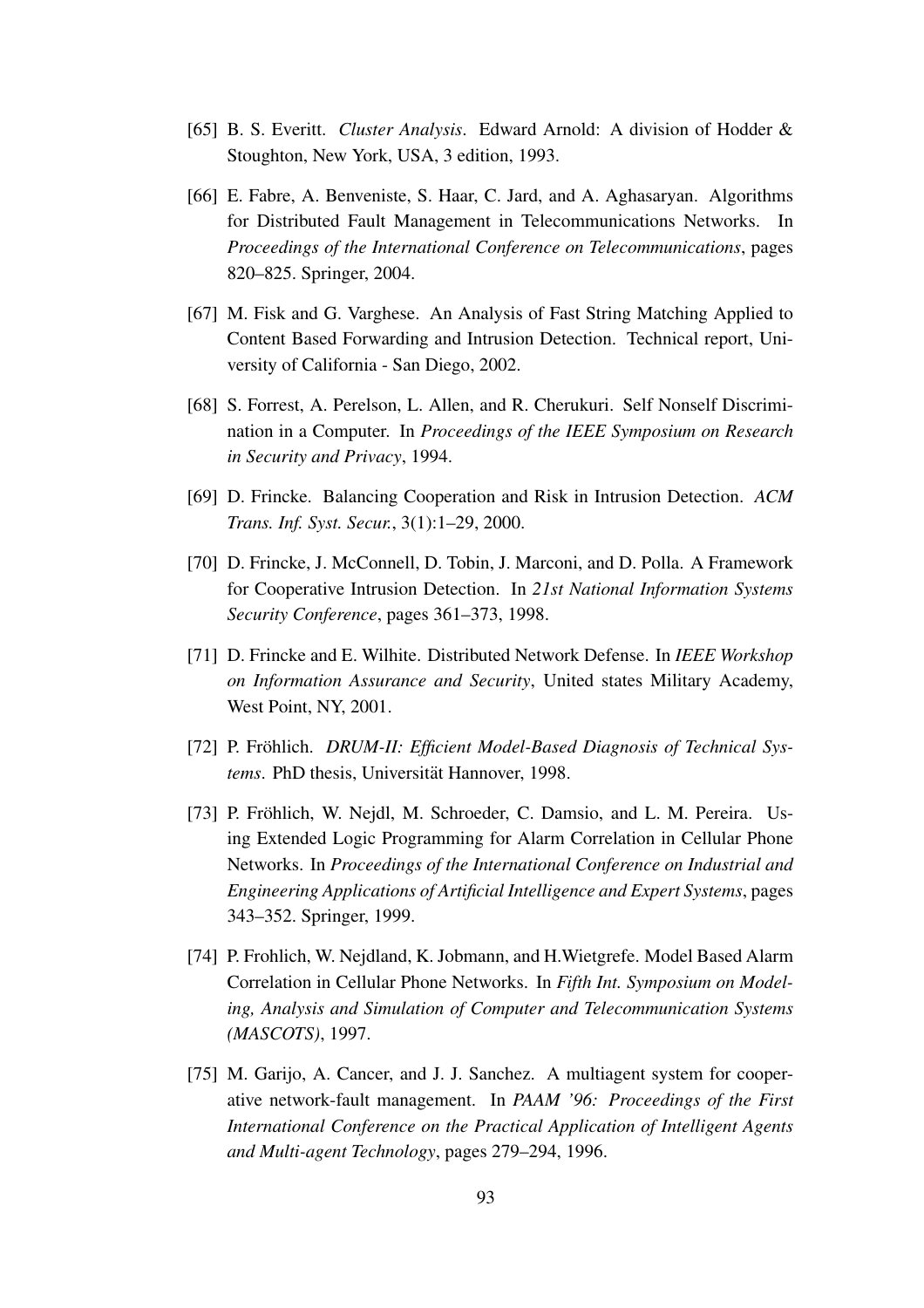- [76] A. Ghosh and A. Schwartzbard. A Study in Using Neural Networks for Anomaly and Misuse Detection. In *Proceedings of the 8th USENIX Security Symposium*, 1999.
- [77] A. K. Ghosh, C. Michael, and M. Schatz. A Real Time Intrusion Detection System Based on Learning Program Behaviour. In *Proceedings of the Third International Workshop on the Recent Advancesin Intrusion Detection*, pages 93–109, 2000.
- [78] J. C. Giarratano and G. D. Riley. *Expert Systems: Principles and Programming*. Course Technology, Boston, MA USA, 4 edition, 1998.
- [79] D. E. Goldberg. *Genetic Algorithms in Search, Optimization and Machine Learning*. Addison-Wesley Publishing Co., Reading, Massachusetts, 1989.
- [80] F.A. Gonzlez, J. Gmez, M. Kaniganti, and D. Dasgupta. An Evolutionary Approach to Generate Fuzzy Anomaly Signatures. In *IEEE Information Assurance workshop*, pages 251–259, West Point, NY, 2003.
- [81] B. Gruschke. A New Approach for Event Correlation based on Dependency Graphs. In *Proceedings of the 5th Workshop of the OpenView University Association*, 1998.
- [82] B. Gruschke. Integrated Event Management: Event Correlation using Dependency Graphs. In *Proceedings of the 9th IFIP/IEEE International Workshop on Distributed Systems: Operations and Management*, 1998.
- [83] J. Gu, D. Lee, S. Park, and K. Sim. An Immunity Based Security Layer Model. In *GECCO'00 Workshop on Artificial Immune Systems and Their Applications*, pages 47–48, 2000.
- [84] D.W. Guerer, I. Khan, R. Ogler, and R. Keffer. An Artificial Intelligence Approach to Network Fault Management. In *SRI International*, Menlo Park, CA, 1996.
- [85] J. M. Hall and D. A. Frincke. An Architecture for Intrusion Detection Modeled After the Human Immune System. In *Proceedings of the International Conference on Computer Communication and Control Technologies*, volume 3, pages 75–78, 2003.
- [86] A. Hanemann. A Hybrid RuleBased/CaseBased Reasoning Approach for Service Fault Diagnosis. In *Proceedings of the 2006 International Symposium on Frontiers in Networking with Applications (FINA 2006)*, Vienna, Austria, 2006.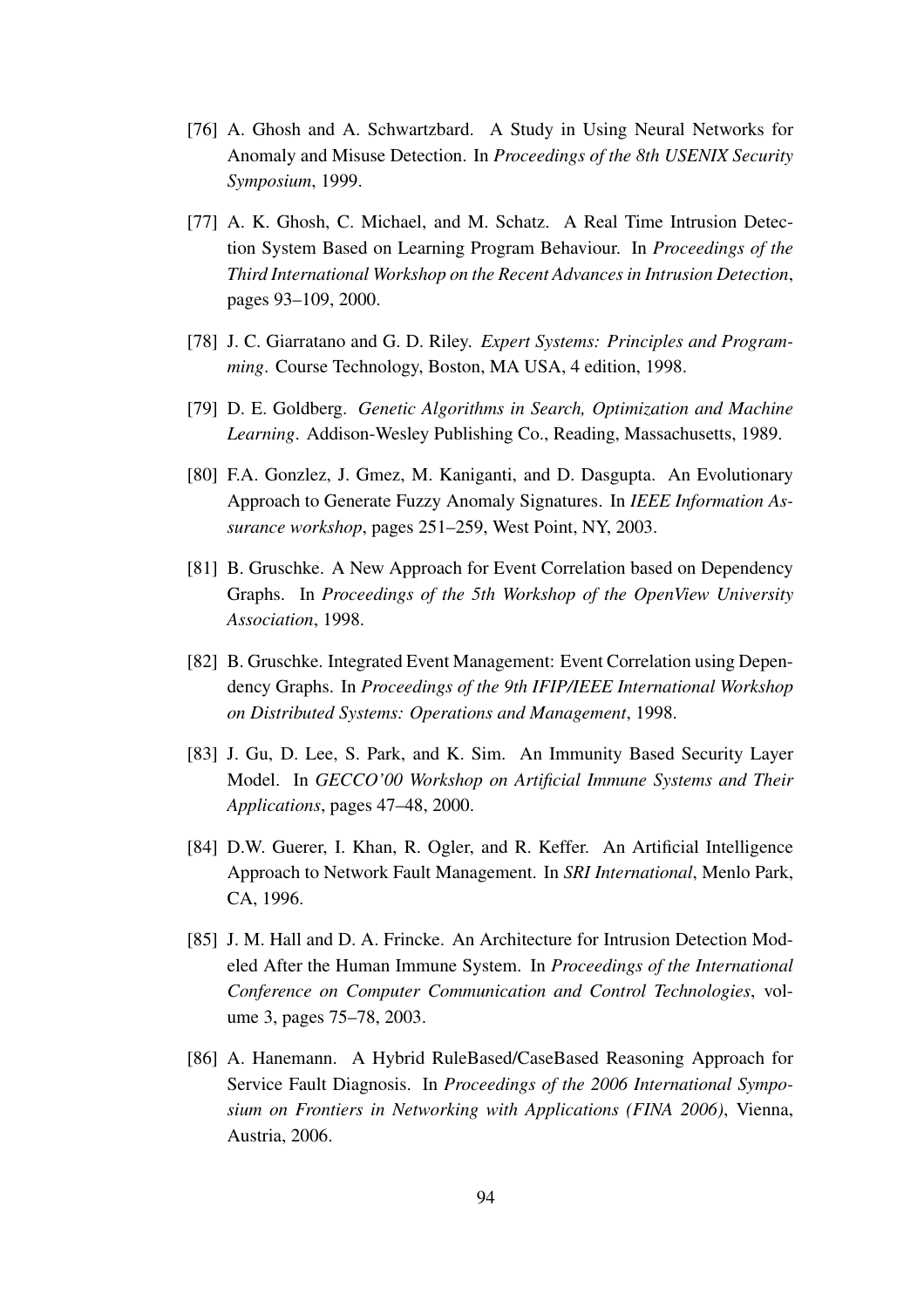- [87] A. Hanemann and M. Sailer. A Framework for Service Quality Assurance using Event Correlation Techniques. In *Proceedings of the International Conference on Service Assurance with Partial and Intermittent Resources (SAPIR 2005)*, Lisbon, Portugal, 2005.
- [88] A. Hanemann, M. Sailer, and D. Schmitz. A Framework for Failure Impact Analysis and Recovery with Respect to Service Level Agreements. In *Proceedings of the IEEE International Conference on Services Computing (SCC 2005)*, Orlando, Florida, 2005.
- [89] A. Hanemann, M. Sailer, and D. Schmitz. Towards a Framework for Failure Impact Analysis and Recovery with Respect to Service Level Agreements. In *Proceedings of the 9th IFIP/IEEE International Conference on Integrated Network Management (IM 2005)*, Nice, France, 2005.
- [90] A. Hanemann, M. Sailer, and D. Schmitz. Towards a Framework for IT Service Fault Management. In *Proceedings of the European University Information Systems Conference (EUNIS 2005)*, Manchester, England, 2005.
- [91] A. Hanemann and D. Schmitz. Service Oriented Event Correlation the MNM Service Model Applied to EMail Services. In *11th International Workshop of the HP OpenView University Association (HPOVUA 2004)*, Paris, France, 2004.
- [92] A. Hanemann and D. Schmitz. Service Oriented Event Correlation Workflow and Information Modeling Approached. In *Third International Workshop on Distributed Event Based Systems (DEBS2004)*, Edinburgh, Scotland, 2004.
- [93] M. Hasan. An Active Temporal Model for Network Management Databases. In A. S. Sethi, Y. Raynaud, and F. Faure-Vincent, editors, *4th IEEE/IFIP International Symposium on Integrated Network Management*, pages 524– 535. Chapman and Hall, 1995.
- [94] M. Hasan, B. Sugla, and R. Viswanathan. A Conceptual Framework for Network Management Event Correlation and Filtering Systems. In A. S. Sethi, Y. Raynaud, and F. Faure-Vincent, editors, *Integrated Network Management IV*, pages 233–246, 1999.
- [95] S. Haykin. *Neural Networks: A Comprehensive Foundation*. Prentice Hall, 2 edition, 1998.
- [96] G. Helmer, J.S.K. Wong, V.Honavar, L. Miller, and Y. Wang. Lightweight Agents for Intrusion Detection. *The Journal of Systems and Software*, pages 109–122, 2003.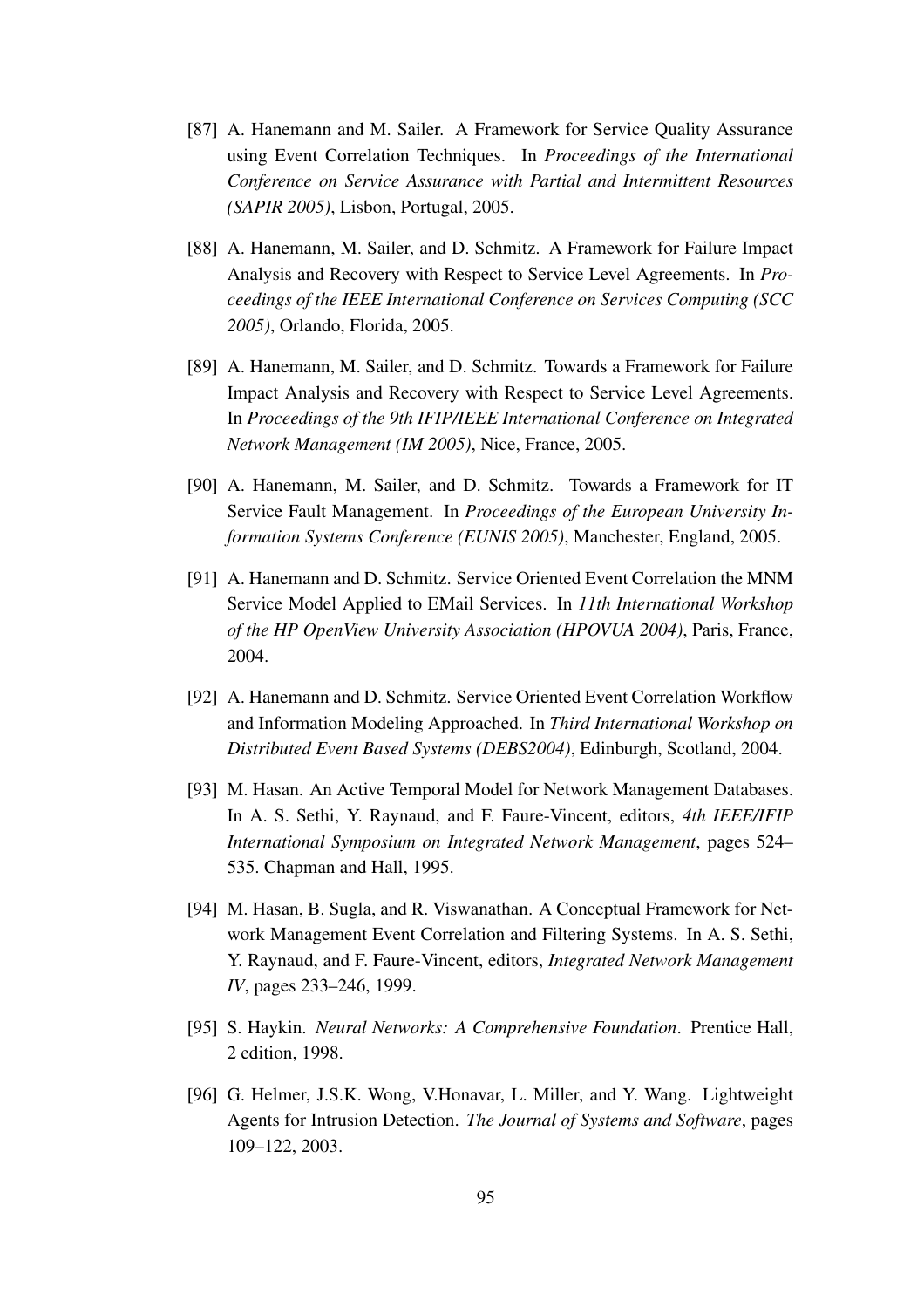- [97] C. Hilas and J. Sahalos. User Profiling for Fraud Detection in Telecommunication Networks. In *Proceedings of the 5th International Conference on Technology and Automation*, pages 382–387, Thessalonika, Greece, 2005.
- [98] V. Hodge and J. Austin. A survey of outlier detection methodologies. *Artificial Intelligence Review*, 22(2):85–126, 2004.
- [99] S. A. Hofmeyr and S. Forrest. Immunity by Design: An Artificial Immune System. In *Proceedings of the Genetic and Evolutionary Computation Conference (GECCO)*, pages 1289–1296, 1999.
- [100] S. A. Hofmeyr and S. Forrest. Architecture for an Artificial Immune System. *Evolutionary Computation*, 8(4):443–473, 2000.
- [101] A. J. Hoglund and K. Hatonen. Computer Network User Behaviour Visualisation Using Self Organising Maps. In *Proceedings of the 8th International Conference on Artificial Neural Networks*, pages 899–904, 1998.
- [102] H. Hou, J. Zhu, and G. Dozier. Artificial Immunity Using Constraint Based Detectors. In *Proceedings of the 5th Biannual World Automation Congress*, pages 239–244, 2002.
- [103] W. S. Hu and H. Zhan. A Study of a Clustering Based Intrusion Detection Algorithm. *Postgraduate Journal, Wuhan University*, 21(3), 2004.
- [104] J.-F. Huard. Probabilistic reasoning for fault management on xunet. Technical report, AT&T Bell Laboratories, Murray Hill, NJ, September 1994.
- [105] Network ICE. Protocol Analysis vs Pattern Matching in Network and Host Intrusion Detection Systems, 2000.
- [106] K. Jaguja, A. Sokolowski, and H. Bock, editors. *Classification, Clustering and Data Analysis* . Springer, 1 edition, August 15 2002.
- [107] G. Jakobson, J. Buford, and L. Lewis. Towards and Architecture for Reasoning About Complex Event Based Dynamic Systems. In *Proceedings of the Third International Workshop on Distributed Event Based Systems (DEBS 2004)*, 2004.
- [108] G. Jakobson and M. Weissman. Alarm correlation. *IEEE Network*, pages 52–59, 1993.
- [109] G. Jakobson and M. Weissman. Real Time Telecommunications Network Management: Extending Event Correlation with Temporal Constraints. In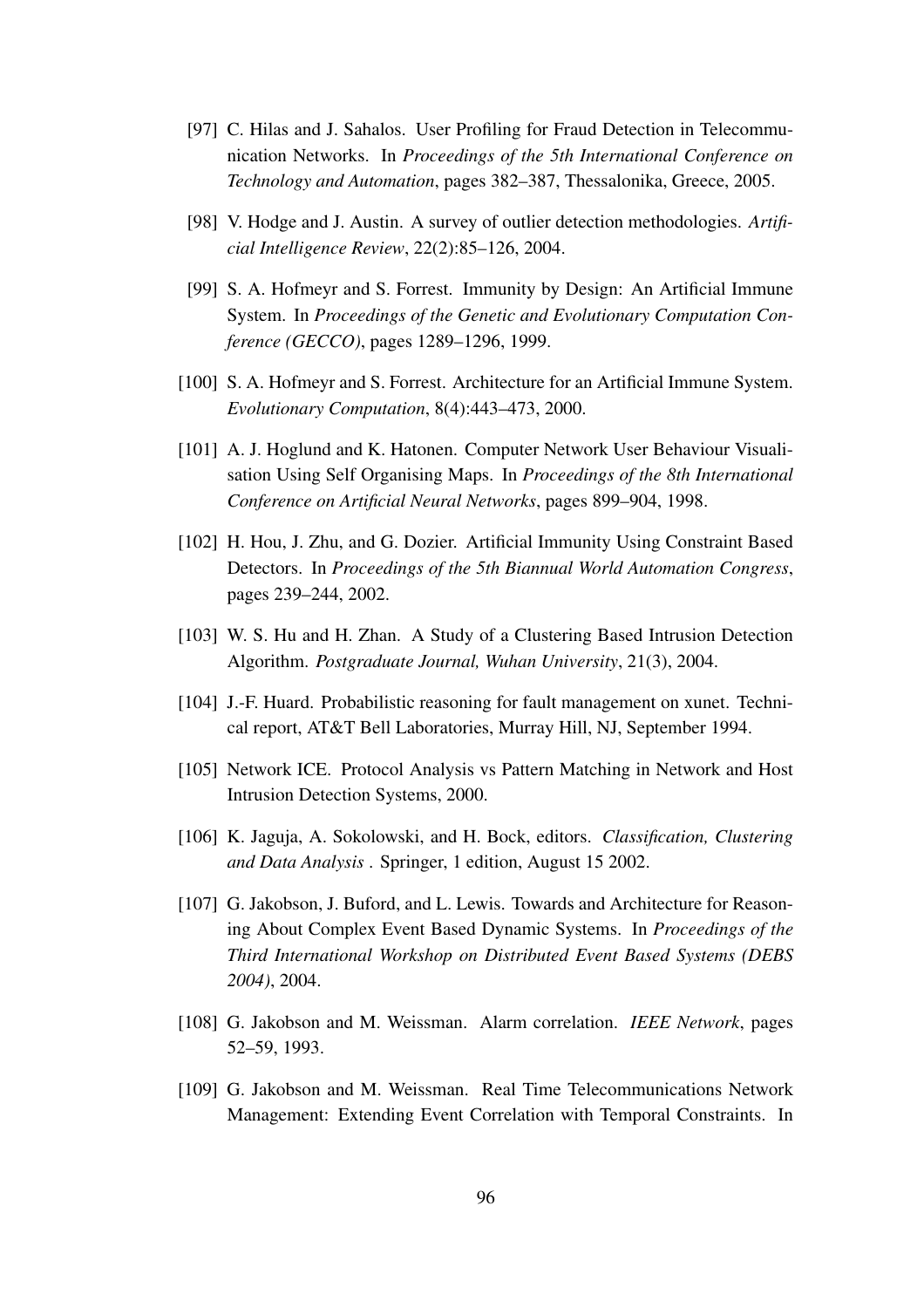A.S. Sethi, Y. Raynaud, and F. Faure-Vincent, editors, *4th IEEE/IFIP International Symposium on Integrated Network Management*, pages 290–301. Chapman and Hall Ltd, 1995.

- [110] W. Jansen and T. Karygiannis. Applying Mobile Agents to Intrusion Detection and Response. Technical report, NIST Interim Report, October 1999.
- [111] H. S. Javitz and A. Vadles. The NIDES Statistical Component: Description and Justification. *SRI International Computer Science Laboratory Technical Report CSL-93-12*, 1993.
- [112] G. Jiang and G. Cybenko. Temporal and Spatial Distributed Event Correlation for Network Security. In *Proceedings of the American Control Conference*, volume 2, pages 996–1001, 2004.
- [113] W. Jing-Xin, W. Zhi-Ying, and D. Kui. A Network Intrusion Detection System Based on Artificial Neural Networks. In *Proceedings of the 3rd ACM International Conference on Information Security*, volume 85, pages 166– 170, Shanghai, China, 2004.
- [114] J. F. Jordaan and M. E. Paterok. Event Correlation in Heterogeneous Networks Using the OSI Management Framework. In *Integrated Network Management III*, pages 683–695, San Francisco, CA, April 1993.
- [115] K. Julisch. Clustering Intrusion Detection Alarms to Support Root Cause Analysis. *ACM Transactions on Information and System Security*, 6(4):443– 471, 2003.
- [116] O. Kachirski and R. Guba. Effective Intrusion Detection Using Multiple Sensors in Wireless Ad Hoc Networks. In *Proceedings of the 36th Annual Hawaii International Conference on System Sciences*, 2003.
- $[117]$  S. Kätker and K. Geihs. A generic model for fault isolation in integrated management system. *J. Network Syst. Manage.*, 5(2), 1997.
- [118] S. Katker and M. Paterok. Fault Isolation and Event Correlation for Integrated Fault Management. In *Proceedings of the Fifth IFIP/IEEE International Symposium on Integrated Network Management (IM 97)*, pages 583– 596, San Diego, California, May 1997.
- [119] I. Katzela and M. Schwartz. Schemes for fault identification in communication networks. *IEEE/ ACM Transactions on Networking*, 3(6):753–764, 1995.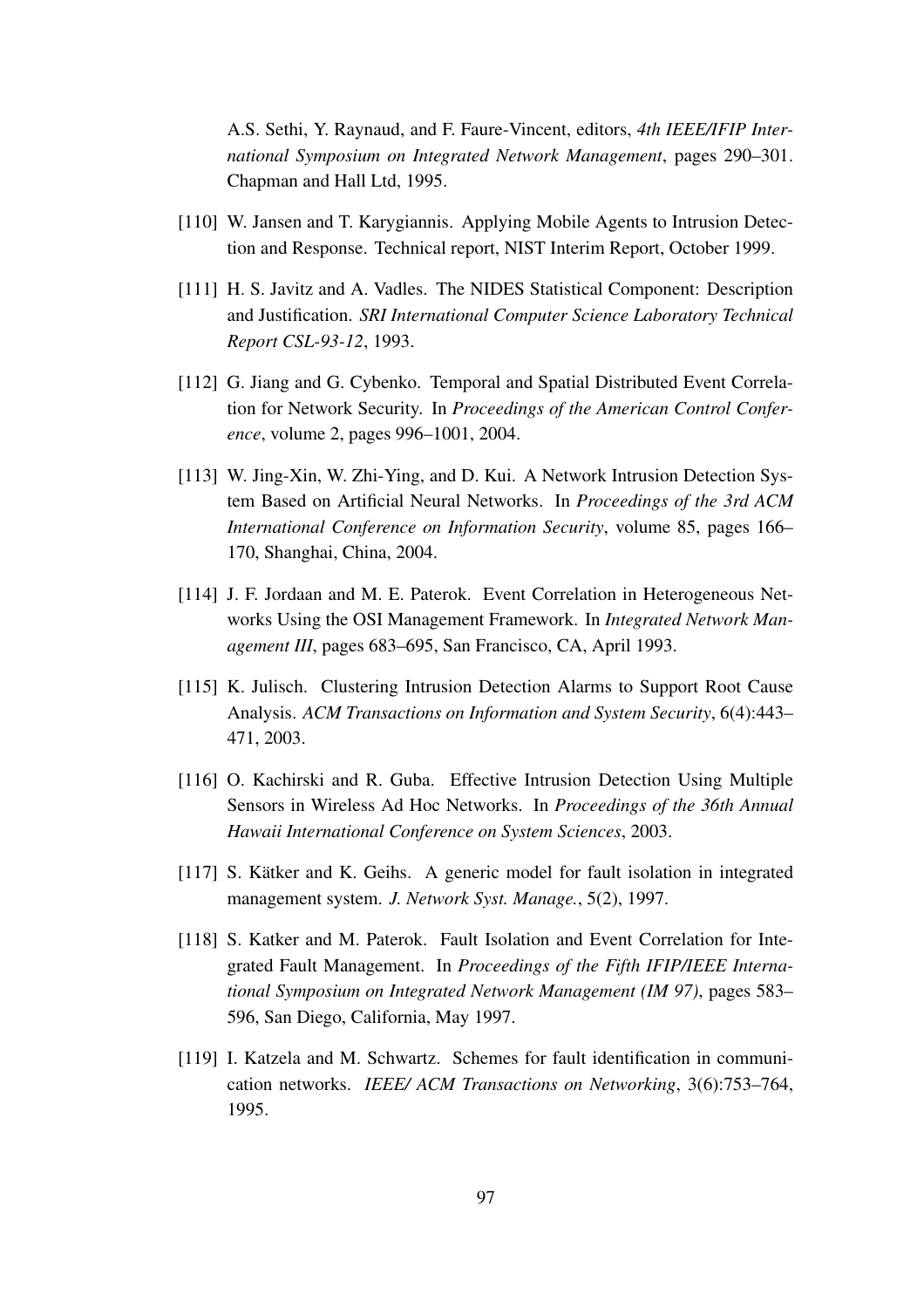- [120] L. Kaufman and P. J. Rousseeuw. *Finding Groups in Data: An Introduction to Cluster Analysis*. A Wiley Interscience Publication, New York, USA, 1990.
- [121] G. H. Kim and P. J. Bentley. An Evaluation of Negative Selection in an Artificial Immune System for Network Intrusion Detection. In *Proceedings of the Genetic and Evolutionary Computation Conference (GECCO-2001)*, 2001.
- [122] G. H. Kim and P. J. Bentley. Towards Artificial Immune Systems for Network Intrusion Detection: An Investigation of Dynamic Clonal Selection. In *Proceedings of the Congress on Evolutionary Computation*, 2002.
- [123] T-K. Kim, D-Y Lee, O.-H. Byeon, and T-M. Chung. A Policy Propagation Model Using Mobile Agents in large Scale Distributed Network Environments. In *First International Conference on Service Oriented Computing (ISOC 2003)*, Trento, Italy, 2003.
- [124] S. Klinger, S. Yemini, Y. Yemini, D. Ohsie, and S. Stolfo. A coding Approach to Event Correlation. In *Proceedings of the fourth international symposium on Integrated network management IV*, pages 266–277, London, UK, UK, 1995. Chapman & Hall, Ltd.
- [125] C. Ko. Logic Induction of Valid Behavior Specifications for Intrusion Detection. In *Proceedings of the 2000 IEEE Symposium on Security and Privacy*, pages 14–17, Oakland, CA, May 2000.
- [126] A. Kofod-Petersen and A. Aamodt. Case Based Situation Assessment in a Mobile Context Aware System. In *Proceedings of the Workshop on Artificial Intelligence in Mobile Systems*, Seattle, USA, 2003.
- [127] T. Kohonen. *Self Organisation and Associative Memory*. Springer, 1989.
- [128] A. P. Kosoresow and S. A. Homfmeyr. Intrusion Detection via System Call Traces. *IEEE Software*, 14:24–42, 1997.
- [129] C. Krugel, T. Toth, and C. Kerer. Decentralized Event Correlation for Intrusion Detection. In *International Conference on Information Security and Cryptology*, 2001.
- [130] G. Prem Kumar and P. Venkataram. Network performance management using realistic abductive reasoning model. In *Integrated Network Management*, pages 187–198, 1995.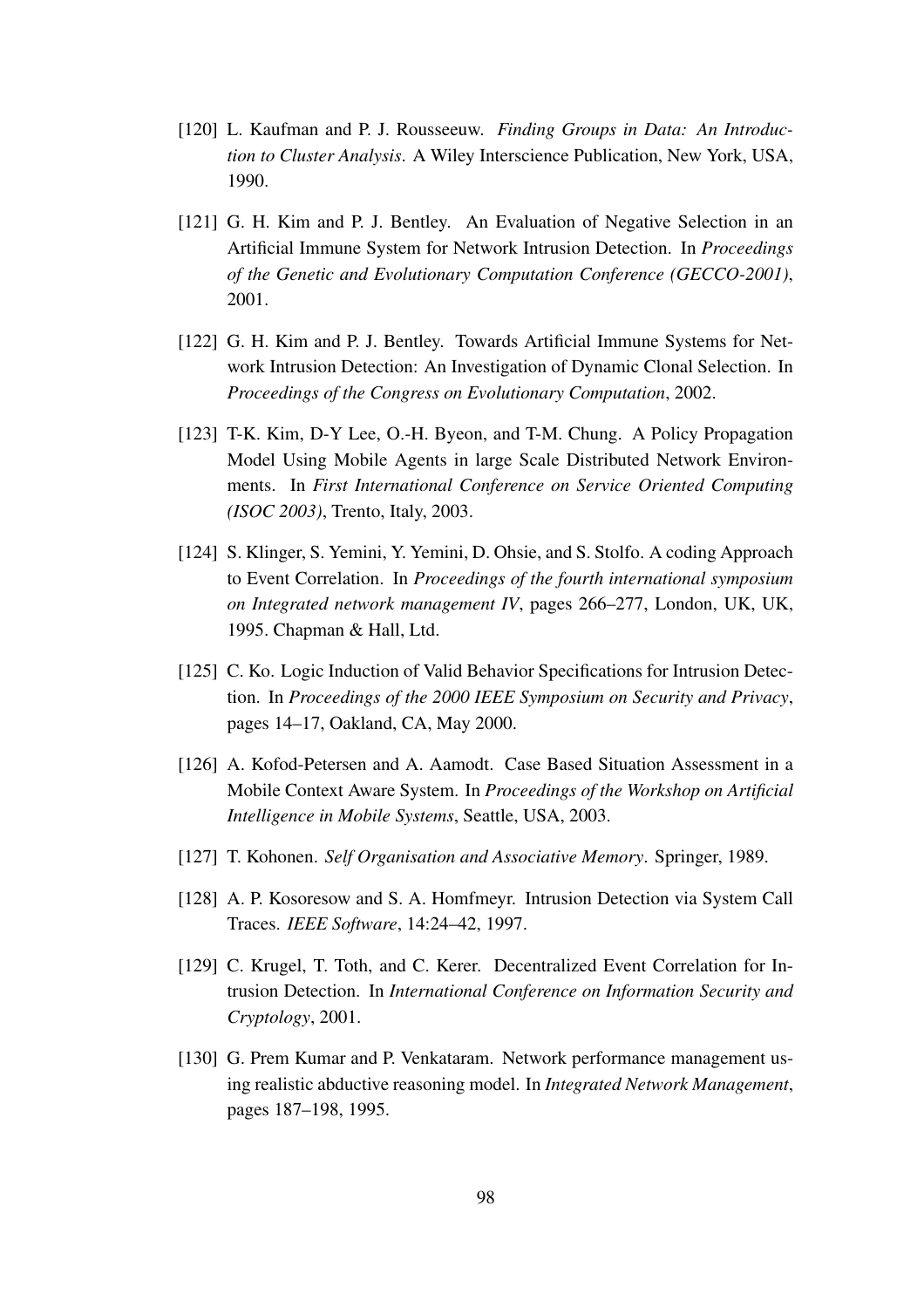- [131] G. Prem Kumar and P. Venkataram. Ai approaches to network management: Recent advances and a survey. *Computer Communications*, 20:1313–1322, 1997.
- [132] S. Kumar and E. H. Spafford. A Pattern Matching Model for Misuse Intrusion Detection. In *Proceedings of the 17th National Computer Security Conference*, 1994.
- [133] K. Kuri, G. Navarro, L. M, and L. Haye. A Pattern Matching based Filter for Audit Reduction and Fast Detection of Potential Intrusions. In *Proceedings of the International Workshop on the Recent Advancesin Intrusion Detection*, pages 17–27, Tolouse, France, 2000.
- [134] T. Lane and C. E. Brodley. Temporal Sequence Learning and Data Reduction for Anomaly Detection. *ACM Transactions on Information and System Security*, 2(3):295–331, 1999.
- [135] N. Lavrac and S. Dzeroski. *Inductive Logic Programming: Techniques and Applications*. Ellis Horwood, New York, 1994.
- [136] D. Leake. CBR in Context: The Present and Future. In D. Leake, editor, *Case-Based Reasoning: Experiences, Lessons, and Future Directions*, Menlo Park, USA, 1996. AAAI Press/MIT Press.
- [137] W. Lee and S. J. Stolfo. Data Mining Approaches for Intrusion Detection. In *Proceedings of the 7th USENIX Security Symposium*, San Antonio, Texas, January 1998.
- [138] W. Lee and D. Xiang. Information Theoretic Measures for Anomaly Detection. In *IEEE Symposium on Security and Privacy*, Oakland, CA, May 2001.
- [139] J. Z. Lei and A. A. Ghorbani. Network Intrusion Detection Using an Improved Competitive learning neural Network. In *Conference on Communication networks and Services Research*, pages 190–197, Fredericton, Canada, 2004.
- [140] E. Leon, O. Nasaoui, and J. Gomez. Anomaly Detection Based on Unsupervised Niche Clustering with Application to Network Intrusion Detection. In *Proceedings of the congress of evolutionary Computation*, 2004.
- [141] K. Leung and C. Leckie. Unsupervised Anomaly Detection in Network Intrusion Detection Using Clusters. In *Proceedings of the 28th Australasian Computer Science Conference*, pages 333–342, Newcastle, Australia, 2004.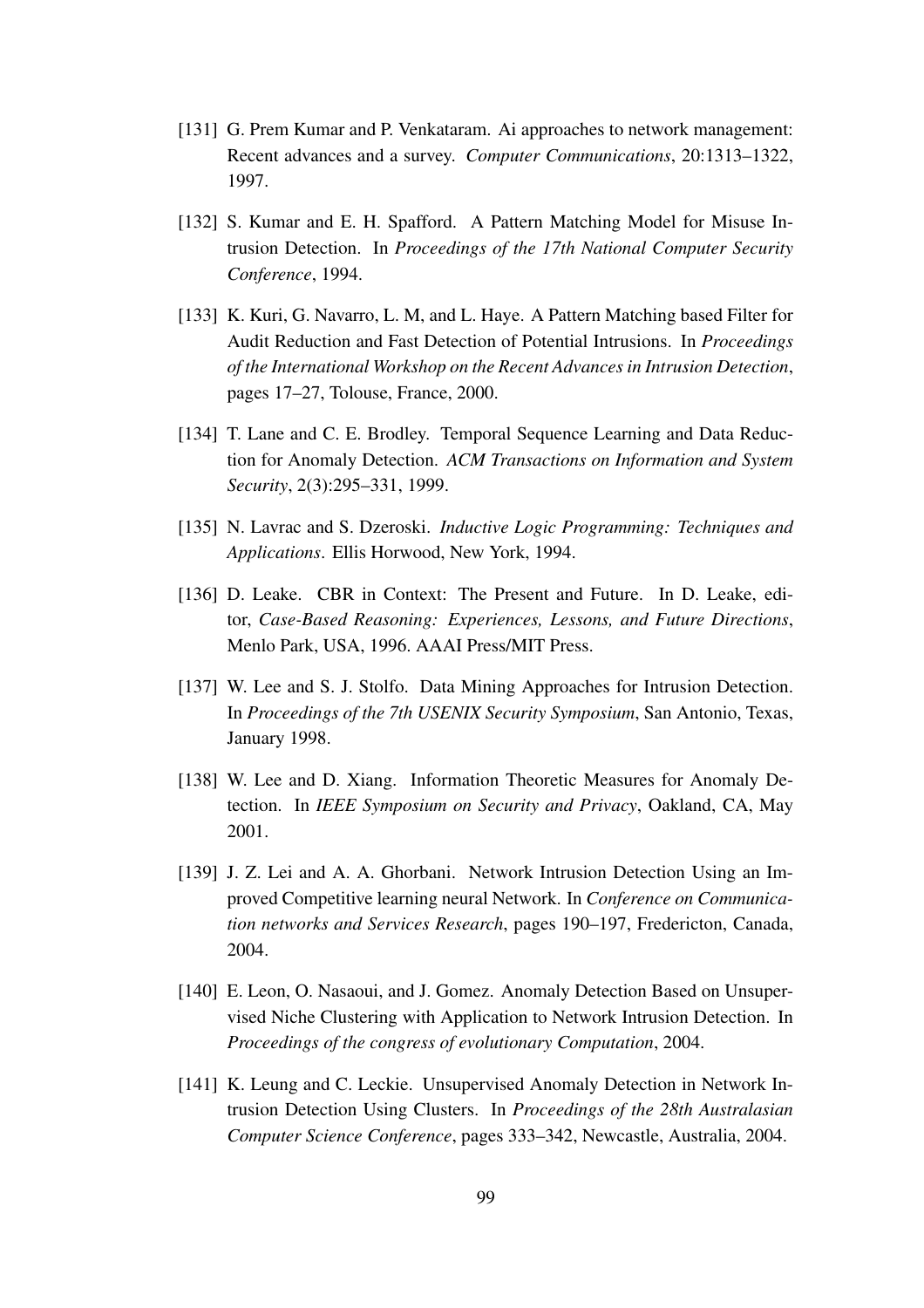- [142] L. Lewis. *Managing Business and Service Networks*. Kluwer, 2001.
- [143] L. M. Lewis. A Case-Based Reasoning Approach to the Resolution of Faults in Communication Networks. In *Proceedings of the IFIP TC6/WG6.6 Third International Symposium on Integrated Network Management with participation of the IEEE Communications Society CNOM and with support from the Institute for Educational Services*, pages 671–682. North-Holland, 1993.
- [144] W. Li. Using Genetic Algorithms for Network Intrusion Detection. In *Proceedings of the United States Department of Energy Cyber Security Group 2004 Training Conference*, Kansas City, USA, May 2004.
- [145] Y. Liao and V. R. Vemuri. Using Text Categorization Techniquesfor Intrusion Dectection. In *Proceedings of the 11th USENIX Security Symposium*, pages 51–59, 2002.
- [146] U. Lindqvist and P. A. Porras. Detecting Computer and Network Misuse Through the Production-Based Expert System Toolset (P-BEST). In *IEEE Symposium on Security and Privacy*, 1999.
- [147] U. Lindqvist and P. A. Porras. eXpert-BSM: A Host Based Intrusion Detection Solution for Sun Solaris. In *Proceedings of the 17th Annual computer Security Applications Conference*, pages 240–251, New Orleans, USA, Dec 2001.
- [148] G. Liu, A. K. Mok, and E. J. Yang. Composite Events for Network Event Correlation. In *Integrated Network Management III*, pages 247–260, Boston, MA, May 1999.
- [149] C. C. Lo, S. H. Chen, and B. Y. Lin. Coding Based Schemes for Fault Identification in Communication networks. *International Journal of Network Management*, pages 157–164, 2000.
- [150] M.E. Locasto, J.J. Parekh, A.D. Keromytis, and S.J. Stolfo. Towards Collaborative Security and P2P Intrusion Detection. In *IEEE Workshop on Information Assurance and Security*, West Point, NY, 2005.
- [151] K.-W. E. Lor. A network diagnostic expert system for acculink multiplexers based on a general network diagnostic scheme. In *Integrated Network Management*, pages 659–669, 1993.
- [152] G. F. Luger. *Artificial Intelligence*. Addison–Wesley, 5 edition, 2002.
- [153] Albaghdadi M, B. Briley, M.W. Evens, R. Sukkar, M. Petiwala, and M. Hamlen. A Framework for Event Correlation in Communication Systems. In *Lecture Notes in Computer Science*, page 271, 2001.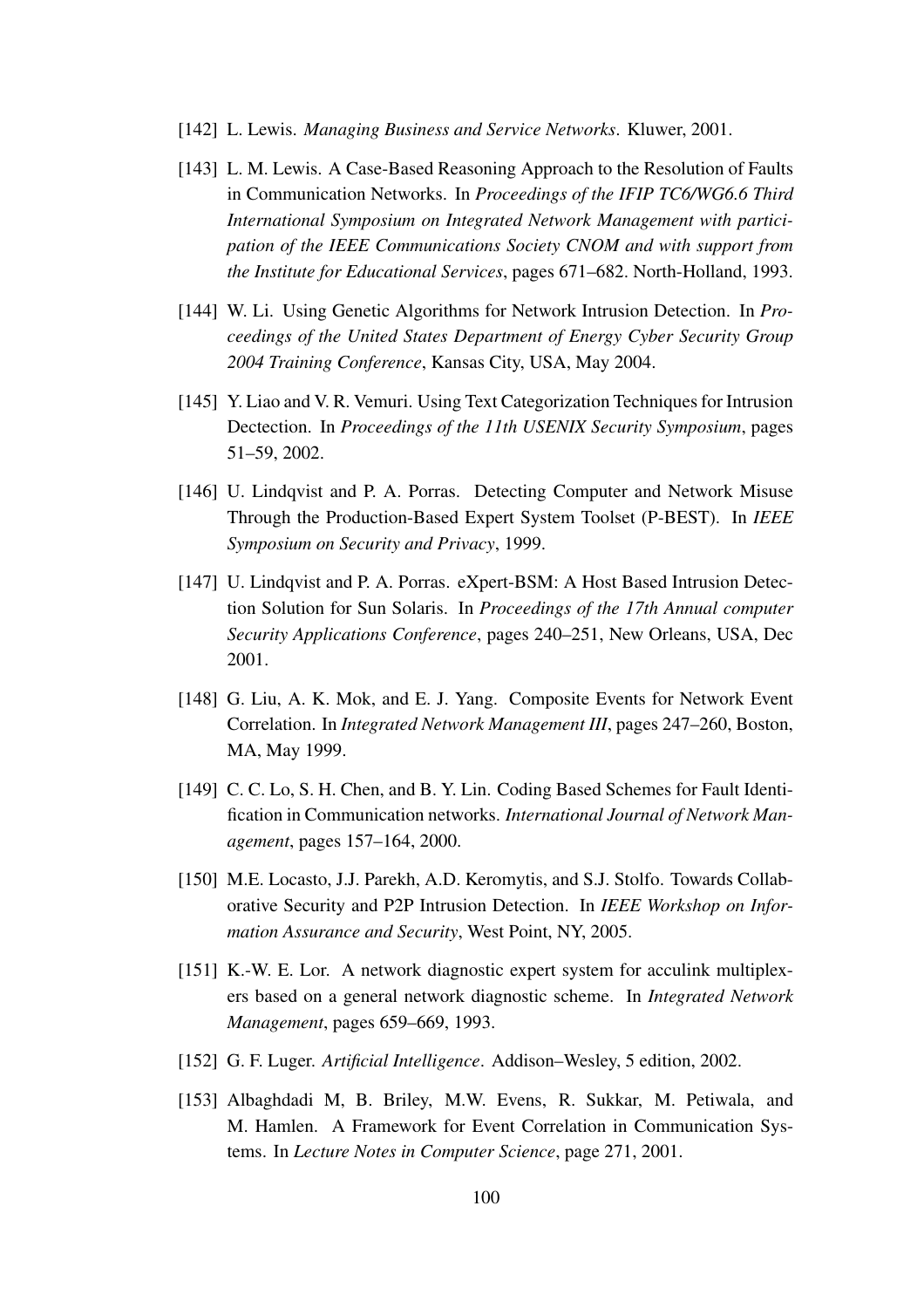- [154] D. J. C. Mackay. *Information Theory, Inference and Learning Algorithms*. Springer, 2000.
- [155] J. Marin, D. Ragsdale, and J. sirdu. A Hybrid Approach to Profile Creation and Intrusion Detection. In *Proceedings of the DARPA Information Survivability Conference and Exposition*, pages 69–76, Los Alamitos, USA, 2001.
- [156] E.P. Markatos, S. Antonatos, M. Polychronakis, and K.G. Anagnostakis. ExB: Exclusion Based signature Matching for Intrusion Detection. In *Proceedings of Communications and Computer Networks*, MIT, USA, 2002.
- [157] F. J. Martín and E. Plaza. Ceaseless Case-Based Reasoning. In *Advances in Case-Base Reasoning, 7th European Conference on Case-Based Reasoning*, volume 3155 of *Lecture Notes in Computer Science*, pages 287–301. Springer, 2004.
- [158] J.-P. Martin-Flatin. Distributed Event Correlation and Self–Managed Systems. In *Proceedings of the International Conference*, pages xxx–yyy. IEEE Press, 2000.
- [159] D. M. Meira. *A Model For Alarm Correlation in Telecommunications Networks*. PhD thesis, Federal University of Minas Ferais, November 1997.
- [160] C. Melchiors and L. M. Rockenbach Tarouco. Fault management in computer networks using case-based reasoning: Dumbo system. In *ICCBR*, pages 510– 524, 1999.
- [161] M. L. Minsky and S. A. Papert. *Perceptrons, An Introduction to Computational Geometry*. MIT press, expanded edition edition, 1969.
- [162] B. Mirkin. *Mathematical Classification and Clustering*, volume 11 of *Nonconvex Optimization and its Applications*. Kluwer Academic Publishers, 3300 AA Dordrecht, The Netherlands, 1996.
- [163] M. Mitchell. *An Introduction to Genetic Algorithms* . The MIT Press, Cambridge, Massachussets, reprint edition edition, February 6 1998.
- [164] T. Mitchell. *Machine Learning*. McGraw–Hill, 1997.
- [165] R. Mitra and J. Basak. Methods of Case Adaptation: A Survey. *International Journal of Intelligent Systems*, 20(5):627–645, 2005.
- [166] B. Morin and H. Debar. Correlation of Intrusion Symptoms: An Application of Chronicles. In *Proceedings of the 6th symposium on Recent Advances in Intrusion Detection*, Carnegie Meoon, Pittsburg, 2003.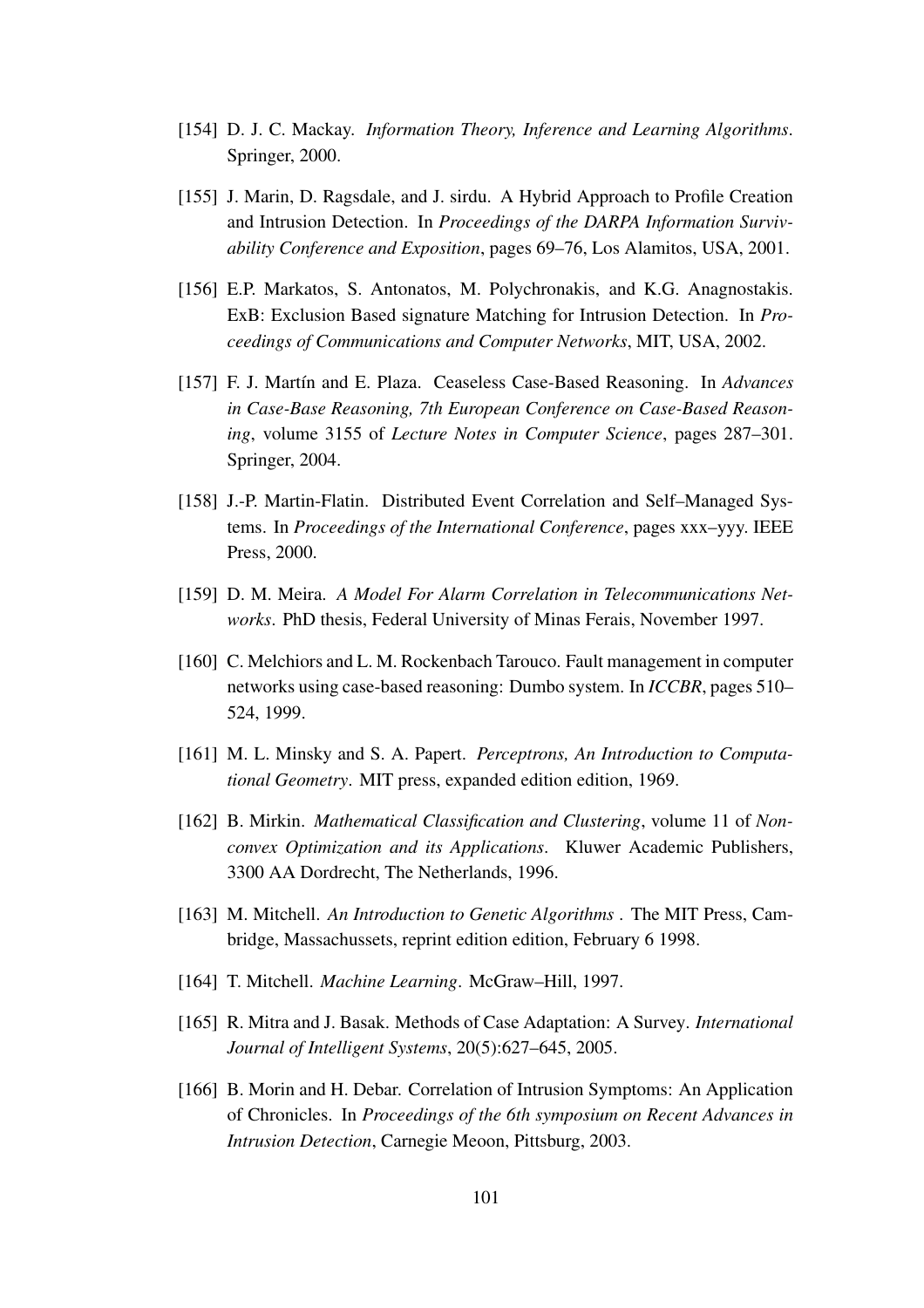- [167] B. Morin, L. Mé, H. Debar, and M. Ducassé. M2D2: A Formal Data Model for IDS Alert Correlation. In *RAID*, pages 115–127, 2002.
- [168] F. Neri. Mining TCP/IP Traffic for Network Intrusion Detection by Using a Distributed Genetic Algorithm. In *Proceedings of the European Conference on Machine Learning*, pages 313–322, Barcelona, Spain, 2000.
- [169] C. Nikolopoulos. *Expert Systems: Introduction to First and Second Generation and Hybrid Knowledge Based Systems*. 0824799275. Marcel Dekker Inc, New York, January 10 1997.
- [170] M. Norton. Optimizing pattern matching for intrusion detection. Technical report, Columbia, Maryland, September 2004.
- [171] N. Nuansri, T. S. Dillon, and S. Singh. An application of neural network and rule-based system for network management: Application level problems. In *HICSS (5)*, pages 474–483, 1997.
- [172] Y. A. Nygate. Event Correlation Using Rule and Object Based Techniques. In A. S. Sethi, Y. Raynaud, and F. Faure-Vincent, editors, *Integrated Network Management IV*, pages 278–289, Santa Barbara, CA, May 1995.
- [173] T. Oates. Fault identification in computer network: A review and a new approach. Technical Report UM-CS-1995-113, Computer Science Department Lederle Graduate Research Center University of Massachusetts Amherst, MA 01003–4601, 1995.
- [174] J. Oldmeadow, S. Ravinutala, and C. Leckie. Adaptive Clustering for Network Intrusion Detection. In *Proceedings of the 3rd International Pacific Asia Conference on Knowledge Discovery and Data Mining*, 2004.
- [175] Z.S. Pan, S.C. Chen, G. Bao Hu, and D.Q. Zhang. Hybrid Neural Network and C4.5 for Misuse Detection. In *Machine Learning and Cybernetics*, pages 2463–2467. Xi'an, 2003.
- [176] V. Paxson. Bro: A System for Detecting Network Intruders in Real Time. In *USENIX symposium*, 1998.
- [177] S. Peddabachigari, , A.Abraham, C. Grosan, and J. Thomas. Modeling Intrusion Detection Systems Using Hybrid Intelligent Systems. *Journal of Network and Computer Applications*, 2005.
- [178] S. Pierre and R. Glitho, editors. *Mobile Agents for Telecommunication Applications*. 3540424601. Springer, Third International Workshop, MATA 2001, 1 edition, August 14-16 2001.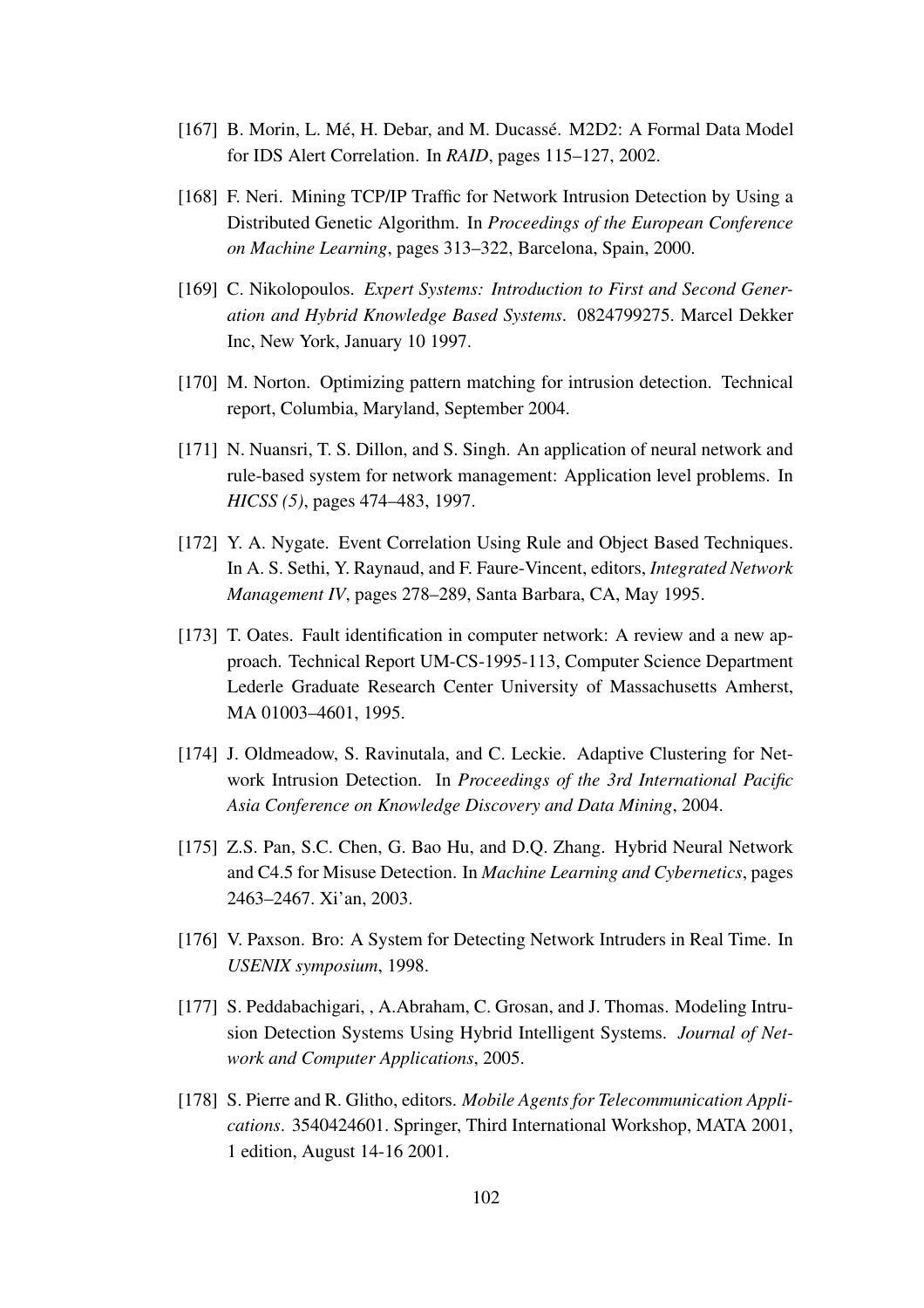- [179] M.M. Pillai, J.H.P. Eloff, and H.S.Venter. An Approach to Implementing a network Intrusion Detection System using Genetic Algorithms. In *Proceedings of the Annual south African Institute of Computer Scientists and Information Technologists*, Stellenbosch, SA, 2004.
- [180] Y. Ping, Y. Yan, H. Yafei, Z. Yiping, and Z. Shiyong. Securing ad hoc Networks Through Mobile Agents. In *Proceedings of the 3rd ACM International Conference on Information Security*, pages 125–129, Shanghai, China, 2004.
- [181] L. Portnoy, E. Eskin, and S. Stolfo. Intrusion Detection With Unlabeled Data Using Clustering. In *Proceedings of the ACM Workshop on Data Mining Allied to Security*, 2001.
- [182] M.J Ranum, L. Landfield, M.Stolarchuk, M.Sienkiewicz, A. Lambeth, and E. Wall. Implementing a Generalized Tool for Network Monitoring. In *Proceedings of the 11th Systems Administration Conference*, San Diego, USA, 1997.
- [183] C. K. Riesbeck and R. C. Schank. Inside Case-based Reasoning. In *Technical Report*. Lawrence Erlbaum Association, Cambridge, 1989.
- [184] I. Rish, M. Brodie, S. Ma, N. Odintsova, A. Beygelzimer, G. Grabarnik, and K. Hernandez. Adaptive diagnosis in distributed systems. *IEEE Transactions on Neural Networks*, 16(5):1088–1109, 2005.
- [185] D. E. Rumelhart and J. L. McClelland. *Parallel Distributed Processing, Volume 1*. MIT Press, 1986.
- [186] S. Russell and P. Norvig. *Artificial Intelligence: A Modern Approach*. Prentice-Hall, 1995.
- [187] K. Sastry, H. A. Abbass, and D. E. Goldberg. Sub-Structural Niching in Non– Stationary Environments. In *Australian Artificial Intelligence Conference*, pages 873–885, 2005.
- [188] M.M. Sebring, E. Shellhouse, M. Hanna, and R. Whitehurst. Expert Systems in Intrusion Detection: A Case Study. In *Proceedings of the 11th National Computer Security Conference*, October 1988.
- [189] R. Sekar, M. Bendre, D. Dhurjati, and P. Bollinen. A Fast Automation Based Method for Detecting Anomalous Behaviours. In *Proceedings of IEEE Symposium on Security and Privacy*, pages 144–155, 2001.
- [190] K. Sheers. HP OpenView Event Correlation Services. *Hewlett–Packard Journal*, 11(1):31–42, 1996.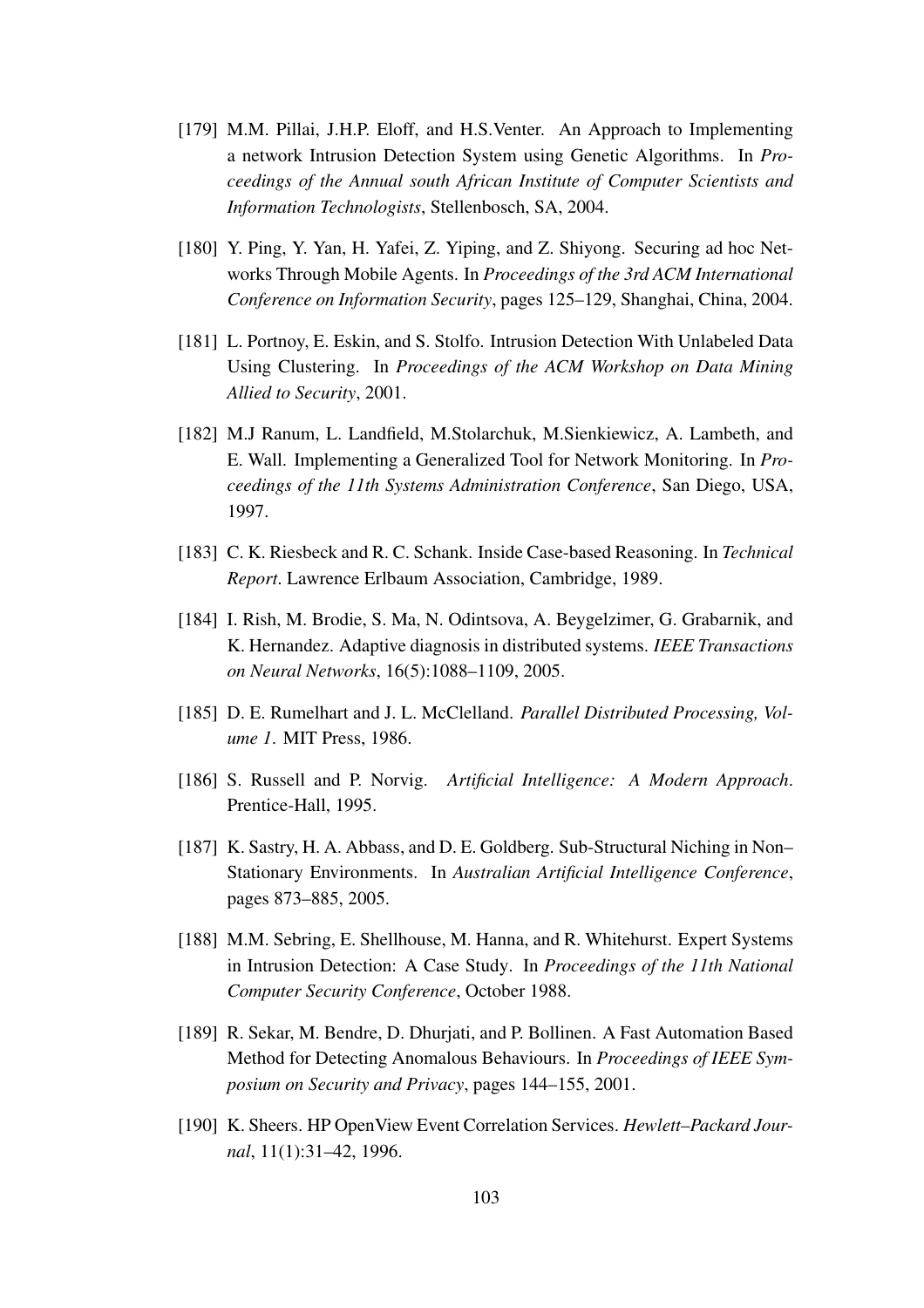- [191] C. Sinclair, L. Pierce, and S. Matzner. An Application of Machine Learning to Network Intrusion Detection. In *Proceedings of the Annual Computer Security Applications Conference*, pages 371–377, Phoenix, 1999.
- [192] S. Snapp, J. Brentano, G. Dias, T. Goan, L. Heberlein, C. Ho, K. Levitt, B. Mukherjee, S. Smaha, T. Grance, D. Teal, and D. Mansur. DIDS (Distributed Intrusion Detection System) Motivation, Architecture and An Early Prototype. In *Proceedings of the National Information Systems Security Conference*, pages 167–176. NIST, Washington, DC, 1991.
- [193] H. Song and J. W. Lockwood. Efficient Packet Classification for Network Intrusion Detection using FPGA. In *Proceedings of the 2005 ACM/SIGDA 13th International Symposium on Field Programmable Gate Arrays*, pages 238–245, Monterey, USA, 2005.
- [194] H. Song and J. W. Lockwood. Multi Pattern Signature Matching for Hardware network Intrusion Detection Systems. In *Workshop 2nd IEEE International Workshop on Adaptive Wireless Networks*, St Louis, USA, November 2005.
- [195] E. Soroush, M. S. Abadeh, and J. Habibi. Intrusion Detection Using a Boosting Ant Colony Based Data Miner. In *Proceedings of the 11th International CSI Computer Conference*, pages 563–566, 2006.
- [196] F. Steimann, P. Fröhlich, and W. Nejdl. Model-based diagnosis for open systems fault management. *AI Communications*, 12(1-2):5–17, 1999.
- [197] M. Steinder and A. S. Sethi. *Non-deterministic Event-driven Fault Diagnosis through Incremental Hypothesis Updating*, pages 635–648. Colorado Springs, Co, 2003.
- [198] M. Steinder and A. S. Sethi. A survey of fault localization techniques in computer networks. *Sci. Comput. Program.*, 53(2):165–194, 2004.
- [199] Malgorzata Steinder and Adarshpal S. Sethi. The Present and Future of Event Correlation: A Need for End to End Service Fault Localization. In *Proceedings of the 2001 World Multi–Conference on Systematics, Cybernetics and Informatics*, 2001.
- [200] R. Sterritt and D. W. Bustard. Fusing Hard and soft Computing for Fault Management in Telecommunication Systems. *IEEE Transactions On Systems, Man and Cybernetics*, 32(2), May 2002.
- [201] S. Stolfo, W. Fan, W. Lee, A. Prodromidis, and P. Chan. Cost-based Modeling for Fraud and Intrusion Detection: Results from the JAM Project. In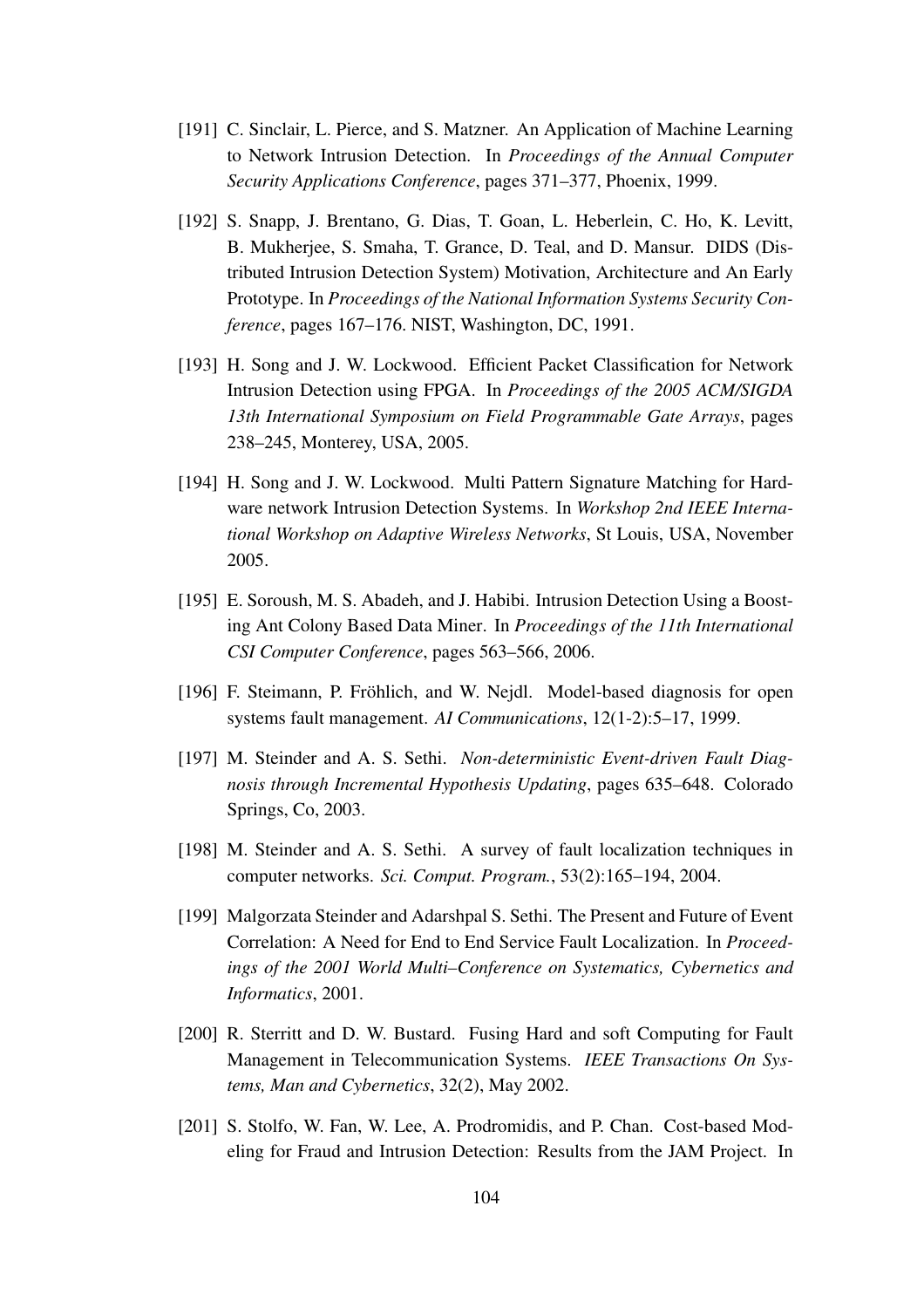*Proceedings of the DARPA Information Survivability Conference and Exposition*, pages 130–144. IEEE Computer Press, 2000.

- [202] P. N. Tan, M. Stenbach, and V. Kumar, editors. *Introduction to Data Mining*. Addison Wesley, 1 edition, May 2005.
- [203] Y. Tang, E. S. Al-Shaer, and R. Boutaba. Active integrated fault localization in communication networks. In *IM '05: 9th IFIP/IEEE International Symposium on Integrated Network Management*, pages 543– 556, May 2005.
- [204] M. Taniguchi, M. Haft, J. Hollmn, and V. Tresp. Fraud Detection in Communications Networks Using Neural and Probabilistic Methods. In *Proceedings of the IEEE International Conference on Acoustics, Speech and Signal Processing*, pages 1241–1244, Seattle, USA, May 1998.
- [205] G. Tedesco and U. Aickelin. Adaptive Alert Throttling for Intrusion Detection Systems. *Journal of Intelligent Information Systems*, 2003.
- [206] E. Totel, B. Vivinis, and L. Me. A Language Driven Intrusion Detection System for Event and Alert Correlation. In *Proceedings of the IFIP International Information Security Conference*, August 2004.
- [207] C. H. Tsang and S. Kwong. Multi Agent Intrusion Detection System in Industrial Networks Using Ant Colony Clustering Approach and Unsupervised Feature Extraction. In *Proceedings of the IEEE International Conference on Industrial Technology*, pages 51–56, 2005.
- [208] E. Turban, J. E. Aronson, and T. P. Liang. *Decision Support Systems and Intelligent Systems* . Prentice Hall, 7 edition, April 8 2004.
- [209] R. Vaarandi. Sec A Lightweight Event Correlation Tool. In *Proceedings of the IEEE Workshop on IP Operations & Management*, Dallas, USA, 2002.
- [210] G. Vert, J. McConnell, and D. Frincke. Towards a Mathematical Model for Intrusion. In *Proceedings of the National Information Systems Security Conference*, pages 329–337. NIST, Washington, DC, 1998.
- [211] R. Verwoerd and R. Hunt. Intrusion Detection Techniques and Approaches. *Computer Communications*, 25(15):1356–1365, September 2002.
- [212] G. Vigna and R. A. Kemmerer. NetSTAT: A Network Based Intrusion Detection System. *Journal of Computer Security*, 7(1):37–71, 1999.
- [213] D. Wagner and D. Dean. Intrusion Detection via Static Analysis. In *Proceedings of the IEEE Symposium on Security and Privacy*, Oakland, USA, 2001.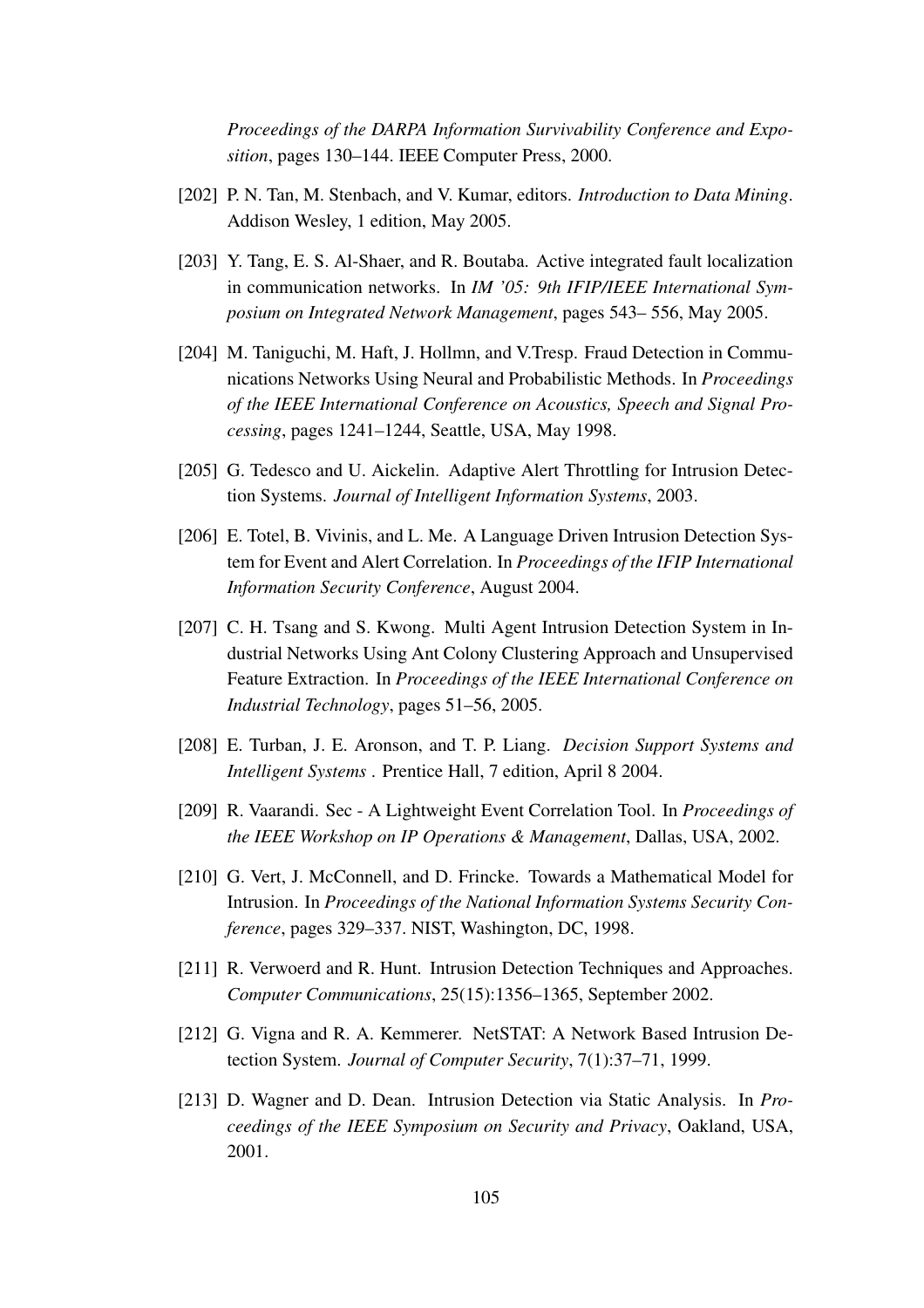- [214] C. Wang and M. Schwartz. Fault Detection with Multiple Observers. *IEEE/ACM Trans. Netw.*, 1(1):48–55, 1993.
- [215] C. Warrender, S. Forrest, and B. Pearlmutter. Detecting Intrusions Using System Calls: Alternative Data Models. In *Proceedings of the IEEE Symposium on Security and Privacy*, 1999.
- [216] G. Weiss, J. Eddy, and S. Weiss. Intelligent Telecommunication Technologies. In L. Jain, R. Johnson, Y. Takefuji, and L. Zadeh, editors, *Knowledge– Based Intelligent Techniques in Industry*, pages 251–275. CRC Press, 1999.
- [217] A. Wespi, M. Dacier, and H. Debar. An Intrusion Detection System Based on the Teiresias Pattern Discovery Algorithm. In *Proceedings of the EICAR Conference*, Copenhagen, Denmark, May 1999.
- [218] H. Wietgrefe, K-D. Tuchs, K. Jobmann, G. Carls, P. Frhlich, W. Nejdl, and S. Steinfeld. Using Neural Networks for Alarm Correlation in Cellular Phone Networks. In *International Workshop on Applications of Neural Networks to Telecommunications*, 1997.
- [219] P. Wu, R. Bhatnagar, L. Epshtein, M. Bhandaru, and S. Zhongwen. Alarm Correlation Engine (ACE). In *IEEE/IFIP Network Operation and Management Symposium*, volume 3, pages 733–742, 1998.
- [220] S. Wu and U. Manber. A Fast Algorithm for Multipattern Searching. Technical report, University of Arizona, USA, 1994.
- [221] T. Yairi, Y. Kato, and K. Hori. Fault Detection by Mining Association Rules from Housekeeping Data. In *Proceedings of the International Symposium on Artificial Intelligence, Robotics and Automation in Space*, Quebec, Canada, 2001.
- [222] P. W. Yaner and A. K. Goel. Visual Case Based Reasoning: Memory Retrieval. In *Proceedings of the Joint International Conference on Artificial Intellignece*, Hyderbad, India, 2003.
- [223] D. G. Yang, C. Y. Hu, and Y. H. Chen. A Framework of Cooperating Intrusion Detection Based on Clustering Analysis and Expert System. In *Proceedings of the International Conference on Information Security*, Shanghai, China, November 2004.
- [224] N. Ye and X. Li. A scalable clustering technique for intrusion signature recognition. In *The 2001 IEEE Workshop on Information Assurance and Security*, United States Military Academy, West Point, NY, June 2001. IEEE Publications.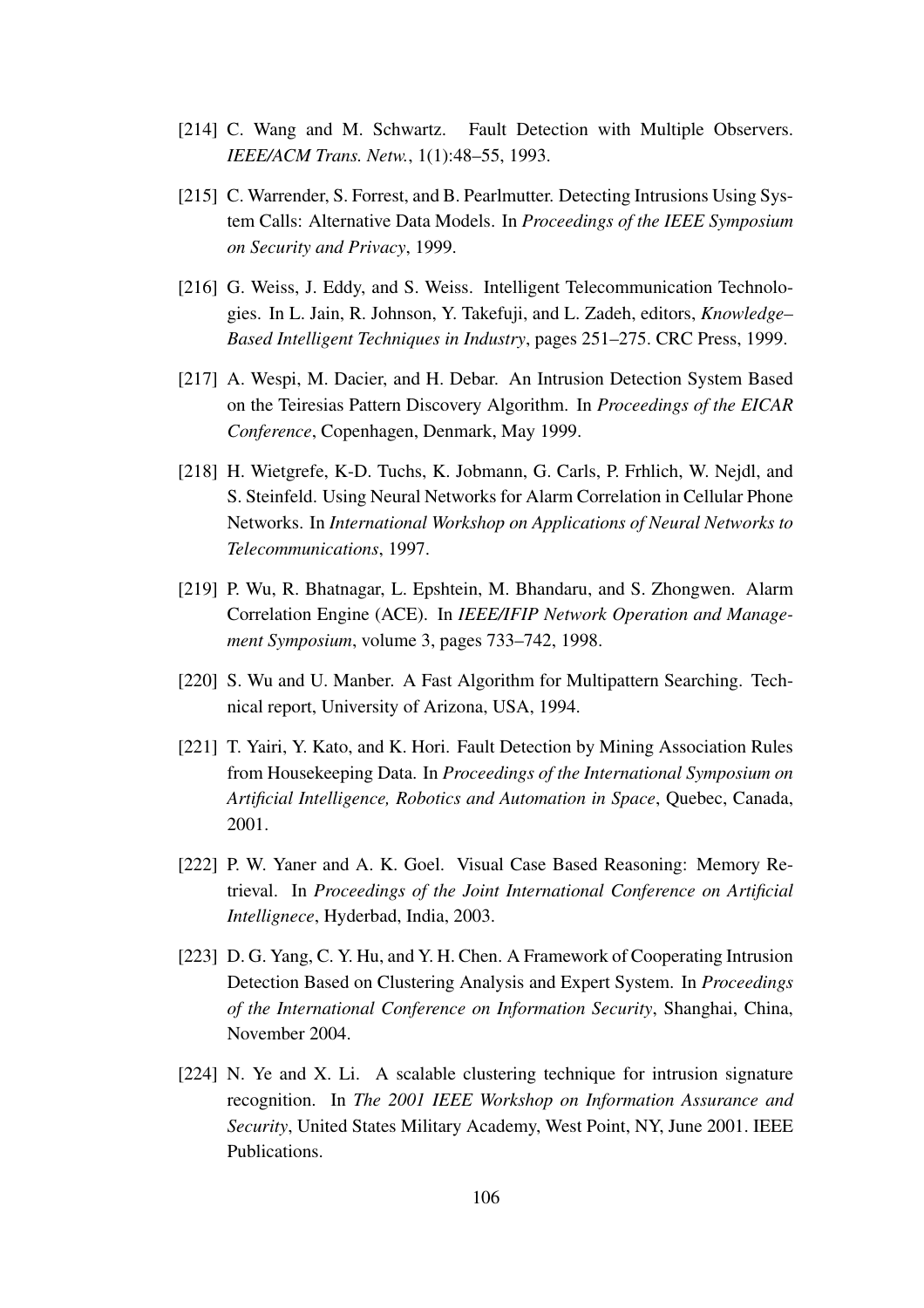- [225] S. A. Yemini, S. Kliger, E. Mozes, Y. Yemini, and D. Ohsie. High Speed and Robust Event Correlation. *IEEE Communications Magazine*, 34(5):82–90, 1996.
- [226] Q. Yin, R. Zhan, and X. li. A New Intrusion Detection Method Based on Linear Prediction. In *Proceedings of the International Conference on Information Security*, Shanghai, China, 2004.
- [227] Y. Yu, G. Fu-xiang, and Y. Ge. Hybrid BP/CNN Neural Network for Intrusion Detection. In *Proceedings of the International Conference on Information Security*, Shanghai, China, 2004.
- [228] D. Zerkle, S. Manganaris, M. Christensen, and K. Hermiz. A Data Mining Analysis of RTID Alarms. In *Recent Advances in Intrusion Detection*, Netherlands, 1999. Elsevier.
- [229] S. Zhicai, J. Zhenzhou, and H. Mingzeng. A Novel Distributed Intrusion Detection Model Based on Mobile Agent. In *Proceedings of the International Conference on Information Security*, Shanghai, China, 2004.
- [230] X. Zhuang, T. Zhang, and S. Pande. HIDE: an infrastructure for efficiently protecting information leakage on the address bus. In *ASPLOS-XI: Proceedings of the 11th international conference on Architectural support for programming languages and operating systems*, pages 72–84, New York, NY, USA, 2004. ACM Press.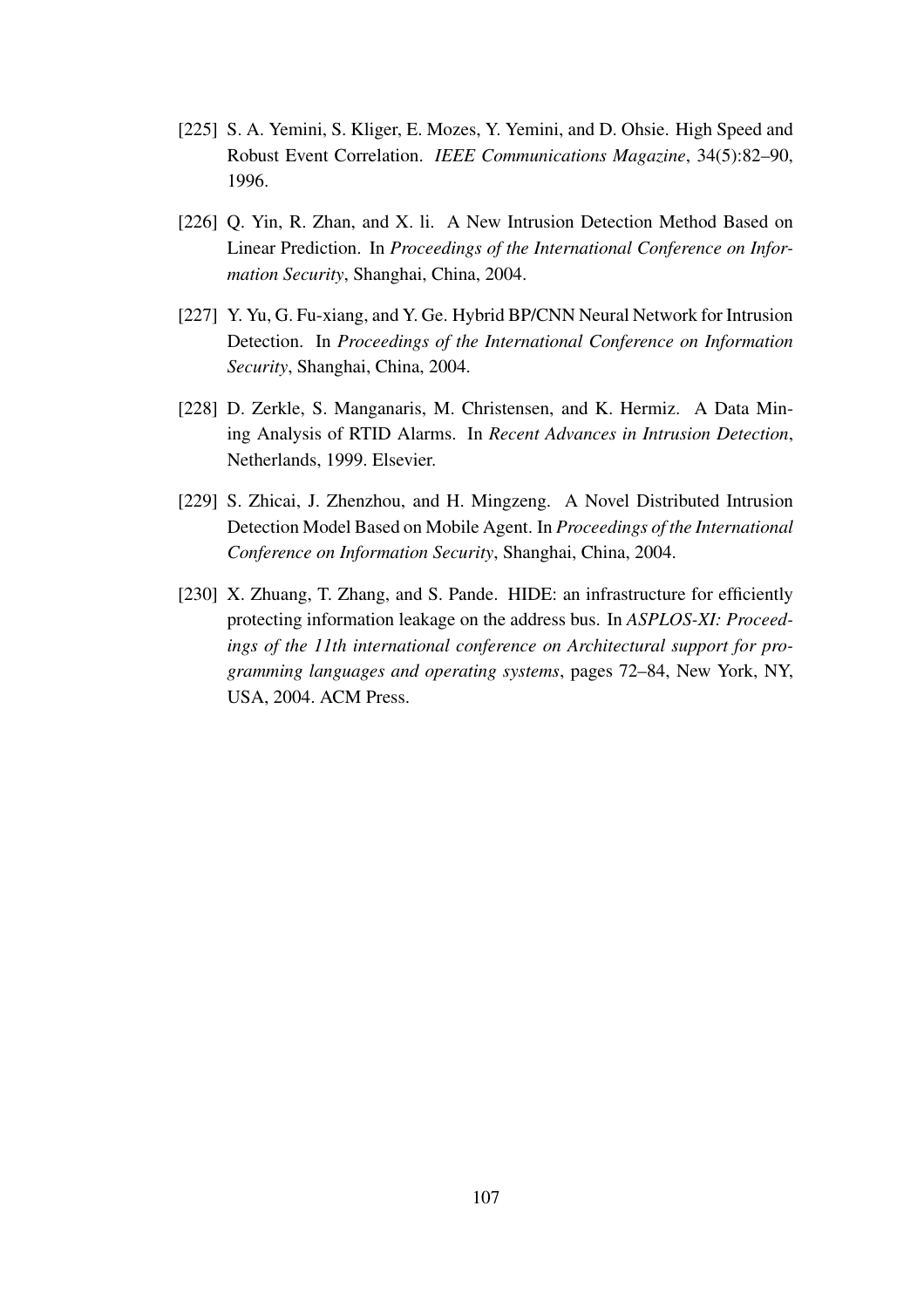## **Index**

ACCM, 32 Active probing, 69, 70 ADAM, 33 ADeLe, 52 Agent based systems, 13, 28, 30, 34, 35, 46, 48, 73, 74 Amit, 45 Ant based system, 13, 31, 32, 34 APHIDS, 31 Application profiling, 37 Authors Abadeh, 28, 78 Abbes, 23 Adi, 45 Ahmed, 31 Aho, 22 Al-Shaer, 45 Albaghdadi, 46, 55 Anagnostakis, 22, 23 Anderson, 18, 38 Antonatos, 23 Appleby, 46, 48, 56 Bace, 16 Balajinath, 27 Banerjee, 32 Barbara, 33 Barros, 68 Benferhat, 50 Berk, 34, 52 Bloom, 23, 38 Bolton, 16 Bridges, 20, 34, 35, 78 Bronstein, 69 Brown, 43, 58

Brugger, 33 Cannady, 25, 59, 78 Caswell, 22 Chebrolu, 35 Cheikhrouhou, 73 Chen, 26, 72, 78 Chess, 13, 14 Chokshi, 26 Clark, 22 Coull, 37 Cuppens, 4 Dasgupta, 28 De Castro, 30 Debar, 55 Deeter, 31 Depren, 26 Dokas, 17, 33 Elkan, 32 Elmzabi, 66 Endler, 27, 34 Erbacher, 37 Ertoz, 33 Eskin, 24, 60 Eswari, 14 Fabre, 55, 60, 67 Fisk, 22 Forrest, 28 Frincke, 37, 61 Frohlich, 55, 60, 68 Garijo, 74 Ghosh, 25, 38, 78 Gonzalez, 28, 78 Gruschke, 60, 61 Gu, 30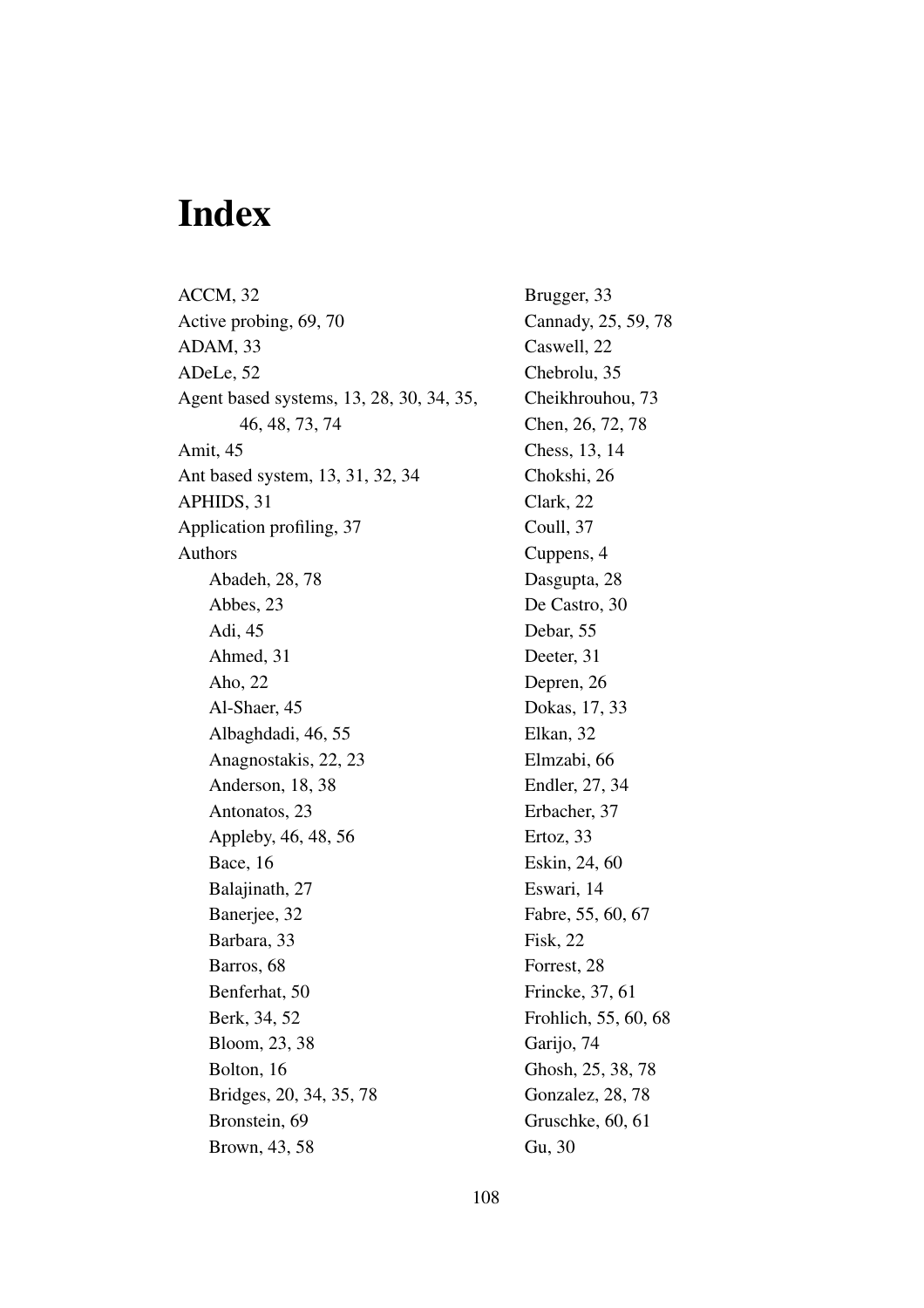Guerer, 20, 34, 78 Hanemann, 20, 36, 52, 53, 59, 61, 73, 78, 81 Hasan, 44, 46, 56 Haykin, 10, 59 Helmer, 30, 31 Hilas, 36 Hodge, 63 Hofmeyr, 28–30 Hoglund, 26 Hou, 29 Hu, 25 Huard, 71 Jakobson, 44, 46, 52, 54, 56, 58 Jansen, 30 Javitz, 24 Jiang, 34, 51 Jing Xin, 25 Jordaan, 56 Julisch, 39 Kätker, 67 Kachirski, 17, 30, 31 Katker, 55, 60 Katzela, 67 Kim, 17, 29, 31 Kliger, 44, 46, 55, 58 Ko, 32 Koford-Peterson, 20 Kohonen, 11 Kosoresow, 38 Krugel, 45 Kumar, 21, 34, 63, 68 Kuri, 21 Lane, 32 Lavrac, 32 Leake, 9 Lee, 17, 32 Lei, 26, 78 Leon, 24 Leung, 24

Lewis, 55, 56, 58 Li, 27, 78 Liao, 37 Lindqvist, 18, 19, 55, 78 Liu, 56 Lo, 44 Locasto, 80 Lor, 64 Luger, 60 Mackay, 58 Marin, 20, 25, 35, 78 Markatos, 22 Meira, 63, 66 Melchiors, 72 Minsky, 10 Mitchell, 60 Mitra, 9 Morin, 49, 51 Neri, 33 Norton, 22 Nuansri, 73 Nygate, 56 Oates, 63 Oldmeadow, 24 Pan, 27, 35, 60 Paxson, 18 Peddabachigari, 36 Pillai, 27 Ping, 35 Porras, 18, 19 Portnoy, 24 Ranum, 18 Remelhart, 11 Riesbeck, 9 Rish, 69 Sastry, 24 Sebring, 18 Sekar, 38 Sheers, 46, 55, 81 Sinclair, 27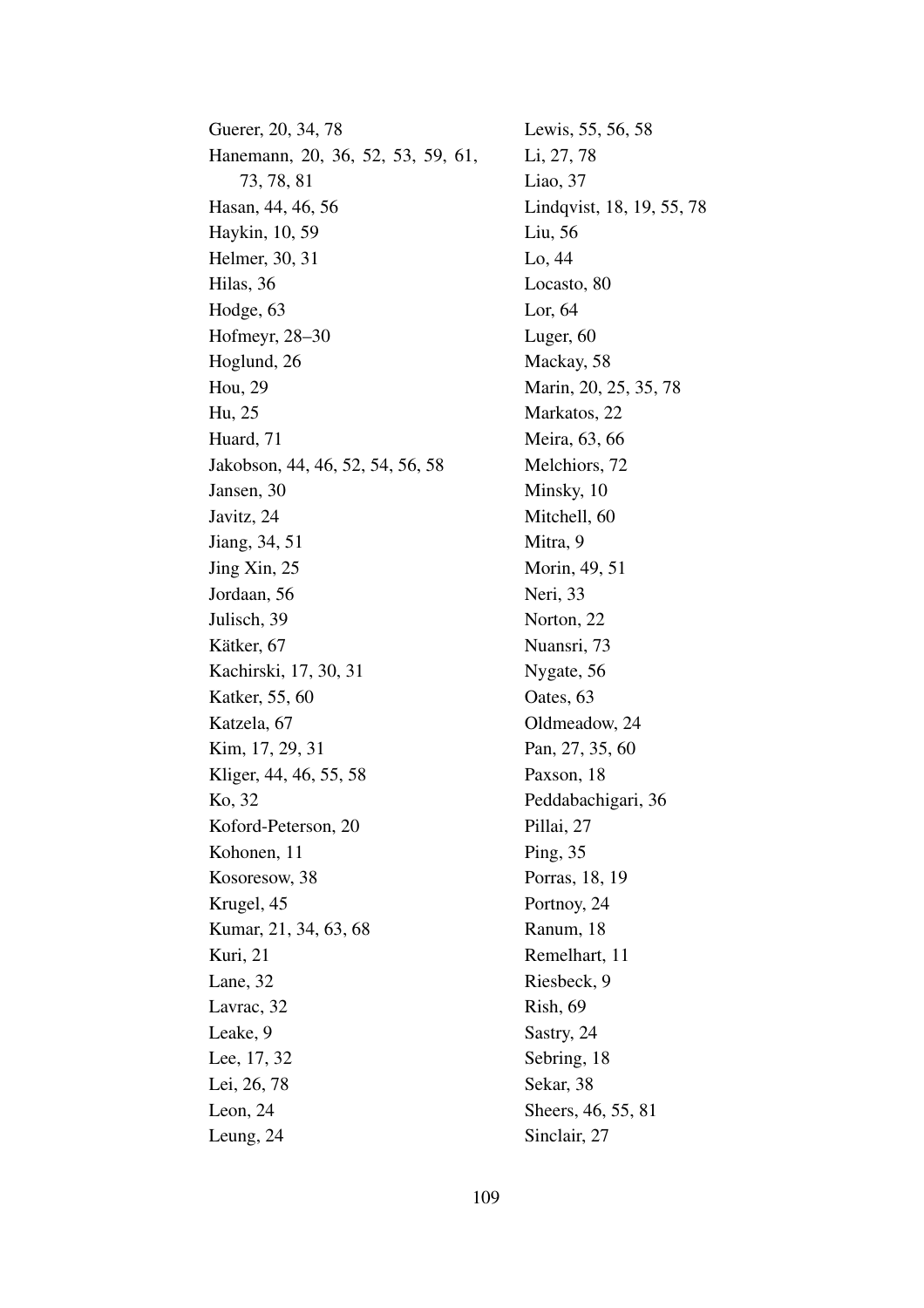Snapp, 79, 80 Song, 23 Soroush, 32, 34 Steimann, 67 Steinder, 3, 55, 63, 71 Sterritt, 34 Stolfo, 85 Tang, 70 Taniguchi, 27, 34 Totel, 52 Tsang, 31 Vaarandi, 49 Verwoerd, 17 Vigna, 50 Wagner, 37 Wang, 46 Warrender, 33 Weiss, 46, 55 Wespi, 21 Wietgrefe, 46, 59 Wu, 23, 56 Yairi, 33 Yaner, 9, 20 Yang, 20, 25, 35 Ye, 33 Yemini, 45, 46, 55, 56, 58 Yin, 38 Yu, 35 Zerkle, 61 Zhang, 27, 34 Zhicai, 30, 31 Bayesian, 27, 33–35, 51, 69–71 Bloom filter, 23, 38 BP classifier, 26, 35 BP/CNN, see BP classifier, 35 BRAINNE, 73 BV-TCAM, 23 C4.5, 27, 35, 72 CART, 35

Case based reasoning, 8, 20, 34, 36, 52– 54, 58, 61, 63, 65, 72, 73 CCA-S, 33 Chronicles, 51 Cluster analysis, 20, 24, 32, 33, 35, 39 CNN, 35 Codebook, 45, 47, 54, 58 DARPA, 25, 37 Dasgupta, 28 Data mining, 20, 32, 35, 61 Decision tree, 27, 35, 36, 59, 72 DIDS, 79 Distributed approaches, see also Agent based systems, 73 DRUM-II, 68 DT-SVM, 36 Dynamic Bayesian networks, 70 dynamicCS, see also Immune systems, 30 Elman network, 38 Event aggregation, 39 Evolutionary algorithm, see also Genetic algorithm, 11 Evolving fuzzy rules, 28 ExB, E2xB, 22, 23 Expert systems, see also Rule based system, 7 eXpert-BSM, 19 Fault propagation models, 63 Feature extraction, 24, 32 Finite state automata, 38, 46 Flexible neural tree, 26 FLIPS, 80 Fuzzy systems, 20, 24, 28, 34, 35, 42, 62, 66 GBID, 27 Genetic algorithm, 11, 24, 26, 27, 33, 35, 66